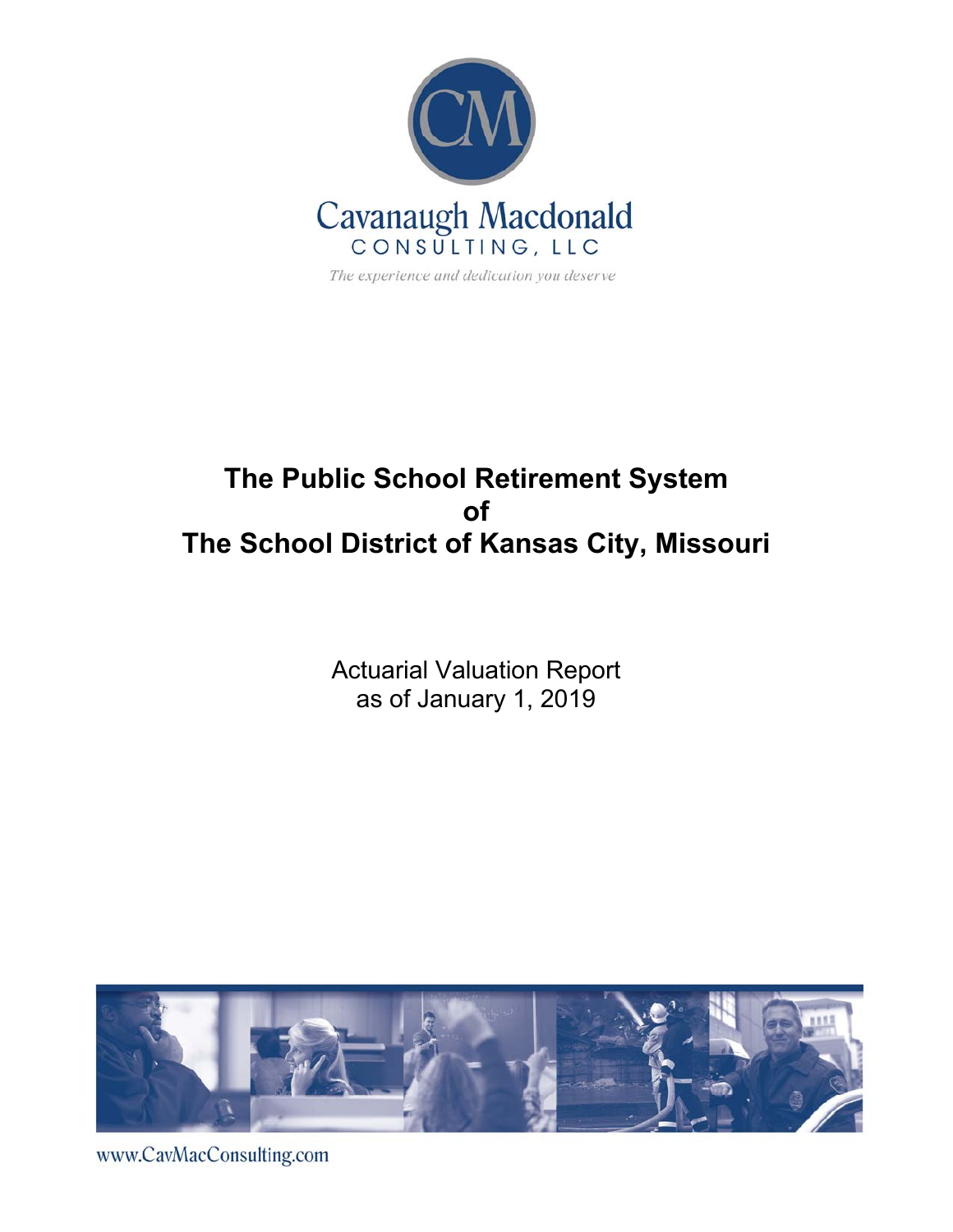## **TABLE OF CONTENTS**



| <b>Section</b>                                                       | <u>Page</u>  |
|----------------------------------------------------------------------|--------------|
| <b>Actuarial Certification Letter</b>                                |              |
| Section I – Executive Summary                                        | $\mathbf{1}$ |
| Section $II -$ Scope of the Report                                   | 10           |
| Section III - Assets                                                 | 11           |
| Table 1 – Net Assets at Market Value                                 | 12           |
| Table 2 – Statement of Changes in Net Assets                         | 13           |
| Table 3 – Development of Actuarial Value of Assets                   | 14           |
| Section IV – System Liabilities                                      | 16           |
| Table 4 – Present Value of Future Benefits                           | 17           |
| Table 5 – Actuarial Accrued Liability                                | 18           |
| Table $6 -$ Actuarial Gain/(Loss) for 2018                           | 19           |
| Table $7 - Gain/(Loss)$ Analysis by Source                           | 20           |
| Table 8 – Actuarial Balance Sheet                                    | 21           |
| Table 9 – Pension Benefit Obligation Funded Status                   | 22           |
| Section V – Employer Contributions                                   | 23           |
| Table 10 - Normal Cost Rate                                          | 24           |
| Table 11 – Amortization of the Unfunded Actuarial Accrued Liability  | 25           |
| Table 12 – Development of 2019 Actuarial Required Contribution (ARC) | 26           |
| Section VI – Historical Funding and Other Information                | 27           |
| Table 13 - Schedule of Funding Progress                              | 28           |
| Table 14 - Historical Contribution Rates                             | 29           |
| Table 15 – Solvency Test                                             | 30           |
| Section VII - Risk Considerations                                    | 31           |
| Table 16 – Historical Asset Volatility Ratio                         | 33           |
| Table 17 - Covered Payroll History                                   | 34           |
| Table 18 - Historical Cash Flows                                     | 36           |
| Table 19 - Liability Maturity Measurements                           | 37           |
| Table 20 – Comparison of Valuation Results under Alternate           |              |
| <b>Investment Return Scenarios</b>                                   | 38           |
| <b>Appendices</b>                                                    |              |
| A. Summary of Membership Data                                        | 39           |
| B. Summary of Benefit Provisions                                     | 69           |
| C. Actuarial Cost Method and Assumptions                             | 76           |
| D. Glossary of Terms                                                 | 81           |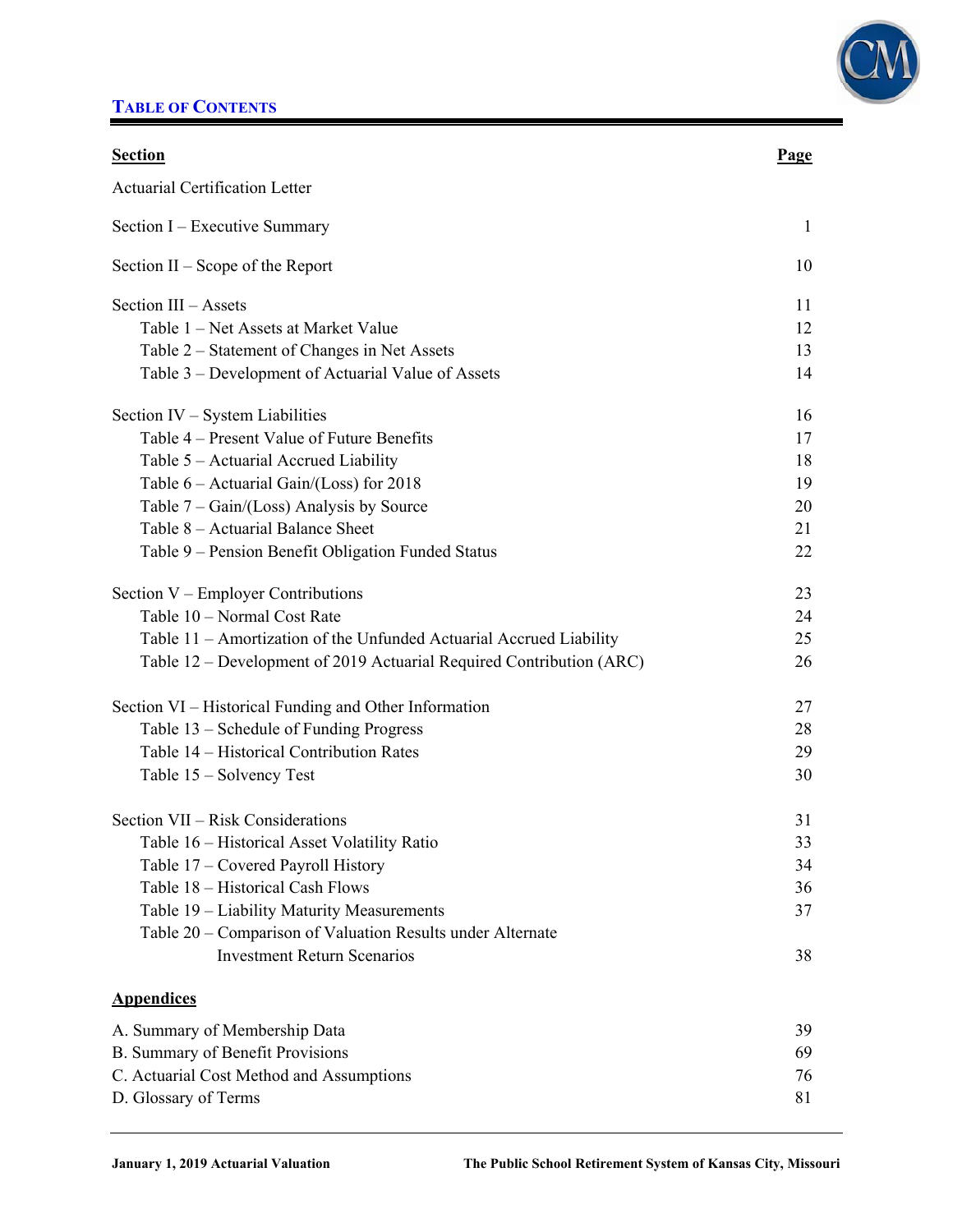

May 30, 2019

Board of Trustees Public School Retirement System of the School District of Kansas City, Missouri 3100 Broadway, Suite 1211 Kansas City, MO 64111

Dear Members of the Board:

In accordance with your request, we have completed the annual actuarial valuation of the Public School Retirement System of the School District of Kansas City, Missouri as of January 1, 2019. The major findings of the valuation are contained in this report, including the actuarial required contribution rate for the 2019 plan year. The 2018, the Missouri General Assembly passed legislation that changed the contribution policy for funding the System. The employer contribution rate increased to 10.50%, effective January 1, 2019, and will increase again January 1, 2020 to 12.00%. Effective July 1, 2021, the employer contribution rate will be set based on the actuarial contribution rate. There were no changes to the actuarial assumptions or actuarial methods since the prior valuation.

In preparing this report, we relied, without audit, on information (some oral and some in writing) supplied by the System's staff. This information includes, but is not limited to, plan provisions, member data, and financial information. We found this information to be reasonably consistent and comparable with information for the last valuation. The valuation results depend on the integrity of the data provided. If any of this information is inaccurate or incomplete, our valuation results may be different and our calculations may need to be revised.

We further certify that all costs, liabilities, and other factors for the System have been determined on the basis of actuarial assumptions and methods which are individually reasonable (taking into account the experience of the System and reasonable expectations); and which, in combination, offer our best estimate of anticipated experience affecting the System. Nevertheless, the emerging costs will vary from those presented in this report to the extent actual experience differs from that projected by the actuarial assumptions. The Board of Trustees has the final decision regarding the selection of assumptions and adopted the set indicated in Appendix C of this report. In our opinion, the set of assumptions and methods used for funding purposes in this report meet the parameters set by applicable Actuarial Standards of Practice.

> Off Offices in Kennesaw, GA • Bellevue, NE 3802 Raynor Pkwy, Suite 202, Bellevue, NE 68123 Phone (402) 905-4461 • Fax (402) 905-4464 www.CavMacConsulting.com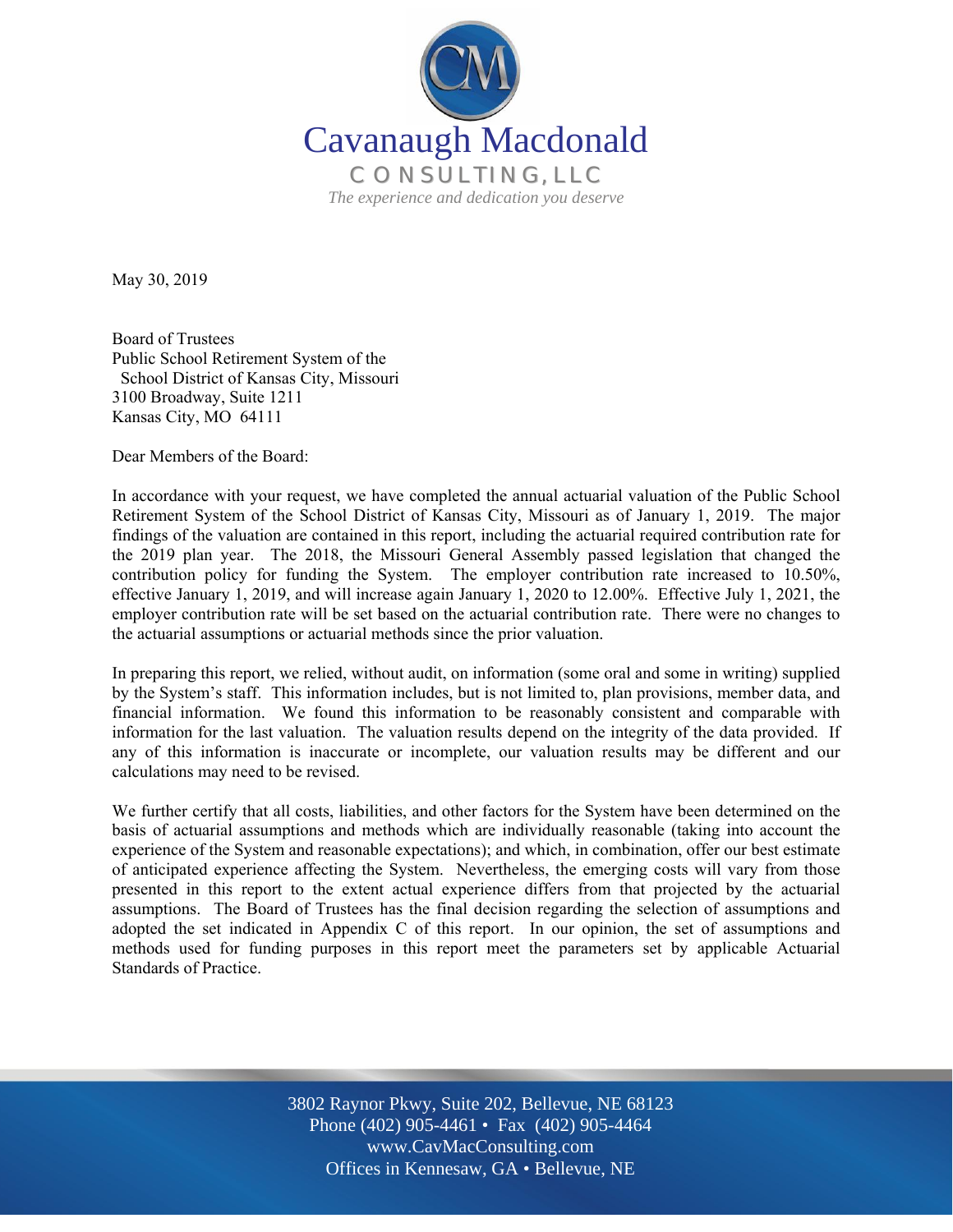Board of Trustees May 30, 2019 Page 2



Future actuarial measurements may differ significantly from the current measurements presented in this report due to such factors as the following: plan experience differing from that anticipated by the economic or demographic assumptions; increases or decreases expected as part of the natural operation of the methodology used for these measurements (such as the end of an amortization period); and changes in plan provisions or applicable law. Due to the limited scope of our assignment, we did not perform an analysis of the potential range of future measurements.

Actuarial computations presented in this report are for purposes of determining the actuarial contribution rates for funding the System. The calculations in the enclosed report have been made on a basis consistent with our understanding of the System's funding requirements and goals. Determinations for purposes other than meeting these requirements may be significantly different from the results contained in this report. Accordingly, additional determinations may be needed for other purposes. For example, actuarial computations for purposes of fulfilling financial accounting requirements for the System under Governmental Accounting Standards No. 67 and No. 68 are provided in separate reports.

The consultants who worked on this assignment are pension actuaries. CMC's advice is not intended to be a substitute for qualified legal or accounting counsel.

This is to certify that the independent consulting actuaries are members of the American Academy of Actuaries and have experience in performing valuations for public retirement plans, that the valuation was prepared in accordance with standards of practice prescribed by the Actuarial Standards Board, and that the actuarial calculations were performed by qualified actuaries in accordance with accepted actuarial procedures, based on the current provisions of the retirement plan and on actuarial assumptions that are internally consistent and reasonably based on the actual experience of the System. The Board of Trustees has the final decision regarding the appropriateness of the assumptions and adopted them as indicated in Appendix C.

We respectfully submit the following report and look forward to discussing it with you.

Sincerely,

Patrice Beckham

Patrice A. Beckham, FSA, EA, FCA, MAAA Bryan K. Hoge, FSA, EA, FCA, MAAA Principal and Consulting Actuary Senior Actuary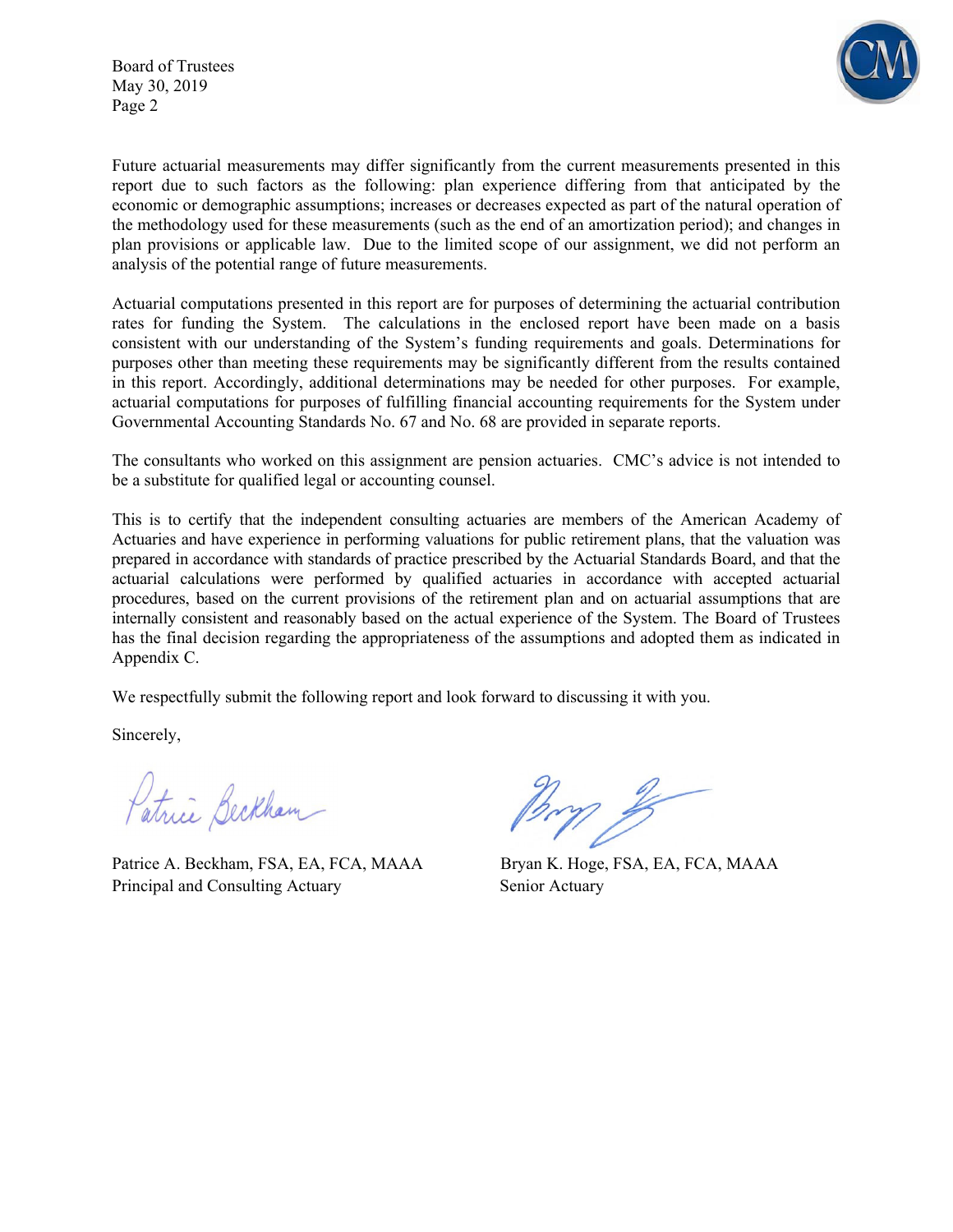

This report presents the results of the January 1, 2019 actuarial valuation of the Public School Retirement System of the School District of Kansas City, Missouri (System). The primary purposes of performing a valuation are to:

- estimate the liabilities for future benefits expected to be paid by the System;
- determine the actuarial contribution rate based on the Board's funding policy and evaluate the sufficiency of the current contribution rates;
- disclose certain asset and liability measurements as of the valuation date;
- assess and disclose the key risks associated with funding the System;
- monitor any deviation between actual plan experience and experience anticipated by the actuarial assumptions; and
- analyze and report on any significant trends in assets, liabilities, and contributions over the past several years.

The 2018, the Missouri General Assembly passed legislation that increased the employer contribution rate from 9.0% to 10.5% of pay, effective January 1, 2019, and to 12.00% of pay, effective January 1, 2020. Beginning July 1, 2021, the employer contribution rate will be the greater of (1) the actuarial required contribution rate, as determined in the valuation prepared for the prior calendar year, less the member contribution rate, or (2) 12.00% of pay, until the System is fully funded. More detail on the new contribution provisions can be found in Appendix B of this report. These changes, particularly the move to set employer contributions based on the actuarial contribution rate, are expected to improve the funded status of the System in the future and provide a more sustainable path toward reaching full funding.

The actuarial valuation results provide a "snapshot" view of the System's financial condition on January 1, 2019, which reflects net unfavorable experience for the past plan year as demonstrated by an unfunded actuarial accrued liability that was greater than expected, based on the actuarial assumptions. Favorable experience on liabilities resulted in a small gain of \$0.4 million, primarily due to lower salary amounts than expected. This favorable experience was offset by unfavorable experience on the actuarial value of assets. The rate of return on the market value of assets for calendar year 2018 was -5.3%. When combined with other deferred investment experience from prior years, there was an actuarial loss of \$26.5 million. The net impact of all experience combined was an actuarial loss of \$26.1 million. The System's unfunded actuarial accrued liability increased from \$302.1 million in the January 1, 2018 valuation to \$334.0 million in the January 1, 2019 valuation. A detailed analysis of the change in the unfunded actuarial accrued liability is shown on page 5.

In the following pages, changes in the membership, assets, liabilities, and contributions of the System over the last year are discussed in more detail.

### **MEMBERSHIP**

The size of the active membership increased about 3.7%, from 3,760 in the 2018 valuation to 3,898 in the current valuation. There are different benefit provisions applicable to the current active membership. The number of actives covered by Plan C, which was effective for members hired on and after January 1. 2014, increased from 1,908 last year (about 51%) to 2,264 in the 2019 valuation (about 58%). The following graphs shows the historical number of active members, split between Plan B and Plan C: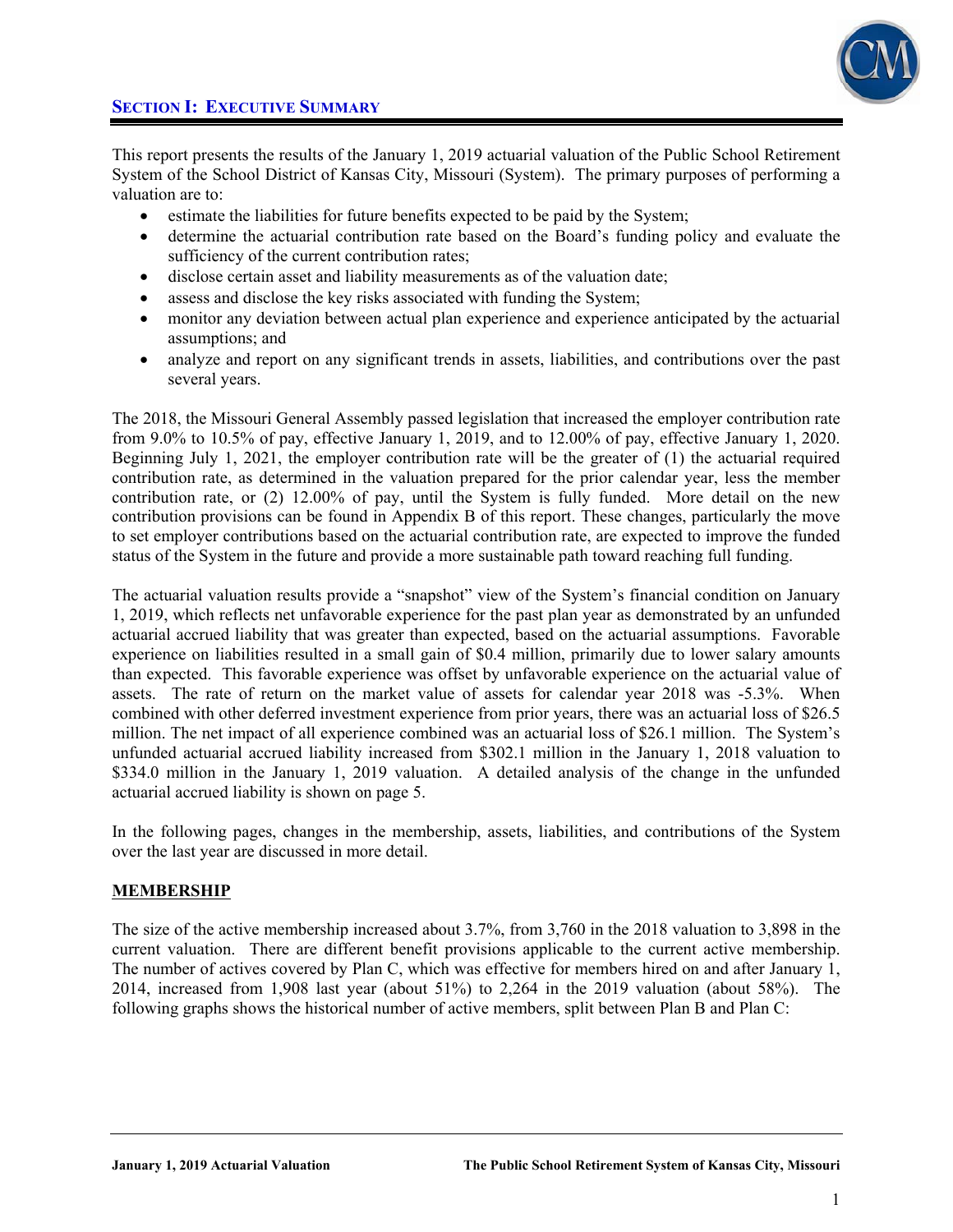



The System covers employees of the Kansas City School District, the Kansas City Library and Charter Schools in Kansas City. The current allocation of active membership among these groups, by plan, is shown below:



| Group                     | Count | <b>Average</b><br><b>Reported Salary</b> | <b>Average Age</b> | <b>Average Service</b> |
|---------------------------|-------|------------------------------------------|--------------------|------------------------|
| <b>KC School District</b> | 2,172 | \$45,752                                 | 45.9               | 8.9                    |
| <b>Charter Schools</b>    | 1,586 | 43,348                                   | 38.1               | 4.8                    |
| Library                   | 140   | 46,497                                   | 46.3               | 9.5                    |
| Total                     | 3,898 | \$44,801                                 | 42.7               | 7.2                    |

Total covered payroll (on which contributions are paid) increased by 3.6% from the prior valuation (the assumption is 3%). When the actual increase in covered payroll is more than expected, it results in a decrease in UAAL contribution rate for the current valuation since the actual payroll is higher than the expected payroll and the UAAL rate is determined as a percent of payroll.

The number of terminated members increased by 11.6% from the 2018 valuation. The largest increase in count was in the terminated non-vested group, which increased by 335 (13.7%). The number of members receiving benefits remained steady, increasing by one from 4,112 in the 2018 valuation to 4,113 in the 2019 valuation.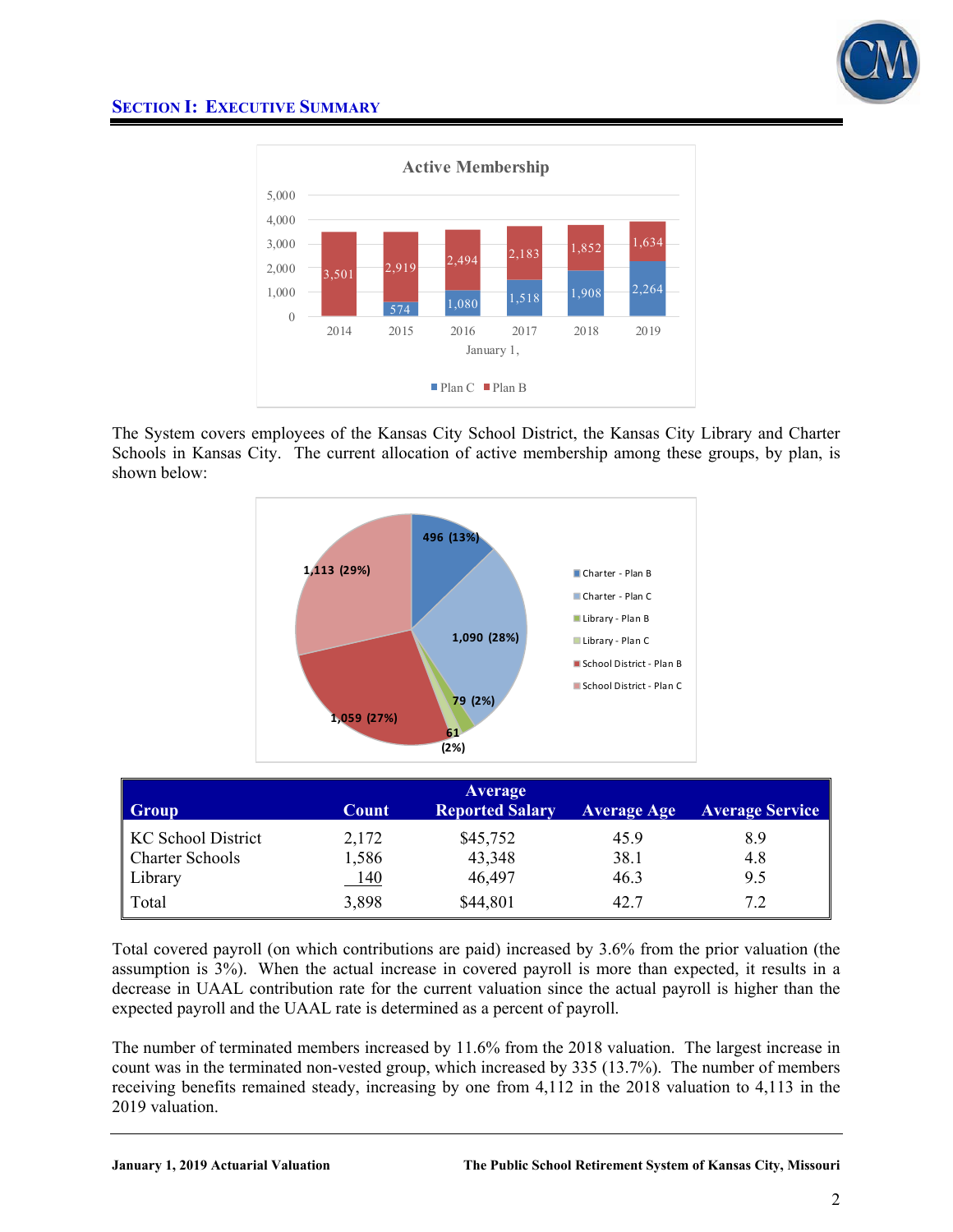### **ASSETS**

As of January 1, 2019, the System had total assets of \$602.8 million when measured on a market value basis, a decrease of \$83.0 million from the January 1, 2018 value of \$685.8 million. The market value of assets is not used directly in the calculation of the System's funded status and the actuarial contribution rate. An asset valuation method, which smoothes the effect of market fluctuations, is used to determine the value of assets used in the valuation, called the "actuarial value of assets". Gains and losses, determined as the difference between the actual and expected value of assets, are recognized equally over a five-year period. See Table 3 for a detailed development of the actuarial value of assets. The rate of return on the market value of assets was -5.3%, but due to the asset smoothing method the return on the actuarial value of assets was +3.7%. Because the investment return on the actuarial value of assets was lower than the actuarial assumed rate of return (7.75%), an actuarial loss on assets occurred. Due to the unfavorable investment experience during 2018 along with the recognition of deferred gains on the actuarial value of assets, the net deferred asset gain of \$7.5 million in the January 1, 2018 valuation has become a net deferred asset loss of \$51.5 million in the January 1, 2019 valuation.

The components of the change in the market and actuarial value of assets for the System (in millions) are set forth below:

|                                                        | <b>Market Value (SM)</b> | <b>Actuarial Value (SM)</b> |
|--------------------------------------------------------|--------------------------|-----------------------------|
| Assets, January 1, 2018                                | \$685.8                  | \$678.3                     |
| - Employers and Member Contributions                   | 35.1                     | 35.1                        |
| - Benefit Payments and Refunds                         | (83.4)                   | (83.4)                      |
| - Investment, Depreciation and Administrative Expenses | (6.3)                    | (6.3)                       |
| - Investment Income                                    | (28.4)                   | 30.6                        |
| Assets, January 1, 2019                                | \$602.8                  | \$654.3                     |
|                                                        |                          |                             |
| <b>Estimated Rate of Return</b>                        | $(5.3\%)$                | $3.7\%$                     |

The unrecognized net asset loss represents about 9% of the market value of assets. Unless offset by future investment gains or other favorable experience, the recognition of the \$51.5 million net loss will flow through the asset smoothing method over the next four years and negatively impact the funded ratio and actuarial contribution rate. If the net deferred loss was recognized immediately in the actuarial value of assets, the funded percentage would decrease from 66% to 61% and the actuarial contribution rate for the System would increase from 19.8% to 21.8% of payroll.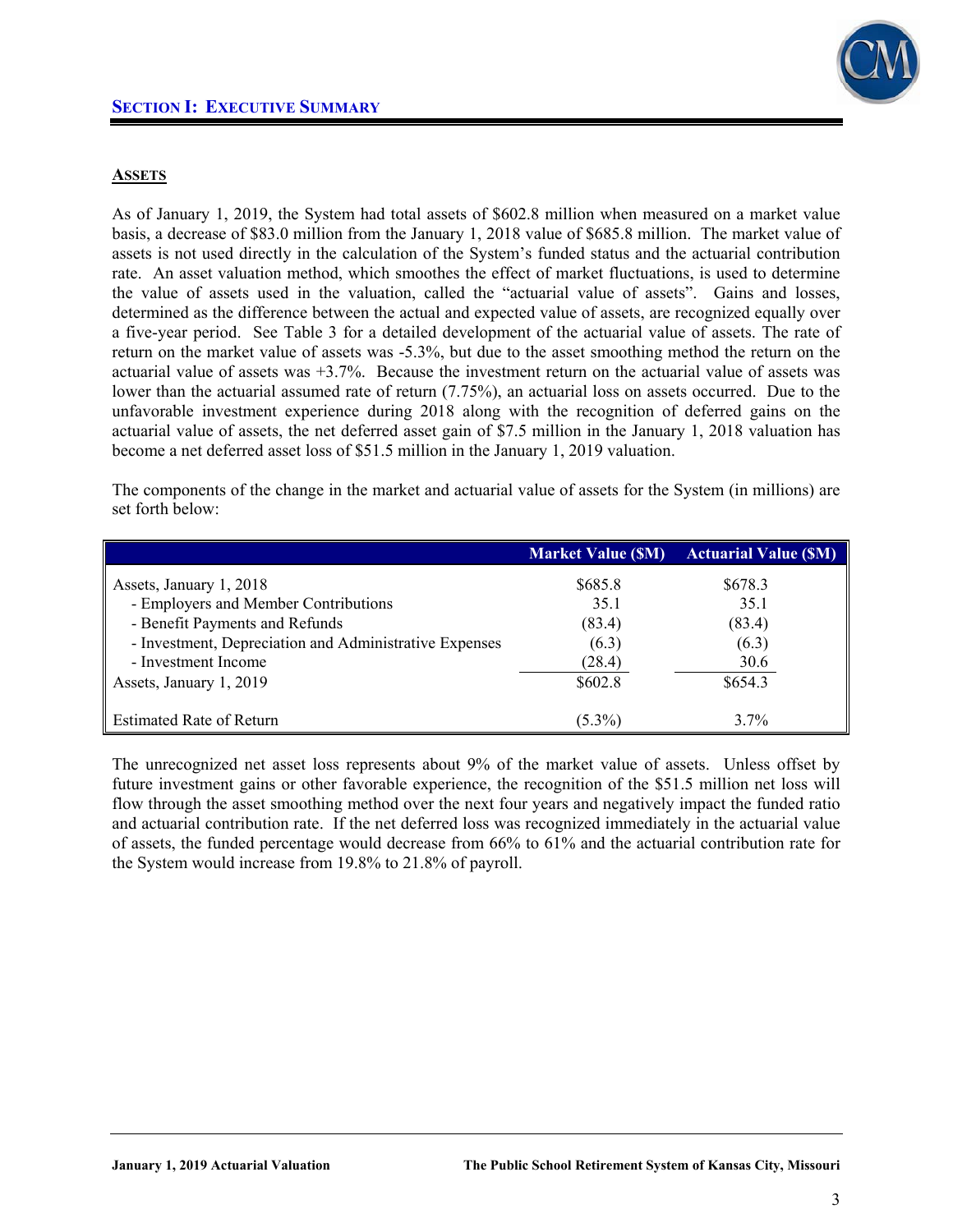



*The actuarial value of assets has been equal to or greater than the market value of assets over most of this period. However, over the longer term we expect the actuarial value of assets to be both higher and lower than the market value of assets.* 



*The rate of return on the actuarial value of assets has been less volatile than the market value return, which is the main reason for using an asset smoothing method*

### **LIABILITIES**

The actuarial accrued liability is that portion of the present value of future benefits that will not be paid by future employer normal costs or member contributions. The difference between this liability and asset values at the same date is referred to as the unfunded actuarial accrued liability (UAAL). The unfunded actuarial accrued liability will be reduced if the employer's contributions exceed the employer's normal cost for the year, after allowing for interest earned on the previous balance of the unfunded actuarial accrued liability. Benefit improvements, experience gains and losses, and changes in actuarial assumptions and procedures will also impact the total actuarial accrued liability and the unfunded portion thereof.

The Actuarial Accrued Liability and Unfunded Actuarial Accrued Liability for the System as of January 1, 2019 are:

| <b>Actuarial Accrued Liability</b>   | \$988,234,763 |
|--------------------------------------|---------------|
| Actuarial Value of Assets            | 654,259,324   |
| Unfunded Actuarial Accrued Liability | \$333,975,439 |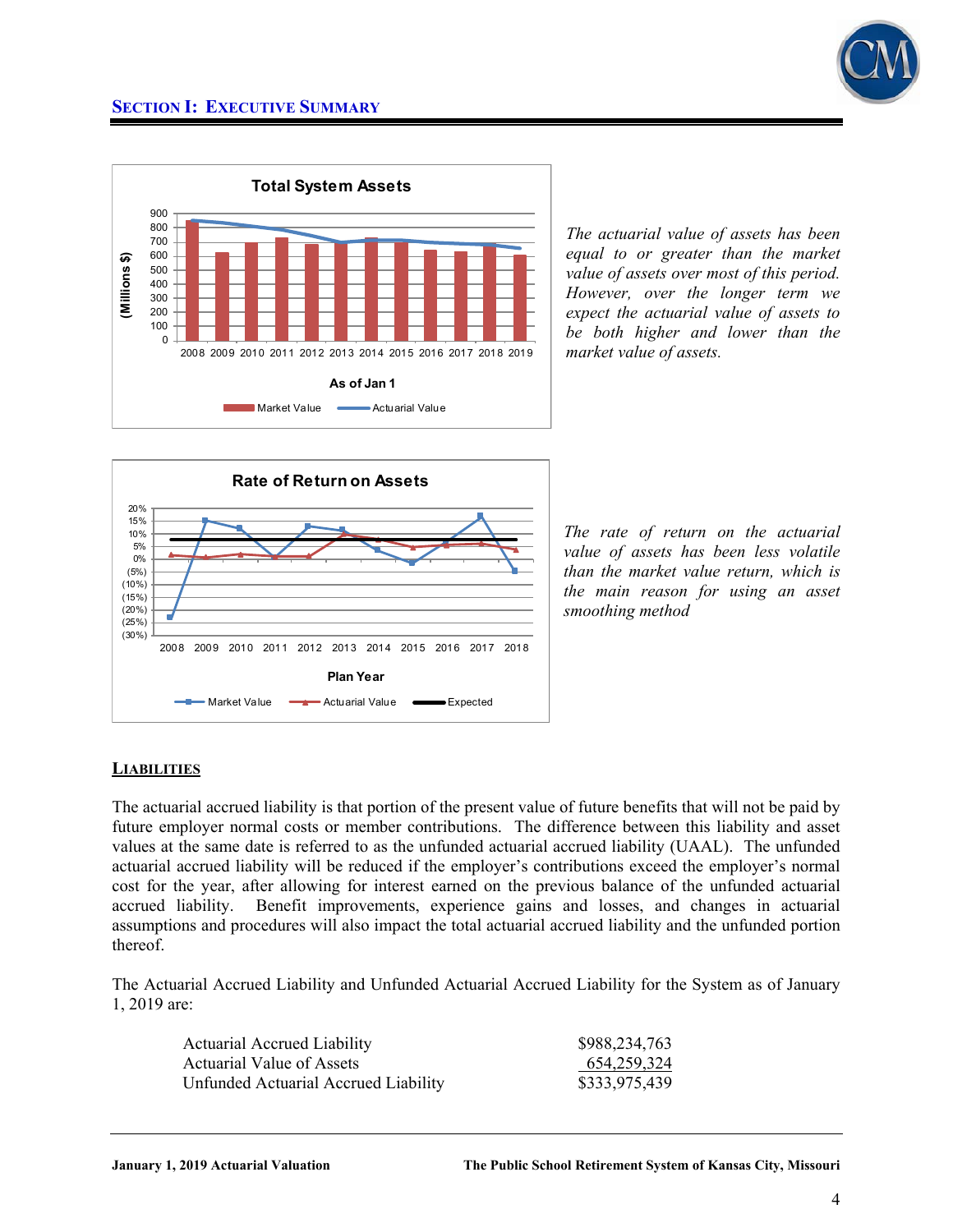

The existence of an unfunded actuarial accrued liability means that the System has actuarial assets below the target amount for an ongoing plan using the actuarial cost method. Consequently, contributions in excess of the normal cost will be needed in order for the System to reach fully funded status, assuming all assumptions are met in the future. Because the actuarial accrued liability includes projections of future salary increases and years of service, this measure does not provide a reliable indication of the level of funding relative to actual benefits earned to date. In addition, note that if the market value of assets were used instead of the actuarial value of assets, the amount of UAAL would be different. This information is shown on page 9 of this report.

Between January 1, 2018 and January 1, 2019, the change in the unfunded actuarial accrued liability for the System was as follows (in millions):

|                                                                                                                                                          |   | (\$ Millions)                      |
|----------------------------------------------------------------------------------------------------------------------------------------------------------|---|------------------------------------|
| <b>Unfunded Actuarial Accrued Liability, January 1, 2018</b>                                                                                             |   | 302.1                              |
| Expected increase from amortization method<br>Actual versus actuarial contributions<br>Investment experience<br>Liability experience<br>Other experience |   | 3.7<br>1.7<br>26.5<br>(0.4)<br>0.4 |
| <b>Unfunded Actuarial Accrued Liability, January 1, 2019</b>                                                                                             | S |                                    |

The experience loss for the 2018 plan year of \$26.1 million reflects the net impact of a small actuarial gain of \$0.4 million on System liabilities, and an actuarial loss of \$26.5 million on System assets (actuarial value). The largest source of gain on the liability experience was from salary increases that were lower than expected, based on the actuarial assumptions.

Analysis of the unfunded actuarial accrued liability strictly as a dollar amount can be misleading. Another way to evaluate the unfunded actuarial accrued liability and the progress made in its funding is to track the funded status, the ratio of the actuarial value of assets to the actuarial accrued liability. This information for recent years is shown below (in millions). Longer term historical information is shown in the graph following the chart:

|                                   | 1/1/2015 | 1/1/2016          | $1/1/2017*$ | 1/1/2018 | 1/1/2019 |
|-----------------------------------|----------|-------------------|-------------|----------|----------|
| Actuarial Accrued Liability (\$M) | \$891.5  | \$895.2           | \$981.5     | \$980.4  | \$988.2  |
| Actuarial Value of Assets (\$M)   | \$712.4  | \$694.6           | \$684.4     | \$678.3  | \$654.3  |
| Funded Ratio (Actuarial Value)    | 79.9%    | 77.6 <sup>%</sup> | 69.7%       | 69.2%    | 66.2%    |
| Market Value of Assets (\$M)      | \$698.5  | \$636.1           | \$631.4     | \$685.8  | \$602.8  |
| Funded Ratio (Market Value)       | 78.4%    | 71 1%             | 64.3%       | 70.0%    | 61.0%    |

\*Results reflects the impact of changes to the actuarial assumptions, including a decrease in the investment return assumption from 8.00% to 7.75%.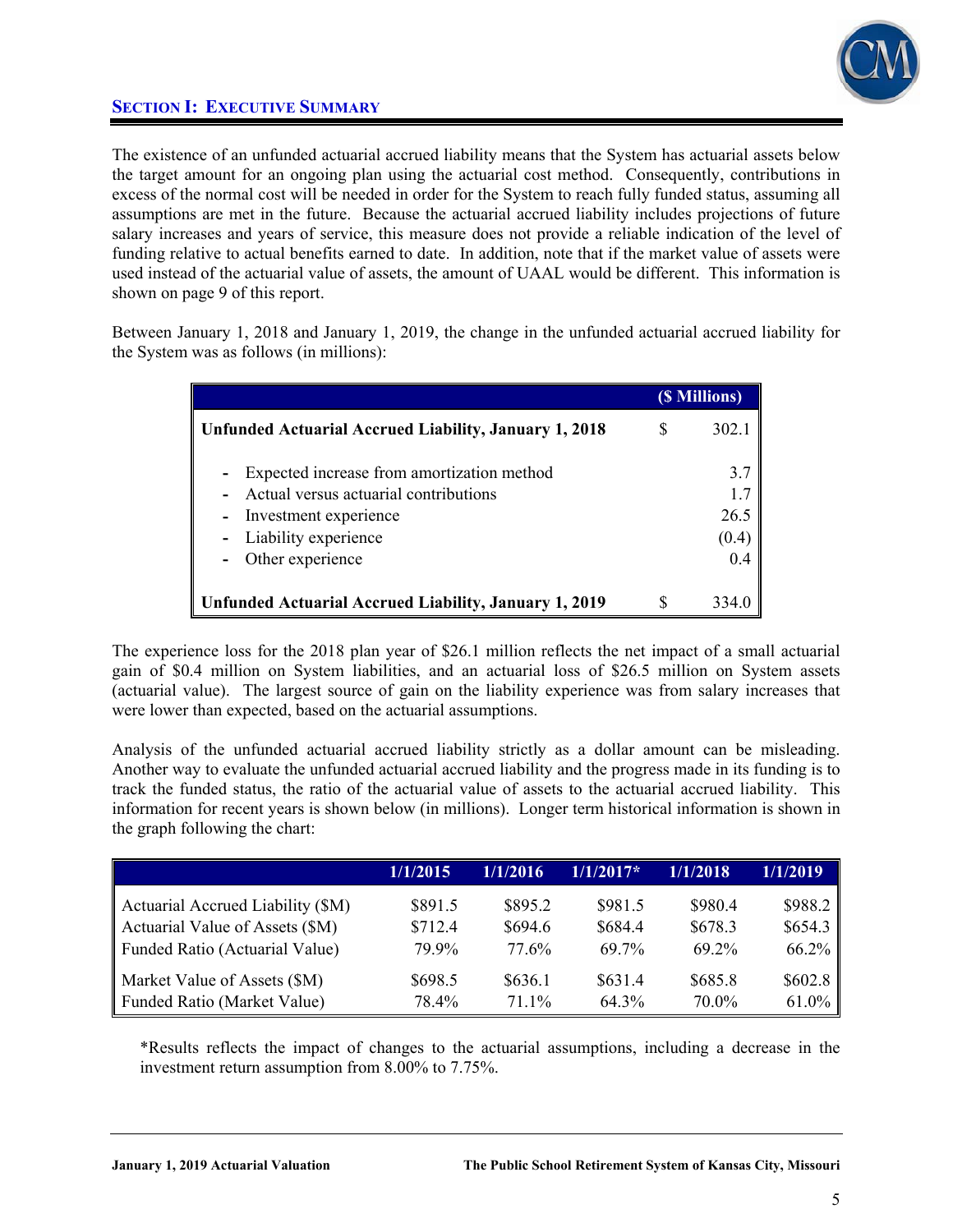



*The System's funded ratio was very strong (around 100%) in the early part of the period. Funded ratios declined from 2009 to 2013 as the market downturn of 2008 was fully reflected in the smoothing method. Future investment experience will continue to be the largest driver of the System's funded ratio in future years. However, changes to the contribution rates, beginning in 2019, are expected to improve the System's long-term funding.* 

As mentioned earlier in this report, due to the asset smoothing method there is currently a \$51.5 million difference between the market value and the actuarial value of assets. To the extent there is not favorable investment experience to offset the net deferred investment loss of \$51.5 million, it will be recognized in future years and the System's funded status will decrease. The System's funded status will continue to be heavily dependent on future investment experience.

### **CONTRIBUTION RATES**

Generally, contributions to the System consist of:

- A "normal cost" for the portion of projected liabilities allocated to service of members during the year following the valuation date by the actuarial cost method, and
- An "unfunded actuarial accrued liability contribution" for the excess of the portion of projected liabilities allocated to service to date over the actuarial value of assets.

Over the last five years, the System's contribution rates have increased to address higher funding needs:



*The actuarial contribution rate increased dramatically from 2009 to 2013 due to the recognition of the large asset loss from 2008 in the asset smoothing method. The contribution shortfall has been reduced due to increases in the member and employer contribution rates. Based on legislation passed in 2018, the employer contribution rate is scheduled to increase to 12% and then be equal to the actuarial contribution rate beginning July 1, 2021.*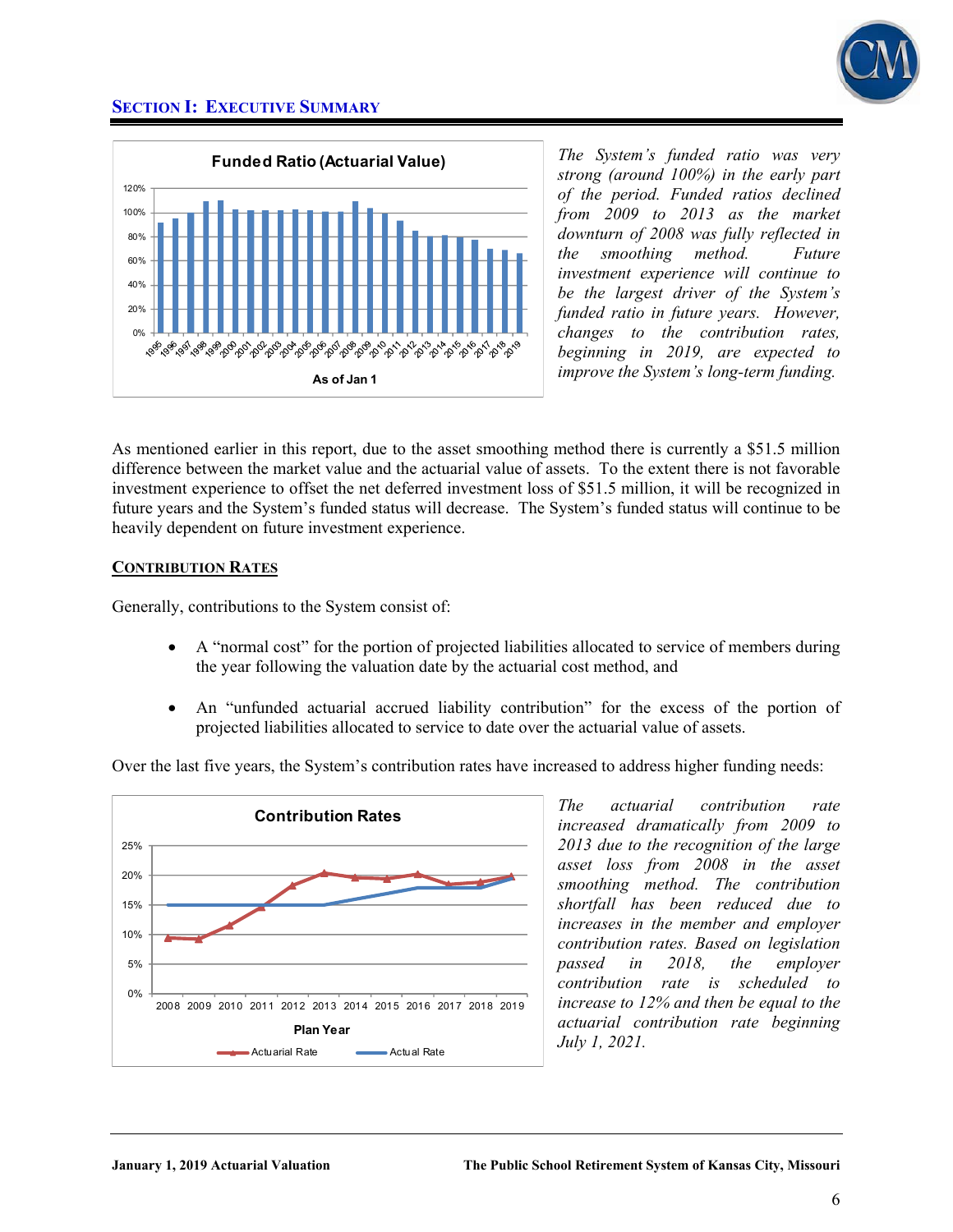

As of January 1, 2019, the actuarial accrued liability exceeds the actuarial value of assets so an unfunded actuarial accrued liability (UAAL) exists. The January 1, 2017 UAAL is amortized over a closed 30-year period and subsequent pieces of UAAL, determined each year in the valuation process, are amortized over a separate, closed 20-year period. The amortization payments on each of the UAAL bases are determined as a level percentage of payroll. The resulting UAAL contribution rate is 10.67% of pay. The System's actuarial contribution rate is the sum of the normal cost and the UAAL amortization contribution or 19.82% of pay (9.15% normal cost plus 10.67% UAAL contribution).

The various factors contributing to the change in the actuarial contribution rate from the January 1, 2018 valuation to the January 1, 2019 valuation are shown in the following table:

Given the current contribution rate of 19.50% of pay (9.00% for employee and 10.50% employer), the resulting contribution shortfall, as of January 1, 2019, is 0.32% which translates to about \$0.7 million. The 2018, the Missouri General Assembly passed legislation that increased the employer contribution rate to 10.50% of pay, effective January 1, 2019, and then 12.00% of pay, effective January 1, 2020. Beginning July 1, 2021, the employer contribution rate will be the greater of (1) the actuarial required contribution rate less the member contribution rate, or (2) 12.00% of pay, until the System is fully funded. Once the System is fully funded, the employer contribution rate may increase or decrease in subsequent years, depending on the valuation results and the employee contribution rate may decrease from 9.00% depending on valuation results. However, such changes are subject to statutory limitations. These changes to the determination of the employer contribution rate are a significant step in strengthening the long-term funding of the System and providing a sustainable path towards full funding.

As mentioned earlier, the System is currently funded with a fixed contribution rate of 19.50% of payroll (moving to 21.00% in 2020). In the current valuation, 9.15% is needed to fund the normal cost for current active members and the remainder, 10.35% of payroll, is available to finance the UAAL. The following graphs reflects the projected employer contribution rate and funded ratio, assuming all assumptions are met in the future, including a 7.75% return on the market value of assets each year. To the extent actual experience is different than that assumed, the actual valuation results of the System will vary from these projections, perhaps significantly.

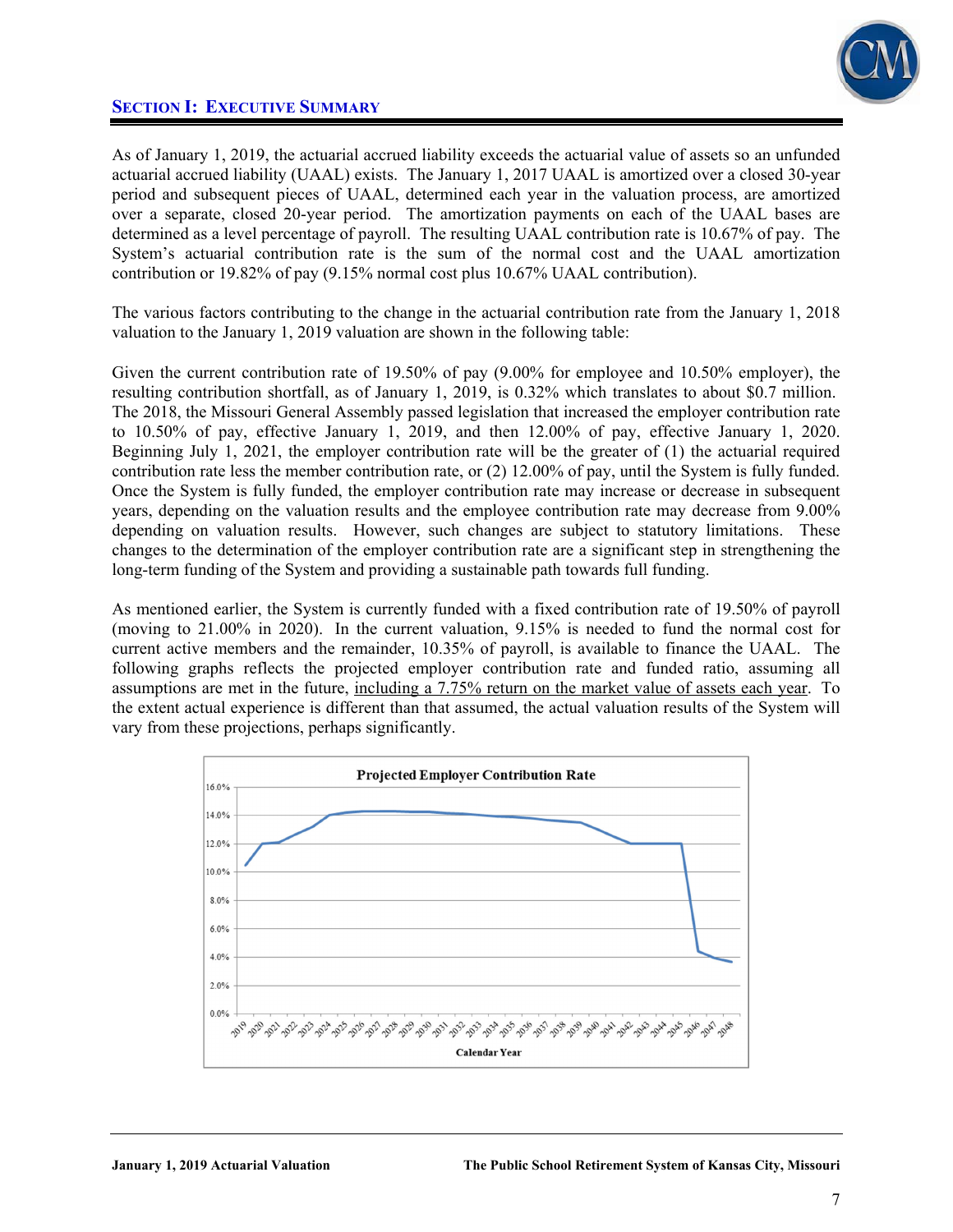

As the current deferred investment loss is recognized in the future, the actuarial employer contribution rate increases, resulting in an increase in the statutory contribution rate. Once the investment experience is fully recognized, the employer contribution rate holds steady until the current amortization bases begin to be paid off.



The funded ratio remains below 80% for over twenty years and then rather quickly moves to 100%. This is typical of funding the UAAL with payments that are a level percent of payroll (dollar amounts increase 3% per year). Such a payment schedule results in much higher dollar amounts in the later years of the amortization period and lower amounts in the shorter term. As a result, the UAAL payment is often less than the interest on the UAAL in the earlier part of the amortization period and the funded ratio does not increase significantly.

### **COMMENTS**

The major driver of the results of the January 1, 2019 actuarial valuation, and resulting projections, was the actual return for calendar year 2018 of -5.3%. The projected employer contribution rate and full funding date have changed significantly since the January 1, 2018 valuation. Compared to the expected return of 7.75%, the actual experience was more than 13% lower than projected last year. That difference of about \$80 million will be offset over time with higher contributions, but because of the asset smoothing method and amortization period, it will take 25 years before the higher contributions and future investment income on those contributions replace the "lost" earnings. As a result, the funded ratio of the System is projected to be lower during this time period.

The System does not use the actual market value of assets in developing the actuarial contribution rate, but utilizes an asset valuation method to smooth out the peaks and valleys in investment returns from year to year. Due to the current year's recognition of prior investment experience, the System experienced an actuarial loss on assets of \$26.5 million. The unfavorable experience on the actuarial value of assets was slightly offset by a net gain on liabilities of \$0.4 million. The net impact of the asset and the liability experience was an actuarial loss of \$26.1 million.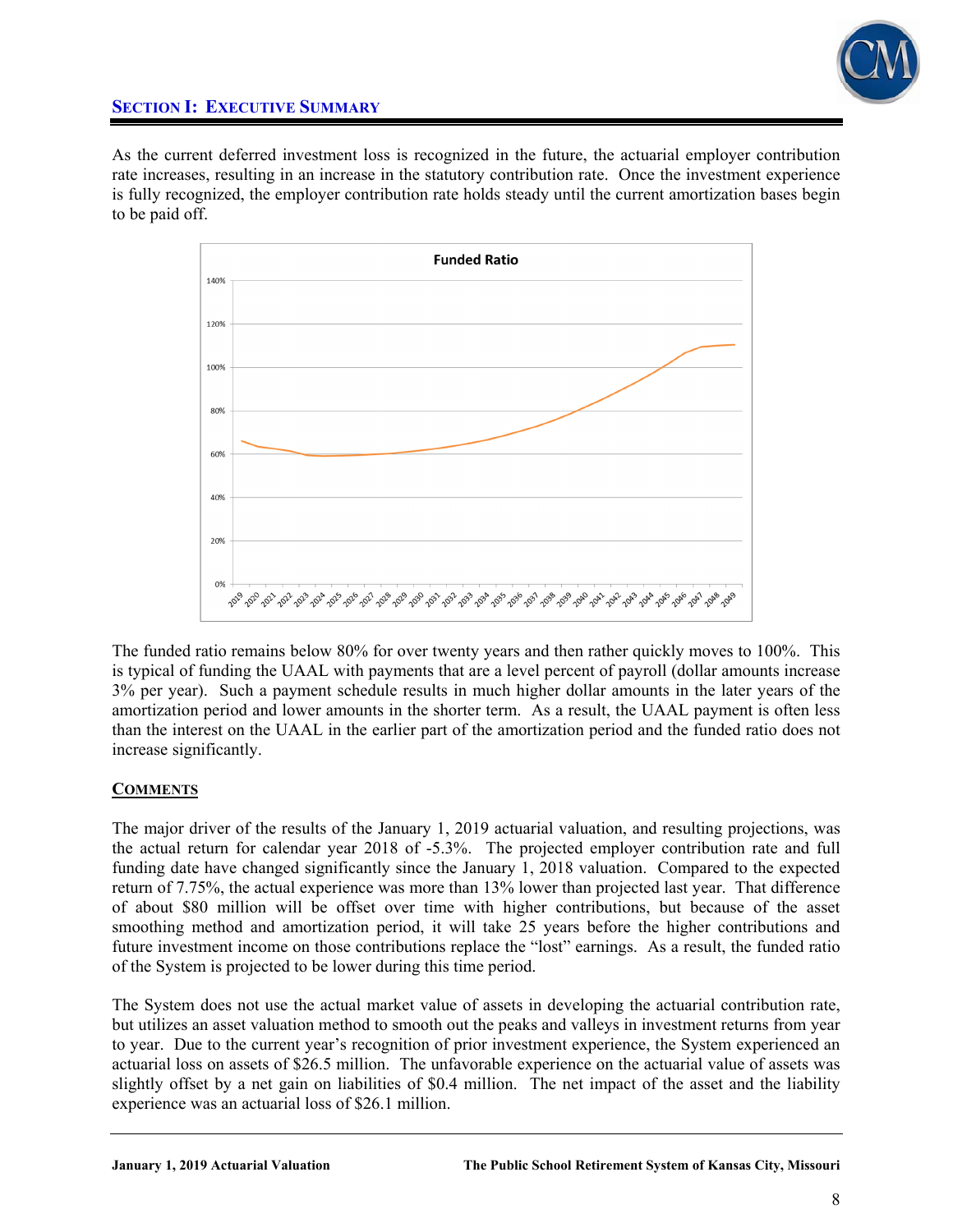

The System's actuarial required contribution rate increased from 18.82% in the January 1, 2018 valuation to 19.82% in this valuation, largely due to unfavorable experience on the actuarial value of assets. The actuarial required contribution rate to be paid by the System has been, and will continue to be, heavily impacted by investment returns from year to year. Despite the use of an asset smoothing method, actual returns that are significantly different from the 7.75% assumption, such as occurred in 2018, will create volatility in the System's actuarial required contribution rate.

The net deferred investment loss (actuarial value less market value of assets) is \$51.5 million, about 9% of market value. Absent investment gains in future years, this net deferred investment loss will eventually be reflected in the actuarial value of assets. While the use of an asset smoothing method is a common procedure for public retirement systems, it is important to identify the potential impact of the deferred investment experience. This is accomplished by comparing the key valuation results from the January 1, 2019 actuarial valuation using both the actuarial and market value of assets.

|                                      | <b>Using Actuarial</b><br><b>Value of Assets</b> | <b>Using Market</b><br><b>Value of Assets</b> |
|--------------------------------------|--------------------------------------------------|-----------------------------------------------|
| <b>Actuarial Accrued Liability</b>   | \$988,234,763                                    | \$988,234,763                                 |
| <b>Asset Value</b>                   | \$654,259,324                                    | \$602,762,479                                 |
| Unfunded Actuarial Accrued Liability | \$333,975,439                                    | \$385,472,284                                 |
| <b>Funded Ratio</b>                  | 66.2%                                            | 61.0%                                         |
| Normal Cost Rate                     | 9.15%                                            | 9.15%                                         |
| <b>UAAL</b> Contribution Rate        | 10.67%                                           | 12.62%                                        |
| <b>Total Contribution Rate</b>       | 19.82%                                           | 21.77%                                        |
| <b>Employee Contribution Rate</b>    | $(9.00\%)$                                       | $(9.00\%)$                                    |
| <b>Employer Contribution Rate</b>    | $(10.50\%)$                                      | $(10.50\%)$                                   |
| <b>Contribution Shortfall</b>        | 0.32%                                            | 2.27%                                         |

A typical retirement plan faces many different risks. The term "risk" is most commonly associated with an outcome with undesirable results. However, in the actuarial world risk can be translated as uncertainty. The actuarial valuation process uses many actuarial assumptions to project how future contributions and investment returns will meet the cash flow needs for future benefit payments. Of course, we know that actual experience will not unfold exactly as anticipated by the assumptions and that uncertainty, whether favorable or unfavorable, creates risk. Actuarial Standard of Practice Number 51 defines risk as the potential of actual future measurements to deviate from expected results due to actual experience that is different than the actuarial assumptions. Risk evaluation is an important part of managing a defined benefit plan. Please see Section VII of this report for an in-depth discussion of the specific risks facing the Public School Retirement System of the School District of Kansas City, Missouri.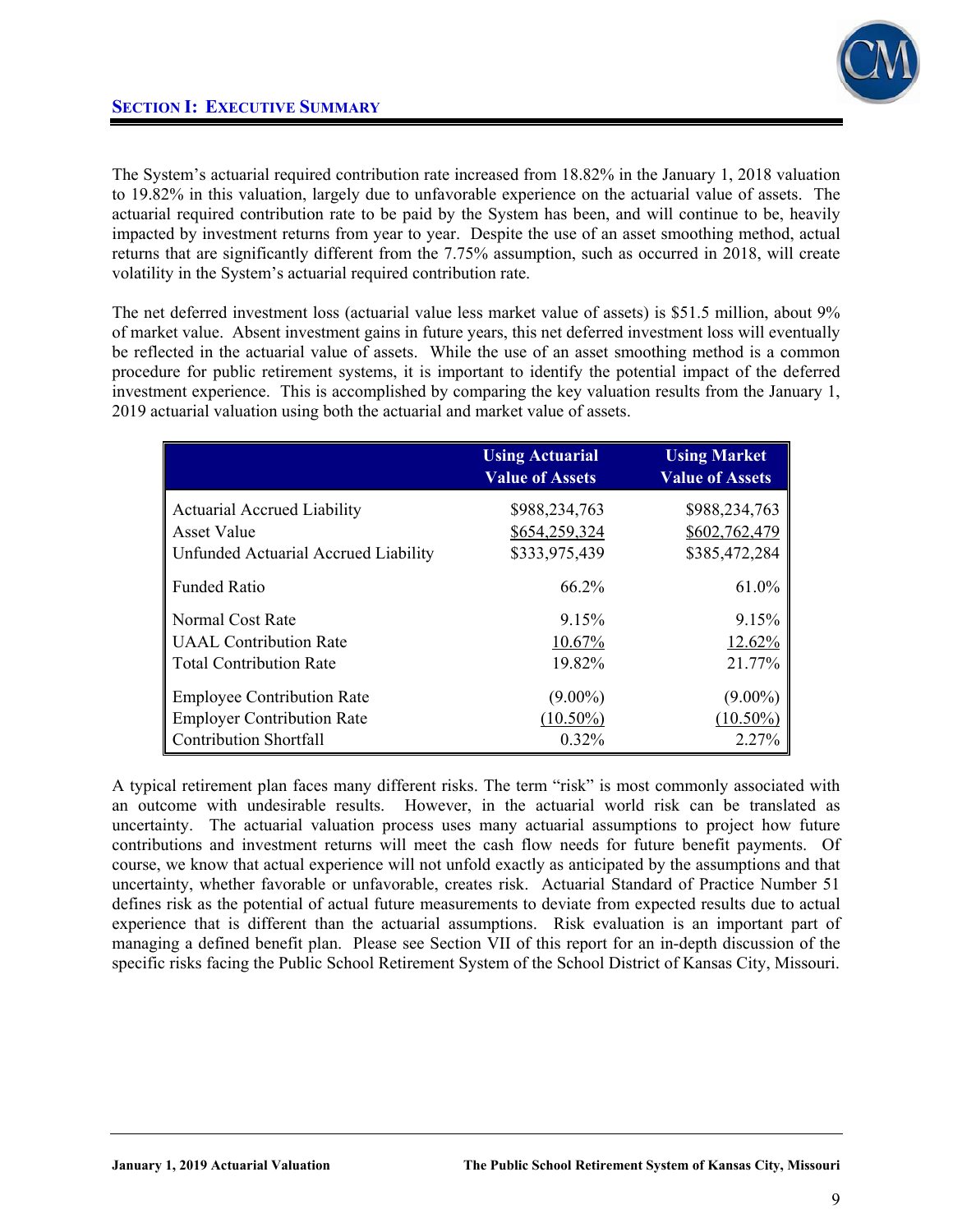

# **Summary of Principal Valuation Results**

|                                                                                                     |               | 1/1/2019                           | 1/1/2018                          |                                   |
|-----------------------------------------------------------------------------------------------------|---------------|------------------------------------|-----------------------------------|-----------------------------------|
| 1. PARTICIPANT DATA                                                                                 |               | Valuation                          | Valuation                         | % Change                          |
|                                                                                                     |               |                                    |                                   |                                   |
| Number of:<br><b>Active Members</b><br>- Plan B<br>- Plan C<br>Total                                |               | 1,634<br>2,264<br>3,898            | 1,852<br>1,908<br>3,760           | (11.77%)<br>18.66%<br>3.67%       |
| Retirees, Disableds, and Beneficiaries                                                              |               | 4,113                              | 4,112                             | 0.02%                             |
| <b>Terminated Members</b><br>- Vested Members<br>- Non-Vested Members<br>Total                      |               | 531<br>2,784<br>$\frac{1}{3,315}$  | 522<br>2,449<br>2,971             | 1.72%<br>13.68%<br>11.58%         |
| <b>Total Members</b>                                                                                |               | 11,326                             | 10,843                            | 4.45%                             |
| Projected Annual Salaries of Active Members                                                         | \$            | 203,310,599                        | \$<br>196,277,971                 | 3.58%                             |
| Annual Retirement Payments for Retirees,<br>Disableds, and Beneficiaries                            | \$            | 80,128,728                         | \$<br>79,297,152                  | 1.05%                             |
| 2. ASSETS AND LIABILITIES                                                                           |               |                                    |                                   |                                   |
| a. Market Value of Assets                                                                           | \$            | 602,762,479                        | \$<br>685,801,998                 | $(12.11\%)$                       |
| b. Actuarial Value of Assets                                                                        |               | 654,259,324                        | 678,288,805                       | $(3.54\%)$                        |
| c. Total Actuarial Accrued Liability                                                                |               | 988,234,763                        | 980,436,626                       | 0.80%                             |
| d. Unfunded Actuarial Accrued Liability<br>$[c - b]$                                                | \$            | 333,975,439                        | \$<br>302,147,821                 | 10.53%                            |
| e. Funded Ratio (Actuarial Value of Assets)<br>[b/c]                                                |               | 66.20%                             | 69.18%                            | $(4.31\%)$                        |
| f. Funded Ratio (Market Value of Assets)<br>[a/c]                                                   |               | 60.99%                             | 69.95%                            | $(12.81\%)$                       |
| g. Projected Benefit Obligation                                                                     | <sup>\$</sup> | 964,326,783                        | \$<br>956,679,971                 | 0.80%                             |
| 3. CONTRIBUTION RATES AS A PERCENT OF PAYROLL                                                       |               |                                    |                                   |                                   |
| Normal Cost<br>Amortization of Unfunded Actuarial                                                   |               | 9.15%                              | 9.16%                             | $(0.11\%)$                        |
| <b>Accrued Liability</b><br>Actuarial Required Contribution Rate                                    |               | 10.67%<br>19.82%                   | 9.66%<br>18.82%                   | 10.46%<br>5.31%                   |
| Member Contribution Rate<br><b>Employer Contribution Rate</b><br><b>Contribution Rate Shortfall</b> |               | $(9.00\%)$<br>$(10.50\%)$<br>0.32% | $(9.00\%)$<br>$(9.00\%)$<br>0.82% | $0.00\%$<br>16.67%<br>$(60.98\%)$ |
| <b>Contribution Shortfall</b>                                                                       | \$            | 650,594                            | \$<br>1,609,479                   | $(59.58\%)$                       |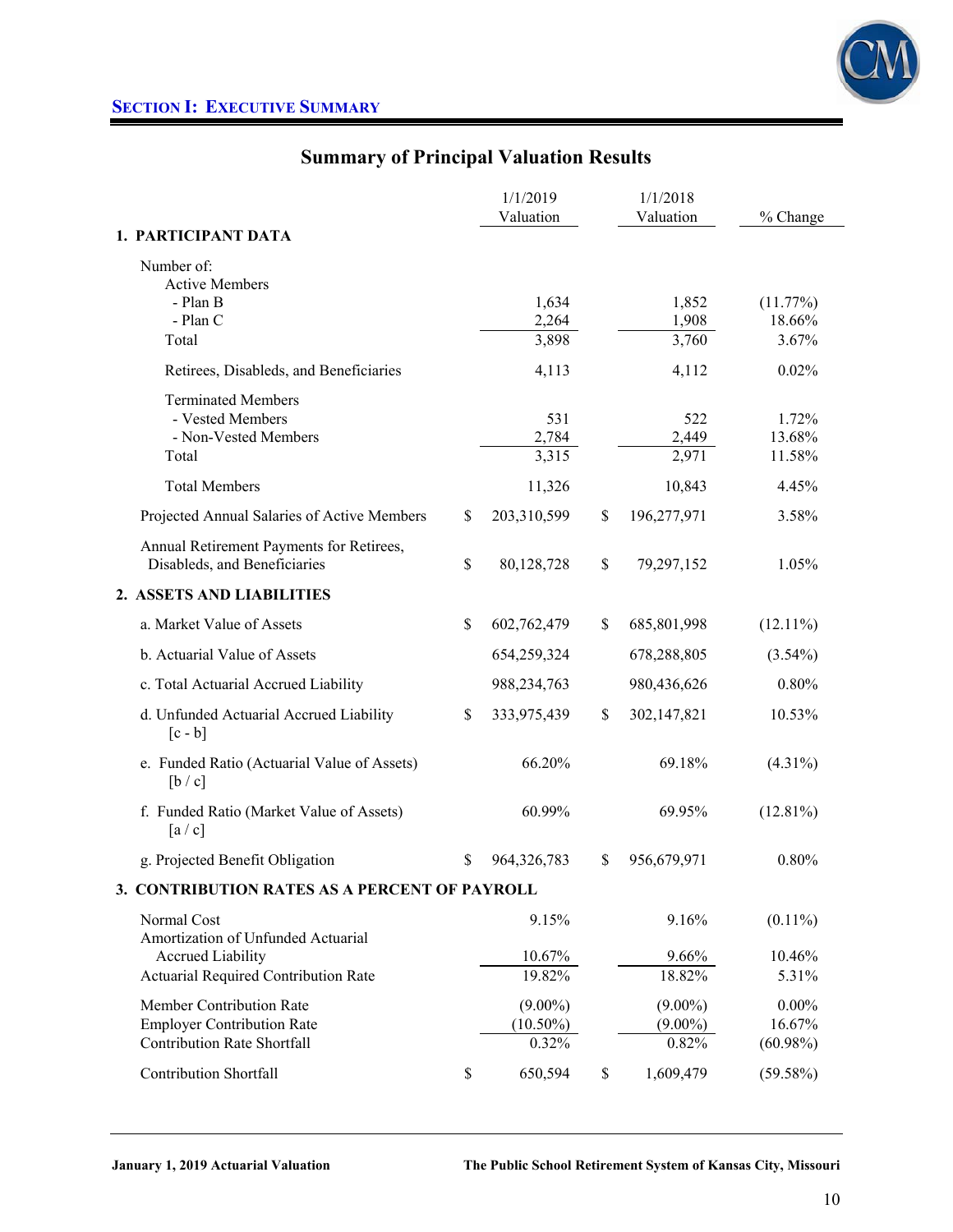## **SECTION II: SCOPE OF THE REPORT**



This report presents the actuarial valuation of the Public School Retirement System of the School District of Kansas City, Missouri as of January 1, 2019. This valuation was prepared at the request of the System's Board of Trustees. The report is based on the plan provisions, actuarial assumptions and actuarial methods in effect as of January 1, 2019.

Please pay particular attention to our cover letter, where the guidelines employed in the preparation of this report are outlined. We also comment on the sources and reliability of both the data and the actuarial assumptions upon which our findings are based. Those comments are the basis for our certification that this report is complete and accurate to the best of our knowledge and belief.

A summary of the findings resulting from this valuation is presented in the previous section. Section 3 describes the assets and investment experience of the System. Sections 4 and 5 describe how the obligations of the System are to be met under the actuarial cost method in use. Section 6 includes additional information regarding the System's funding history. Section 7 includes a number of risks for the System to consider.

This report includes several appendices:

- Appendix A Schedules of valuation data classified by various categories of members.
- Appendix B A summary of the current benefit structure, as determined by the provisions of governing law on the valuation date.
- Appendix C A summary of the actuarial methods and assumptions used to estimate liabilities and determine contribution rates.
- Appendix D A glossary of actuarial terms.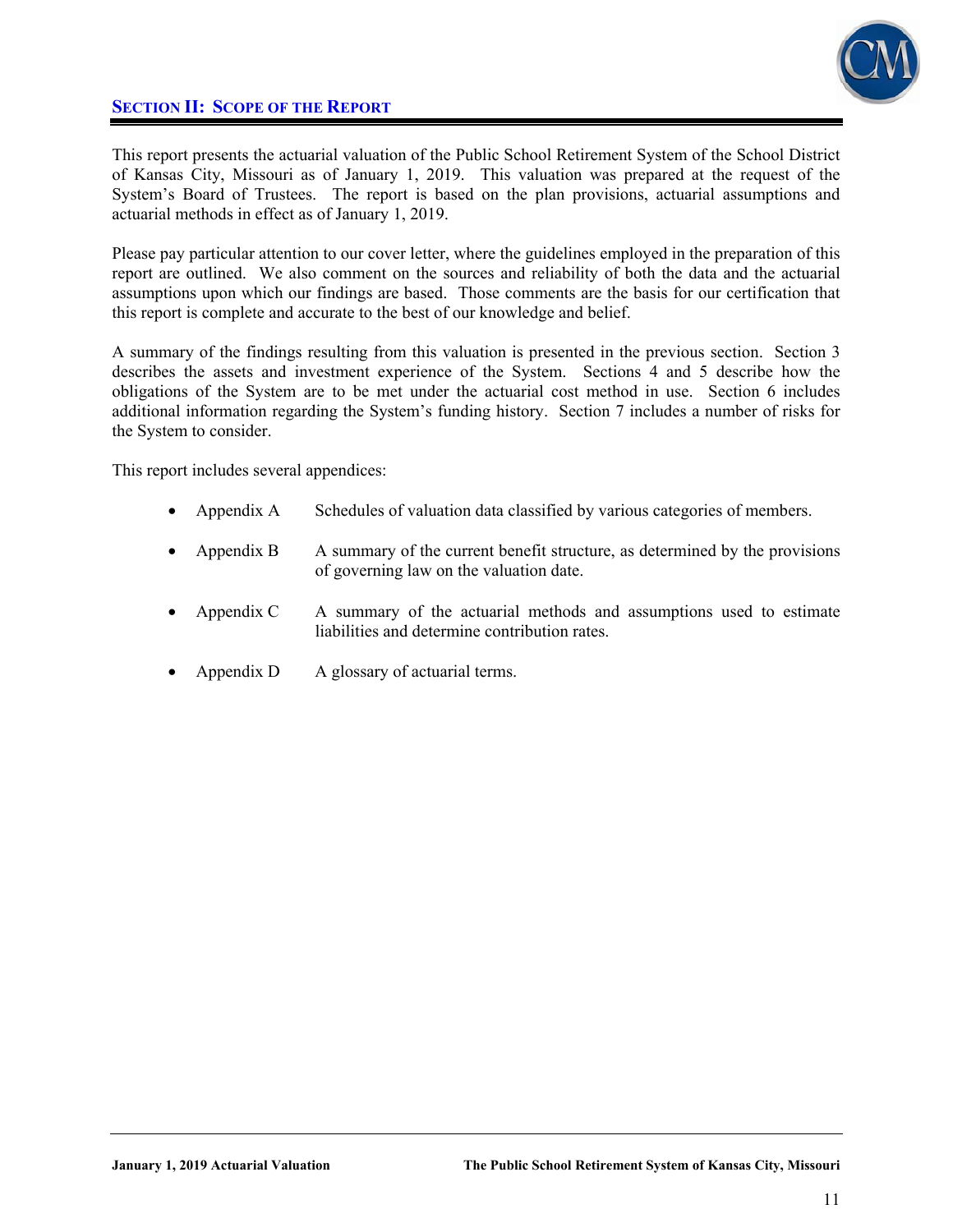### **SECTION III: ASSETS**



In many respects, an actuarial valuation can be thought of as an inventory process. The inventory is taken as of the actuarial valuation date, which for this valuation is January 1, 2019. On that date, the assets available for the payment of benefits are appraised. The assets are compared with the liabilities of the System. The actuarial process then leads to a method of determining the contributions needed by members and the employer in the future to balance the System assets and liabilities.

### **MARKET VALUE OF ASSETS**

The current market value represents the "snapshot" or "cash-out" value of System assets as of the valuation date. In addition, the market value of assets provides a basis for measuring investment performance over time. On January 1, 2019, the market value of assets for the System was \$602.8 million. Table 1 summarizes the market value of assets by asset category. Table 2 summarizes the changes in the market value of assets between January 1, 2018 and January 1, 2019.

### **ACTUARIAL VALUE OF ASSETS**

Neither the market value of assets, representing a "cash-out" value of System assets, nor the book values of assets, representing the cost of investments, may be the best measure of the System's ongoing ability to meet its obligations.

To arrive at a suitable value for the actuarial valuation, a technique for determining the actuarial value of assets is used which dampens swings in the market value while still indirectly recognizing market values. This methodology smoothes the difference between the actual return and the expected return (based on the actuarial assumption) on the market value of assets equally over a five-year period. Table 3 shows the development of the actuarial value of assets (AVA) as of January 1, 2019.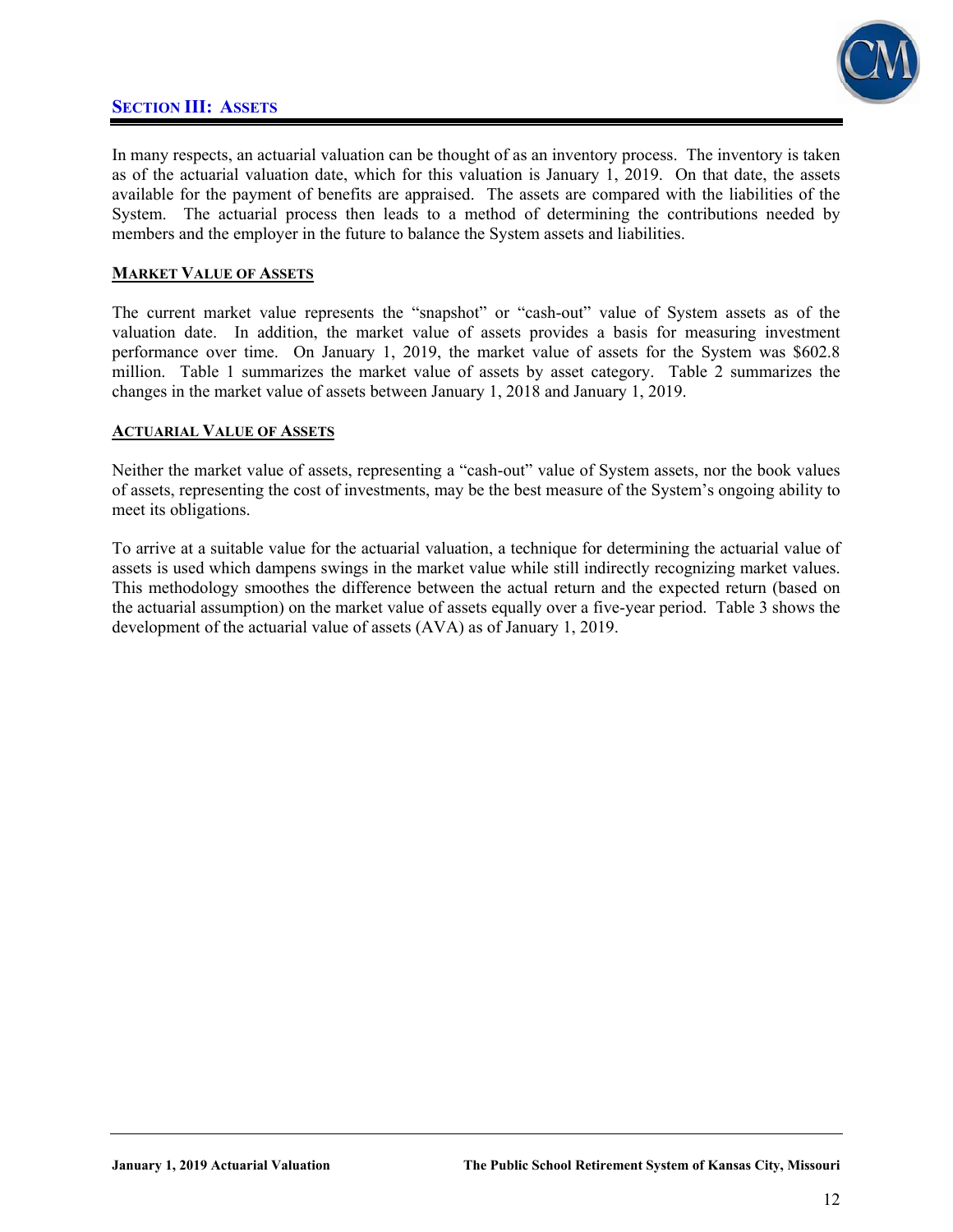

## **Net Assets at Fair (Market) Value as of January 1, 2019**

| <b>INVESTMENTS, AT MARKET VALUE</b>      |                   |
|------------------------------------------|-------------------|
| Cash and short term investments          | \$<br>24,796,954  |
| Commingled domestic fixed income         | 61,188,366        |
| High yield fixed income                  | 17,469,725        |
| Global fixed income                      | 30,098,964        |
| Domestic equity                          | 141,290,033       |
| International equity                     | 136,723,419       |
| Pooled real estate funds                 | 59,819,417        |
| Alternative equity fund                  | 98,610,742        |
| Private equity                           | 30,956,507        |
| Commodities                              | $\mathbf{0}$      |
| Total Investments, at Market Value       | \$<br>600,954,127 |
| <b>RECEIVABLES</b>                       |                   |
| Plan member contributions                | \$<br>211,283     |
| <b>Employer contributions</b>            | 211,283           |
| Securities sold                          | 170,533           |
| Accrued interest and dividends           | 508,016           |
| <b>Total Receivables</b>                 | \$<br>1,101,115   |
| <b>OTHER ASSETS</b>                      |                   |
| Cash                                     | \$<br>1,877,215   |
| <b>Fixed assets</b>                      | 27,707            |
| Other assets                             | 44,631            |
| <b>Total Other Assets</b>                | \$<br>1,949,553   |
| <b>TOTAL ASSETS</b>                      | \$<br>604,004,795 |
| LIABILITIES                              |                   |
| Due to broker for securities purchased   | \$<br>610,735     |
| Accounts payable                         | 533,053           |
| Accrued payroll expenses                 | 98,528            |
| <b>Total Liabilities</b>                 | \$<br>1,242,316   |
| <b>NET ASSETS AVAILABLE FOR BENEFITS</b> | \$<br>602,762,479 |

Note: Based on unaudited asset information.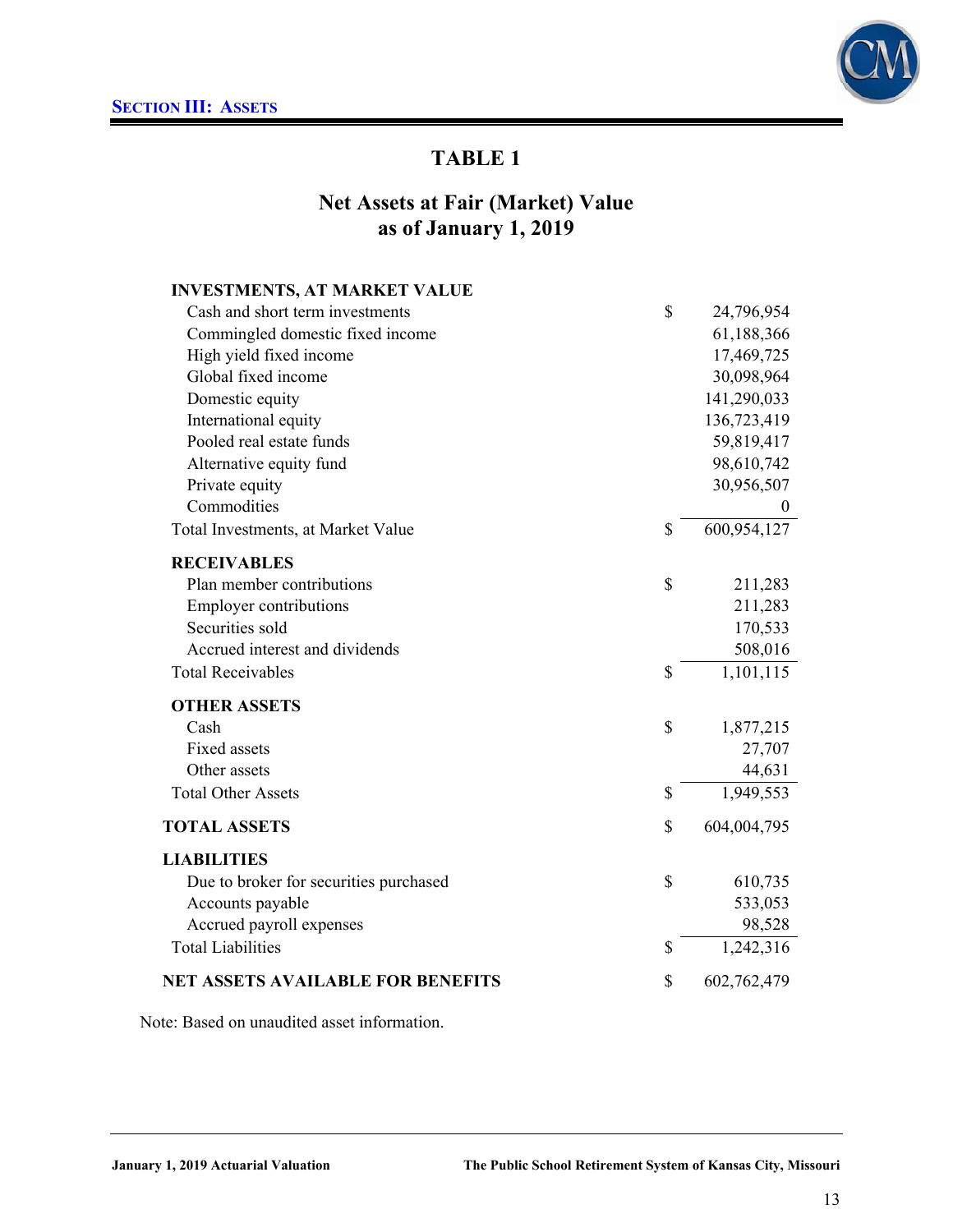

# **Statement of Changes in Net Assets as of January 1, 2019**

### **ADDITIONS TO NET ASSETS**

Contributions

| Plan members                                                 | \$<br>17,619,145     |
|--------------------------------------------------------------|----------------------|
| Employers                                                    | 17,527,854           |
| <b>Total Contributions</b>                                   | \$<br>35,146,999     |
| <b>Investment</b> Income                                     |                      |
| Net appreciation (depreciation) in fair value of investments | \$<br>(35, 336, 447) |
| Interest/Dividends                                           | 6,849,753            |
| Other income                                                 | $\boldsymbol{0}$     |
| Investment income before expenses                            | \$<br>(28, 486, 694) |
| Less: investment expenses                                    | (4,764,220)          |
| Net investment income                                        | \$<br>(33,250,914)   |
| TOTAL ADDITIONS TO NET ASSETS                                | \$<br>1,896,085      |
| <b>DEDUCTIONS FROM NET ASSETS</b>                            |                      |
| Benefits paid directly to participants                       | \$<br>79,333,689     |
| Refunds of contributions                                     | 4,084,837            |
| Depreciation expense                                         | 17,150               |
| Administrative expenses                                      | 1,499,928            |
| TOTAL DEDUCTION FROM ASSETS                                  | \$<br>84,935,604     |
| <b>NET INCREASE (DECREASE)</b>                               | \$<br>(83,039,519)   |
| <b>NET ASSETS AVAILABLE FOR BENEFITS</b>                     |                      |
| Beginning of year                                            | \$<br>685,801,998    |
| End of year                                                  | \$<br>602,762,479    |
|                                                              |                      |

Note: Based on unaudited asset information.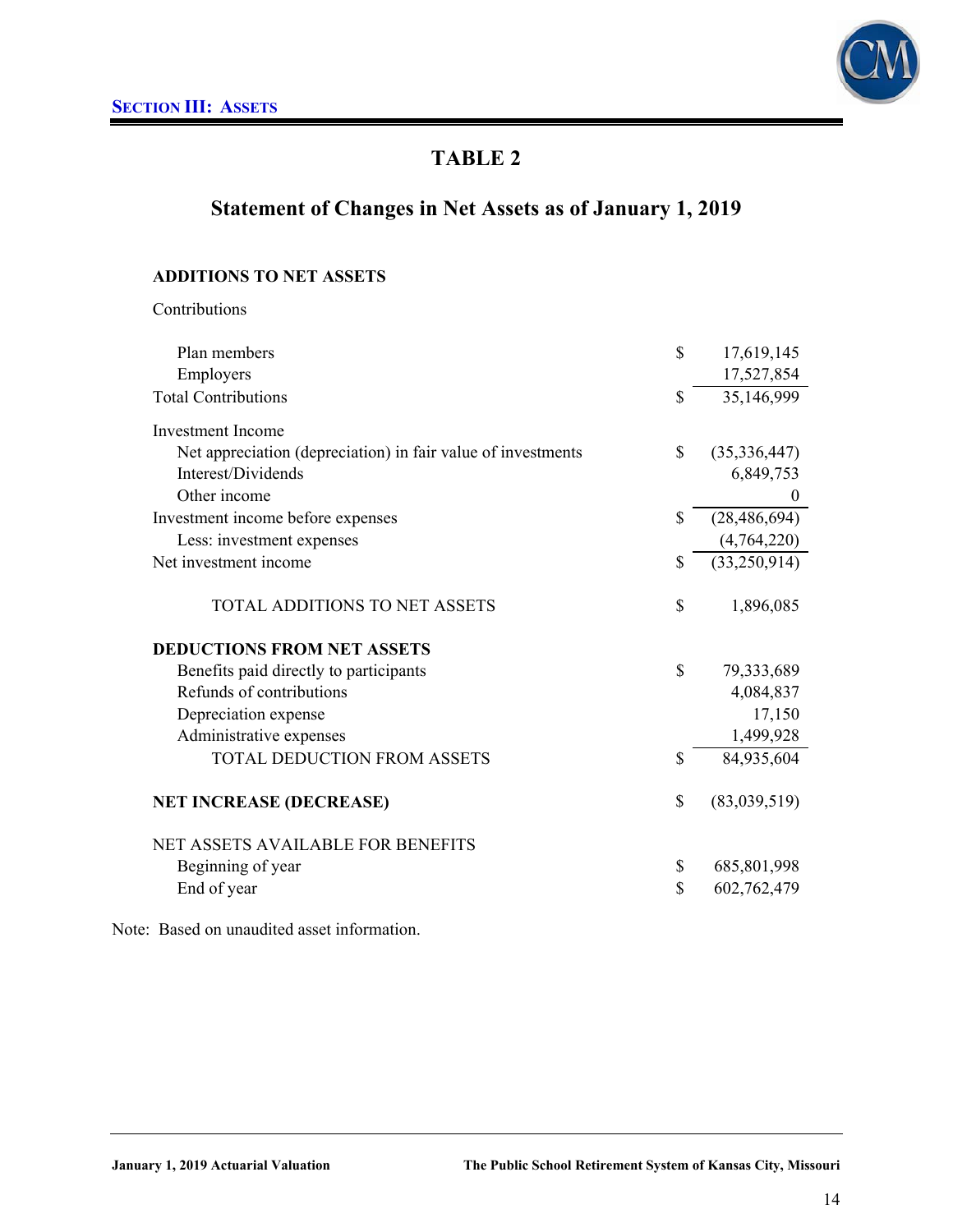

## **Development of Actuarial Value of Assets as of January 1, 2019**

| 1. Deferral of Investment Return for 2018        |                      |
|--------------------------------------------------|----------------------|
| a. Market Value, January 1, 2018                 | \$<br>685,801,998    |
| b. Contributions for 2018                        | 35,146,999           |
| c. Benefit Payments for 2018                     | 83,418,526           |
| d. Actual Investment Return, Net of All Expenses | \$<br>(34,767,992)   |
| e. Expected Return Rate                          | 7.75%                |
| Expected Return - Weighted for Timing*           | \$<br>51,314,035     |
| $(a, x, e) + [(b, -c, x)((1 + e, b^{5}) - 1)]$   |                      |
| g. Investment Gain/(Loss) for the Year           | \$<br>(86,082,027)   |
| $(d. - f.)$                                      |                      |
| h. Deferred Investment Return                    | \$<br>(68, 865, 622) |
| $(g. x 80\%)$                                    |                      |
| 2. Actuarial Value, January 1, 2019              |                      |
| a. Market Value, January 1, 2019                 | \$<br>602,762,479    |
| b. Total Deferred Investment Gain/(Loss)         | (51, 496, 845)       |
| c. Actuarial Value, January 1, 2019              | \$<br>654,259,324    |
| $(a. - b.)$                                      |                      |
| d. Ratio of Actuarial Value of Assets to         |                      |
| Market Value of Assets                           | 108.5%               |
| e. Approximate Actuarial Value Rate of           |                      |
| Return for 2018, Net of All Expenses             | 3.7%                 |
|                                                  |                      |

\* Contributions and benefit payments are assumed to occur mid-year.

The table below shows the development of gain/(loss) to be recognized in the current year.

| Asset | Gain / (Loss)<br><b>Recognized in Prior</b>                                                                     | Gain/(Loss)<br><b>Recognized This</b>                                                                | Gain/(Loss)<br><b>Deferred to</b>                                                                      |                                                                                                        |
|-------|-----------------------------------------------------------------------------------------------------------------|------------------------------------------------------------------------------------------------------|--------------------------------------------------------------------------------------------------------|--------------------------------------------------------------------------------------------------------|
|       |                                                                                                                 |                                                                                                      |                                                                                                        | $\theta$                                                                                               |
|       |                                                                                                                 |                                                                                                      |                                                                                                        |                                                                                                        |
|       |                                                                                                                 |                                                                                                      |                                                                                                        |                                                                                                        |
|       |                                                                                                                 |                                                                                                      |                                                                                                        |                                                                                                        |
|       |                                                                                                                 |                                                                                                      |                                                                                                        |                                                                                                        |
|       |                                                                                                                 |                                                                                                      |                                                                                                        |                                                                                                        |
|       | Gain/(Loss)<br>\$(32,229,392)<br>(65, 826, 115)<br>(6,337,217)<br>55,114,812<br>(86,082,027)<br>\$(135,359,939) | Years<br>\$(25,783,512)<br>(39, 495, 669)<br>(2,534,886)<br>11,022,962<br>$\theta$<br>\$(56,791,105) | Year<br>\$(6,445,880)<br>(13, 165, 223)<br>(1,267,443)<br>11,022,962<br>(17,216,405)<br>\$(27,071,989) | <b>Future Years</b><br>(13, 165, 223)<br>(2,534,888)<br>33,068,888<br>(68, 865, 622)<br>\$(51,496,845) |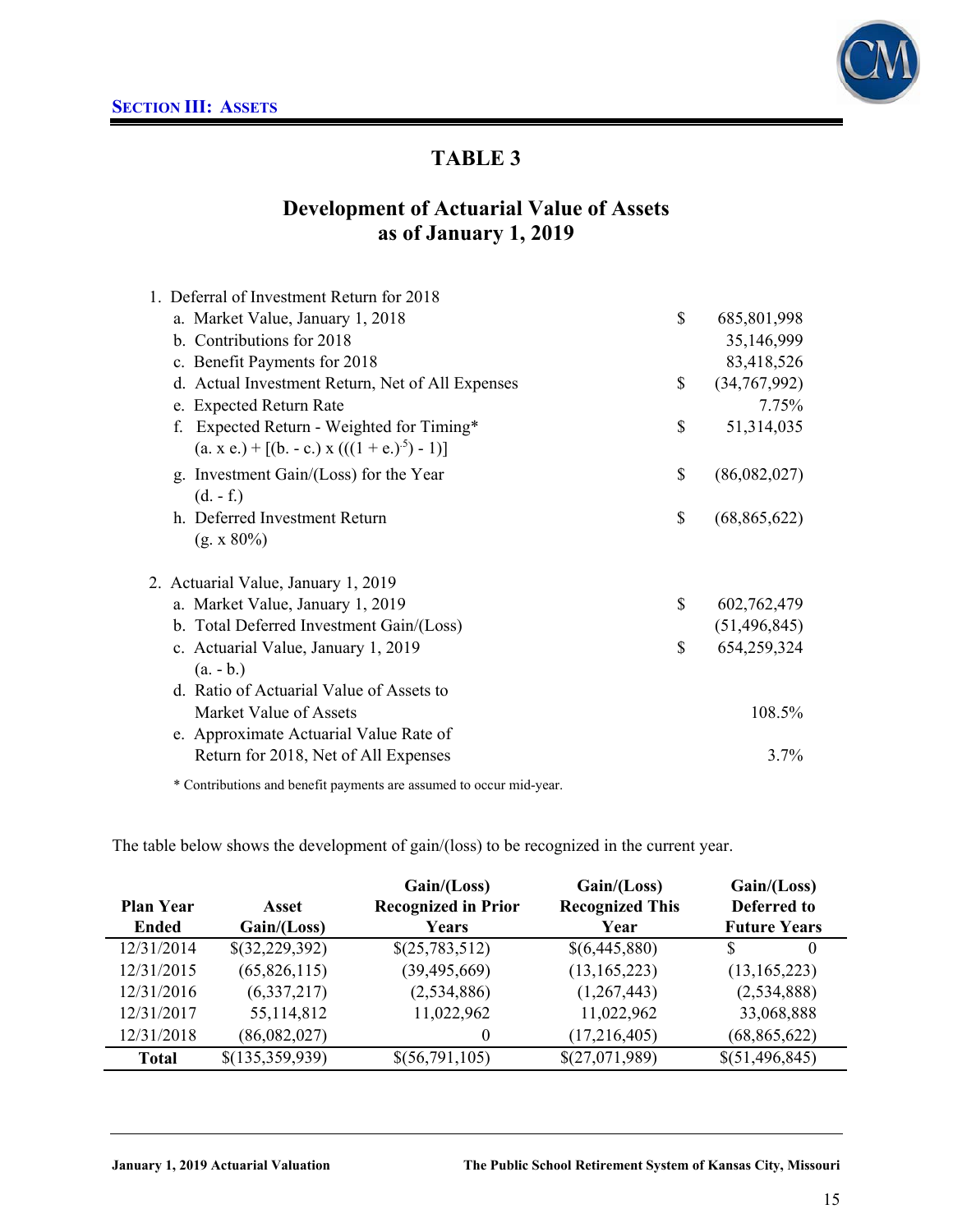## **SECTION IV: SYSTEM LIABILITIES**



In the previous section, an actuarial valuation was compared with an inventory process, and an analysis was given of the inventory of assets of the System as of the valuation date, January 1, 2019. In this section, the discussion will focus on the commitments of the System, which are referred to as its liabilities.

Table 4 contains an analysis of the actuarial present value of all future benefits (PVFB) for contributing members, inactive members, retirees and their beneficiaries. The liabilities summarized in Table 4 include the actuarial present value of all future benefits expected to be paid with respect to each member. For an active member, this value includes the measurement of both benefits already earned and future benefits to be earned. For all members, active and retired, the value extends over benefits earnable and payable for the rest of their lives and for the lives of the surviving beneficiaries.

All liabilities reflect the benefit provisions in place as of January 1, 2019.

### **ACTUARIAL ACCRUED LIABILITY**

A fundamental principle in financing the liabilities of a prefunded retirement program is that the cost of its benefits should be related to the period in which benefits are earned, rather than to the period of benefit distribution. An actuarial cost method is a mathematical technique that allocates the present value of future benefits into annual costs. In order to do this allocation, it is necessary for the funding method to "breakdown" the present value of future benefits into two components:

- 1. that which is attributable to the past, and
- 2. that which is attributable to the future.

Actuarial terminology calls the part attributable to the past the "past service liability" or the "actuarial accrued liability". The portion allocated to the future is known as the present value of future normal costs, with the specific piece of it allocated to the current year being called the "normal cost". Table 5 contains the calculation of actuarial accrued liability to the System. The Entry Age Normal actuarial cost method is used to develop the actuarial accrued liability.

Table 6 develops the experience gain/(loss) for the year ended December 31, 2018.

Table 7 shows the liability gain/(loss) by source.

Table 8 shows the actuarial balance sheet.

### **PENSION BENEFIT OBLIGATION**

Table 9 shows the System's liability on a Pension Benefit Obligation (PBO) basis.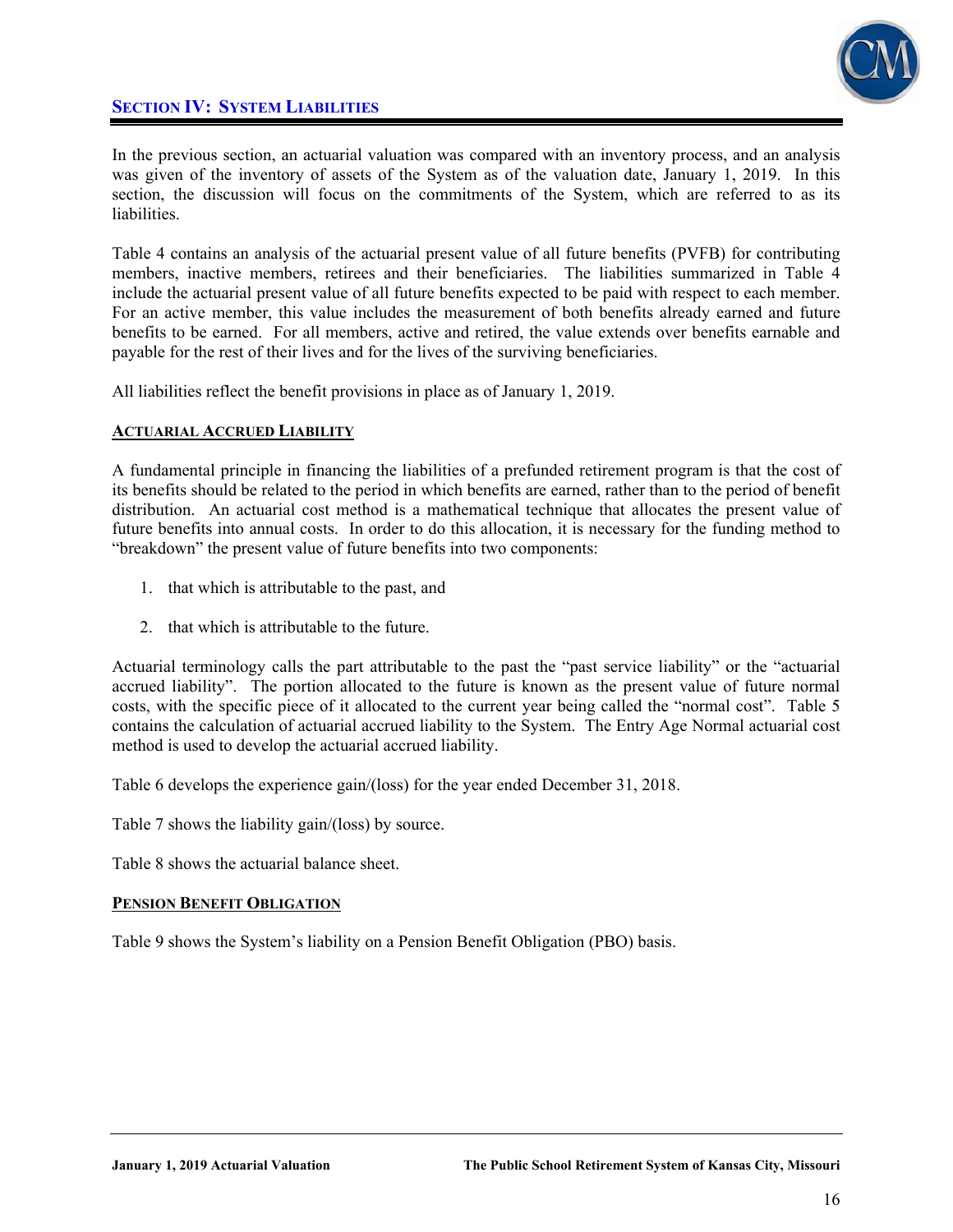

# **Present Value of Future Benefits as of January 1, 2019**

| 1. Active Members             |                     |
|-------------------------------|---------------------|
| a. Retirement Benefits        | \$<br>292,715,515   |
| b. Disability Benefits        | 4,541,055           |
| c. Death Benefits             | 6,822,870           |
| d. Withdrawal Benefits        | 46,030,254          |
| e. Subtotal                   | \$<br>350,109,694   |
| 2. Benefit Recipients         |                     |
| a. Retiree Benefits           | \$<br>680, 131, 733 |
| b. Survivor Benefits          | 22,521,861          |
| c. Disability Benefits        | 7,457,837           |
| d. Subtotal                   | \$<br>710,111,431   |
| 3. Inactive Members           |                     |
| a. Vested Retirement Benefits | \$<br>23,859,815    |
| b. Non-vested Account Balance | 10,488,526          |
| c. Subtotal                   | \$<br>34, 348, 341  |
| 4. Total                      | \$<br>1,094,569,466 |
| $(1e + 2d + 3c)$              |                     |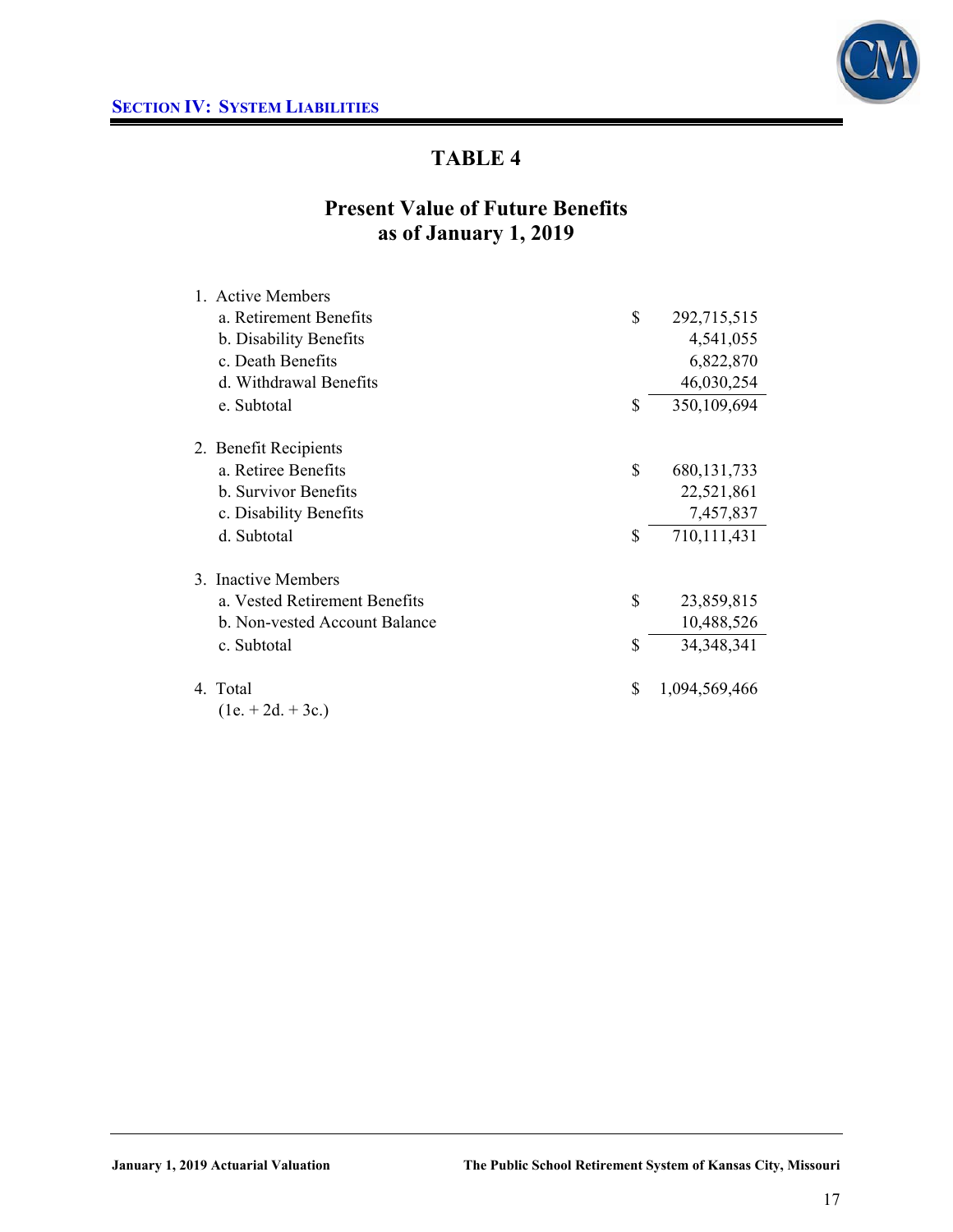

# **Actuarial Accrued Liability as of January 1, 2019**

| 1. Present Value of Future Benefits (PVFB)                   | \$. | 1,094,569,466 |
|--------------------------------------------------------------|-----|---------------|
| 2. Present Value of Future Normal Costs (PVFNC)              |     |               |
| a. Retirement benefits                                       | \$  | 53,803,002    |
| b. Disability benefits                                       |     | 1,564,419     |
| c. Death benefits                                            |     | 2,665,136     |
| d. Withdrawal benefits                                       |     | 48,302,146    |
| e. Total                                                     | \$. | 106,334,703   |
| 3. Actuarial Accrued Liability (AAL)<br>$(1. - 2e.)$         | \$  | 988, 234, 763 |
| 4. Actuarial Value of Assets (AVA)                           | \$  | 654,259,324   |
| 5. Unfunded Actuarial Accrued Liability (UAAL)<br>$(3. -4.)$ | \$  | 333,975,439   |
| 6. Funded Ratio (AVA / AAL)<br>(4. / 3.)                     |     | 66.2%         |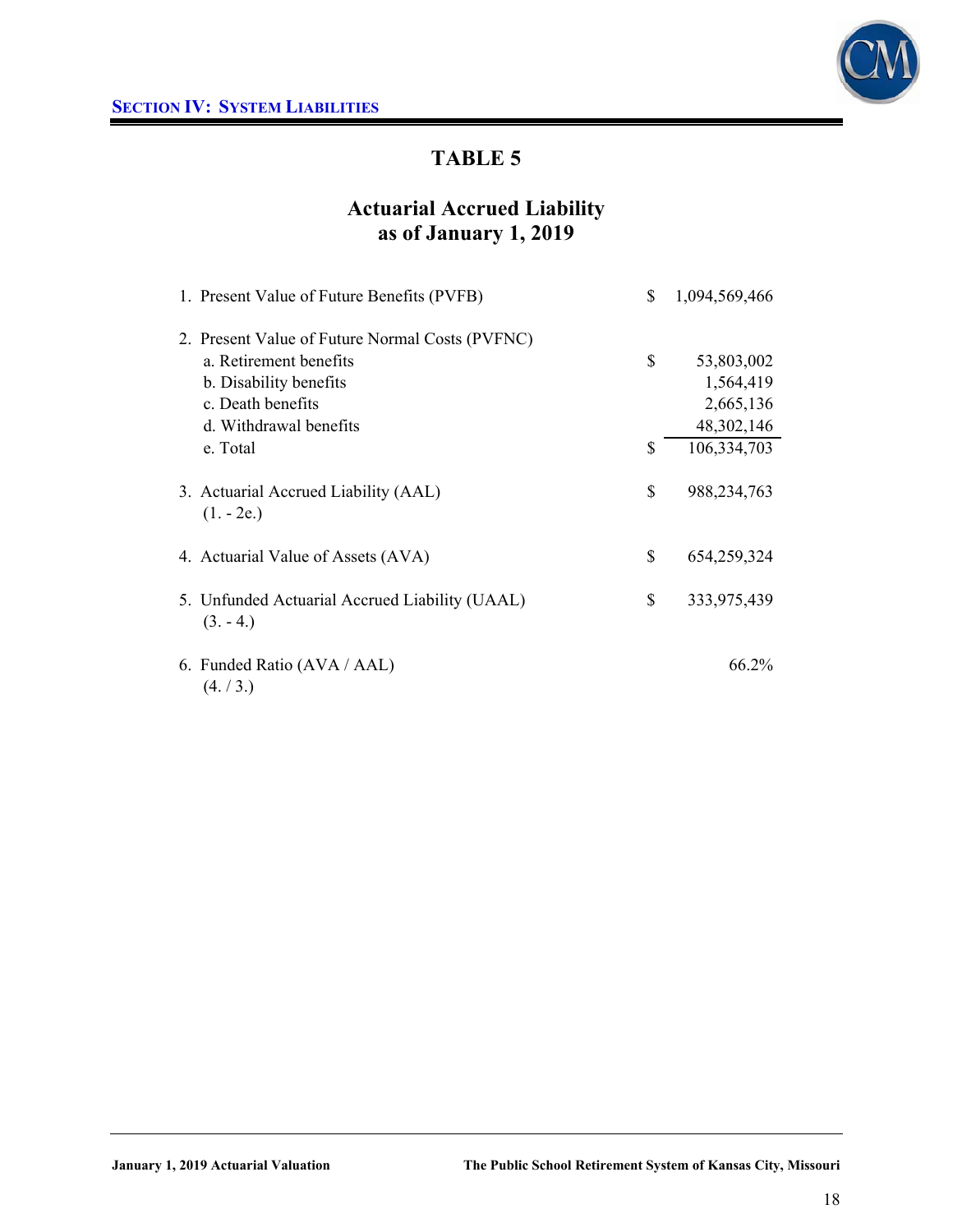

# **Actuarial Gain/(Loss) for 2018**

## **Liabilities**

| 1. | Actuarial accrued liability as of January 1, 2018                   | \$<br>980,436,626    |
|----|---------------------------------------------------------------------|----------------------|
| 2. | Normal cost for 2018                                                | 15,771,275           |
| 3. | Interest at $7.75\%$ on (1) and (2) to December 31, 2018            | 77,206,112           |
| 4. | Benefit payments during 2018                                        | (83, 418, 526)       |
| 5. | Interest on benefit payments                                        | (3,172,154)          |
| 6. | Updated mortality assumption                                        | 1,793,200            |
| 7. | Expected actuarial accrued liability as of December 31, 2018        | \$<br>988,616,533    |
| 8. | Actuarial accrued liability as of December 31, 2018                 | 988, 234, 763        |
| 9. | Actuarial gain / (loss) on actuarial accrued liability<br>$(7, -8)$ | \$<br>381,770        |
|    | <b>Assets</b>                                                       |                      |
|    | 10. Actuarial value of assets as of January 1, 2018                 | \$<br>678,288,805    |
|    | 11. Contributions during 2018                                       | 35,146,999           |
|    | 12. Benefit payments during 2018                                    | (83, 418, 526)       |
|    | 13. Interest at 7.75% on (10), (11) and (12) to December 31, 2018   | 50,731,762           |
|    | 14. Expected actuarial value of assets as of December 31, 2018      | \$<br>680,749,040    |
|    | 15. Actuarial value of assets as of December 31, 2018               | 654,259,324          |
|    | 16. Actuarial gain / (loss) on actuarial assets<br>$(15. - 14.)$    | \$<br>(26, 489, 716) |
|    | 17. Total actuarial gain / (loss)<br>$(9. + 16.)$                   | \$<br>(26, 107, 946) |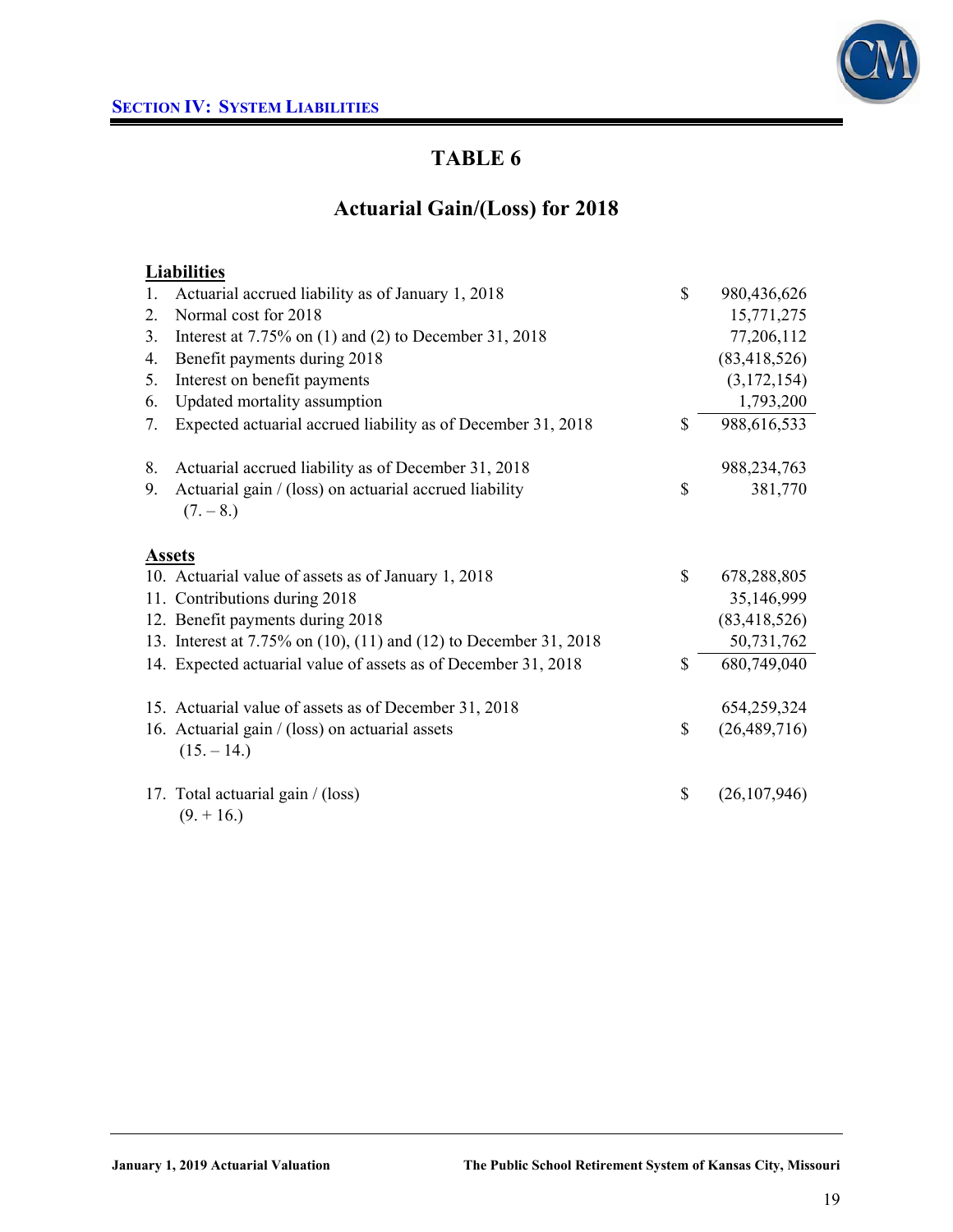

# **Gain/(Loss) Analysis by Source**

| <b>Liability Sources</b>    | Gain/(Loss)          |
|-----------------------------|----------------------|
| Retirement                  | \$<br>(1,708,000)    |
| <b>Termination</b>          | 1,222,000            |
| Disability                  | 14,000               |
| Mortality                   | 1,568,000            |
| Salary                      | 3,489,000            |
| New Entrants/Rehires        | (3,719,000)          |
| Miscellaneous               | (484,000)            |
| Total Liability Gain/(Loss) | \$<br>382,000        |
| Asset Gain/(Loss)           | \$<br>(26,490,000)   |
| Net Actuarial Gain/(Loss)   | \$<br>(26, 108, 000) |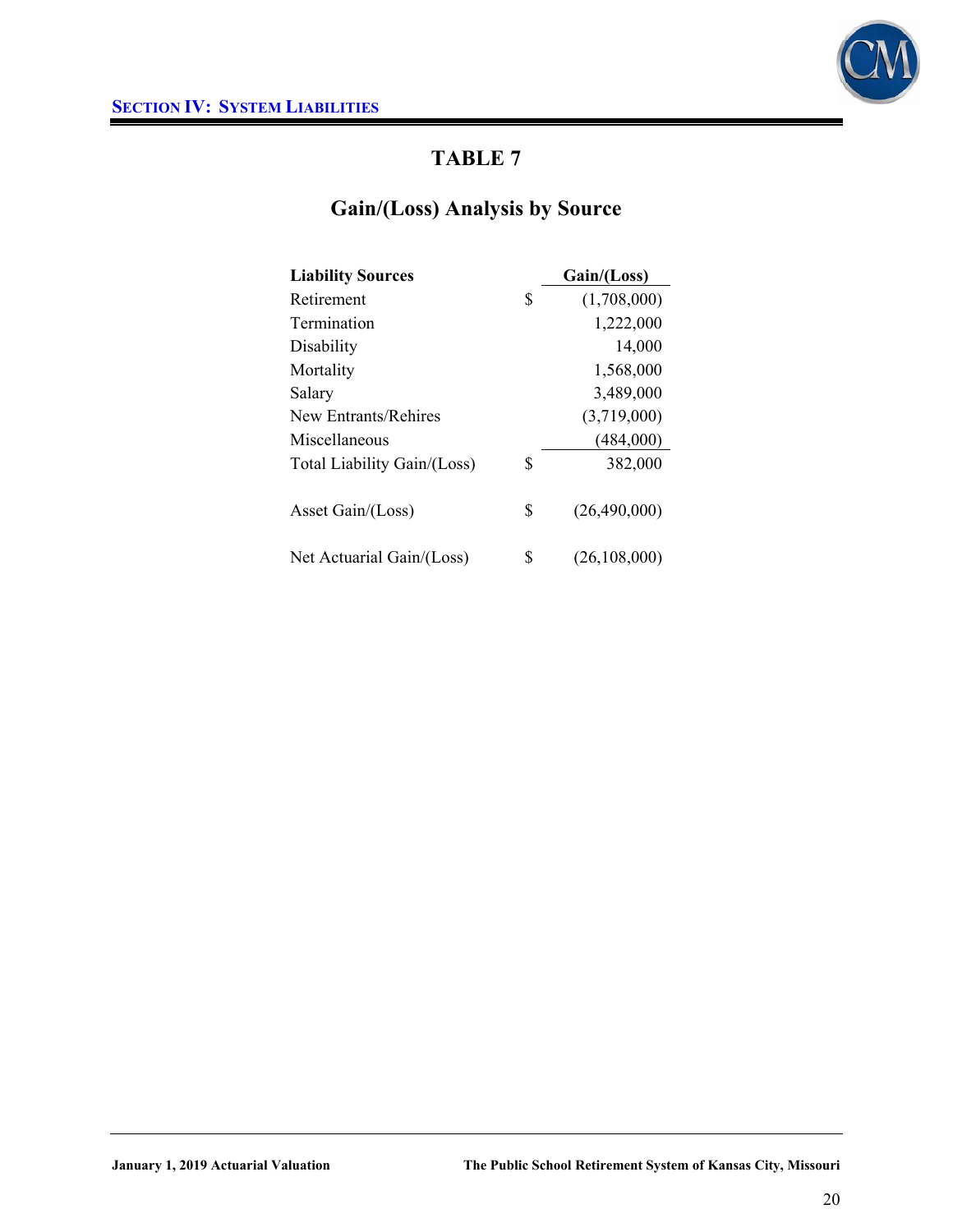

# **Actuarial Balance Sheet**

### **Assets**

| Current assets (actuarial value)                                                      | \$           | 654,259,324   |
|---------------------------------------------------------------------------------------|--------------|---------------|
| Present value of future normal costs                                                  |              | 106,334,703   |
| Present value of future contributions to fund<br>unfunded actuarial accrued liability |              | 333,975,439   |
| <b>Total Assets</b>                                                                   | \$           | 1,094,569,466 |
| <b>Liabilities</b>                                                                    |              |               |
| Present value of future retirement benefits for:                                      |              |               |
| Active employees                                                                      | $\mathbb{S}$ | 350,109,694   |
| Members currently receiving a benefit                                                 |              | 710,111,431   |
| Terminated vested members                                                             |              | 23,859,815    |
| Inactive employees due refunds                                                        |              | 10,488,526    |
| <b>Total Liabilities</b>                                                              | \$           | 1,094,569,466 |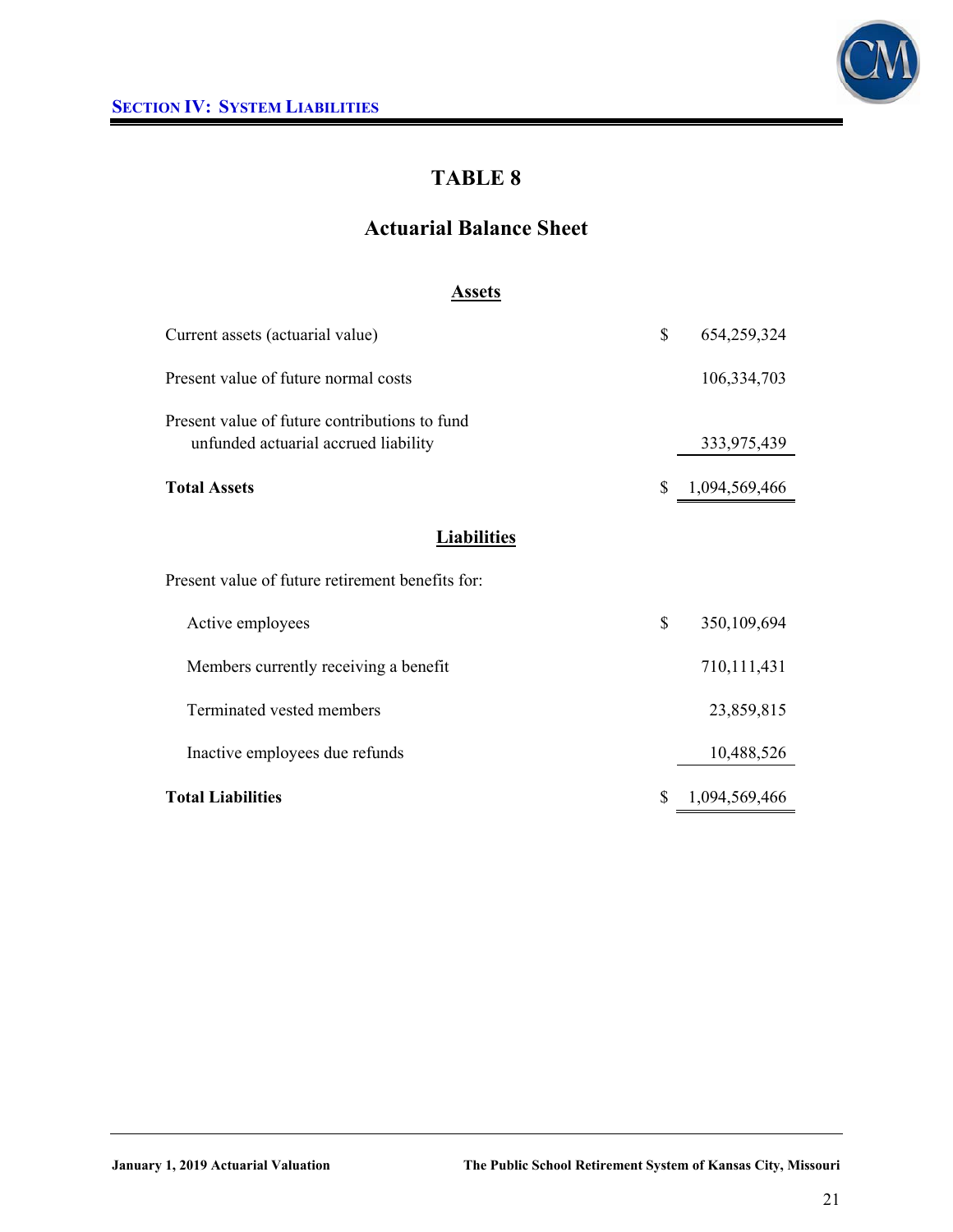

## **Pension Benefit Obligation Funded Status**

The Pension Benefit Obligation (PBO) is statutorily required to be used in the determination of whether a cost-of-living allowance can be granted to retirees. If the funded ratio, after reflecting the effect of the proposed increase, exceeds 100%, and other safeguards are met, a cost-of-living allowance may be provided. See Appendix B for additional details.

| Projected Benefit Obligation |    | <b>January 1, 2019</b>                                                                                                 |                   | <b>January 1, 2018</b> |               |
|------------------------------|----|------------------------------------------------------------------------------------------------------------------------|-------------------|------------------------|---------------|
| 1.                           |    | Retired members and beneficiaries currently receiving<br>benefits and terminated members not yet receiving<br>benefits | \$<br>744,459,772 | <sup>\$</sup>          | 739,004,732   |
| 2.                           |    | Current active participants                                                                                            |                   |                        |               |
|                              | a. | Accumulated member contributions, including interest                                                                   | 106,618,062       |                        | 103,069,314   |
|                              | b. | Employer-financed vested benefits                                                                                      | 113,248,949       |                        | 114,605,925   |
|                              |    | Total Projected Benefit Obligation (PBO)                                                                               | \$<br>964,326,783 | \$                     | 956,679,971   |
|                              |    | Projected Benefit Obligation funded status                                                                             |                   |                        |               |
| 1.                           |    | Actuarial Value of Assets (AVA)                                                                                        | \$<br>654,259,324 | \$                     | 678,288,805   |
|                              | a. | Unfunded Projected Benefit Obligation                                                                                  | 310,067,459       |                        | 278, 391, 166 |
|                              | b. | Funding Ratio (AVA / PBO)                                                                                              | 68%               |                        | 71%           |
| $\overline{2}$ .             |    | Market Value of Assets (MVA)                                                                                           | \$<br>602,762,479 | \$                     | 685,801,998   |
|                              | a. | Unfunded Projected Benefit Obligation                                                                                  | 361,564,304       |                        | 270,877,973   |
|                              | b. | Funding Ratio (MVA / PBO)                                                                                              | 63%               |                        | 72%           |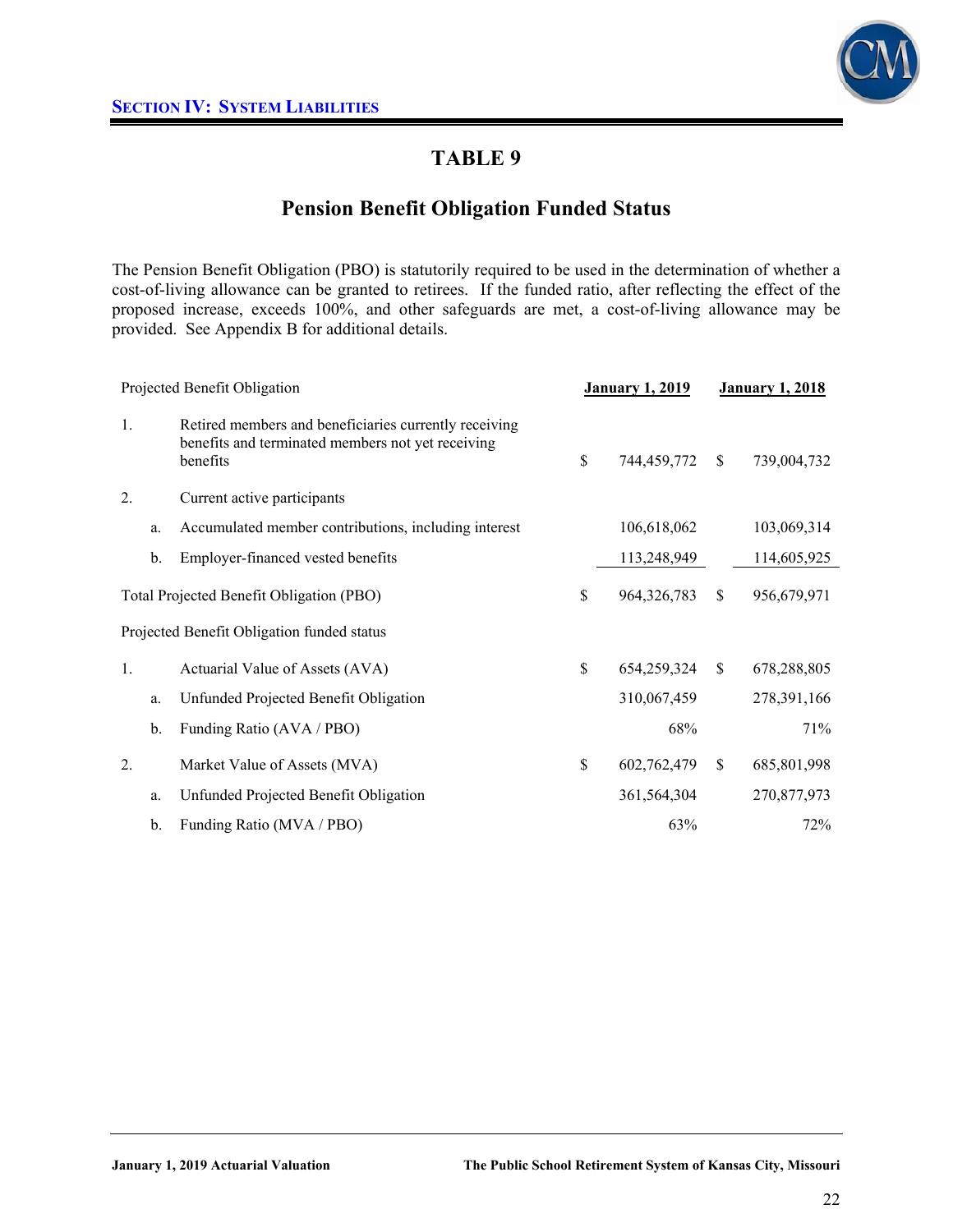

## **SECTION V: EMPLOYER CONTRIBUTIONS**

The previous two sections were devoted to a discussion of the assets and liabilities of the System. A comparison of Tables 3 and 4 indicates that current assets fall short of meeting the present value of future benefits (total liability). This is expected, except for a completely closed fund, where no further contributions are anticipated. In an active open system, there will almost always be a difference between the actuarial value of assets and total liabilities. This deficiency has to be made up by future contributions and investment returns. An actuarial valuation sets out a schedule of future contributions that will deal with this deficiency in an orderly fashion.

The method used to determine the incidence of the contributions in various years is called the actuarial cost method. Under an actuarial cost method, the contributions required to meet the difference between current assets and current liabilities are allocated each year between two elements: (1) the normal cost rate and (2) the unfunded actuarial accrued liability contribution rate.

The term "fully funded" is often applied to a system in which contributions at the normal cost rate are sufficient to pay for the benefits of existing employees as well as for those of new employees. More often than not, systems are not fully funded, either because of past benefit improvements that have not been completely funded or because of actuarial deficiencies that have occurred because experience has not been as favorable as anticipated. Under these circumstances, an unfunded actuarial accrued liability (UAAL) exists. Likewise, when the actuarial value of assets is greater than the actuarial accrued liability, a surplus exists.

### **DESCRIPTION OF CONTRIBUTION RATE COMPONENTS**

The Entry Age Normal (EAN) actuarial cost method is used for the valuation. Under this method, the normal cost for each year from entry age to assumed exit age is a constant percentage of the member's year by year projected compensation. The portion of the present value of future benefits not provided by the present value of future normal costs is the actuarial accrued liability. The unfunded actuarial accrued liability represents the difference between the actuarial accrued liability and the actuarial value of assets as of the valuation date. The unfunded actuarial accrued liability is calculated each year and reflects experience gains/(losses).

The calculation of the employer contribution rate is outlined in Appendix B.

As of January 1, 2019, the valuation assets were less than the actuarial accrued liability so an unfunded actuarial accrued liability exists. The System's funding policy is to amortize the UAAL, as a level percent of pay amount, using a "layered" approach with the legacy UAAL amortized over a closed 30 year period commencing January 1, 2017 and new bases over a closed 20-year period.

### **CONTRIBUTION RATE SUMMARY**

Table 10 develops the normal cost rate for the System. In Table 11, the amortization payment related to the unfunded actuarial accrued liability, as of January 1, 2019, is developed. In Table 12, the contribution rate for the System is calculated.

The actuarial required contribution rate shown in this report is based on the actuarial assumptions and cost methods described in Appendix C.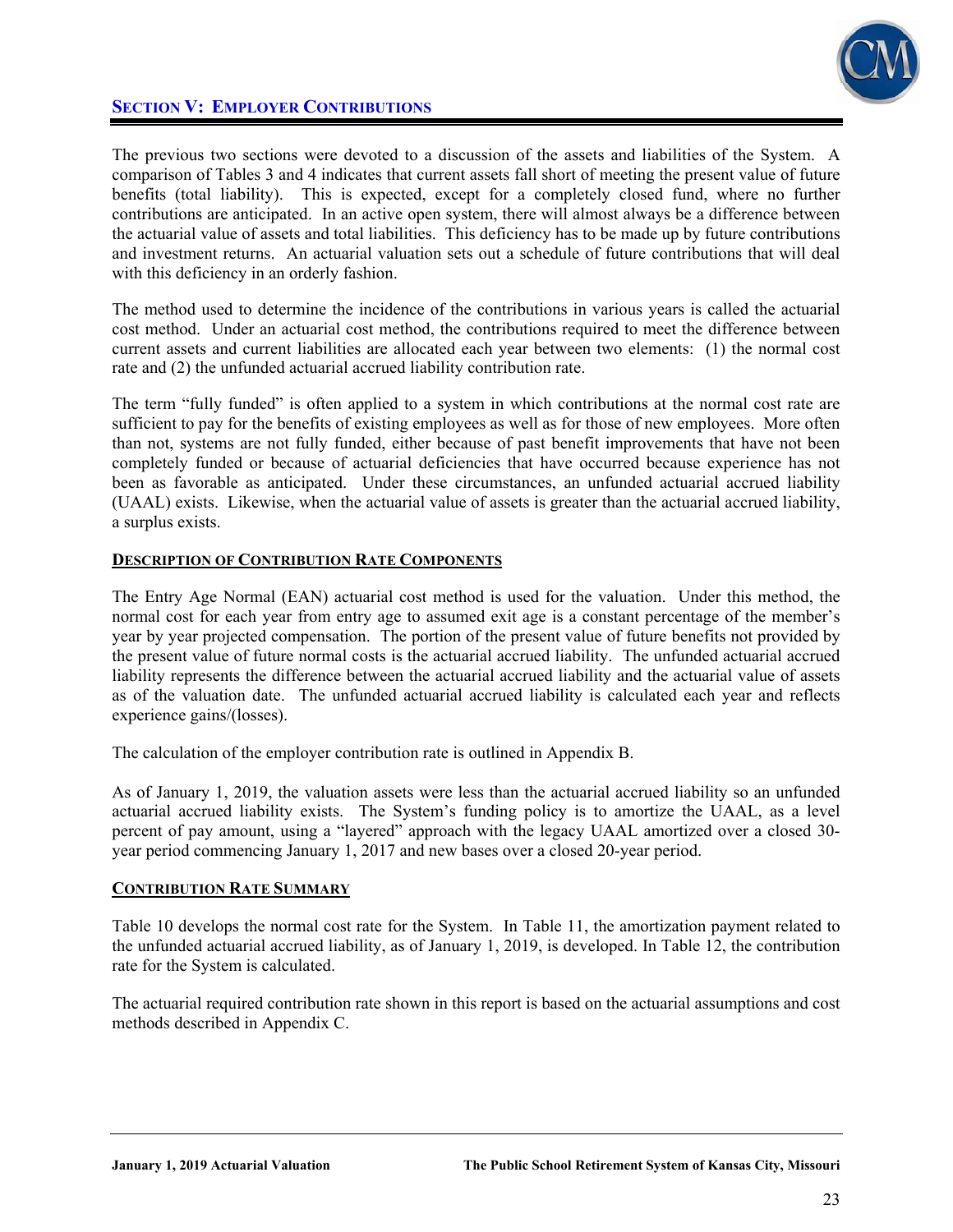

## **Normal Cost Rate**

| 1. Normal Cost                          |   |             |
|-----------------------------------------|---|-------------|
| a. Retirement Benefits                  | S | 8,555,065   |
| b. Disability Benefits                  |   | 230,667     |
| c. Death Benefits                       |   | 454,036     |
| d. Termination Benefits                 |   | 7,098,783   |
| e. Total                                | S | 16,338,551  |
| 2. Expected Payroll for Current Actives | S | 178,528,351 |
| 3. Normal Cost Rate for 2019            |   | 9 1 5 %     |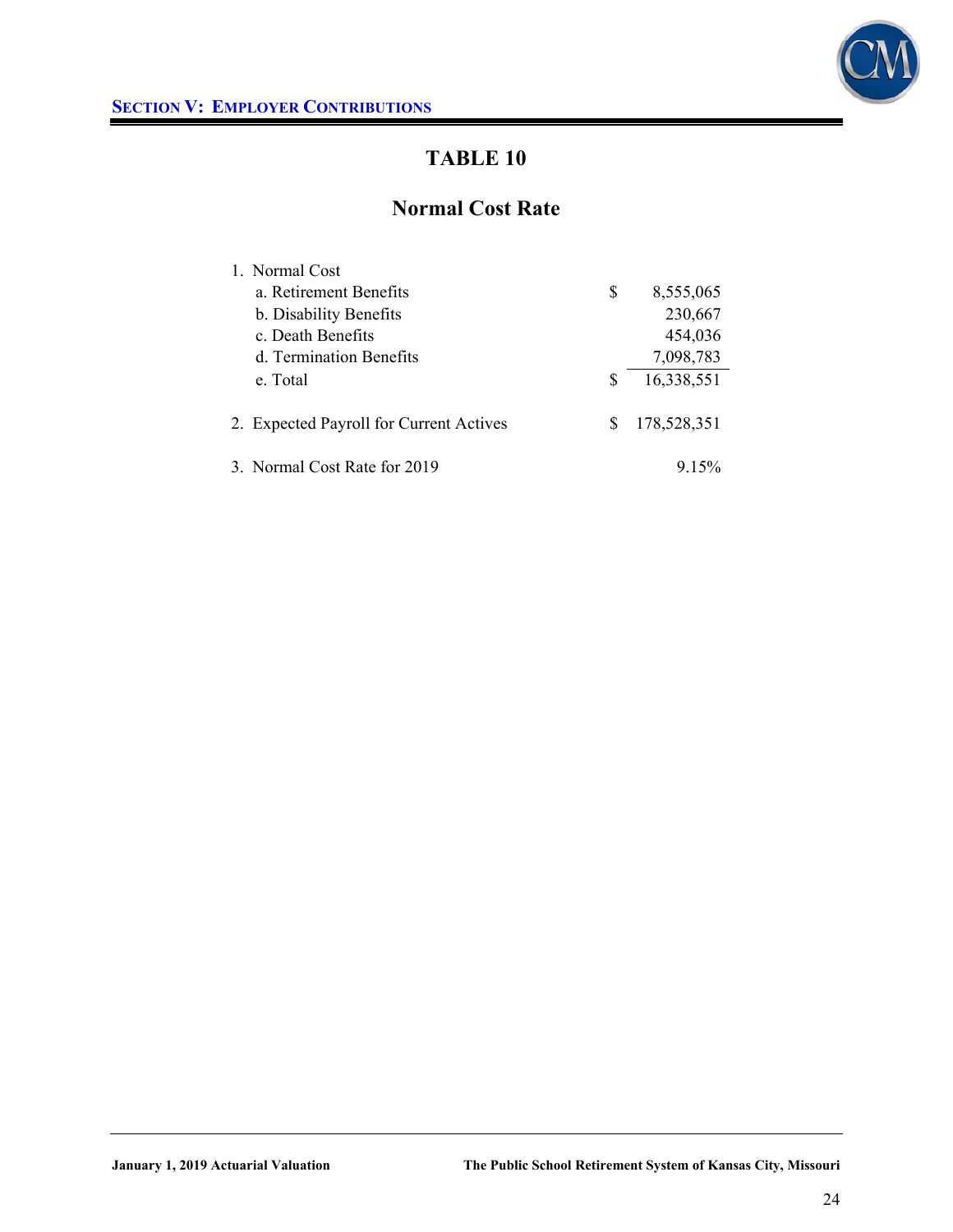

# **Amortization of the Unfunded Actuarial Accrued Liability**

| <b>Amortization Bases</b> | Original<br><b>Amount</b> | 1/1/2019<br>Remaining<br><b>Payments</b> | Date of Last<br><b>Payment</b> | <b>Outstanding</b><br><b>Balance as of</b><br>Jan. 1, 2019 |    | <b>Annual</b><br>Contribution* |
|---------------------------|---------------------------|------------------------------------------|--------------------------------|------------------------------------------------------------|----|--------------------------------|
| 2017 UAAL Base            | \$<br>297, 102, 390       | 28                                       | 1/1/2046                       | \$<br>304,822,968                                          | \$ | 19,453,711                     |
| 2018 Experience Base      | 1,054,285                 | 19                                       | 1/1/2037                       | 1,051,701                                                  |    | 83,639                         |
| 2019 Experience Base      | 28,100,770                | 20                                       | 1/1/2038                       | 28,100,770                                                 |    | 2,164,362                      |
| <b>Total</b>              |                           |                                          |                                | \$<br>333,975,439                                          | S  | 21,701,712                     |

\* Contribution amount reflects mid-year timing.

| 1. Total UAAL Amortization Payments                         | 21,701,712  |
|-------------------------------------------------------------|-------------|
| 2. Projected Payroll for plan year ending December 31, 2019 | 203.310.599 |
| 3. UAAL Amortization Payment Rate                           | $10.67\%$   |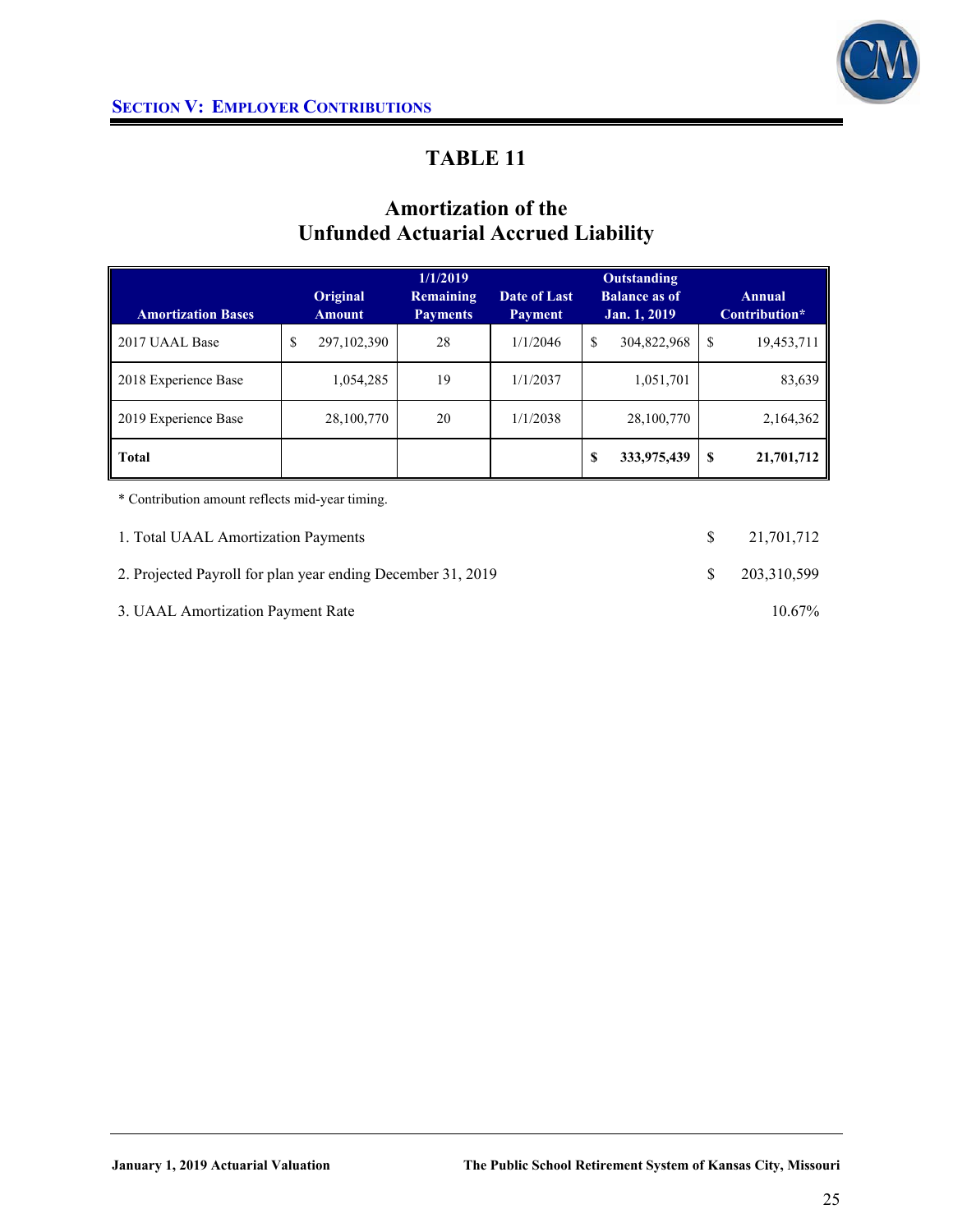

# **Development of 2019 Actuarial Required Contribution (ARC)**

| 1. Normal Cost Rate (See Table 10)                        | 9.15%     |
|-----------------------------------------------------------|-----------|
| 2. UAAL Contribution Rate (See Table 11)                  | $10.67\%$ |
| 3. Actuarial Recommended Contribution Rate<br>$(1) + (2)$ | 19.82%    |
| 4. Statutory Contribution Rate:                           |           |
| (a) Member                                                | $9.00\%$  |
| (b) Employer                                              | 10.50%    |
| (c) Total                                                 | 19.50%    |
| 5. Contribution Shortfall<br>$(3) - (4c)$                 | $0.32\%$  |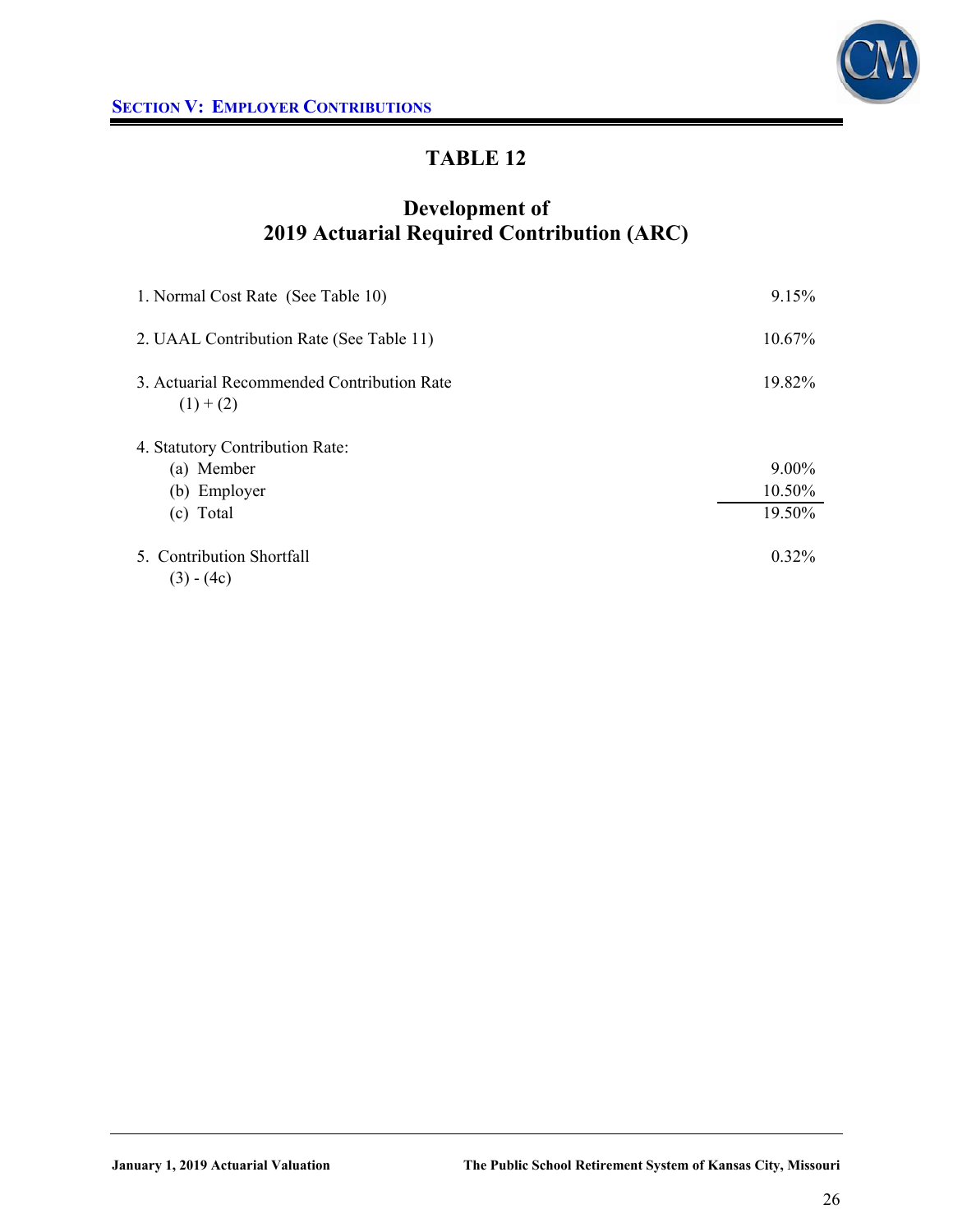

### **HISTORICAL FUNDING AND OTHER INFORMATION**

In this section, we provide some historical information regarding the funding progress of the System. These exhibits retain some of the information that used to be required for accounting purposes and are included because they help explain the System's funding history.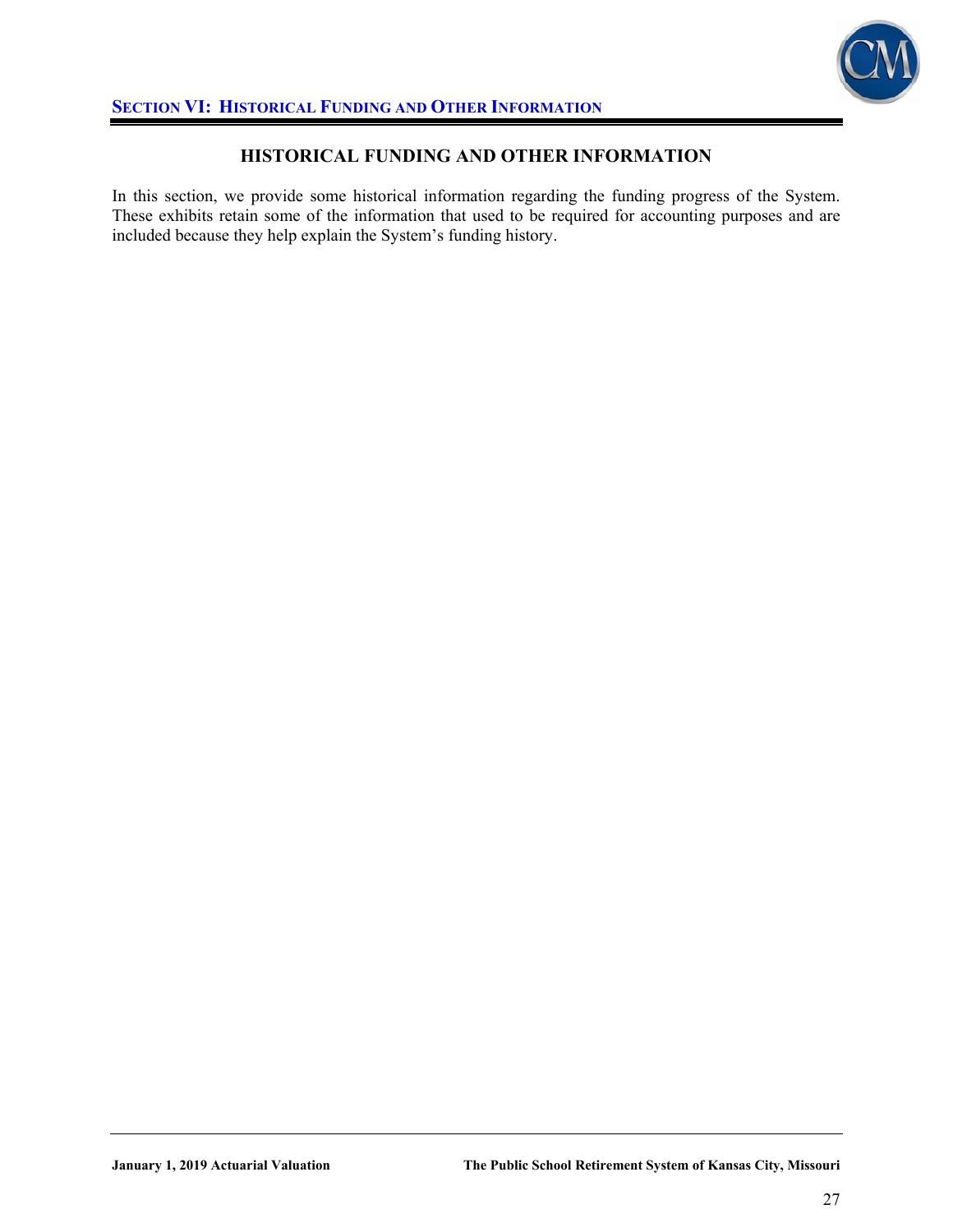

#### **Schedule of Funding Progress**

Analysis of the dollar amounts of actuarial value of assets, actuarial accrued liability, or unfunded actuarial accrued liability in isolation can be misleading. Expressing the actuarial value of assets as a percentage of the actuarial accrued liability provides one indication of the System's funded status on an on-going concern basis. Analysis of this percentage over time indicates whether the System is becoming financially stronger or weaker. Generally, the greater this percentage, the stronger the System's funding. The unfunded actuarial accrued liability and annual covered payroll are both affected by inflation. Expressing the unfunded actuarial accrued liability as a percentage of covered payroll approximately adjusts for the effects of inflation and aids analysis of the progress being made in accumulating sufficient assets to pay benefits when due. Generally, the smaller this percentage, the stronger the System's funding.

| <b>Actuarial</b><br><b>Valuation Date</b> | <b>Actuarial Value</b><br>of Assets (AVA)<br>(a) | <b>Actuarial Accrued</b><br><b>Liabilities (AAL)</b><br>(b) | <b>Unfunded AAL</b><br>(UAAL)<br>$(b - a)$ | <b>Funded Ratio</b><br>(a/b) | <b>Covered Payroll</b><br>$\left( \mathrm{c} \right)$ | <b>UAAL</b> as a Percentage<br>of Covered Payroll<br>$[(b - a)/c]$ |
|-------------------------------------------|--------------------------------------------------|-------------------------------------------------------------|--------------------------------------------|------------------------------|-------------------------------------------------------|--------------------------------------------------------------------|
| 1/1/1995                                  | \$.<br>353,329,957                               | \$.<br>386,874,780                                          | \$.<br>33,544,823                          | 91.3%                        | 185,374,096<br>\$.                                    | 18.1%                                                              |
| 1/1/1996                                  | 389, 103, 803                                    | 409,428,594                                                 | 20,324,791                                 | 95.0%                        | 171,262,008                                           | 11.9%                                                              |
| 1/1/1997                                  | 428,419,710                                      | 429,517,108                                                 | 1,097,398                                  | 99.7%                        | 161,802,480                                           | $0.7\%$                                                            |
| 1/1/1998                                  | 482,599,919                                      | 442,614,693                                                 | (39.985.225)                               | 102.3%                       | 168,328,728                                           | $(23.8\%)$                                                         |
| 1/1/1999                                  | 624,225,667                                      | 564,056,509                                                 | (60, 169, 158)                             | 110.7%                       | 153,733,920                                           | $(39.1\%)$                                                         |
| 1/1/2000                                  | 660,830,255                                      | 640,614,688                                                 | (20, 215, 567)                             | 103.2%                       | 151,091,616                                           | $(13.4\%)$                                                         |
| 1/1/2001                                  | 696,071,310                                      | 682,531,577                                                 | (13, 539, 734)                             | 102.0%                       | 165,795,367                                           | $(8.2\%)$                                                          |
| 1/1/2002                                  | 718,703,692                                      | 701,725,938                                                 | (16,977,755)                               | 102.4%                       | 171,523,233                                           | $(9.9\%)$                                                          |
| 1/1/2003                                  | 717,681,067                                      | 701,114,370                                                 | (16, 566, 697)                             | 102.4%                       | 168,391,474                                           | $(9.8\%)$                                                          |
| 1/1/2004                                  | 738,612,110                                      | 716,126,707                                                 | (22, 485, 404)                             | 103.1%                       | 186,528,530                                           | $(12.1\%)$                                                         |
| 1/1/2005                                  | 763,684,602                                      | 747,711,194                                                 | (15,973,408)                               | 102.1%                       | 195,866,663                                           | $(8.2\%)$                                                          |
| 1/1/2006                                  | 788,788,666                                      | 780,663,389                                                 | (8, 125, 277)                              | 101.0%                       | 187,445,140                                           | $(4.3\%)$                                                          |
| 1/1/2007                                  | 824.302.795                                      | 818,027,315                                                 | (6,275,480)                                | 100.8%                       | 199,221,110                                           | $(3.2\%)$                                                          |
| 1/1/2008                                  | 854,123,580                                      | 781,284,025                                                 | (72, 839, 554)                             | 109.3%                       | 202,311,837                                           | $(36.0\%)$                                                         |
| 1/1/2009                                  | 832,609,879                                      | 804,623,080                                                 | (27,986,799)                               | 103.5%                       | 205, 326, 108                                         | $(13.6\%)$                                                         |
| 1/1/2010                                  | 814,536,473                                      | 819,534,391                                                 | 4,997,918                                  | 99.4%                        | 194,474,437                                           | $2.6\%$                                                            |
| 1/1/2011                                  | 786,297,998                                      | 844,232,490                                                 | 57,934,492                                 | 93.1%                        | 162,417,257                                           | 35.7%                                                              |
| 1/1/2012                                  | 742,279,611                                      | 874,286,498                                                 | 132,006,887                                | 84.9%                        | 155,893,016                                           | 84.7%                                                              |
| 1/1/2013                                  | 697,028,072                                      | 868, 663, 383                                               | 171,635,311                                | 80.2%                        | 157,303,005                                           | 109.1%                                                             |
| 1/1/2014                                  | 710,828,744                                      | 875,451,114                                                 | 164,622,370                                | 81.2%                        | 157,014,537                                           | 104.8%                                                             |
| 1/1/2015                                  | 712.390.611                                      | 891,543,036                                                 | 179, 152, 425                              | 79.9%                        | 170,845,124                                           | 104.9%                                                             |
| 1/1/2016                                  | 694, 641, 248                                    | 895,230,295                                                 | 200,589,047                                | 77.6%                        | 179,013,516                                           | 112.1%                                                             |
| 1/1/2017                                  | 684,412,437                                      | 981,514,827                                                 | 297, 102, 390                              | 69.7%                        | 194, 132, 739                                         | 153.0%                                                             |
| 1/1/2018                                  | 678,288,805                                      | 980,436,626                                                 | 302,147,821                                | 69.2%                        | 196,277,971                                           | 153.9%                                                             |
| 1/1/2019                                  | 654,259,324                                      | 988,234,763                                                 | 333,975,439                                | 66.2%                        | 203,310,599                                           | 164.3%                                                             |

 *Note: Years prior to 1/1/2014 were provided by prior Actuary*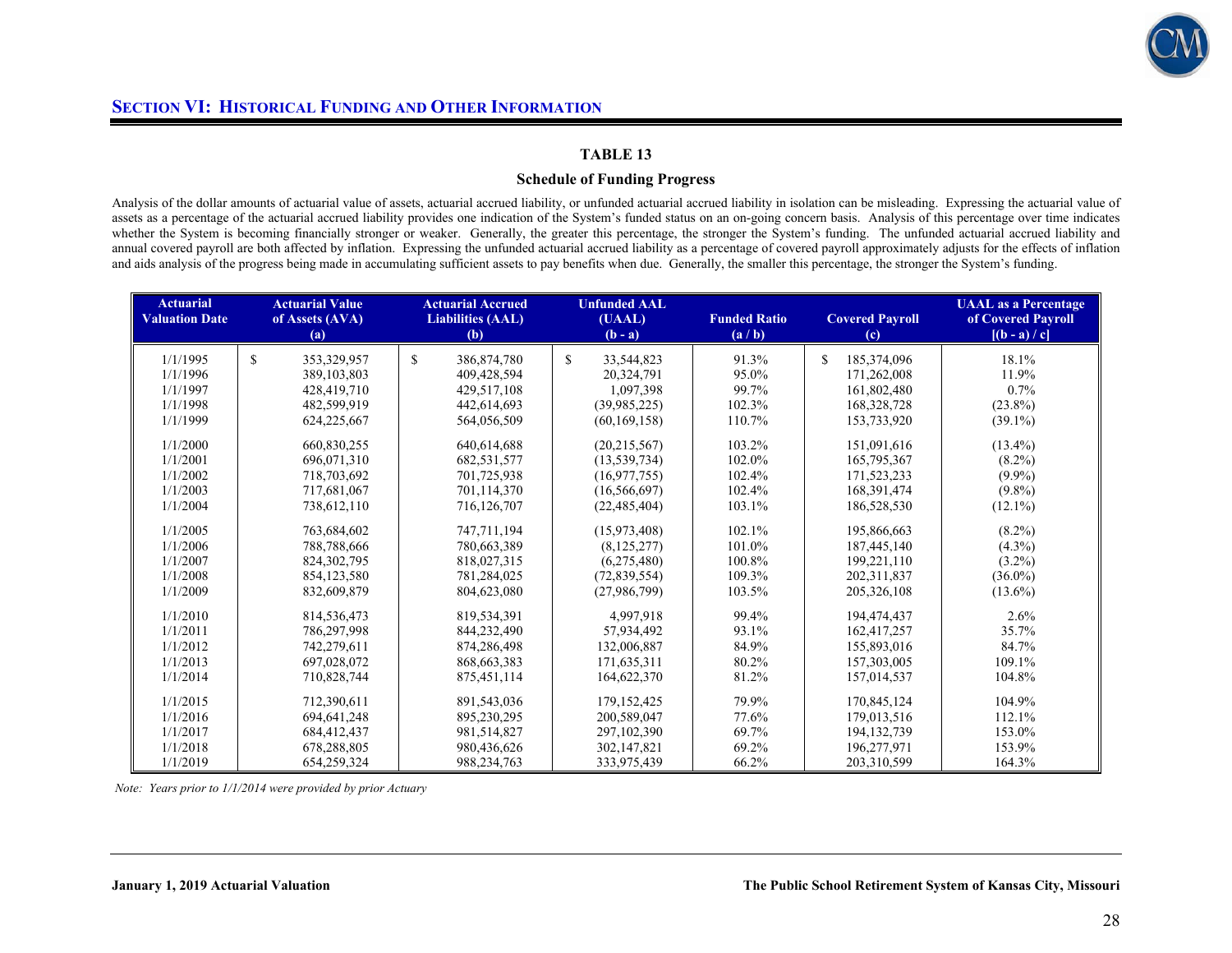

### **Historical Contribution Rates**

| <b>Actuarial</b><br><b>Valuation Date</b> | <b>Actuarial</b><br><b>Contribution Rate</b> | <b>Actual</b><br><b>Contribution Rate</b> | <b>Contribution</b><br>Shortfall/(Margin) |
|-------------------------------------------|----------------------------------------------|-------------------------------------------|-------------------------------------------|
| 1/1/2005                                  | 14.02%                                       | 15.00%                                    | $(0.98\%)$                                |
| 1/1/2006                                  | 13.78%                                       | 15.00%                                    | $(1.22\%)$                                |
| 1/1/2007                                  | 13.28%                                       | 15.00%                                    | $(1.72\%)$                                |
| 1/1/2008                                  | 9.39%                                        | 15.00%                                    | $(5.61\%)$                                |
|                                           |                                              |                                           |                                           |
| 1/1/2009                                  | 9.35%                                        | 15.00%                                    | $(5.65\%)$                                |
| 1/1/2010                                  | 11.50%                                       | 15.00%                                    | $(3.50\%)$                                |
| 1/1/2011                                  | 14.64%                                       | 15.00%                                    | $(0.36\%)$                                |
| 1/1/2012                                  | 18.30%                                       | 15.00%                                    | 3.30%                                     |
| 1/1/2013                                  | 20.52%                                       | 15.00%                                    | 5.52%                                     |
| 1/1/2014                                  | 19.68%                                       | 16.00%                                    | 3.68%                                     |
| 1/1/2015                                  | 19.56%                                       | 17.00%                                    | 2.56%                                     |
| 1/1/2016                                  | 20.18%                                       | 18.00%                                    | 2.18%                                     |
| 1/1/2017                                  |                                              |                                           |                                           |
|                                           | 18.61%                                       | 18.00%                                    | 0.61%                                     |
| 1/1/2018                                  | 18.82%                                       | 18.00%                                    | $0.82\%$                                  |
| 1/1/2019                                  | 19.82%                                       | 19.50%                                    | $0.32\%$                                  |

*Note: Years prior to 1/1/2014 were provided by prior Actuary.* 

#### **Summary of Actuarial Methods and Assumptions**

| <b>Valuation Date</b>                                                                                  | January 1, 2019                                                                       |
|--------------------------------------------------------------------------------------------------------|---------------------------------------------------------------------------------------|
| Actuarial Cost Method                                                                                  | Entry Age Normal                                                                      |
| Amortization Method                                                                                    | Level-Percent of Pay, layered                                                         |
| Remaining Amortization Period                                                                          | January 1, 2017 UAAL $-$ 28 years<br>Subsequent layers of amortization – See Table 11 |
| Asset Valuation Method                                                                                 | 5-Year Smoothed<br>Market Value                                                       |
| Actuarial Assumptions:<br>Investment Rate of Return*<br>Projected Salary Increases*<br>No future COLAs | 7.75%<br>$5.00\%$                                                                     |

\*Includes Inflation at 2.75%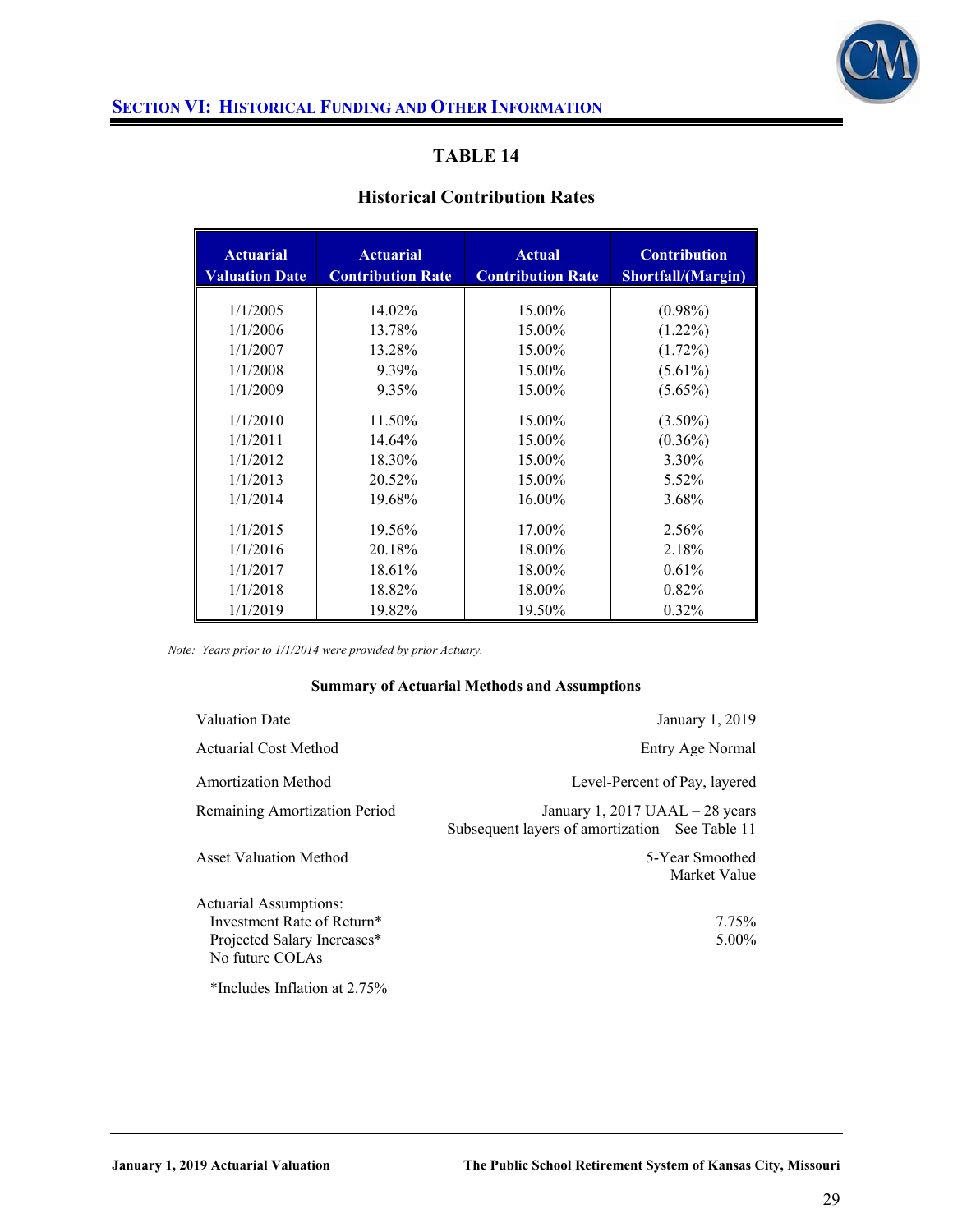

### **Solvency Test**

In a system that has been following the discipline of level percent of payroll financing, the liabilities for active participant accumulated contributions (liability 1) and the liabilities for future benefits to retirees, beneficiaries, and inactive participants (liability 2) will be fully covered by assets if all assumptions are met. In addition, the liabilities for service already rendered by active participants (liability 3) are normally partially covered by the remainder of the present assets. Generally, if the system has been using level percent of payroll financing, the funded portion of liability 3 will increase over time. The schedule below illustrates the history of the liabilities of the system and is indicative of the system following the discipline of level percent of compensation funding.

| <b>Valuation</b><br><b>Date</b><br>January 1, | <b>Active</b><br>Participants'<br><b>Accumulated</b><br><b>Contributions</b> | Retirees,<br><b>Beneficiaries</b><br>and Inactive<br><b>Participants</b> | <b>Active</b><br><b>Participants</b><br>(Employer<br><b>Financed</b> ) | <b>Percent Covered By</b><br><b>Valuation</b><br><b>Valuation Assets</b><br><b>Assets</b> |              |              |              |
|-----------------------------------------------|------------------------------------------------------------------------------|--------------------------------------------------------------------------|------------------------------------------------------------------------|-------------------------------------------------------------------------------------------|--------------|--------------|--------------|
|                                               | (1)                                                                          | (2)                                                                      | (3)                                                                    |                                                                                           | (1)          | (2)          | (3)          |
| 1990<br>1991                                  | \$<br>77,843,936<br>86,392,672                                               | \$<br>79,855,895<br>77,212,948                                           | \$<br>52,384,902<br>62,859,420                                         | \$<br>220, 844, 765<br>241,369,537                                                        | 100%<br>100% | 100%<br>100% | 121%<br>124% |
| 1992                                          | 91,688,784                                                                   | 101,408,720                                                              | 69,055,820                                                             | 278,065,508                                                                               | 100%         | 100%         | 123%         |
| 1993                                          | 98,482,791                                                                   | 102,336,338                                                              | 61,479,865                                                             | 307,050,085                                                                               | 100%         | 100%         | 173%         |
| 1994                                          | 99,547,061                                                                   | 123,475,760                                                              | 121,674,513                                                            | 336,466,320                                                                               | 100%         | 100%         | 93%          |
| 1995                                          | 110,658,079                                                                  | 144,027,489                                                              | 124,562,502                                                            | 353,451,344                                                                               | 100%         | 100%         | 79%          |
| 1996                                          | 108,123,636                                                                  | 177,617,507                                                              | 117,169,151                                                            | 389,103,803                                                                               | 100%         | 100%         | 88%          |
| 1997                                          | 104,554,877                                                                  | 231,762,583                                                              | 91,329,968                                                             | 428,419,710                                                                               | 100%         | 100%         | 101%         |
| 1998                                          | 115,847,655                                                                  | 228,328,855                                                              | 108,592,620                                                            | 482,599,919                                                                               | 100%         | 100%         | 127%         |
| 1999                                          | 117,478,379                                                                  | 274,442,924                                                              | 172,607,724                                                            | 624,225,667                                                                               | 100%         | 100%         | 135%         |
| 2000                                          | 113,334,820                                                                  | 343,382,932                                                              | 184,049,309                                                            | 660,830,255                                                                               | 100%         | 100%         | 111%         |
| 2001                                          | 115,781,706                                                                  | 389,055,603                                                              | 184,779,937                                                            | 696,071,310                                                                               | 100%         | 100%         | 103%         |
| 2002                                          | 119,968,776                                                                  | 406,094,033                                                              | 187,309,245                                                            | 718,703,692                                                                               | 100%         | 100%         | 103%         |
| 2003                                          | 112,468,027                                                                  | 435,548,298                                                              | 165,766,206                                                            | 717,681,067                                                                               | 100%         | 100%         | 102%         |
| 2004                                          | 125,754,562                                                                  | 430,145,689                                                              | 179,264,397                                                            | 738,612,110                                                                               | 100%         | 100%         | 102%         |
| 2005                                          | 127, 221, 118                                                                | 431,366,177                                                              | 201,836,083                                                            | 763,684,602                                                                               | 100%         | 100%         | 102%         |
| 2006                                          | 133,811,729                                                                  | 477,844,206                                                              | 177,531,611                                                            | 788,788,666                                                                               | 100%         | 100%         | 100%         |
| 2007                                          | 136,978,872                                                                  | 498, 841, 373                                                            | 187,966,845                                                            | 824, 302, 795                                                                             | 100%         | 100%         | 100%         |
| 2008                                          | 140,844,707                                                                  | 492,273,102                                                              | 156,840,245                                                            | 854,123,580                                                                               | 100%         | 100%         | 141%         |
| 2009                                          | 140,096,771                                                                  | 503,450,518                                                              | 161,075,791                                                            | 832,609,879                                                                               | 100%         | 100%         | 117%         |
| 2010                                          | 139,860,248                                                                  | 524,692,426                                                              | 154.981.717                                                            | 814,536,473                                                                               | 100%         | 100%         | 97%          |
| 2011                                          | 110,538,745                                                                  | 611,806,997                                                              | 121,886,748                                                            | 786,297,998                                                                               | 100%         | 100%         | 52%          |
| 2012                                          | 99,513,420                                                                   | 654,828,752                                                              | 119,944,326                                                            | 742,279,611                                                                               | 100%         | 98%          | $0\%$        |
| 2013                                          | 100,767,726                                                                  | 653,949,421                                                              | 113,946,236                                                            | 697,028,072                                                                               | 100%         | 91%          | 0%           |
| 2014                                          | 98,272,633                                                                   | 660,003,861                                                              | 117,174,620                                                            | 710,828,744                                                                               | 100%         | 93%          | $0\%$        |
| 2015                                          | 98,966,336                                                                   | 674,794,654                                                              | 117,782,046                                                            | 712,390,611                                                                               | 100%         | 91%          | $0\%$        |
| 2016                                          | 101,173,695                                                                  | 677,295,366                                                              | 116,761,234                                                            | 694,641,248                                                                               | 100%         | 88%          | 0%           |
| 2017                                          | 105,887,868                                                                  | 717,052,296                                                              | 158,574,663                                                            | 684,412,437                                                                               | 100%         | 81%          | $0\%$        |
| 2018                                          | 103,069,314                                                                  | 739,004,732                                                              | 138,362,580                                                            | 678,288,805                                                                               | 100%         | 78%          | 0%           |
| 2019                                          | 106,618,062                                                                  | 744,459,772                                                              | 137,156,929                                                            | 654,259,324                                                                               | 100%         | 74%          | $0\%$        |

*Note: Years prior to 1/1/2014 were provided by prior Actuary*.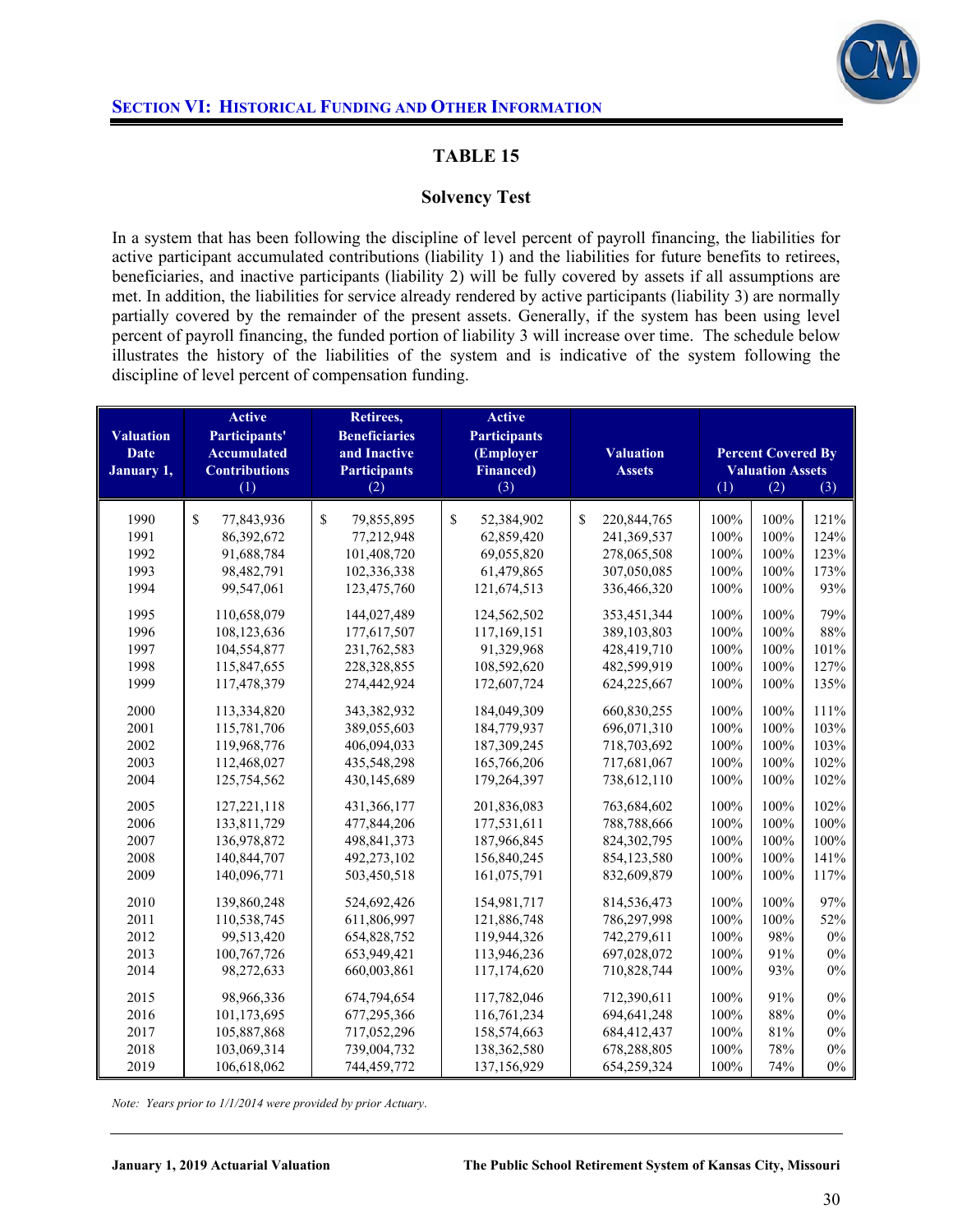



Actuarial Standards of Practice are issued by the Actuarial Standards Board and are binding on credentialed actuaries practicing in the United States. These standards generally identify what the actuary should consider, document and disclose when performing an actuarial assignment. In September, 2017, Actuarial Standard of Practice Number 51, *Assessment and Disclosure of Risk in Measuring Pension Obligations*, (ASOP 51) was issued as final with application to measurement dates on or after November 1, 2018. This ASOP, which applies to funding valuations, actuarial projections, and actuarial cost studies of proposed plan changes, is first applicable for the January 1, 2019 actuarial valuation for the Public School Retirement System of Kansas City, Missouri (System).

While actuarial assumptions allow for a projection of how future contributions and investment returns will meet the cash flow needs for future benefit payments, actual experience will not unfold exactly as anticipated by the assumptions. In this section, we discuss some of the risk factors that can have a significant impact – positive or negative – on the actuarial projection of liability and contribution rates.

There are a number of risks inherent in the funding of a defined benefit plan. These include:

- economic risks, such as investment return and inflation;
- demographic risks such as mortality, payroll growth, aging population including the impact of baby boomers, and retirement ages;
- contribution risk: and
- external risks such as the regulatory and political environment.

There is a direct correlation between healthy, well-funded plans and consistent contributions equal to the full actuarial contribution rate each year. For many years, the Public School Retirement System of the School District of Kansas City, Missouri was funded by fixed contribution rates for both the member and the employers. While this approach worked well for many years, the investment experience during the Great Recession created a significant unfunded actuarial liability. Around the same time, the active membership of the System declined by nearly 30% (going from 4,862 in 2008 to 3,493 in 2015). As the following graph shows, less than the full actuarial contribution rate has been contributed to the System in each of the past 8 years, despite increases in the contribution rate for both members and employers. The System currently contributes a fixed contribution rate, however, funding will move to an actuarial contribution rate beginning July 1, 2021. This change will improve the funding risk for the System.



The most significant risk factor is investment return because of the volatility of the returns and the size of plan assets compared to payroll (see Table 16). A perusal of historical rates over 10-20 years reveals that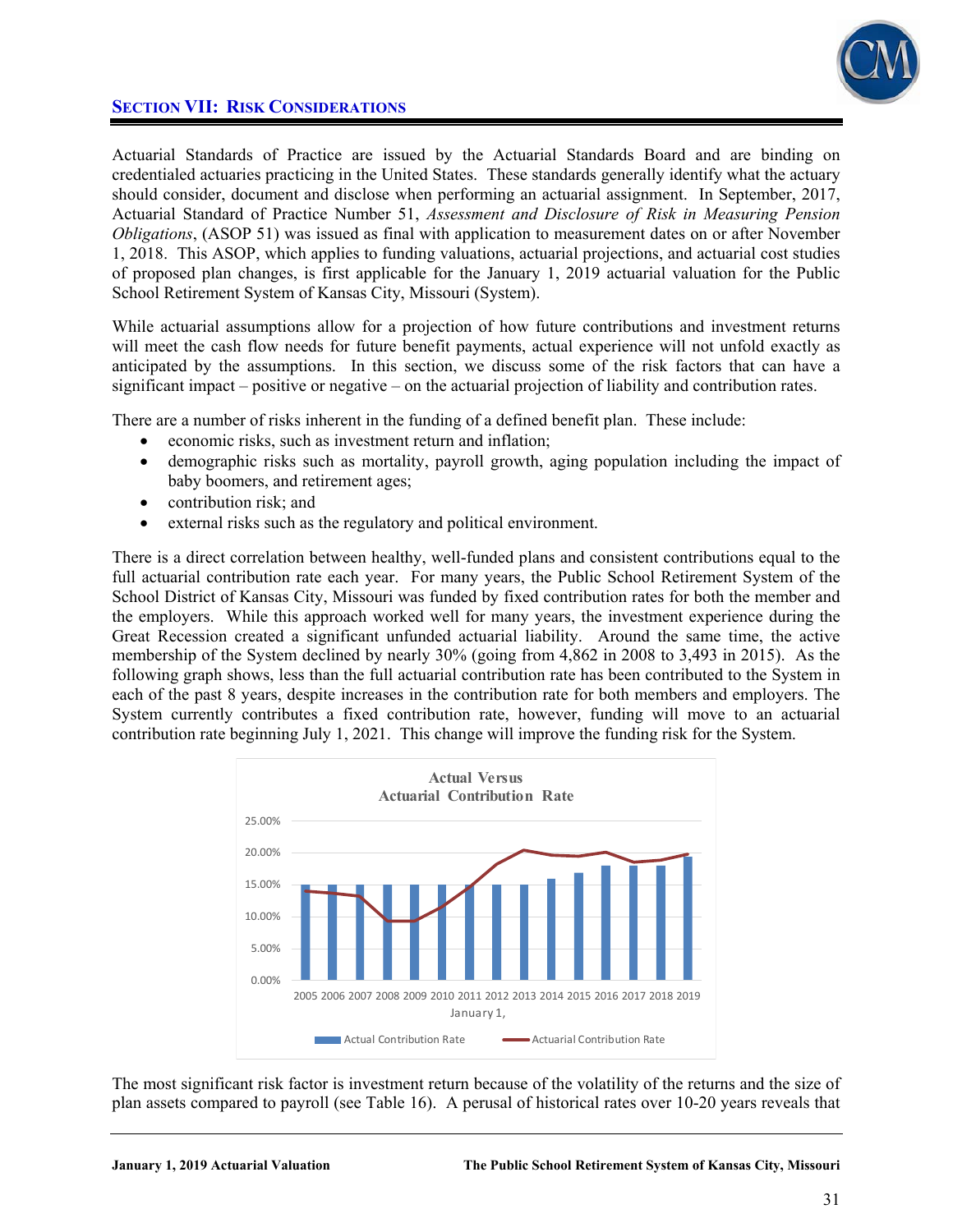

## **SECTION VII: RISK CONSIDERATIONS**

the actual return each year is rarely close to the average return for the same period. This is an expected result given the underlying capital market assumptions and the asset allocation. However, the valuation is a measurement based on a single investment return, usually around the median of the distribution of returns. The magnitude of variations in investment returns and the short timeframe in which they occur makes the management of this risk very challenging.

The size of the plan assets relative to covered payroll, sometimes referred to as the asset volatility ratio, is an important indicator of the contribution risk/volatility for the System. The higher this ratio, the more sensitive a plan's contribution rate is to investment return volatility. In other words, it will be harder to recover from investment losses with increased contributions because of the magnitude of the increase. In the January 1, 2019 valuation, the asset volatility ratio was 2.96. Given the standard deviation of the portfolio, around 12%, the rate of return in any given year is expected to be within one standard deviation of the expected return (higher or lower) roughly two-thirds of the time. That means there is a one in three chance the return will more than one standard deviation (12%) from the expected return. To put that in context, a return 12% different than the expected return of 7.75% translates to about \$72 million and a change of 2.74% in the contribution rate (without asset smoothing). The distribution of returns would indicate that such an event would be expected to happen once every three years (half higher than 19.75% and half lower than -4.25). While the asset smoothing method would spread the increase in the contribution rate over five years, the ultimate impact would be as shown in the table below:

|                                                                      | <b>One Standard Deviation</b> |                    |  |
|----------------------------------------------------------------------|-------------------------------|--------------------|--|
|                                                                      | <b>Above 7.75%</b>            | <b>Below 7.75%</b> |  |
| 1. Rate of Return                                                    | 19.75%                        | $-4.25%$           |  |
| 2. Ratio of Assets to Payroll                                        | 2.96                          | 2.96               |  |
| 3. Asset Gain/Loss as a Percent of Payroll<br>$[(1) - 7.75\%] * (2)$ | 36%                           | 36%                |  |
| 4. Initial Impact on Contribution Rate                               | $-2.74%$                      | 2.74%              |  |

A key demographic risk for all retirement systems, including KCPSRS, is improvements in mortality (longevity) greater than anticipated. While the mortality assumption used in the valuation reflects some improvement in mortality experience and this assumption is evaluated and refined in each experience study, the risk arises because there is a possibility of some sudden shift, perhaps from a significant medical breakthrough that could quickly increase liabilities. Likewise, there is some possibility of a significant public health crisis that could result in a significant number of additional deaths in a short time period, would also be significant, although more easily absorbed. While either of these events could happen, it represents a small probability and thus represents much less risk than the volatility associated with investment returns.

Finally, the unfunded actuarial accrued liability is amortized as a level percentage of payroll. The underlying assumption used in developing the payment schedule assumes an increasing payroll over time which is dependent on a stable employment level, i.e., active member count remains the same. We would note that the active population declined significantly for about a decade from a high of 5,090 in 2004 to 3,493 in 2015. The active population has started to increase over the past few years (see Table 17). When payroll does not grow as expected, the UAAL contribution rate will be higher than expected even if the dollar amount of the payment is the same as scheduled.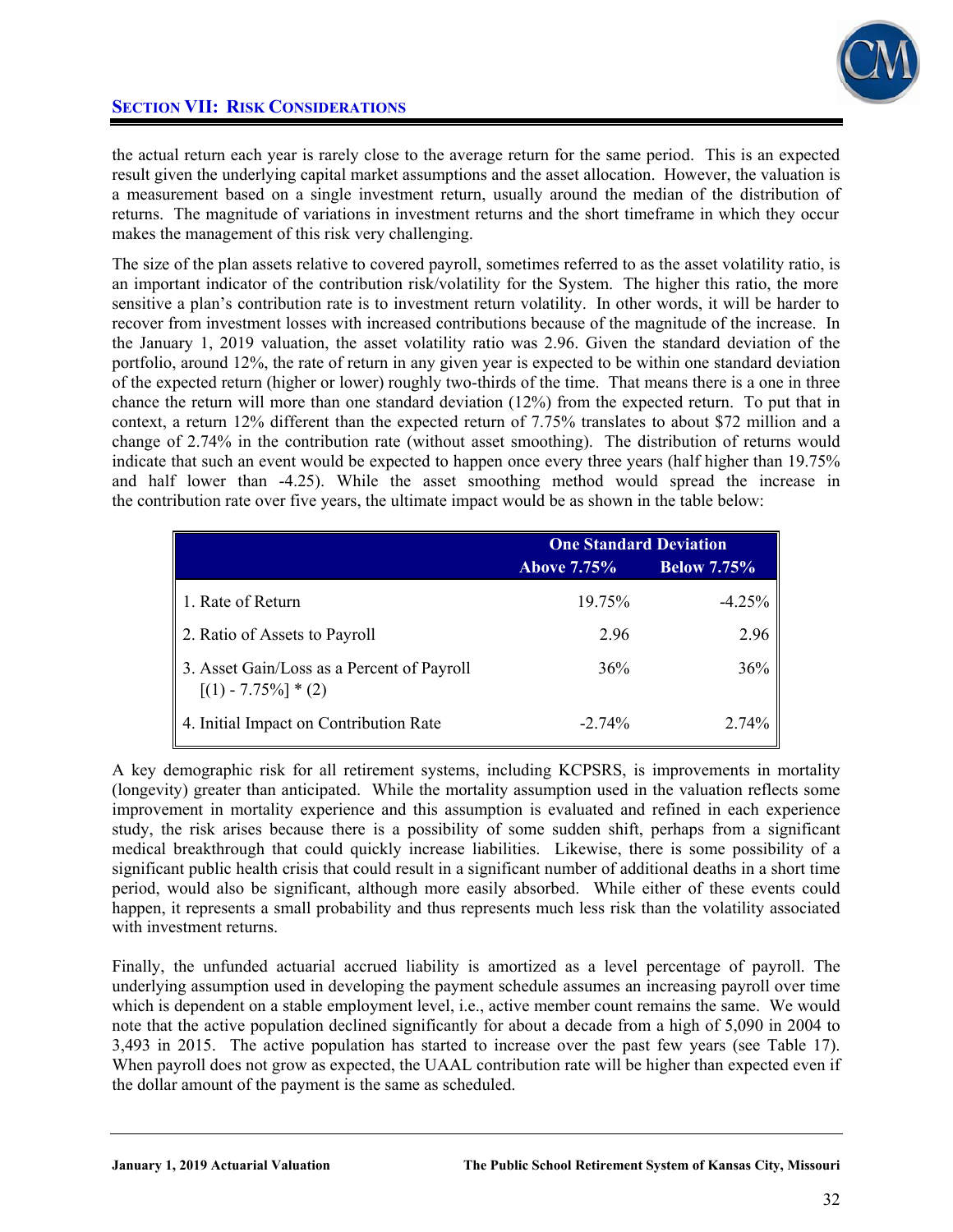

As plan demographics change over time, along with the funded status, the risk factors may also change. The following exhibits summarize certain historical information that provide an indication as to how key risk metrics have changed over time.

#### **TABLE 16**

#### **HISTORICAL ASSET VOLATILITY RATIO**

As a retirement system matures, the size of the market value of assets increases relative to the covered payroll of active members, on which the System is funded. The size of the plan assets relative to covered payroll, sometimes referred to as the asset volatility ratio, is an important indicator of the contribution risk for the System. The higher this ratio, the more sensitive a plan's contribution rate is to investment return volatility. In other words, it will be harder to recover from investment losses with increased contribution. In the January 1, 2019 valuation, the asset volatility ratio was 2.96. Therefore, underperforming the investment return assumption by 1.00% (i.e., earn 6.75% for one year) is equivalent to \$6 million or 2.96% of payroll. This ratio tends to grow over time as plans become better funded, so this is an important metric to monitor over time.

| Valuation | Market Value  | Covered       | Asset                   | Increase in ACR with a Return |
|-----------|---------------|---------------|-------------------------|-------------------------------|
| Date      | of Assets     | Payroll       | <b>Volatility Ratio</b> | 12% Lower than Assumed*       |
|           |               |               |                         |                               |
| 1/1/2008  | \$853,722,741 | \$202,311,837 | 4.22                    | 0.78%                         |
| 1/1/2009  | 624, 647, 065 | 205,326,108   | 3.04                    | $0.56\%$                      |
| 1/1/2010  | 693,934,794   | 194,474,437   | 3.57                    | 0.66%                         |
| 1/1/2011  | 730,278,733   | 162,417,257   | 4.50                    | $0.83\%$                      |
| 1/1/2012  | 681,930,607   | 155,893,016   | 4.37                    | 0.81%                         |
|           |               |               |                         |                               |
| 1/1/2013  | 702,966,521   | 157,303,005   | 4.47                    | $0.83\%$                      |
| 1/1/2014  | 726,553,301   | 157,014,537   | 4.63                    | $0.86\%$                      |
| 1/1/2015  | 698,523,480   | 170,845,124   | 4.09                    | $0.76\%$                      |
| 1/1/2016  | 636,109,506   | 179,013,516   | 3.55                    | $0.66\%$                      |
| 1/1/2017  | 631,442,613   | 194, 132, 739 | 3.25                    | $0.60\%$                      |
|           |               |               |                         |                               |
| 1/1/2018  | 685,801,998   | 196,277,971   | 3.49                    | 0.65%                         |
| 1/1/2019  | 602,762,479   | 203,310,599   | 2.96                    | $0.55\%$                      |

\* The impact on the Actuarial Contribution Rate (ACR) reflects five-year asset smoothing and a 20-year amortization of the actuarial loss.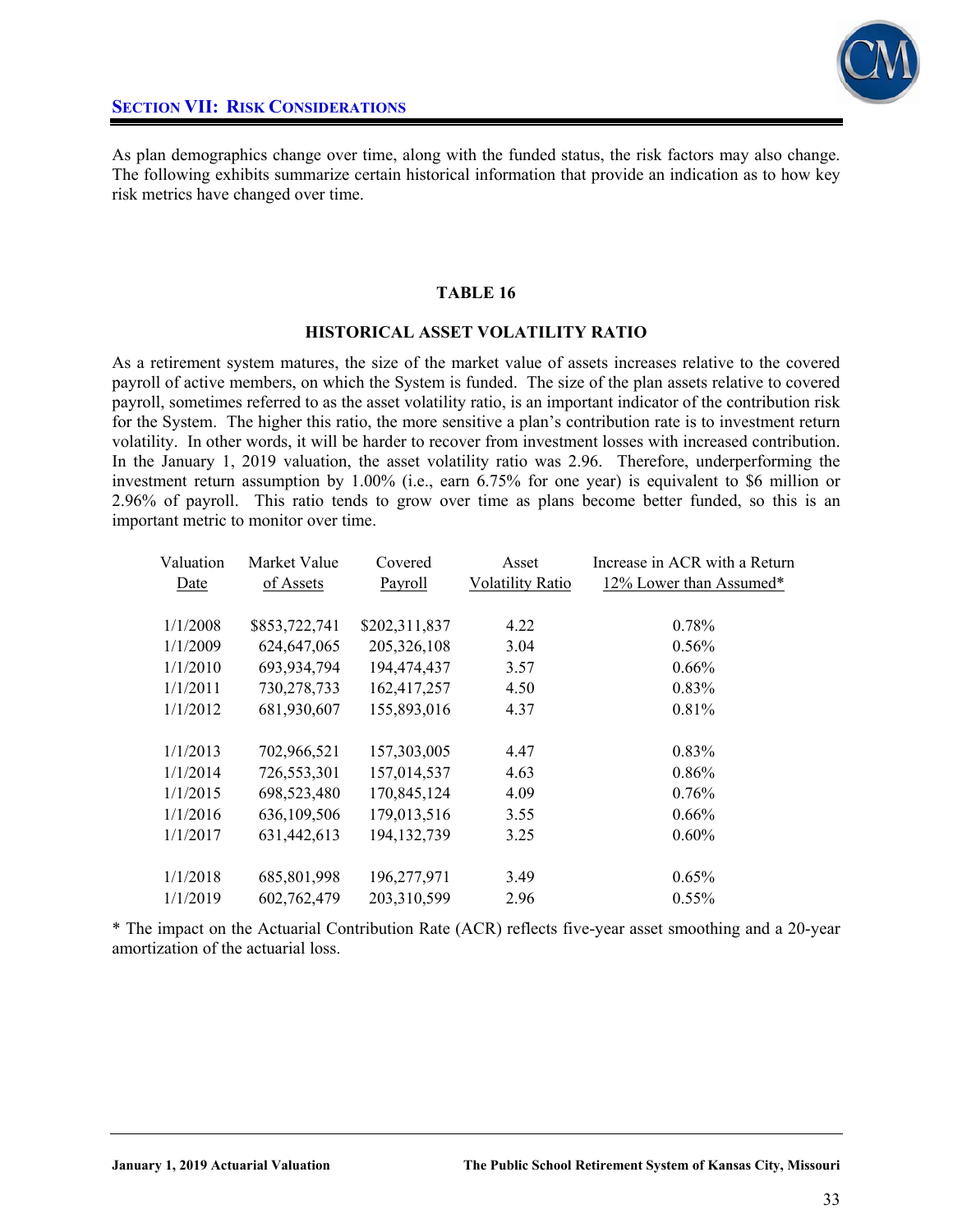

#### **COVERED PAYROLL VOLATILITY**

Member and employer contributions to the System are made based on covered payroll. In addition, the payment on the unfunded actuarial accrued liability is calculated anticipating covered payroll increases each year in the future. To the extent actual payroll does not meet the assumed rate of increase (currently 3%), a higher rate of pay is necessary to collect the same dollar amount of payment on the unfunded actuarial accrued liability. A reduction in the number of active members usually results in a decline in the dollar amount of covered payroll, as can be seen in the table below. Over the last 20 years, the number of active members has declined significantly which creates challenges for funding the System.

| Number of Active Members<br>Actuarial |                        |                        |         | Covered      | Number of     | Active/                |         |
|---------------------------------------|------------------------|------------------------|---------|--------------|---------------|------------------------|---------|
| <b>Valuation Date</b>                 | <b>Charter Schools</b> | <b>School District</b> | Library | <b>Total</b> | Payroll       | <b>Retired Members</b> | Retired |
| 1/1/2000                              |                        |                        |         | 4,666        | \$151,091,616 | 2,806                  | 1.66    |
| 1/1/2001                              |                        |                        |         | 5,012        | 165,795,367   | 2,865                  | 1.75    |
| 1/1/2002                              |                        |                        |         | 5,014        | 171,523,233   | 2,861                  | 1.75    |
| 1/1/2003                              |                        |                        |         | 4,891        | 168,391,474   | 3,058                  | 1.60    |
| 1/1/2004                              |                        |                        |         | 5,090        | 186,528,530   | 3,042                  | 1.67    |
| 1/1/2005                              | 539                    | 4,336                  | 130     | 5,005        | 195,866,663   | 2,951                  | 1.70    |
| 1/1/2006                              | 462                    | 4,228                  | 118     | 4,808        | 187,445,140   | 3,140                  | 1.53    |
| 1/1/2007                              | 588                    | 4,030                  | 139     | 4,757        | 199,221,110   | 3,198                  | 1.49    |
| 1/1/2008                              | 784                    | 3,937                  | 141     | 4,862        | 202,311,837   | 3,283                  | 1.48    |
| 1/1/2009                              | 820                    | 3,680                  | 148     | 4,648        | 205,326,108   | 3,247                  | 1.43    |
| 1/1/2010                              | 973                    | 3,222                  | 141     | 4,336        | 194,474,437   | 3,317                  | 1.31    |
| 1/1/2011                              | 1,061                  | 2,296                  | 133     | 3,490        | 162,417,257   | 3,670                  | 0.95    |
| 1/1/2012                              | 1,133                  | 2,022                  | 129     | 3,284        | 155,893,016   | 3,829                  | 0.86    |
| 1/1/2013                              | 1,108                  | 2,152                  | 136     | 3,396        | 157,303,005   | 3,859                  | 0.88    |
| 1/1/2014                              | 1,147                  | 2,215                  | 139     | 3,501        | 157,014,537   | 3,885                  | 0.90    |
| 1/1/2015                              | 1,245                  | 2,112                  | 136     | 3,493        | 170,845,124   | 4,011                  | 0.87    |
| 1/1/2016                              | 1,336                  | 2,095                  | 143     | 3,574        | 179,013,516   | 4,049                  | 0.88    |
| 1/1/2017                              | 1,481                  | 2,076                  | 144     | 3,701        | 194, 132, 739 | 4,032                  | 0.92    |
| 1/1/2018                              | 1,555                  | 2,065                  | 140     | 3,760        | 196,277,971   | 4,112                  | 0.91    |
| 1/1/2019                              | 1,586                  | 2,172                  | 140     | 3,898        | 203,310,599   | 4,113                  | 0.95    |

This table shows the change in active membership among the participating employers over the last 15 years. Charter Schools has become a much larger portion of the total active membership. To the extent the demographic behavior of Charter School members is different than other KCPSRS members, the actuarial assumptions will need to be modified or actuarial gains/losses are likely to be created each year.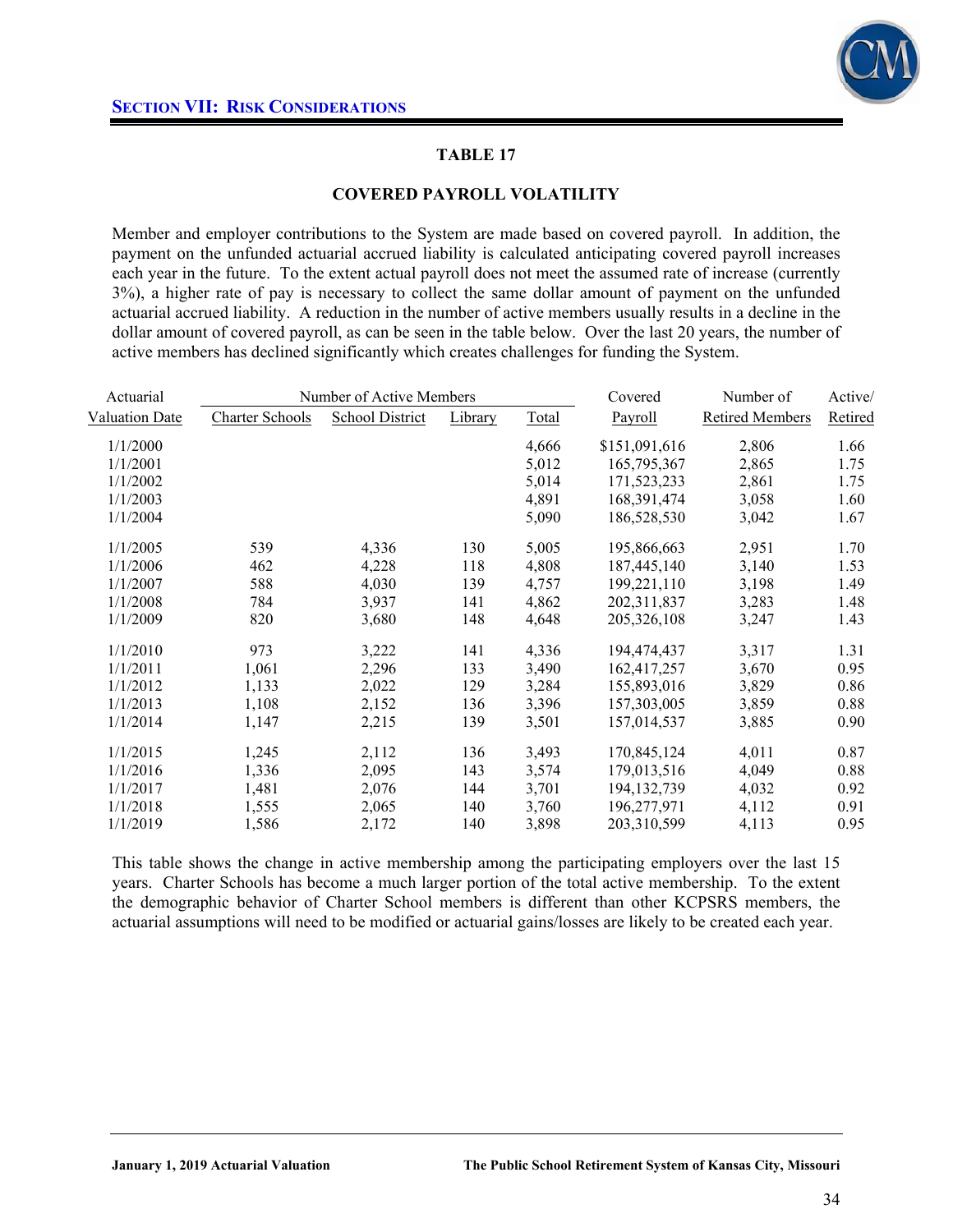

# **SECTION VII: RISK CONSIDERATIONS**



From 2005 to 2012, the System experienced a significant decline in the number of active members, as shown in the graph below. As a result, the covered payroll of the membership declined for a period and the ratio of actives to retirees declined significantly. This had significant impact on the System's funding as the contributions were fixed for most of the period and, therefore, did not respond to the impact of the investment losses from calendar year 2008. As a result, the funded ratio of the System declined rather dramatically. The size of the active membership has stabilized in recent years and has actually grown since 2015. In addition, the contribution rates are increasing, moving to an actuarial contribution rate, effective July 1, 2021. This will address a significant risk factor for the System that has existed in the past.

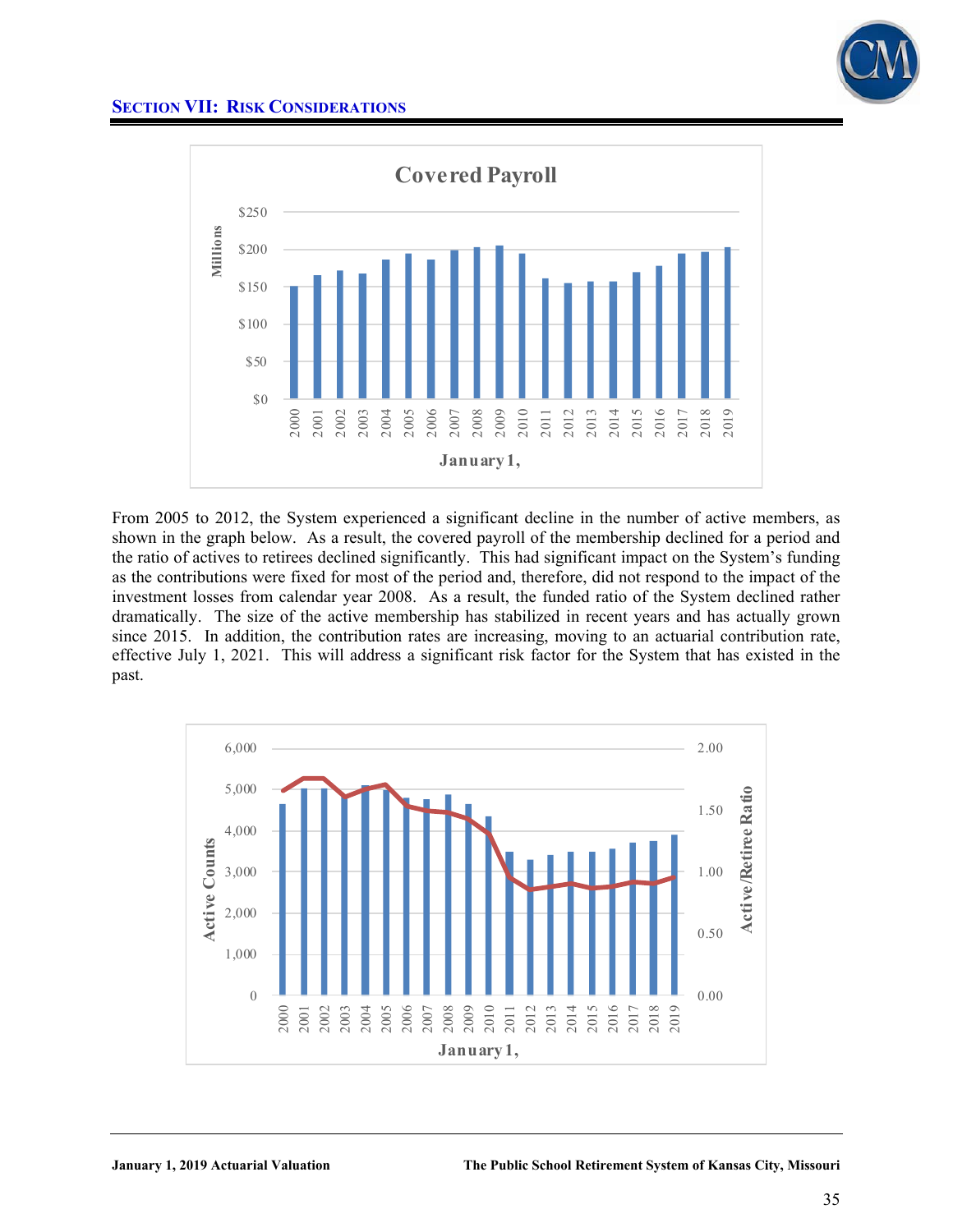

#### **HISTORICAL CASH FLOWS**

Plans with negative cash flows will experience increased sensitivity to investment return volatility. Cash flows, for this purpose, are measured as contributions less benefit payments. If the System has negative cash flows and then experiences returns below the assumed rate, there are fewer assets to be reinvested to earn the higher returns that typically follow. Negative cash flows can also impact the system's asset allocation and is a consideration in setting the investment policy of the system. KCPSRS has higher negative cash flows than many public retirement systems and so this metric should be closely monitored, as it is for KCPSRS. The higher the net cash flow is as a percent of the market value of assets, the greater the risk to the system's funding.

| Fiscal   | Market Value<br>of Assets |               | <b>Benefit</b> |                  | Net Cash Flow<br>as a Percent |
|----------|---------------------------|---------------|----------------|------------------|-------------------------------|
| Year End | (MVA)                     | Contributions | Payments       | Net Cash Flow    | of MVA                        |
| 12/31/07 | \$853,722,741             | \$30,420,687  | \$59,789,249   | $(\$29,368,562)$ | $(3.44\%)$                    |
| 12/31/08 | 624, 647, 065             | 31,501,230    | 63,870,255     | (32,369,025)     | $(5.18\%)$                    |
| 12/31/09 | 693,934,794               | 42,652,068    | 63,243,063     | (20, 590, 995)   | (2.97%)                       |
| 12/31/10 | 730,278,733               | 27,094,752    | 71,323,384     | (44, 228, 632)   | $(6.06\%)$                    |
| 12/31/11 | 681,930,607               | 24,054,927    | 76, 133, 226   | (52,078,299)     | $(7.64\%)$                    |
| 12/31/12 | 702,966,521               | 22,948,176    | 76,813,694     | (53,865,518)     | $(7.66\%)$                    |
| 12/31/13 | 726,553,301               | 24,404,265    | 77,412,174     | (53,007,909)     | $(7.30\%)$                    |
| 12/31/14 | 698,523,480               | 26,646,322    | 78,535,383     | (51,889,061)     | $(7.43\%)$                    |
| 12/31/15 | 636,109,506               | 29,145,161    | 79,634,189     | (50, 489, 028)   | $(7.94\%)$                    |
| 12/31/16 | 631,442,613               | 32,808,515    | 80,168,978     | (47,360,463)     | $(7.50\%)$                    |
| 12/31/17 | 685,801,998               | 33,890,913    | 81,762,722     | (47, 871, 809)   | $(6.98\%)$                    |
| 12/31/18 | 602,762,479               | 35,146,999    | 83,418,526     | (48, 271, 527)   | $(8.01\%)$                    |

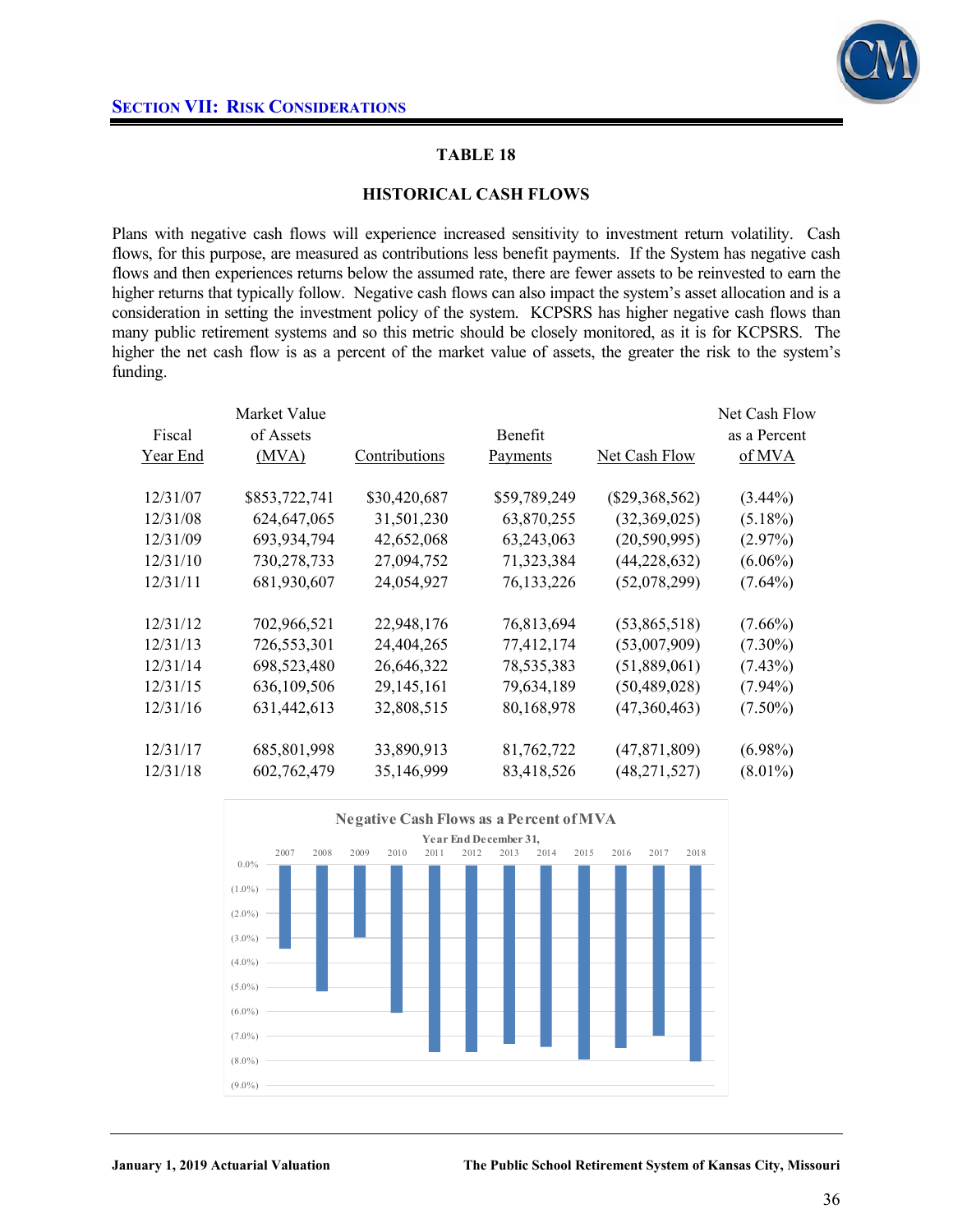

#### **LIABILITY MATURITY MEASUREMENTS**

Most public sector retirement systems have been in operation for many years. As a result, they have aging plan populations, and in some cases declining active populations, resulting in an increasing ratio of retirees to active members and a growing percentage of retiree liability. The retirement of the baby boomers over the next decade is expected to further exacerbate the aging of the retirement system population. With more of the total liability residing with retirees, investment volatility has a greater impact on the funding of the system since it is more difficult to restore the system financially after losses occur when there is comparatively less payroll over which to spread the cost.

| Fiscal<br>Year End | Retiree<br>Liability<br>(a) | <b>Total Actuarial</b><br><b>Accrued Liability</b><br>(b) | Retiree<br>Percentage<br>(a) / (b) | Covered<br>Payroll<br>(c) | Ratio<br>(b) / (c) |
|--------------------|-----------------------------|-----------------------------------------------------------|------------------------------------|---------------------------|--------------------|
| 12/31/07           | \$484,041,632               | \$781,284,025                                             | 62.0%                              | \$202,311,837             | 3.86               |
| 12/31/08           | 477,828,410                 | 804,623,080                                               | 59.4%                              | 205,326,108               | 3.92               |
| 12/31/09           | 498,921,369                 | 819,534,391                                               | 60.9%                              | 194,474,437               | 4.21               |
| 12/31/10           | 580, 324, 640               | 844,232,490                                               | 68.7%                              | 162,417,257               | 5.20               |
| 12/31/11           | 622,135,967                 | 874,286,498                                               | 71.2%                              | 155,893,016               | 5.61               |
| 12/31/12           | 620,358,237                 | 868, 663, 383                                             | 71.4%                              | 157,303,005               | 5.52               |
| 12/31/13           | 621,249,525                 | 875,451,114                                               | 71.0%                              | 157,014,537               | 5.58               |
| 12/31/14           | 645,100,053                 | 891,543,036                                               | 72.4%                              | 170,845,124               | 5.22               |
| 12/31/15           | 648,136,960                 | 895,230,295                                               | 72.4%                              | 179,013,516               | 5.00               |
| 12/31/16           | 684, 767, 536               | 981,514,827                                               | 69.8%                              | 194, 132, 739             | 5.06               |
| 12/31/17           | 704,534,913                 | 980,436,626                                               | 71.9%                              | 196,277,971               | 5.00               |
| 12/31/18           | 710,111,431                 | 988, 234, 763                                             | 71.9%                              | 203,310,599               | 4.86               |

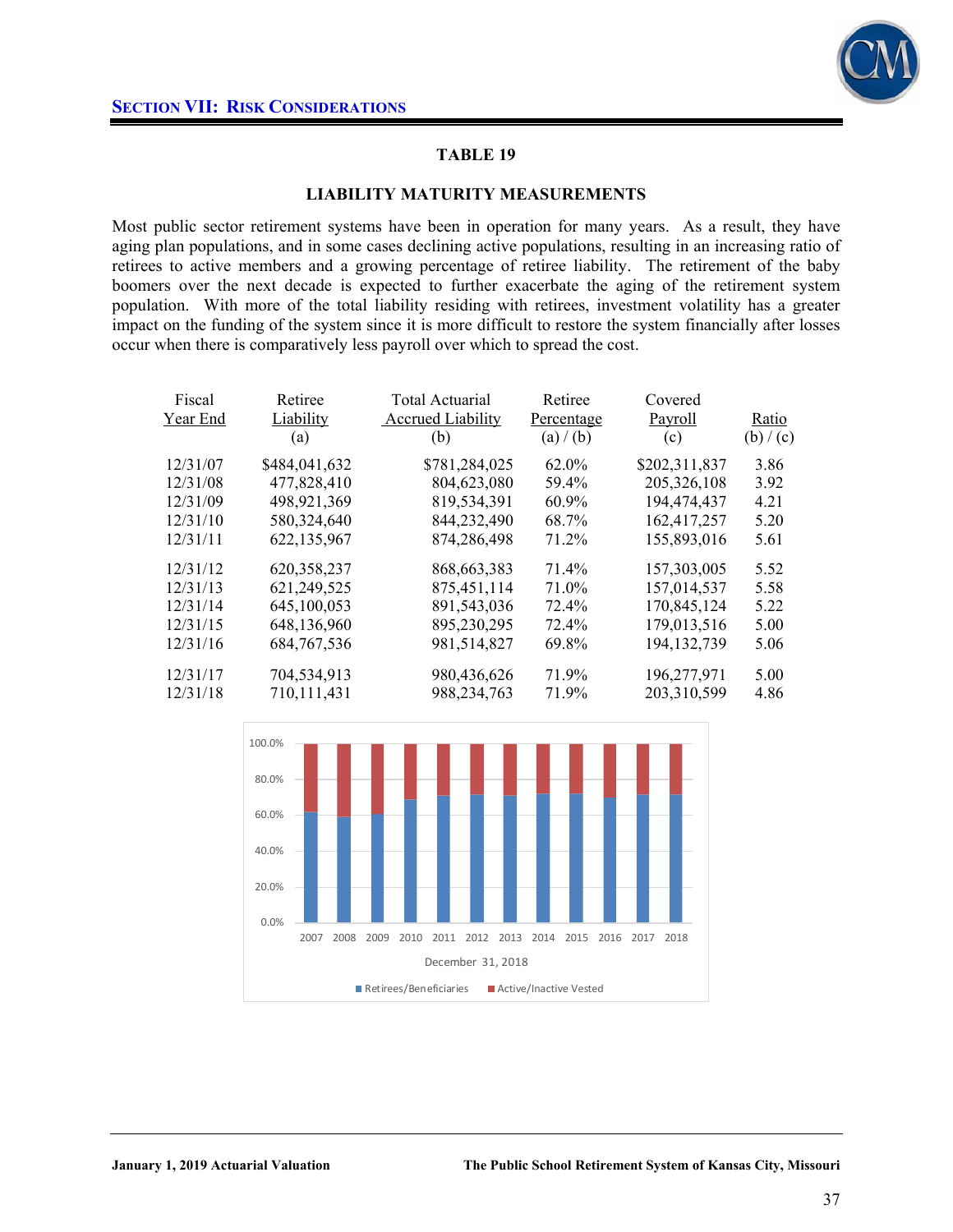

#### **COMPARISON OF VALUATION RESULTS UNDER ALTERNATE INVESTMENT RETURN ASSUMPTIONS**

This exhibit compares the key January 1, 2019 valuation results under five (5) different investment return assumptions to illustrate the impact of different assumptions on the funding of the System. Note that only the investment return assumption is changed, as identified in the heading below. All other assumptions are unchanged for purposes of this analysis.

| <b>Investment Return Assumption</b>                | 7.25%       | 7.50%       | 7.75%       | 8.00%       | 8.25%       |
|----------------------------------------------------|-------------|-------------|-------------|-------------|-------------|
|                                                    |             |             |             |             |             |
| <b>Contributions</b>                               |             |             |             |             |             |
| <b>Total Normal Cost</b>                           | 9.83%       | 9.48%       | 9.15%       | 8.85%       | 8.56%       |
| Amortization of UAAL                               | 11.85%      | 11.26%      | 10.67%      | 10.09%      | 9.51%       |
| <b>Actuarial Required Contribution</b>             | 21.68%      | 20.74%      | 19.82%      | 18.94%      | 18.07%      |
| <b>Member Contribution</b>                         | $(9.00\%)$  | $(9.00\%)$  | $(9.00\%)$  | $(9.00\%)$  | $(9.00\%)$  |
| <b>Employer Contribution</b>                       | $(10.50\%)$ | $(10.50\%)$ | $(10.50\%)$ | $(10.50\%)$ | $(10.50\%)$ |
|                                                    |             |             |             |             |             |
| <b>Contribution Rate Shortfall/(Margin)</b>        | 2.18%       | 1.24%       | 0.32%       | $(0.56\%)$  | $(1.43\%)$  |
|                                                    |             |             |             |             |             |
| <b>Actuarial Value of Assets (\$ in thousands)</b> | \$654,259   | \$654,259   | \$654,259   | \$654,259   | \$654,259   |
| <b>Actuarial Accrued Liability</b>                 | \$1,035,262 | \$1,011,257 | \$988,235   | \$966,144   | \$944,935   |
| <b>Funded Ratio</b>                                | 63.2%       | 64.7%       | 66.2%       | 67.7%       | 69.2%       |

Note: All other assumptions are unchanged for purposes of this sensitivity analysis.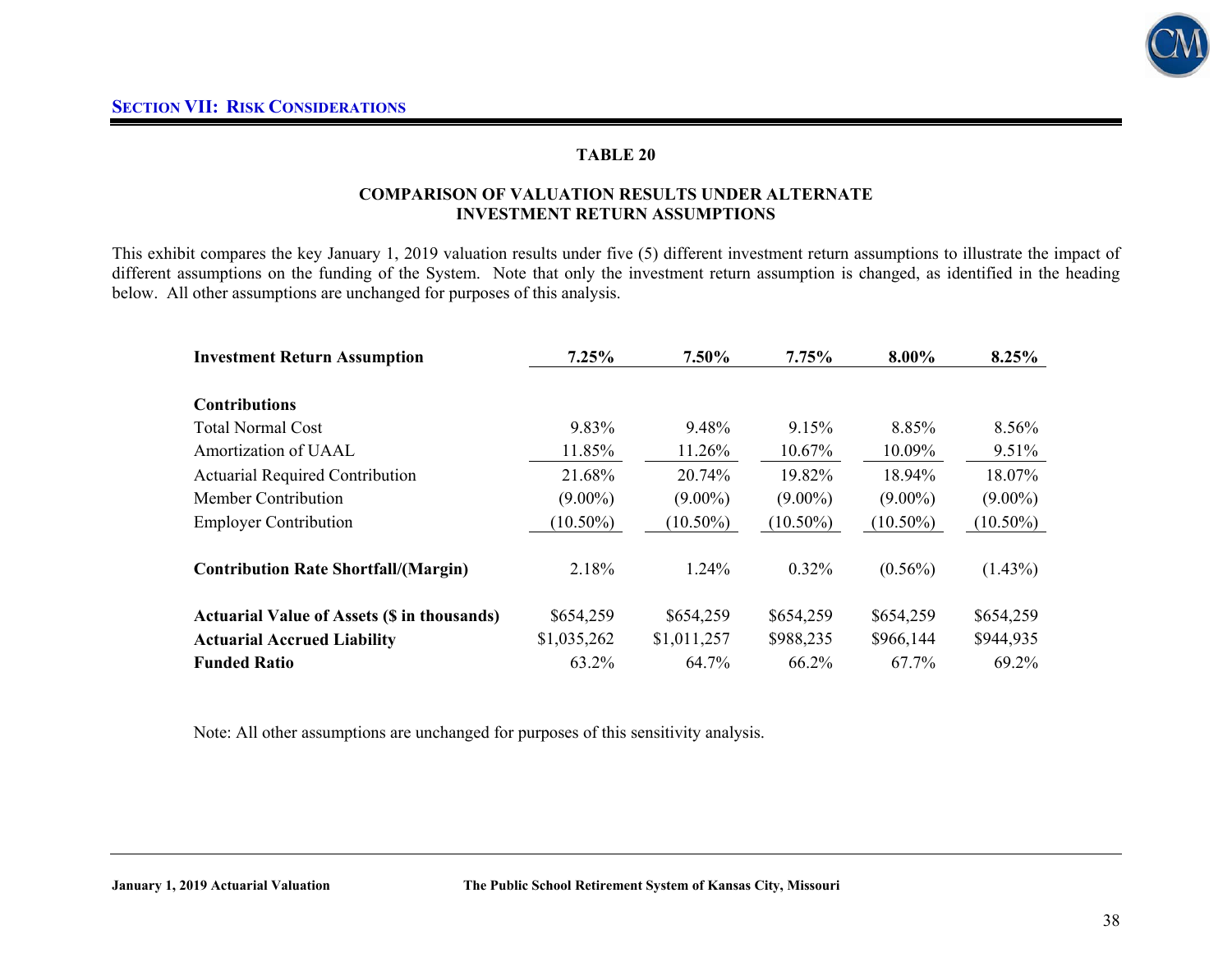

# **APPENDIX A: SUMMARY OF MEMBERSHIP DATA**

# **MEMBER CENSUS INFORMATION**

| <b>A. ACTIVE MEMBERS</b>                                                                    |                            | <b>January 1, 2019</b>         |                    | <b>January 1, 2018</b>           | % Change                                  |
|---------------------------------------------------------------------------------------------|----------------------------|--------------------------------|--------------------|----------------------------------|-------------------------------------------|
| 1. Number of Active Members<br>$(a)$ Plan B<br>$(b)$ Plan C<br>(c) Total                    |                            | 1,634<br>2,264<br>3,898        |                    | 1,852<br>1,908<br>3,760          | $(11.8\%)$<br>18.7%<br>3.7%               |
| 2. Active Member Averages<br>$(a)$ Age<br>(b) Service<br>(c) Expected Annual Pay            | \$                         | 42.7<br>7.2<br>52,158          | \$                 | 42.8<br>7.5<br>52,202            | $(0.2\%)$<br>$(4.0\%)$<br>$(0.1\%)$       |
| <b>B. TERMINATED VESTED MEMBERS</b>                                                         |                            |                                |                    |                                  |                                           |
| 1. Number of Terminated Vested Members                                                      |                            | 531                            |                    | 522                              | 1.7%                                      |
| 2. Terminated Vested Members Averages<br>$(a)$ Age<br>(b) Estimated Monthly Benefit         | \$                         | 48.6<br>647                    | \$                 | 49.8<br>678                      | $(2.4\%)$<br>$(4.6\%)$                    |
| <b>C. TERMINATED NON-VESTED MEMBERS</b>                                                     |                            |                                |                    |                                  |                                           |
| 1. Number of Terminated Non-Vested Members                                                  |                            | 2,784                          |                    | 2,449                            | 13.7%                                     |
| 2. Terminated Non-Vested Members Averages<br>$(a)$ Age<br>(b) Account Balance               | \$                         | 44.5<br>3,767                  | $\mathbf{\hat{S}}$ | 44.1<br>3,610                    | $0.9\%$<br>4.3%                           |
| D. RETIREES, DISABLEDS, AND BENEFICIARIES                                                   |                            |                                |                    |                                  |                                           |
| 1. Number of Members<br>(a) Retired<br>(b) Disabled<br>(c) Beneficiaries<br>(e) Total       |                            | 3,817<br>79<br>217<br>4,113    |                    | 3,809<br>84<br>219<br>4,112      | 0.2%<br>$(6.0\%)$<br>$(0.9\%)$<br>$0.0\%$ |
| 2. Average Age<br>(a) Retired<br>(b) Disabled<br>(c) Beneficiaries<br>(e) Total             |                            | 72.6<br>68.6<br>74.1<br>72.5   |                    | 72.3<br>67.9<br>74.3<br>72.3     | 0.4%<br>1.0%<br>$(0.3\%)$<br>0.3%         |
| 3. Average Monthly Benefit<br>(a) Retired<br>(b) Disabled<br>(c) Beneficiaries<br>(e) Total | $\mathbb S$<br>$\mathbb S$ | 1,665<br>996<br>1,128<br>1,625 | \$<br>\$           | 1,648<br>1,000<br>1,121<br>1,607 | 1.0%<br>$(0.4\%)$<br>0.6%<br>1.1%         |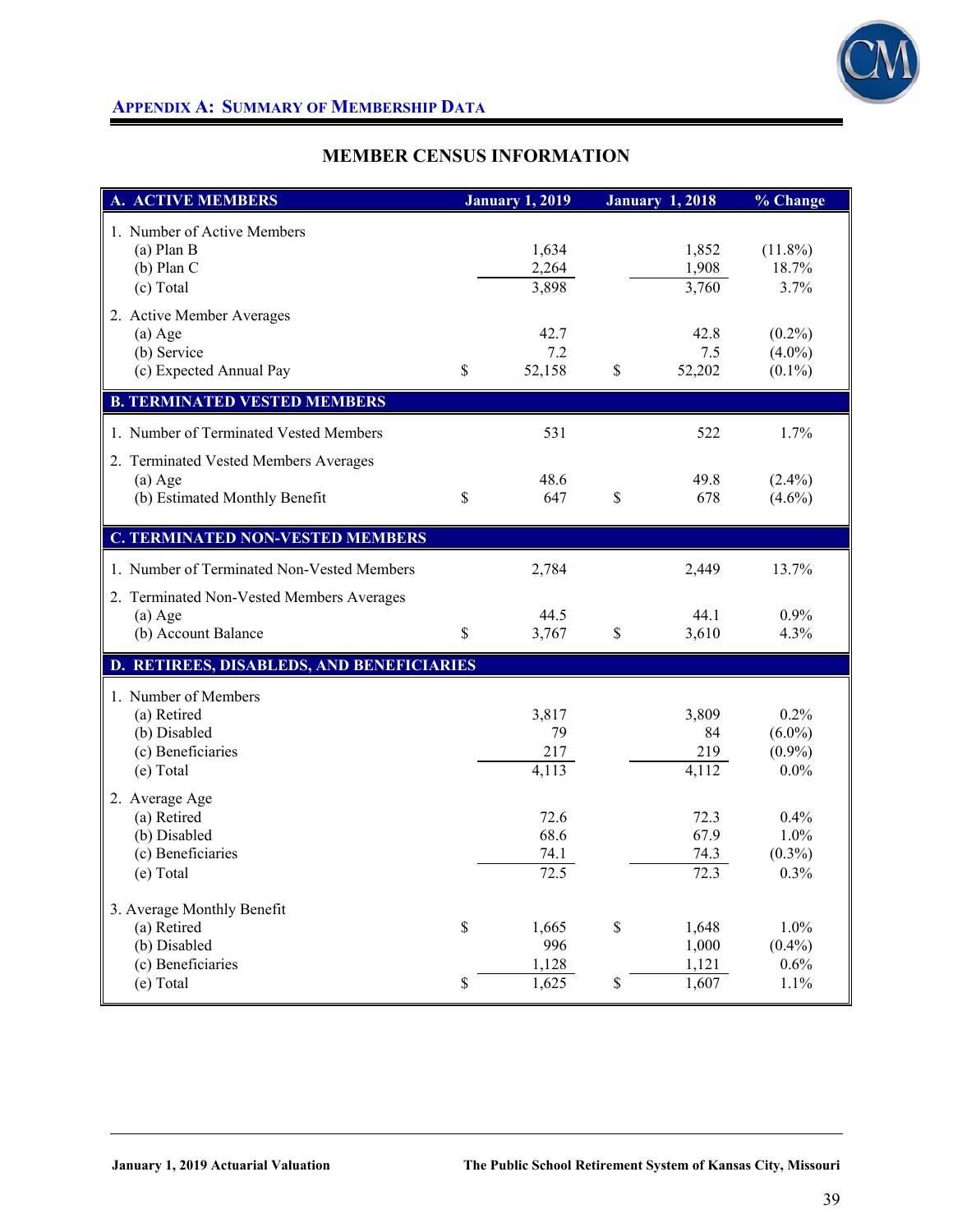

## **MEMBER DATA RECONCILIATION**

January 1, 2018 to January 1, 2019

The number of members included in the valuation, as summarized in the table below, is in accordance with the data submitted by the System for members as of the valuation date.

|                             | <b>Active</b><br><b>Members</b> | Terminated<br><b>Vested</b> | Non-vested<br>with Balance | <b>Retirees</b>  | Beneficiaries* | <b>Disabled</b> | <b>Total</b> |
|-----------------------------|---------------------------------|-----------------------------|----------------------------|------------------|----------------|-----------------|--------------|
| Total as of January 1, 2018 | 3,760                           | 522                         | 2,449                      | 3,809            | 219            | 84              | 10,843       |
| New Entrants                | 784                             | $\theta$                    | 182                        | $\boldsymbol{0}$ | 15             | $\theta$        | 981          |
| Rehires/Transfers           | 50                              | (13)                        | (37)                       | $\boldsymbol{0}$ | $\theta$       | $\theta$        | $\Omega$     |
| Retirements                 | (104)                           | (34)                        | $\boldsymbol{0}$           | 138              | $\theta$       | $\theta$        | $\theta$     |
| <b>Disablements</b>         | 0                               | $\theta$                    | $\theta$                   | $\boldsymbol{0}$ | 0              | $\theta$        |              |
| Deaths                      | (1)                             | (8)                         | $\theta$                   | (130)            | (14)           | (6)             | (159)        |
| <b>Vested Terminations</b>  | (86)                            | 86                          | $\Omega$                   | $\theta$         | $\Omega$       | $\Omega$        |              |
| Non-vested Terminations     | (293)                           | $\theta$                    | 293                        | $\boldsymbol{0}$ | $\theta$       | $\theta$        | 0            |
| Refunds Paid                | (210)                           | (21)                        | (104)                      | $\boldsymbol{0}$ | (2)            | $\mathbf{0}$    | (337)        |
| Payments Ended              | $\theta$                        | $\mathbf{0}$                | $\theta$                   | $\boldsymbol{0}$ | (1)            | $\theta$        | (1)          |
| Data Adjustments            | (2)                             | (1)                         |                            | $\boldsymbol{0}$ | $\theta$       |                 | (1)          |
| Total as of January 1, 2019 | 3,898                           | 531                         | 2,784                      | 3,817            | 217            | 79              | 11,326       |

\* Includes beneficiaries who were owed a single lump sum payment and were not paid prior to the valuation date.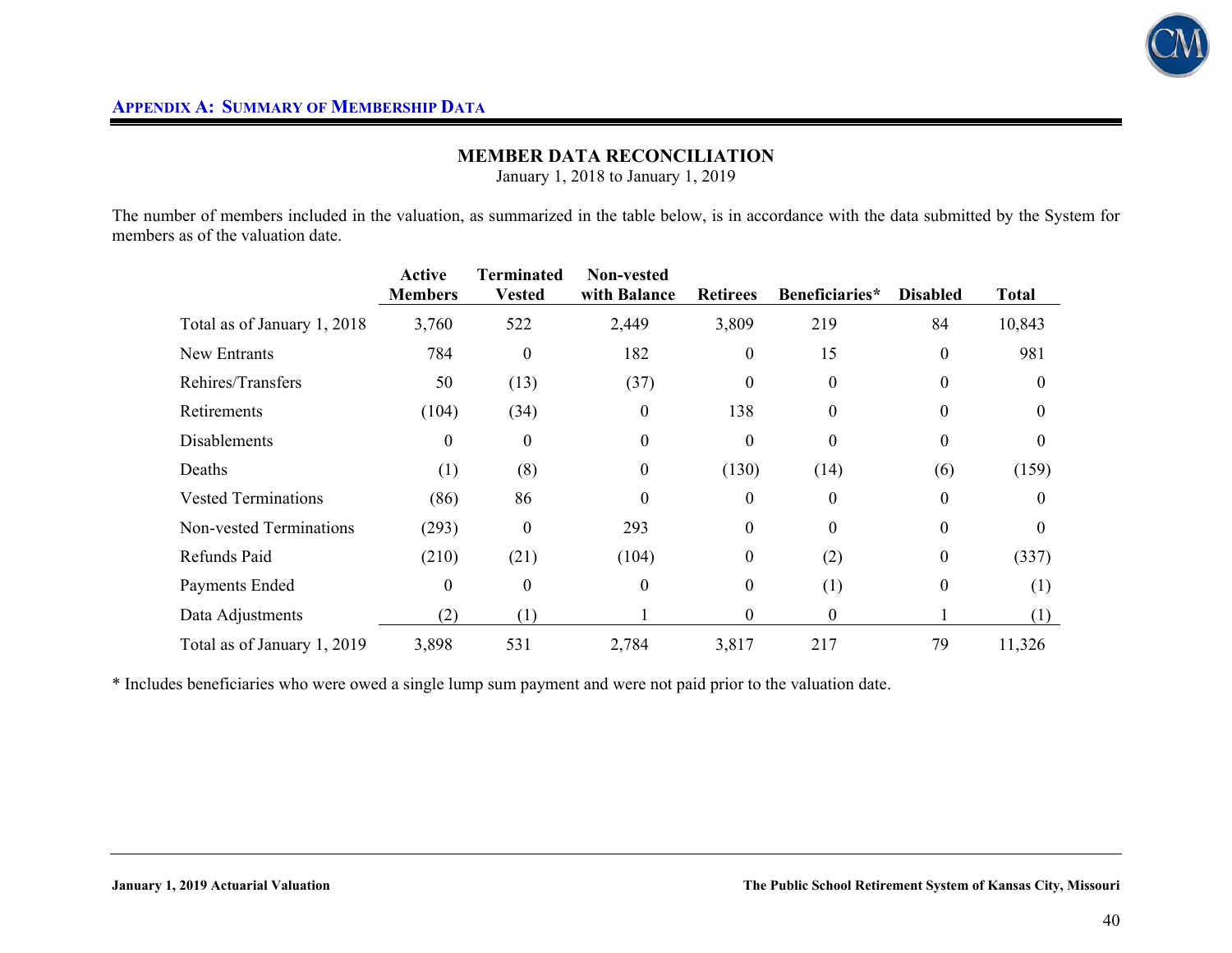

|          | 2018 Reported Compensation*<br>Number |        |       |              |                 |                           |
|----------|---------------------------------------|--------|-------|--------------|-----------------|---------------------------|
| Age      | Male                                  | Female | Total | Male         | Female          | Total                     |
|          |                                       |        |       |              |                 |                           |
| Under 25 | 40                                    | 192    | 232   | \$914,036    | 4,780,536<br>\$ | 5,694,572<br><sup>S</sup> |
| 25 to 29 | 149                                   | 478    | 627   | 5,010,759    | 17,354,141      | 22,364,900                |
| 30 to 34 | 142                                   | 357    | 499   | 5,637,056    | 14,279,534      | 19,916,590                |
| 35 to 39 | 139                                   | 344    | 483   | 6,302,443    | 14,823,288      | 21,125,731                |
| 40 to 44 | 112                                   | 298    | 410   | 6,121,011    | 13,933,445      | 20,054,456                |
| 45 to 49 | 98                                    | 279    | 377   | 4,987,314    | 12,925,915      | 17,913,229                |
| 50 to 54 | 107                                   | 281    | 388   | 5,272,875    | 14,421,046      | 19,693,921                |
| 55 to 59 | 119                                   | 298    | 417   | 6,144,068    | 15,663,298      | 21,807,366                |
| 60 to 64 | 82                                    | 244    | 326   | 4,785,276    | 13,072,590      | 17,857,866                |
| 65 to 69 | 36                                    | 78     | 114   | 2,362,631    | 4,421,256       | 6,783,887                 |
| 70 & Up  | 8                                     | 17     | 25    | 360,352      | 1,059,897       | 1,420,249                 |
| Total    | 1,032                                 | 2,866  | 3,898 | \$47,897,821 | \$126,734,946   | \$174,632,767             |

Total – All Plans

\* Partial year pay amounts have not been annualized.



**Age**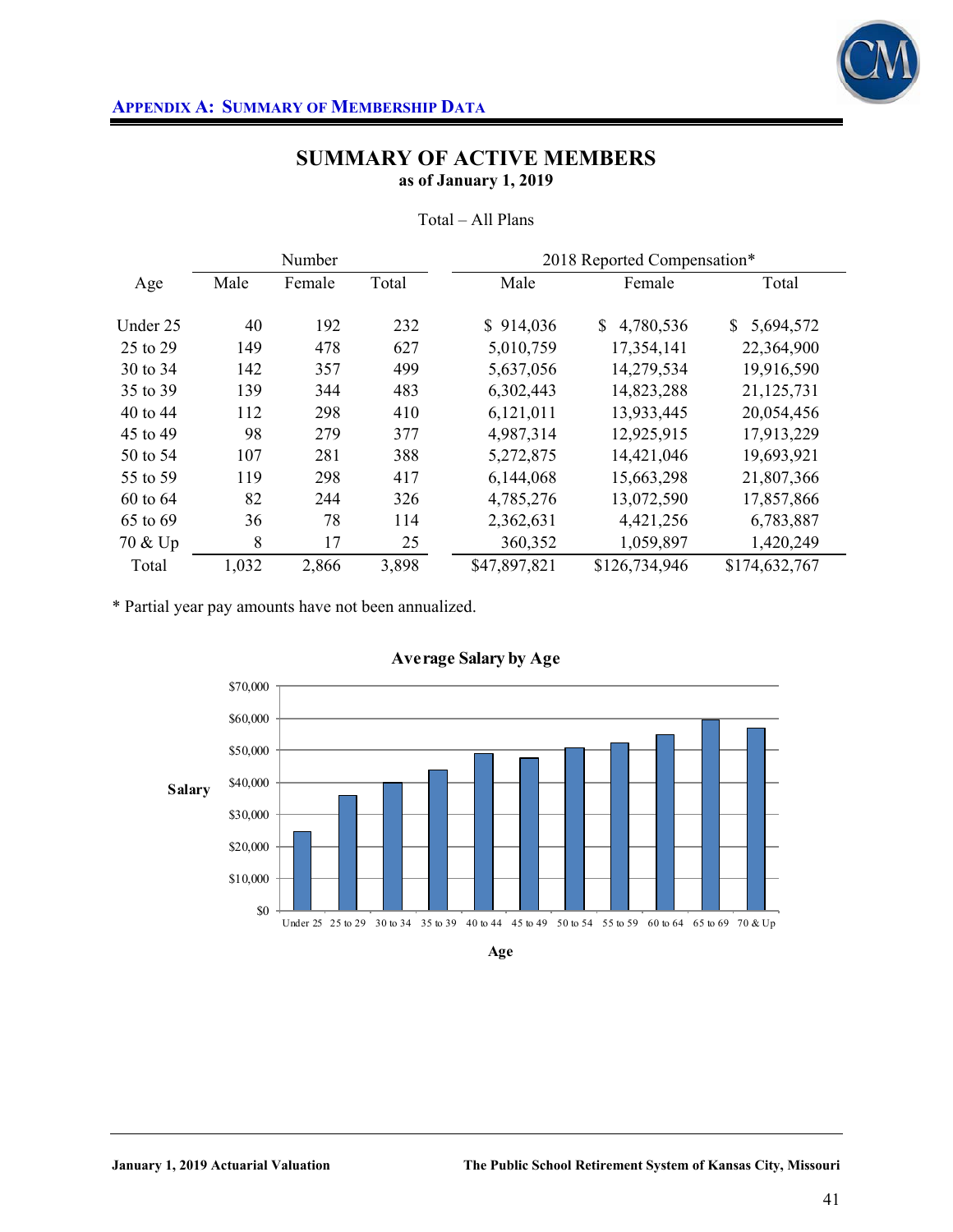

|          |                  | Number           |                  |                  | 2018 Reported Compensation* |                |
|----------|------------------|------------------|------------------|------------------|-----------------------------|----------------|
| Age      | Male             | Female           | Total            | Male             | Female                      | Total          |
|          |                  |                  |                  | \$               |                             |                |
| Under 25 | $\boldsymbol{0}$ | $\boldsymbol{0}$ | $\boldsymbol{0}$ | $\boldsymbol{0}$ | \$<br>$\theta$              | \$<br>$\theta$ |
| 25 to 29 | 18               | 63               | 81               | 882,093          | 3,073,823                   | 3,955,916      |
| 30 to 34 | 42               | 91               | 133              | 2,141,651        | 4,593,306                   | 6,734,957      |
| 35 to 39 | 52               | 146              | 198              | 2,977,438        | 7,241,275                   | 10,218,713     |
| 40 to 44 | 44               | 137              | 181              | 2,959,165        | 7,784,271                   | 10,743,436     |
| 45 to 49 | 44               | 144              | 188              | 2,702,506        | 7,635,653                   | 10,338,159     |
| 50 to 54 | 64               | 161              | 225              | 3,794,897        | 9,439,599                   | 13,234,496     |
| 55 to 59 | 79               | 208              | 287              | 4,618,832        | 11,977,785                  | 16,596,617     |
| 60 to 64 | 63               | 173              | 236              | 4,092,965        | 9,732,858                   | 13,825,823     |
| 65 to 69 | 23               | 64               | 87               | 1,530,862        | 3,863,015                   | 5,393,877      |
| 70 & Up  | 6                | 12               | 18               | 289,397          | 759,811                     | 1,049,208      |
| Total    | 435              | 1,199            | 1,634            | \$25,989,806     | \$66,101,396                | \$92,091,202   |

Total – Plan B

\* Partial year pay amounts have not been annualized.



**Age**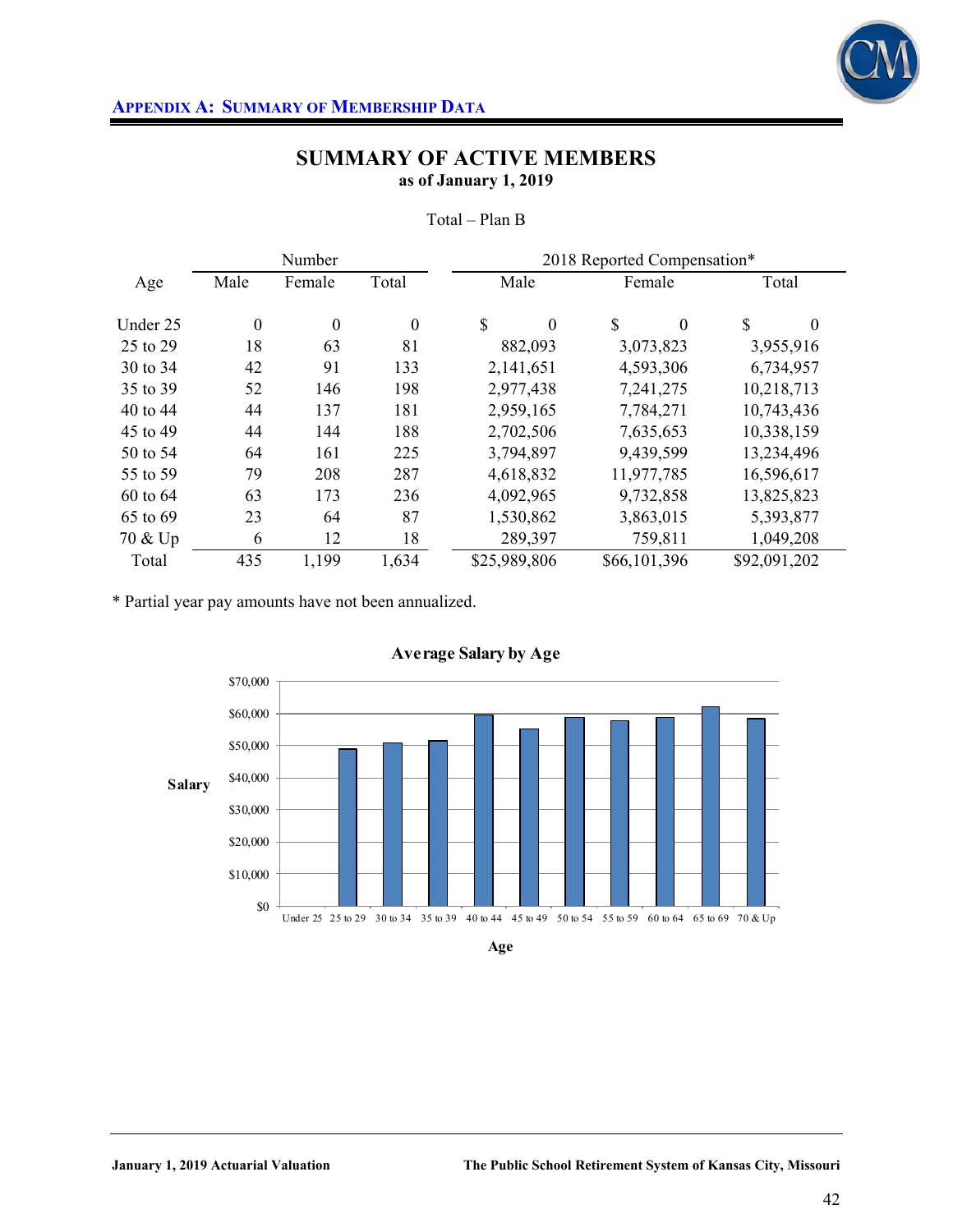

|          | 2018 Reported Compensation*<br>Number |        |       |               |              |              |
|----------|---------------------------------------|--------|-------|---------------|--------------|--------------|
| Age      | Male                                  | Female | Total | Male          | Female       | Total        |
|          |                                       |        |       |               |              |              |
| Under 25 | 40                                    | 192    | 232   | \$<br>914,036 | \$4,780,536  | \$5,694,572  |
| 25 to 29 | 131                                   | 415    | 546   | 4,128,666     | 14,280,318   | 18,408,984   |
| 30 to 34 | 100                                   | 266    | 366   | 3,495,405     | 9,686,228    | 13, 181, 633 |
| 35 to 39 | 87                                    | 198    | 285   | 3,325,005     | 7,582,013    | 10,907,018   |
| 40 to 44 | 68                                    | 161    | 229   | 3,161,846     | 6,149,174    | 9,311,020    |
| 45 to 49 | 54                                    | 135    | 189   | 2,284,808     | 5,290,262    | 7,575,070    |
| 50 to 54 | 43                                    | 120    | 163   | 1,477,978     | 4,981,447    | 6,459,425    |
| 55 to 59 | 40                                    | 90     | 130   | 1,525,236     | 3,685,513    | 5,210,749    |
| 60 to 64 | 19                                    | 71     | 90    | 692,311       | 3,339,732    | 4,032,043    |
| 65 to 69 | 13                                    | 14     | 27    | 831,769       | 558,241      | 1,390,010    |
| 70 & Up  | $\overline{2}$                        | 5      | 7     | 70,955        | 300,086      | 371,041      |
| Total    | 597                                   | 1,667  | 2,264 | \$21,908,015  | \$60,633,550 | \$82,541,565 |

Total – Plan C

\* Partial year pay amounts have not been annualized.





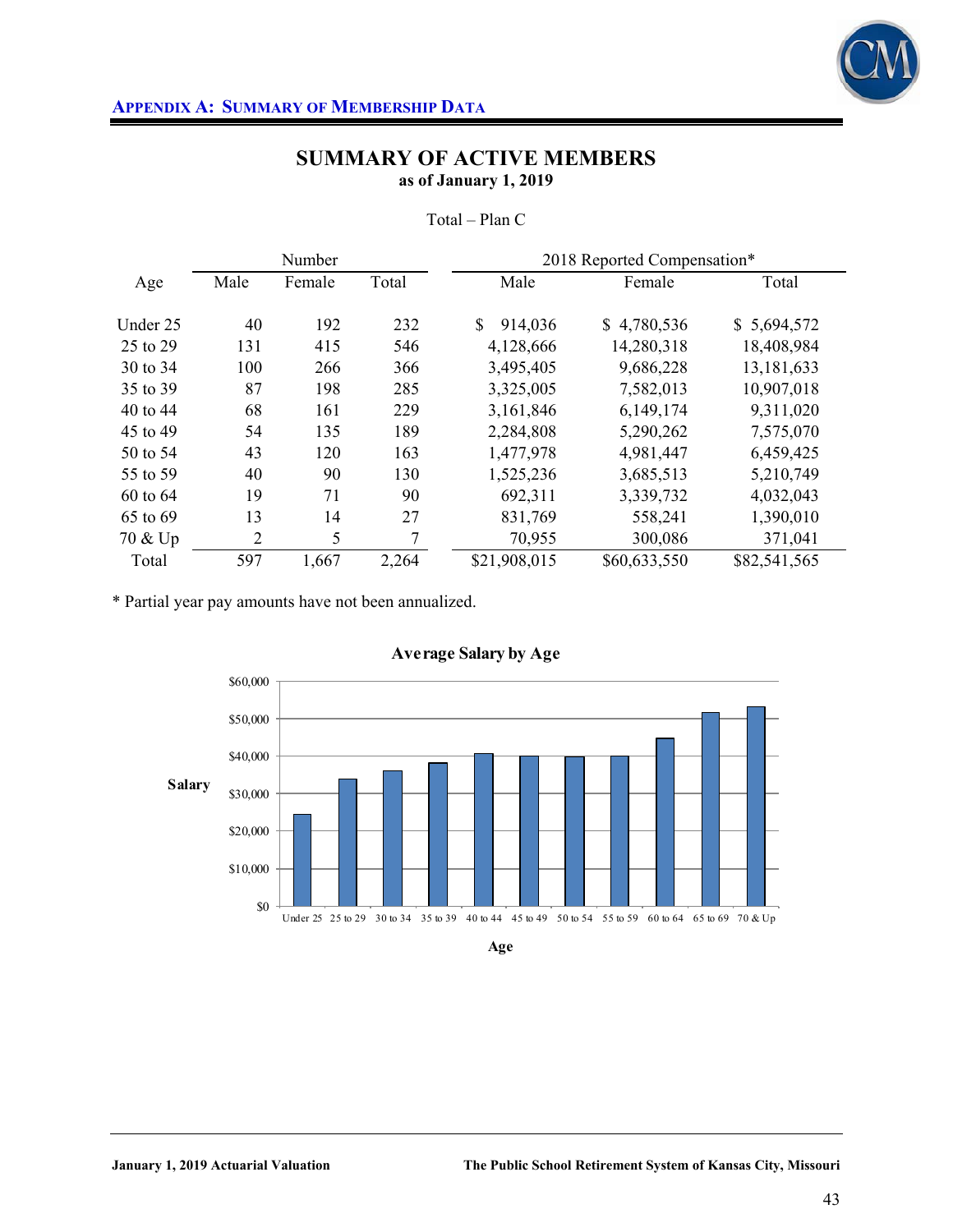

| Charter Schools – All Plans |
|-----------------------------|
|-----------------------------|

|          |      | Number |       |              | 2018 Reported Compensation* |              |
|----------|------|--------|-------|--------------|-----------------------------|--------------|
| Age      | Male | Female | Total | Male         | Female                      | Total        |
| Under 25 | 24   | 116    | 140   | 554,640      | \$3,117,568                 | \$3,672,208  |
| 25 to 29 | 73   | 294    | 367   | 2,485,565    | 11,267,450                  | 13,753,015   |
| 30 to 34 | 70   | 211    | 281   | 3,021,124    | 9,046,243                   | 12,067,367   |
| 35 to 39 | 56   | 161    | 217   | 2,673,100    | 7,594,433                   | 10,267,533   |
| 40 to 44 | 48   | 120    | 168   | 2,655,061    | 5,916,354                   | 8,571,415    |
| 45 to 49 | 40   | 88     | 128   | 1,987,708    | 4,013,706                   | 6,001,414    |
| 50 to 54 | 28   | 76     | 104   | 1,482,144    | 3,767,966                   | 5,250,110    |
| 55 to 59 | 30   | 47     | 77    | 1,359,643    | 2,094,921                   | 3,454,564    |
| 60 to 64 | 20   | 47     | 67    | 1,103,238    | 2,288,346                   | 3,391,584    |
| 65 to 69 | 11   | 18     | 29    | 735,010      | 965,938                     | 1,700,948    |
| 70 & Up  | 3    | 5      | 8     | 172,581      | 446,453                     | 619,034      |
| Total    | 403  | 1,183  | 1,586 | \$18,229,814 | \$50,519,378                | \$68,749,192 |

\* Partial year pay amounts have not been annualized.



**Age**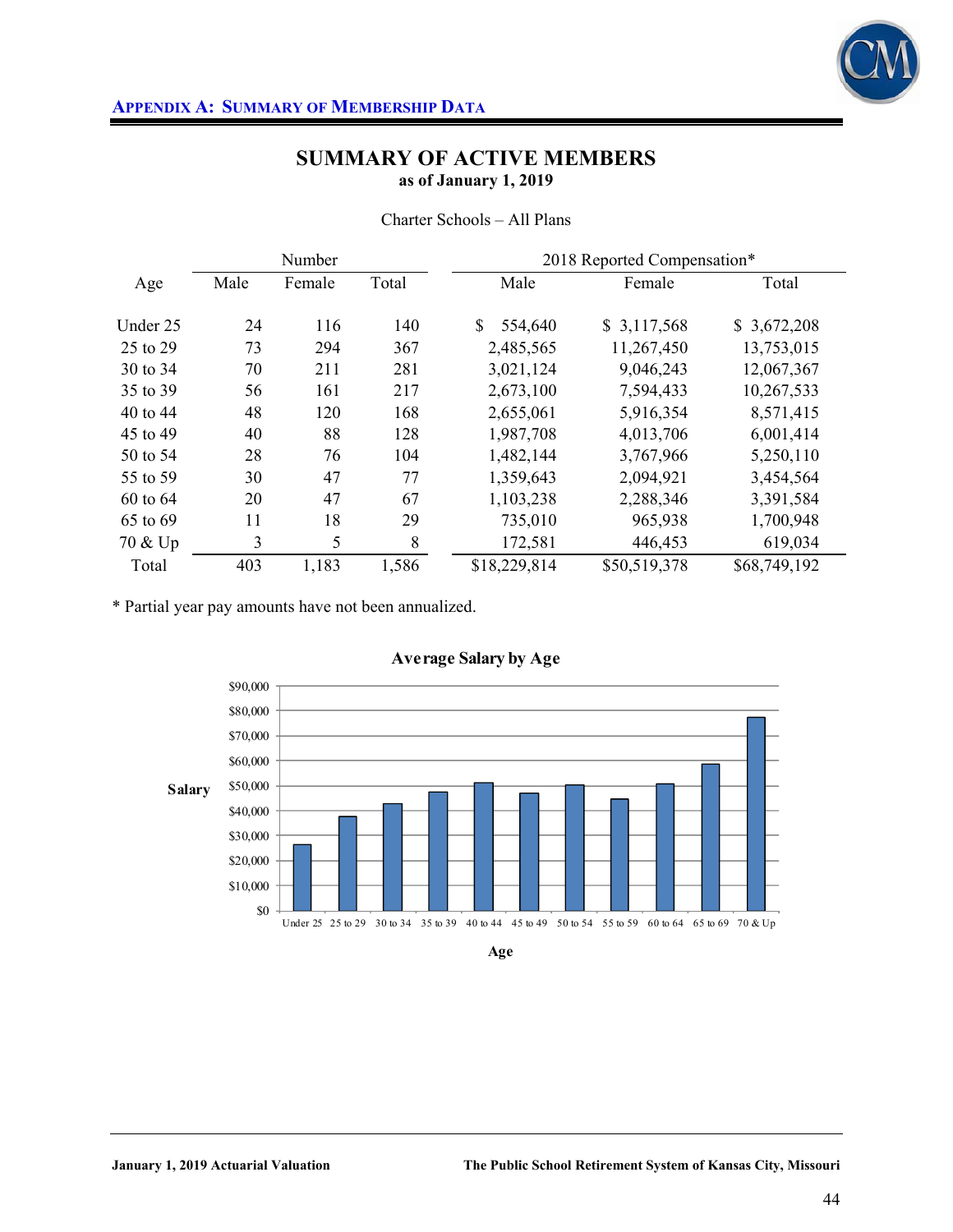

|          |                  | Number           |                  | 2018 Reported Compensation* |                |                |  |  |  |  |
|----------|------------------|------------------|------------------|-----------------------------|----------------|----------------|--|--|--|--|
| Age      | Male             | Female           | Total<br>Male    |                             | Female         | Total          |  |  |  |  |
| Under 25 | $\boldsymbol{0}$ | $\boldsymbol{0}$ | $\boldsymbol{0}$ | \$<br>$\boldsymbol{0}$      | \$<br>$\theta$ | \$<br>$\theta$ |  |  |  |  |
| 25 to 29 | 9                | 42               | 51               | 448,200                     | 2,139,675      | 2,587,875      |  |  |  |  |
| 30 to 34 | 23               | 57               | 80               | 1,193,441                   | 3,157,715      | 4,351,156      |  |  |  |  |
| 35 to 39 | 19               | 73               | 92               | 1,085,556                   | 3,888,178      | 4,973,734      |  |  |  |  |
| 40 to 44 | 20               | 56               | 76               | 1,347,688                   | 3,173,588      | 4,521,276      |  |  |  |  |
| 45 to 49 | 18               | 38               | 56               | 1,115,904                   | 2,180,747      | 3,296,651      |  |  |  |  |
| 50 to 54 | 12               | 38               | 50               | 893,822                     | 2,076,097      | 2,969,919      |  |  |  |  |
| 55 to 59 | 17               | 18               | 35               | 892,501                     | 948,803        | 1,841,304      |  |  |  |  |
| 60 to 64 | 13               | 26               | 39               | 809,853                     | 1,446,100      | 2,255,953      |  |  |  |  |
| 65 to 69 | $\overline{4}$   | 10               | 14               | 138,748                     | 595,194        | 733,942        |  |  |  |  |
| 70 & Up  | $\overline{2}$   |                  | 3                | 106,832                     | 176,477        | 283,309        |  |  |  |  |
| Total    | 137              | 359              | 496              | \$8,032,545                 | \$19,782,574   | \$27,815,119   |  |  |  |  |

Charter Schools – Plan B

\* Partial year pay amounts have not been annualized.



**Age**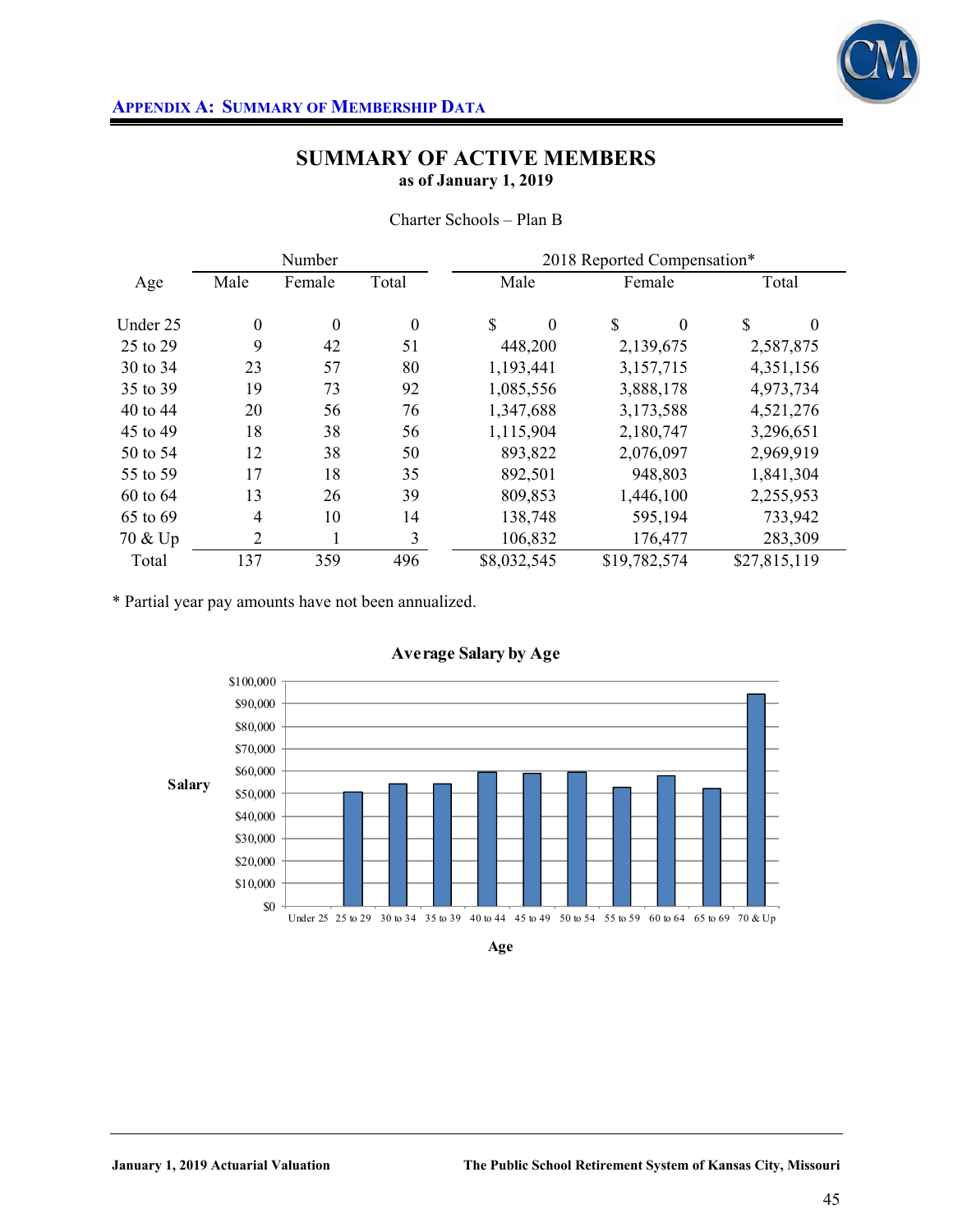

|          |      | Number         |       | 2018 Reported Compensation* |              |              |
|----------|------|----------------|-------|-----------------------------|--------------|--------------|
| Age      | Male | Female         | Total | Male                        | Female       | Total        |
| Under 25 | 24   | 116            | 140   | \$<br>554,640               | \$3,117,568  | \$3,672,208  |
| 25 to 29 | 64   | 252            | 316   | 2,037,365                   | 9,127,775    | 11,165,140   |
| 30 to 34 | 47   | 154            | 201   | 1,827,683                   | 5,888,528    | 7,716,211    |
| 35 to 39 | 37   | 88             | 125   | 1,587,544                   | 3,706,255    | 5,293,799    |
| 40 to 44 | 28   | 64             | 92    | 1,307,373                   | 2,742,766    | 4,050,139    |
| 45 to 49 | 22   | 50             | 72    | 871,804                     | 1,832,959    | 2,704,763    |
| 50 to 54 | 16   | 38             | 54    | 588,322                     | 1,691,869    | 2,280,191    |
| 55 to 59 | 13   | 29             | 42    | 467,142                     | 1,146,118    | 1,613,260    |
| 60 to 64 | 7    | 21             | 28    | 293,385                     | 842,246      | 1,135,631    |
| 65 to 69 | 7    | 8              | 15    | 596,262                     | 370,744      | 967,006      |
| 70 & Up  | 1    | $\overline{4}$ | 5     | 65,749                      | 269,976      | 335,725      |
| Total    | 266  | 824            | 1,090 | \$10,197,269                | \$30,736,804 | \$40,934,073 |

Charter Schools – Plan C

\* Partial year pay amounts have not been annualized.



**Age**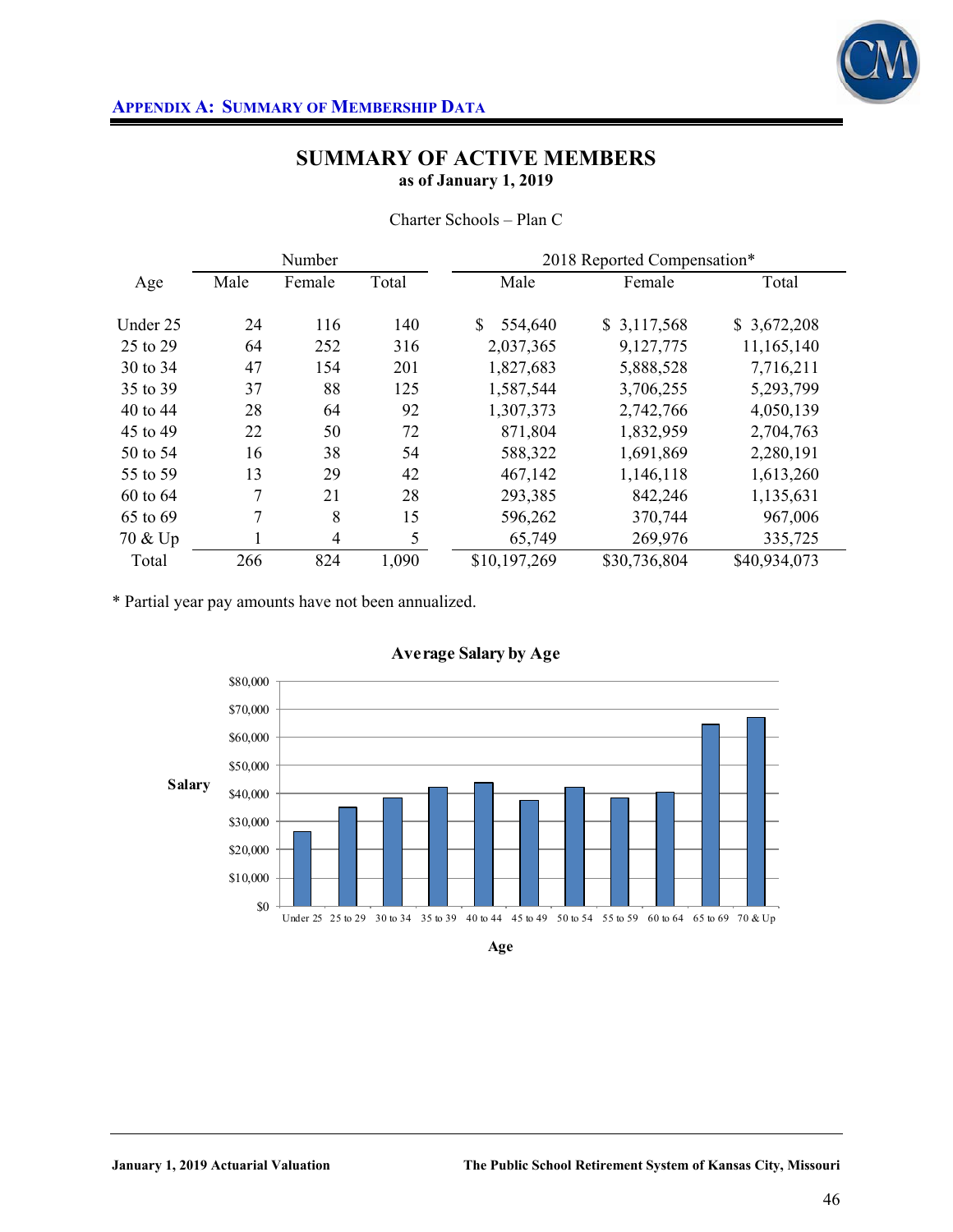

School District & Retirement System – All Plans

|          |      | Number |       |               | 2018 Reported Compensation* |              |
|----------|------|--------|-------|---------------|-----------------------------|--------------|
| Age      | Male | Female | Total | Male          | Female                      | Total        |
| Under 25 | 16   | 72     | 88    | \$<br>359,396 | \$1,590,974                 | \$1,950,370  |
| 25 to 29 | 74   | 177    | 251   | 2,463,565     | 5,932,046                   | 8,395,611    |
| 30 to 34 | 67   | 133    | 200   | 2,422,025     | 4,772,234                   | 7,194,259    |
| 35 to 39 | 77   | 169    | 246   | 3,381,662     | 6,681,023                   | 10,062,685   |
| 40 to 44 | 59   | 168    | 227   | 3,307,314     | 7,530,856                   | 10,838,170   |
| 45 to 49 | 51   | 178    | 229   | 2,620,107     | 8,282,174                   | 10,902,281   |
| 50 to 54 | 74   | 200    | 274   | 3,497,677     | 10,343,160                  | 13,840,837   |
| 55 to 59 | 82   | 236    | 318   | 4,419,289     | 12,633,974                  | 17,053,263   |
| 60 to 64 | 55   | 189    | 244   | 3,396,456     | 10,442,700                  | 13,839,156   |
| 65 to 69 | 22   | 59     | 81    | 1,316,755     | 3,404,409                   | 4,721,164    |
| 70 & Up  | 5    | 9      | 14    | 187,771       | 388,423                     | 576,194      |
| Total    | 582  | 1,590  | 2,172 | \$27,372,017  | \$72,001,973                | \$99,373,990 |

\* Partial year pay amounts have not been annualized.



**Age**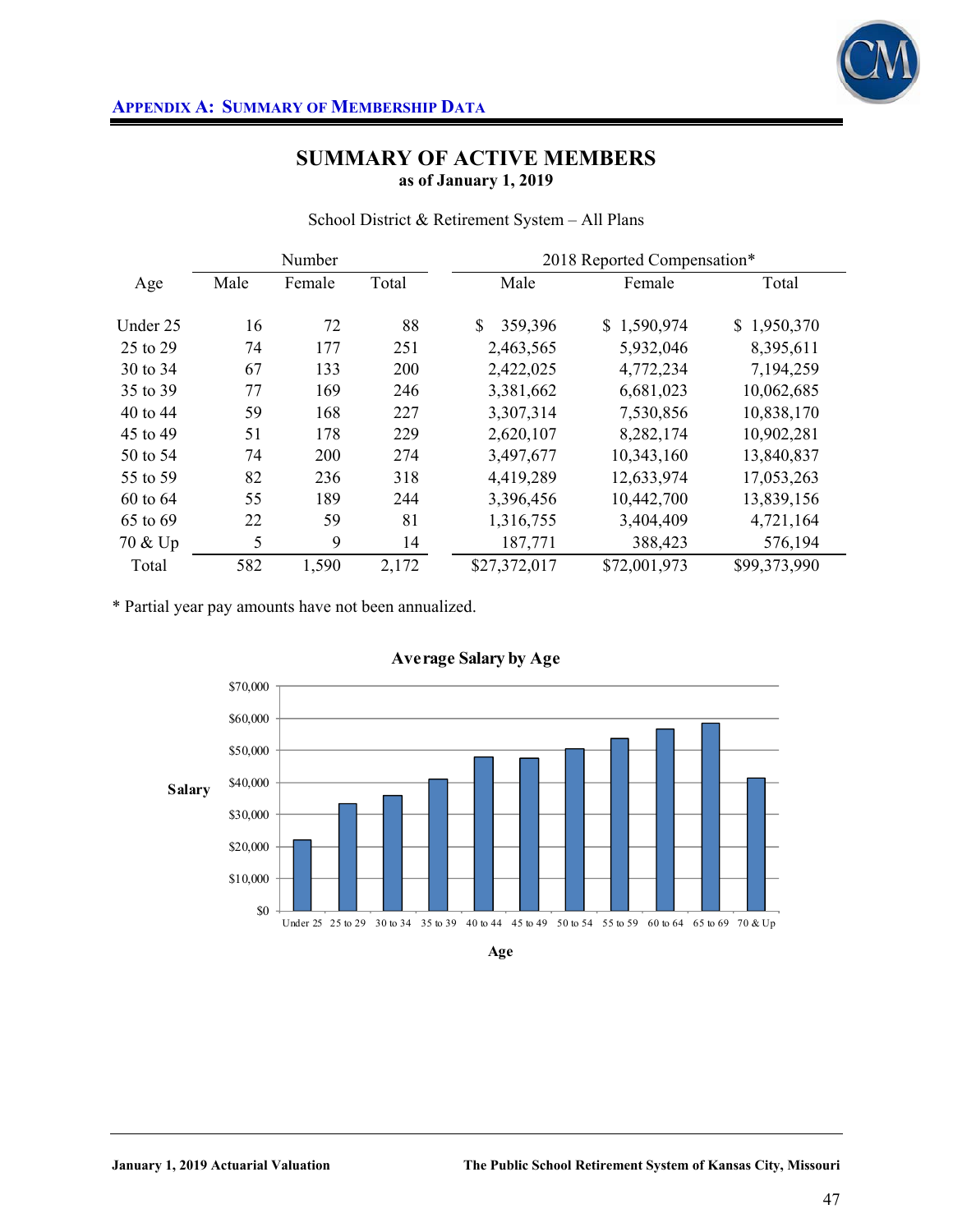

School District & Retirement System – Plan B

|              |                  | Number           |                  | 2018 Reported Compensation* |                    |                |  |  |  |
|--------------|------------------|------------------|------------------|-----------------------------|--------------------|----------------|--|--|--|
| Age          | Male             | Female           | Total            | Male                        | Female             | Total          |  |  |  |
| Under 25     | $\boldsymbol{0}$ | $\boldsymbol{0}$ | $\boldsymbol{0}$ | \$<br>$\boldsymbol{0}$      | \$<br>$\mathbf{0}$ | \$<br>$\theta$ |  |  |  |
| 25 to 29     | 9                | 21               | 30               | 433,893                     | 934,148            | 1,368,041      |  |  |  |
| 30 to 34     | 18               | 33               | 51               | 898,864                     | 1,388,553          | 2,287,417      |  |  |  |
| 35 to 39     | 31               | 67               | 98               | 1,792,485                   | 3,088,118          | 4,880,603      |  |  |  |
| 40 to 44     | 22               | 76               | 98               | 1,526,785                   | 4,333,988          | 5,860,773      |  |  |  |
| 45 to 49     | 21               | 97               | 118              | 1,267,823                   | 4,989,071          | 6,256,894      |  |  |  |
| 50 to 54     | 47               | 120              | 167              | 2,608,021                   | 7,191,106          | 9,799,127      |  |  |  |
| 55 to 59     | 55               | 177              | 232              | 3,361,195                   | 10,195,048         | 13,556,243     |  |  |  |
| $60$ to $64$ | 44               | 140              | 184              | 3,028,745                   | 7,977,474          | 11,006,219     |  |  |  |
| 65 to 69     | 16               | 53               | 69               | 1,081,248                   | 3,216,912          | 4,298,160      |  |  |  |
| 70 & Up      | $\overline{4}$   | 8                | 12               | 182,565                     | 358,313            | 540,878        |  |  |  |
| Total        | 267              | 792              | 1,059            | \$16,181,624                | \$43,672,731       | \$59,854,355   |  |  |  |

\* Partial year pay amounts have not been annualized.



**Age**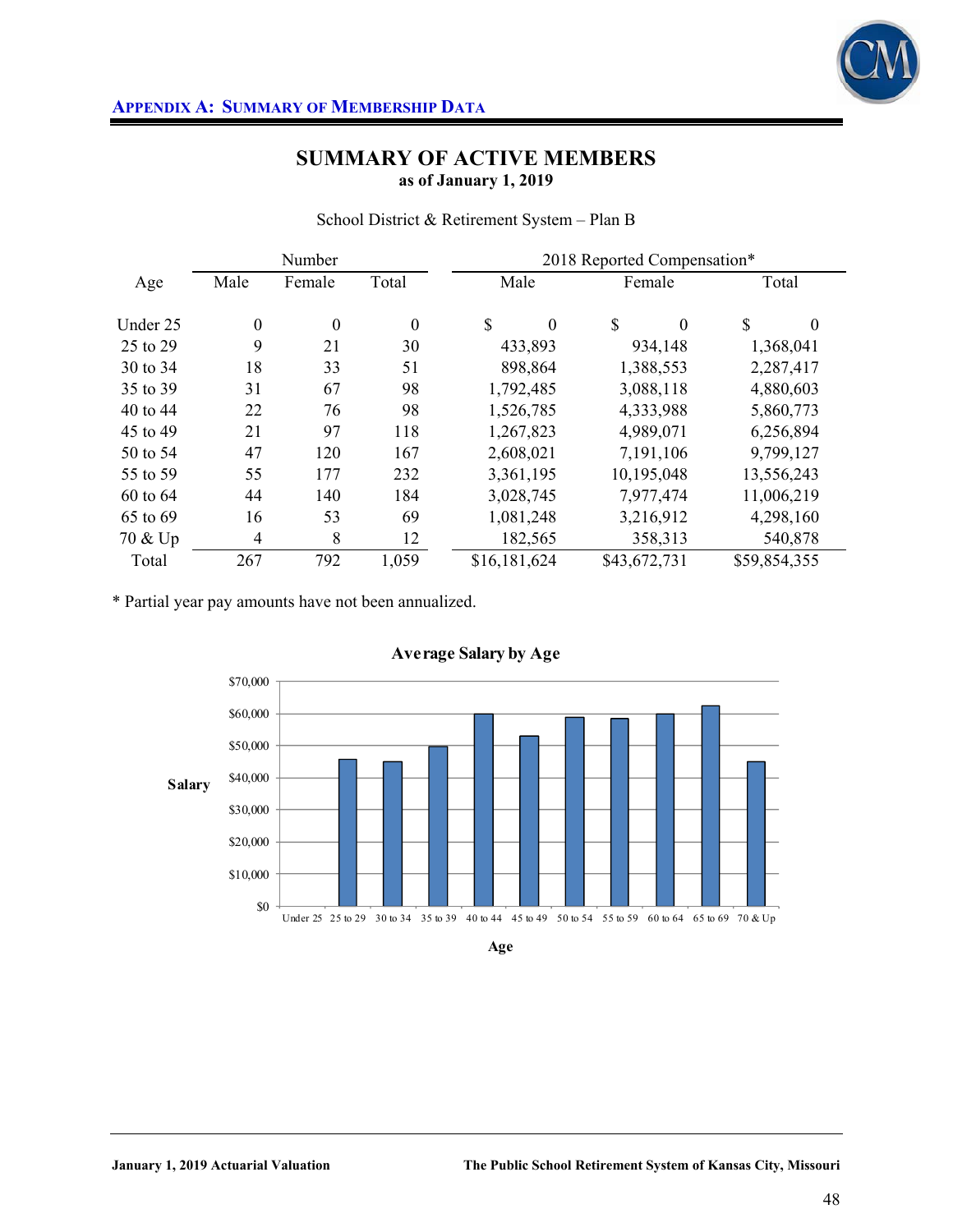

School District & Retirement System – Plan C

|          |      | Number |                | 2018 Reported Compensation* |              |              |  |  |  |
|----------|------|--------|----------------|-----------------------------|--------------|--------------|--|--|--|
| Age      | Male | Female | Total          | Male                        | Female       | Total        |  |  |  |
| Under 25 | 16   | 72     | 88             | $\mathbb{S}$<br>359,396     | \$1,590,974  | \$1,950,370  |  |  |  |
| 25 to 29 | 65   | 156    | 221            | 2,029,672                   | 4,997,898    | 7,027,570    |  |  |  |
| 30 to 34 | 49   | 100    | 149            | 1,523,161                   | 3,383,681    | 4,906,842    |  |  |  |
| 35 to 39 | 46   | 102    | 148            | 1,589,177                   | 3,592,905    | 5,182,082    |  |  |  |
| 40 to 44 | 37   | 92     | 129            | 1,780,529                   | 3,196,868    | 4,977,397    |  |  |  |
| 45 to 49 | 30   | 81     | 111            | 1,352,284                   | 3,293,103    | 4,645,387    |  |  |  |
| 50 to 54 | 27   | 80     | 107            | 889,656                     | 3,152,054    | 4,041,710    |  |  |  |
| 55 to 59 | 27   | 59     | 86             | 1,058,094                   | 2,438,926    | 3,497,020    |  |  |  |
| 60 to 64 | 11   | 49     | 60             | 367,711                     | 2,465,226    | 2,832,937    |  |  |  |
| 65 to 69 | 6    | 6      | 12             | 235,507                     | 187,497      | 423,004      |  |  |  |
| 70 & Up  |      |        | $\overline{2}$ | 5,206                       | 30,110       | 35,316       |  |  |  |
| Total    | 315  | 798    | 1,113          | \$11,190,393                | \$28,329,242 | \$39,519,635 |  |  |  |

\* Partial year pay amounts have not been annualized.



**Age**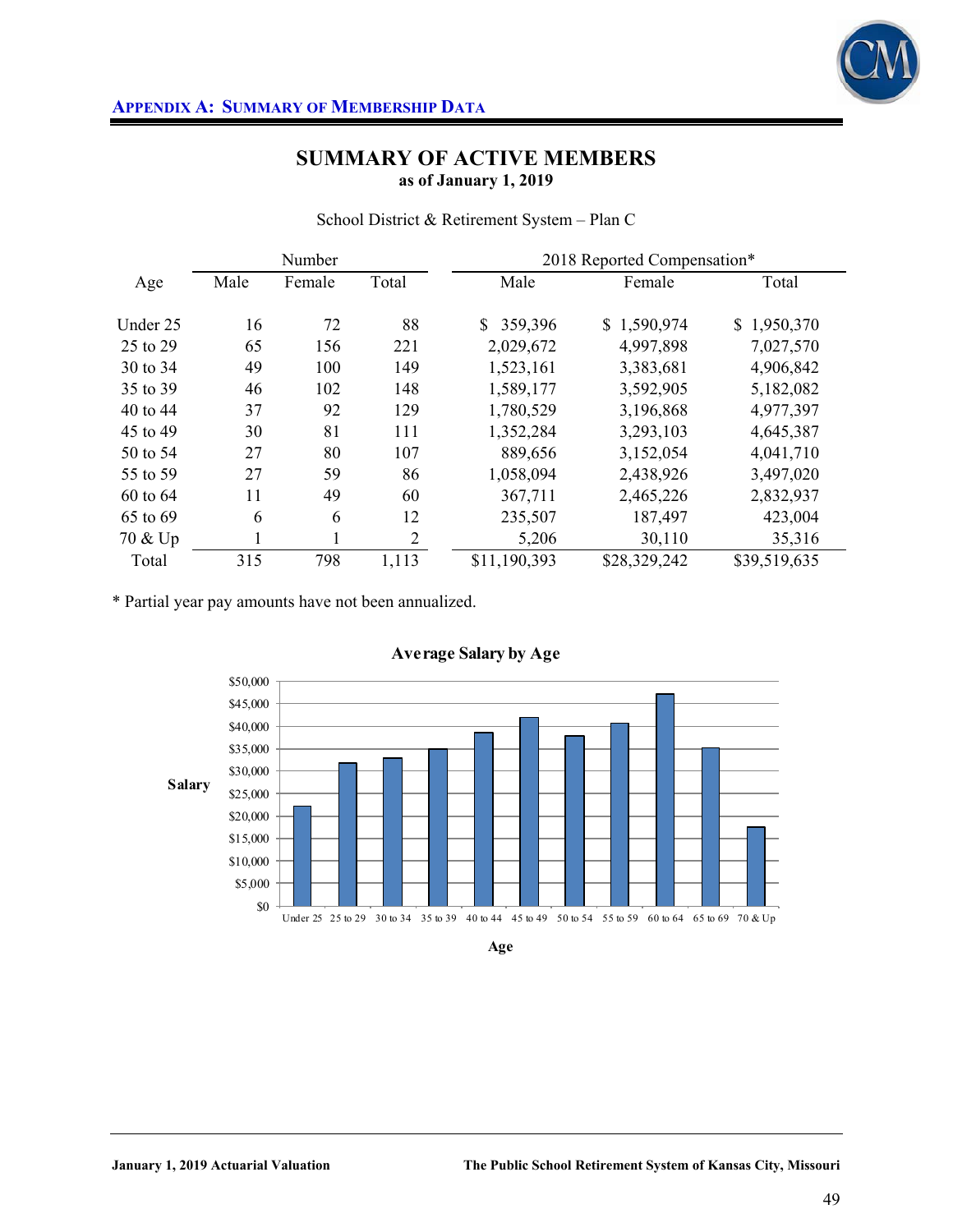

|          |                  | Number |       | 2018 Reported Compensation*   |              |              |  |  |  |
|----------|------------------|--------|-------|-------------------------------|--------------|--------------|--|--|--|
| Age      | Male             | Female | Total | Male                          | Female       | Total        |  |  |  |
| Under 25 | $\boldsymbol{0}$ | 4      | 4     | $\mathbf S$<br>$\overline{0}$ | \$<br>71,994 | \$<br>71,994 |  |  |  |
| 25 to 29 | 2                | 7      | 9     | 61,629                        | 154,645      | 216,274      |  |  |  |
| 30 to 34 | 5                | 13     | 18    | 193,907                       | 461,057      | 654,964      |  |  |  |
| 35 to 39 | 6                | 14     | 20    | 247,681                       | 547,832      | 795,513      |  |  |  |
| 40 to 44 | 5                | 10     | 15    | 158,636                       | 486,235      | 644,871      |  |  |  |
| 45 to 49 | 7                | 13     | 20    | 379,499                       | 630,035      | 1,009,534    |  |  |  |
| 50 to 54 | 5                | 5      | 10    | 293,054                       | 309,920      | 602,974      |  |  |  |
| 55 to 59 | 7                | 15     | 22    | 365,136                       | 934,403      | 1,299,539    |  |  |  |
| 60 to 64 | 7                | 8      | 15    | 285,582                       | 341,544      | 627,126      |  |  |  |
| 65 to 69 | 3                | л.     | 4     | 310,866                       | 50,909       | 361,775      |  |  |  |
| 70 & Up  | $\boldsymbol{0}$ | 3      | 3     | $\boldsymbol{0}$              | 225,021      | 225,021      |  |  |  |
| Total    | 47               | 93     | 140   | \$2,295,990                   | \$4,213,595  | \$6,509,585  |  |  |  |

### Library – All Plans

\* Partial year pay amounts have not been annualized.



**Age**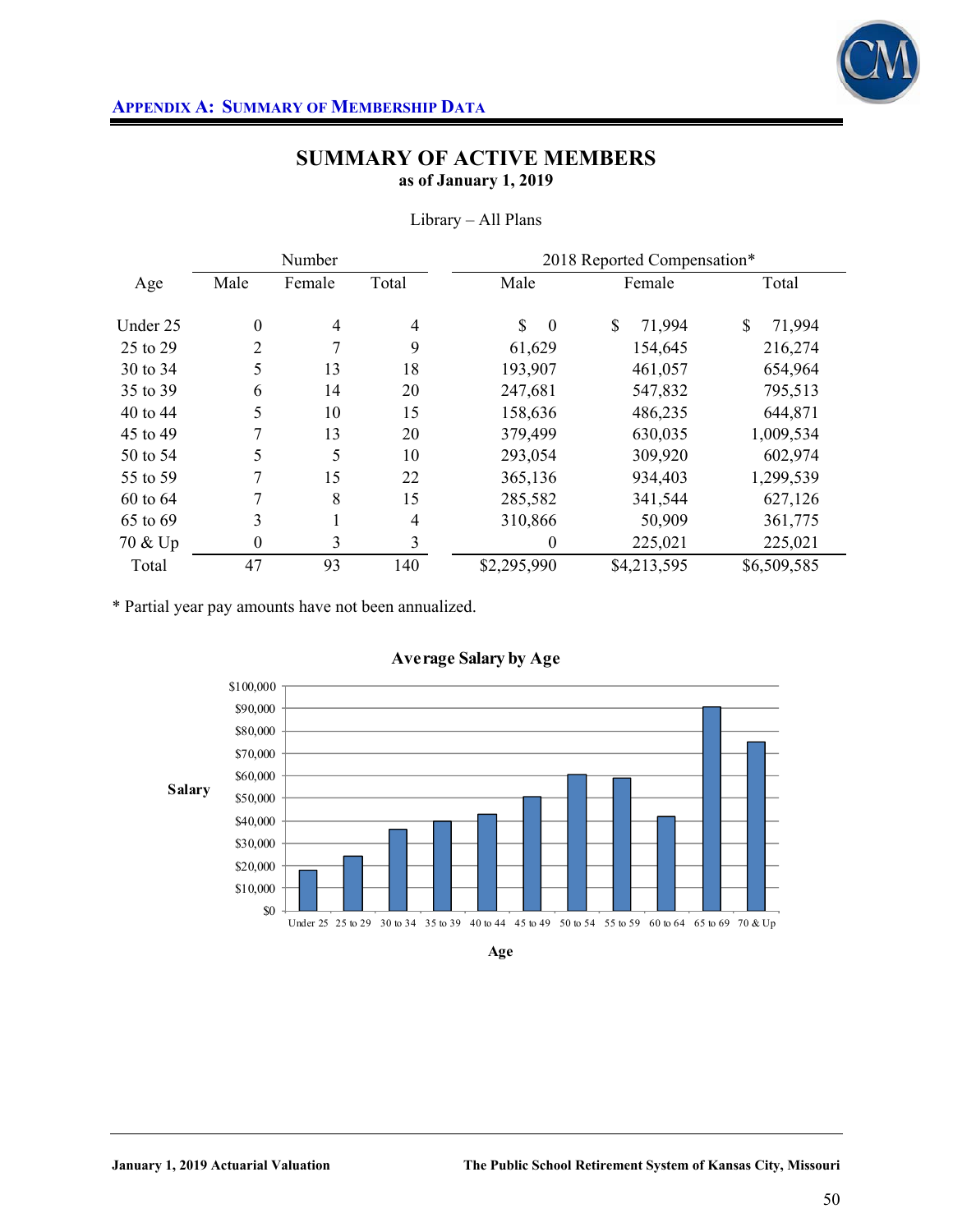

|              |                  | Number           |                  | 2018 Reported Compensation* |                   |             |          |             |           |  |
|--------------|------------------|------------------|------------------|-----------------------------|-------------------|-------------|----------|-------------|-----------|--|
| Age          | Male             | Female           | Total            |                             | Male              |             | Female   | Total       |           |  |
| Under 25     | $\boldsymbol{0}$ | $\boldsymbol{0}$ | $\boldsymbol{0}$ | \$                          | $\boldsymbol{0}$  | \$          | $\theta$ | S           | 0         |  |
| 25 to 29     | $\theta$         | $\theta$         | $\theta$         |                             | $\Omega$          |             |          |             |           |  |
| 30 to 34     |                  |                  | 2                |                             | 49,346            |             | 47,038   |             | 96,384    |  |
| 35 to 39     | 2                | 6                | 8                |                             | 99,397            |             | 264,979  | 364,376     |           |  |
| 40 to 44     | 2                | 5                | 7                |                             | 84,692            |             | 276,695  |             | 361,387   |  |
| 45 to 49     | 5                | 9                | 14               |                             | 318,779           |             | 465,835  |             | 784,614   |  |
| 50 to 54     | 5                | 3                | 8                |                             | 293,054           | 172,396     |          |             | 465,450   |  |
| 55 to 59     | 7                | 13               | 20               |                             | 365,136           |             | 833,934  |             | 1,199,070 |  |
| $60$ to $64$ | 6                | 7                | 13               |                             | 254,367           |             | 309,284  |             | 563,651   |  |
| 65 to 69     | 3                |                  | 4                |                             | 310,866<br>50,909 |             |          |             | 361,775   |  |
| 70 & Up      | $\boldsymbol{0}$ | 3                | 3                |                             | 0                 |             | 225,021  |             | 225,021   |  |
| Total        | 31               | 48               | 79               | \$1,775,637                 |                   | \$2,646,091 |          | \$4,421,728 |           |  |

Library – Plan B

\* Partial year pay amounts have not been annualized.



**Age**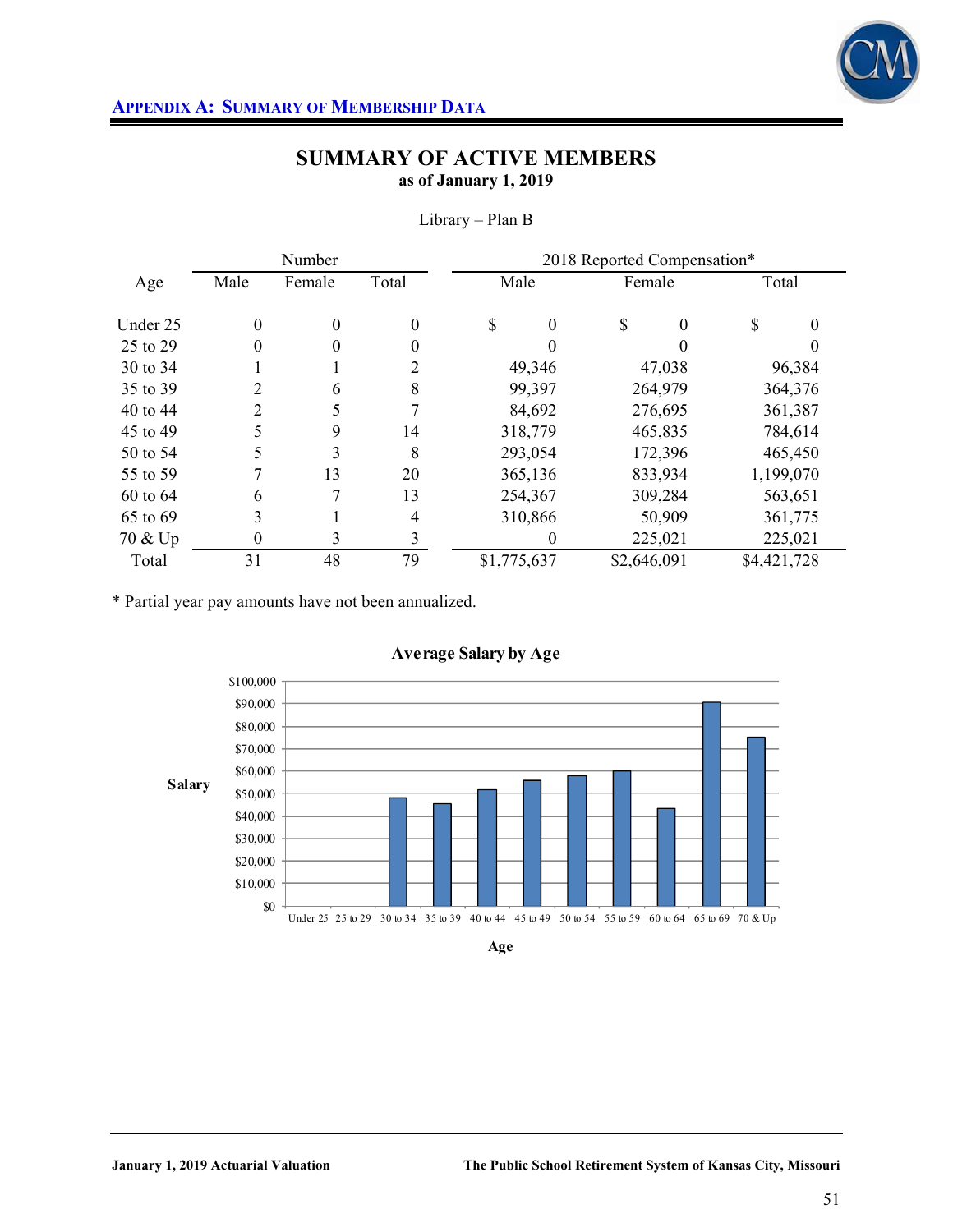

|              |                | Number   |                | 2018 Reported Compensation* |              |              |  |  |  |
|--------------|----------------|----------|----------------|-----------------------------|--------------|--------------|--|--|--|
| Age          | Male           | Female   | Total          | Male                        | Female       | Total        |  |  |  |
| Under 25     | $\theta$       | 4        | $\overline{4}$ | \$<br>$\theta$              | \$<br>71,994 | \$<br>71,994 |  |  |  |
| 25 to 29     | 2              | 7        | 9              | 61,629                      | 154,645      | 216,274      |  |  |  |
| 30 to 34     | 4              | 12       | 16             | 144,561                     | 414,019      | 558,580      |  |  |  |
| 35 to 39     | $\overline{4}$ | 8        | 12             | 148,284                     | 282,853      | 431,137      |  |  |  |
| 40 to 44     | 3              | 5        | 8              | 73,944                      | 209,540      | 283,484      |  |  |  |
| 45 to 49     | 2              | 4        | 6              | 60,720                      | 164,200      | 224,920      |  |  |  |
| 50 to 54     | $\theta$       | 2        | 2              | $\theta$                    | 137,524      | 137,524      |  |  |  |
| 55 to 59     | $\theta$       | 2        | 2              | $\theta$                    | 100,469      | 100,469      |  |  |  |
| $60$ to $64$ |                |          | 2              | 31,215                      | 32,260       | 63,475       |  |  |  |
| 65 to 69     | 0              | 0        | $_{0}$         |                             |              |              |  |  |  |
| 70 & Up      | 0              | $\theta$ | 0              | $\theta$                    |              |              |  |  |  |
| Total        | 16             | 45       | 61             | \$<br>520,353               | \$1,567,504  | \$2,087,857  |  |  |  |

Library – Plan C

\* Partial year pay amounts have not been annualized.



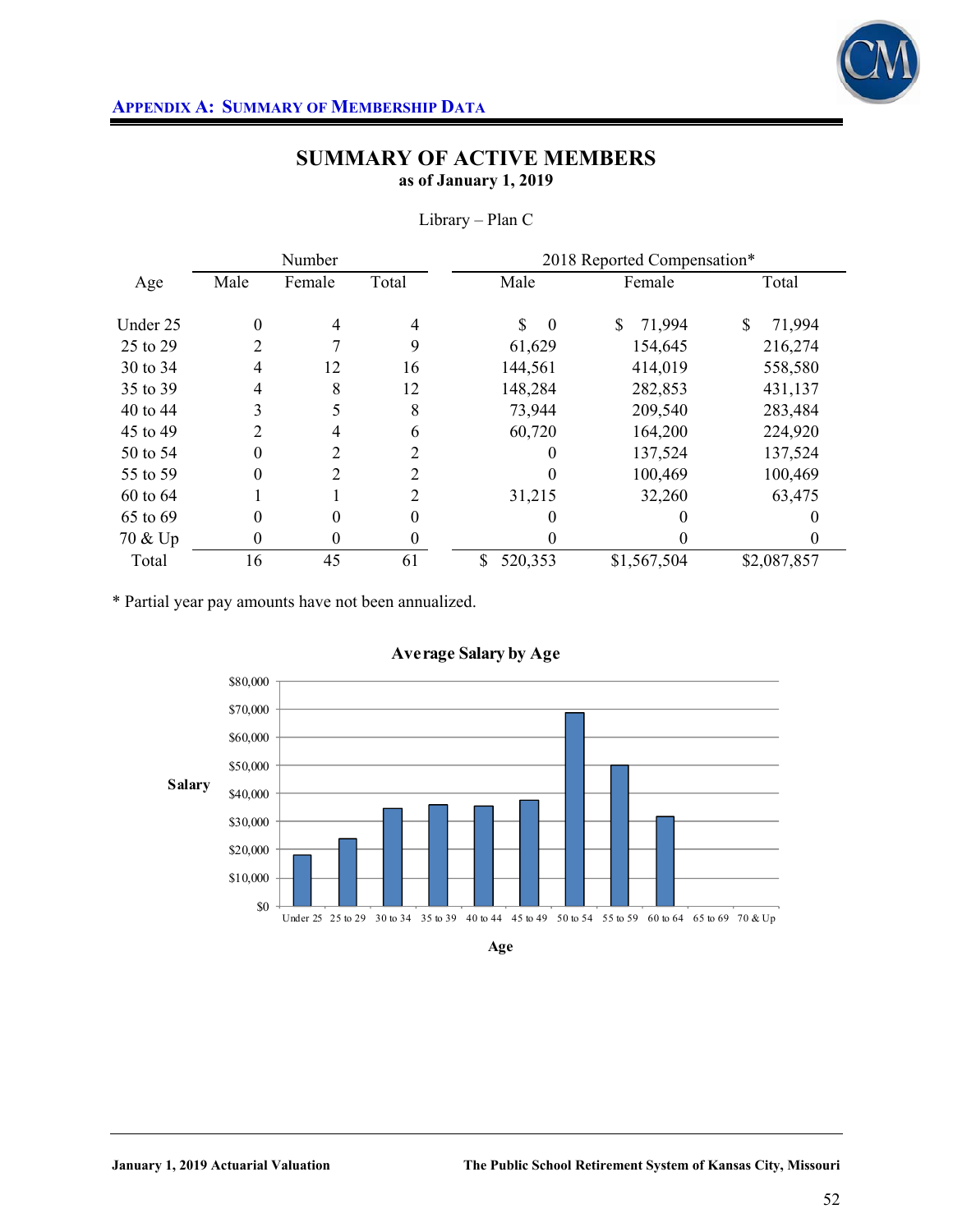

#### Total – All Plans

|          | <b>Years of Service</b> |                |            |          |                |              |          |          |          |       |
|----------|-------------------------|----------------|------------|----------|----------------|--------------|----------|----------|----------|-------|
| Age      | $0$ to 4                | $5$ to 9       | 10 to $14$ | 15 to 19 | 20 to 24       | 25 to 29     | 30 to 34 | 35 to 39 | 40 & Up  | Total |
| Under 25 | 232                     | $\Omega$       | $\Omega$   | $\theta$ | $\Omega$       | $\theta$     | $\Omega$ | $\Omega$ | $\theta$ | 232   |
| 25 to 29 | 540                     | 87             | $\theta$   | $\theta$ | $\theta$       | 0            | $\theta$ | $\theta$ | $\theta$ | 627   |
| 30 to 34 | 355                     | 131            | 13         | $\theta$ | $\Omega$       | 0            | $\Omega$ | $\Omega$ | $\Omega$ | 499   |
| 35 to 39 | 282                     | 126            | 60         | 15       | $\Omega$       | $\mathbf{0}$ | $\Omega$ | $\Omega$ | $\Omega$ | 483   |
| 40 to 44 | 225                     | 84             | 39         | 58       | 4              | 0            | $\theta$ | $\theta$ | $\theta$ | 410   |
| 45 to 49 | 185                     | 70             | 42         | 39       | 34             | 7            | $\Omega$ | $\Omega$ | $\Omega$ | 377   |
| 50 to 54 | 160                     | 73             | 34         | 51       | 33             | 27           | 10       | $\Omega$ | $\Omega$ | 388   |
| 55 to 59 | 130                     | 70             | 51         | 58       | 35             | 39           | 25       | 9        | $\Omega$ | 417   |
| 60 to 64 | 91                      | 62             | 49         | 51       | 28             | 13           | 22       | 6        | 4        | 326   |
| 65 to 69 | 28                      | 19             | 14         | 23       | 6              | 12           | 6        |          | 5        | 114   |
| 70 & Up  | 9                       | $\overline{c}$ | 2          | 5        | $\overline{2}$ | 2            | $\theta$ | $\theta$ | 3        | 25    |
| Total    | 2,237                   | 724            | 304        | 300      | 142            | 100          | 63       | 16       | 12       | 3,898 |

**Service Distribution**



**Service**



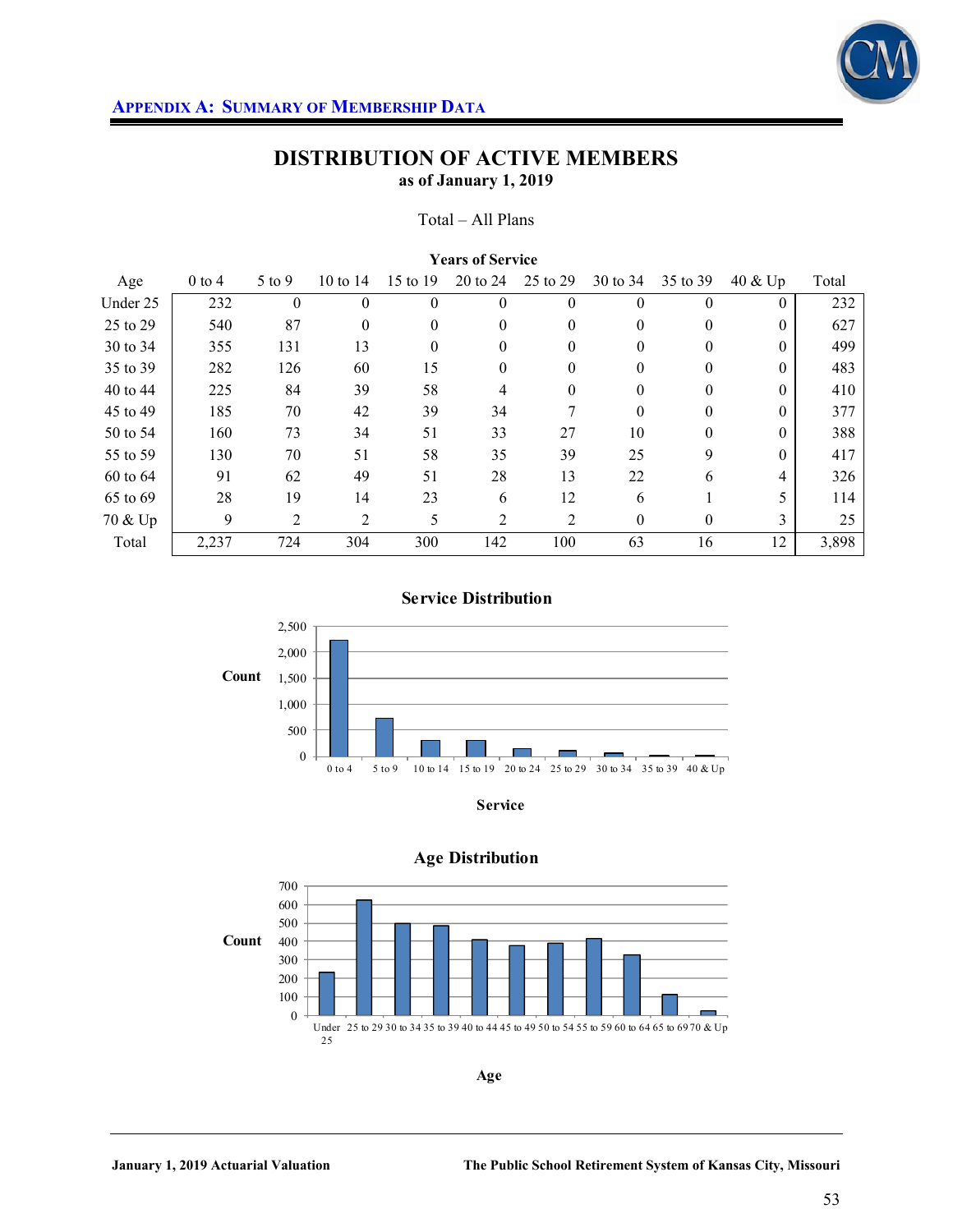

#### Total – Plan B

|          | <b>Years of Service</b> |            |            |          |          |          |          |          |            |        |  |
|----------|-------------------------|------------|------------|----------|----------|----------|----------|----------|------------|--------|--|
| Age      | $0$ to 4                | $5$ to $9$ | 10 to $14$ | 15 to 19 | 20 to 24 | 25 to 29 | 30 to 34 | 35 to 39 | $40 \& Up$ | Total  |  |
| Under 25 | $\theta$                | $\theta$   | $\Omega$   | $\Omega$ | $\Omega$ | $\theta$ | $\Omega$ | $\Omega$ | $\theta$   | $_{0}$ |  |
| 25 to 29 | $\theta$                | 81         | $\theta$   | $\theta$ | $\theta$ | 0        | $\theta$ | $\theta$ | $\Omega$   | 81     |  |
| 30 to 34 |                         | 119        | 13         | $\Omega$ | 0        | 0        | 0        | 0        | $\Omega$   | 133    |  |
| 35 to 39 |                         | 122        | 60         | 15       | $\Omega$ | 0        | $\Omega$ | $\Omega$ | $\Omega$   | 198    |  |
| 40 to 44 | 0                       | 80         | 39         | 58       | 4        | 0        | 0        | $\theta$ | $\Omega$   | 181    |  |
| 45 to 49 | $\theta$                | 66         | 42         | 39       | 34       |          | 0        | 0        | $\Omega$   | 188    |  |
| 50 to 54 | $\theta$                | 70         | 34         | 51       | 33       | 27       | 10       | $\Omega$ | $\Omega$   | 225    |  |
| 55 to 59 | 2                       | 68         | 51         | 58       | 35       | 39       | 25       | 9        | $\Omega$   | 287    |  |
| 60 to 64 | 4                       | 59         | 49         | 51       | 28       | 13       | 22       | 6        | 4          | 236    |  |
| 65 to 69 | 4                       | 16         | 14         | 23       | 6        | 12       | 6        |          |            | 87     |  |
| 70 & Up  | 2                       | 2          | 2          | 5        | 2        | 2        | $\theta$ | $\theta$ | 3          | 18     |  |
| Total    | 14                      | 683        | 304        | 300      | 142      | 100      | 63       | 16       | 12         | 1,634  |  |

### **Service Distribution**



**Service**



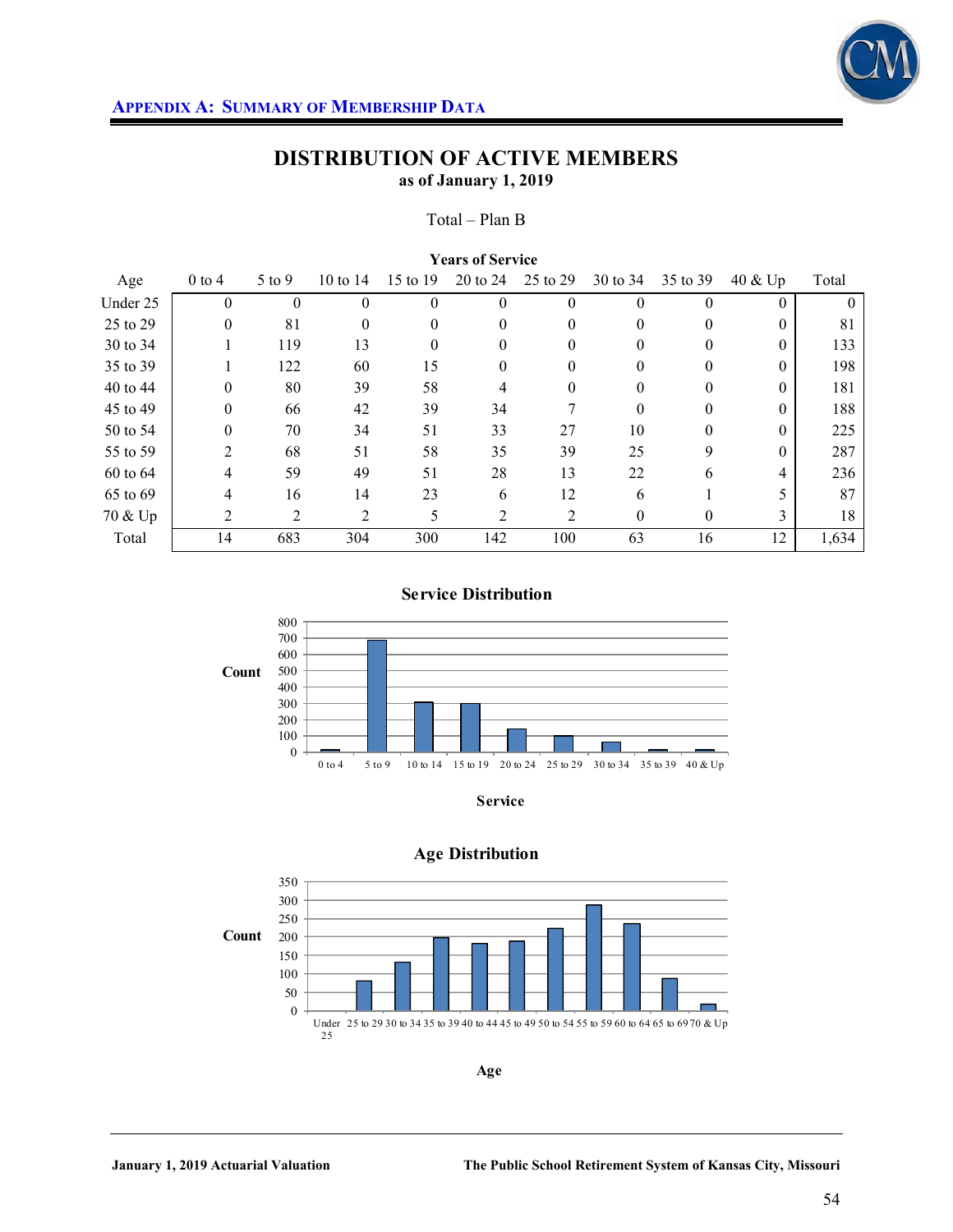

#### Total – Plan C

| <b>Years of Service</b> |            |            |          |          |          |          |          |          |            |       |
|-------------------------|------------|------------|----------|----------|----------|----------|----------|----------|------------|-------|
| Age                     | $0$ to $4$ | $5$ to $9$ | 10 to 14 | 15 to 19 | 20 to 24 | 25 to 29 | 30 to 34 | 35 to 39 | $40 \& Up$ | Total |
| Under 25                | 232        | $\theta$   | $\theta$ | $\Omega$ | $\Omega$ | $\theta$ |          | 0        | $\theta$   | 232   |
| 25 to 29                | 540        | 6          | 0        | 0        | 0        | $^{(1)}$ |          | 0        | $\Omega$   | 546   |
| 30 to 34                | 354        | 12         |          |          |          |          |          |          | $\Omega$   | 366   |
| 35 to 39                | 281        | 4          | 0        | 0        | 0        | 0        |          | 0        | $\Omega$   | 285   |
| 40 to 44                | 225        | 4          | 0        | 0        | $_{0}$   | 0        |          |          | $\Omega$   | 229   |
| 45 to 49                | 185        |            |          |          |          |          |          |          | $\Omega$   | 189   |
| 50 to 54                | 160        | 3          | 0        | 0        | 0        | 0        |          | 0        | $\Omega$   | 163   |
| 55 to 59                | 128        |            | 0        | 0        | 0        |          |          |          | 0          | 130   |
| 60 to 64                | 87         |            |          |          | 0        |          |          |          | 0          | 90    |
| 65 to 69                | 24         |            | 0        | $\Omega$ | 0        | 0        |          | 0        | 0          | 27    |
| 70 & Up                 |            | $\theta$   | 0        | $\theta$ | 0        | 0        |          | $\theta$ | $\Omega$   |       |
| Total                   | 2,223      | 41         |          | $\theta$ | $\theta$ | 0        |          | 0        | $\Omega$   | 2,264 |

**Service Distribution**







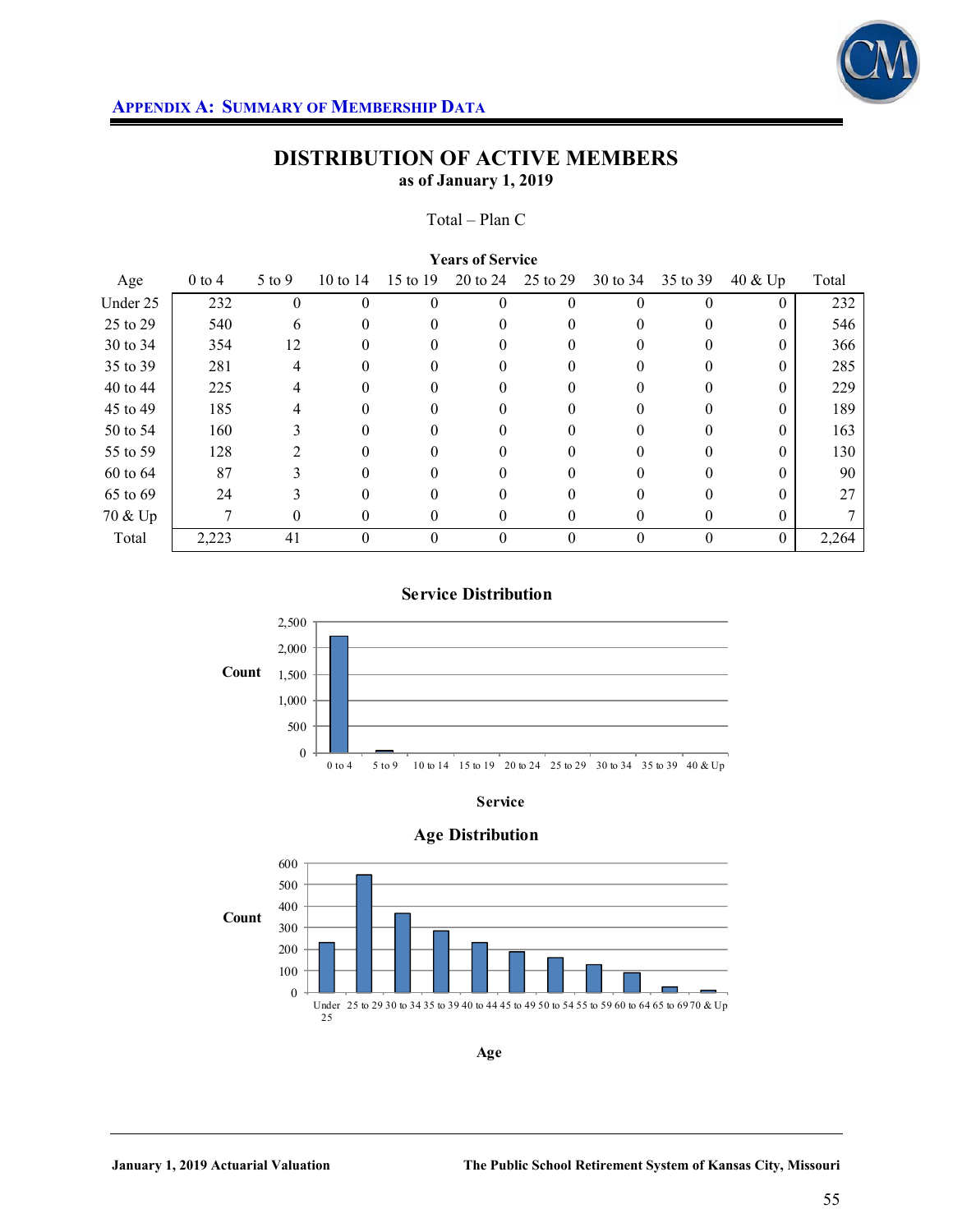

#### Charter Schools – All Plans

| <b>Years of Service</b> |          |          |          |          |                |                  |          |          |          |       |
|-------------------------|----------|----------|----------|----------|----------------|------------------|----------|----------|----------|-------|
| Age                     | $0$ to 4 | 5 to 9   | 10 to 14 | 15 to 19 | 20 to 24       | 25 to 29         | 30 to 34 | 35 to 39 | 40 & Up  | Total |
| Under 25                | 140      | $\Omega$ | $\theta$ | $\theta$ | $\Omega$       | $\boldsymbol{0}$ | $\Omega$ | $\Omega$ | $\theta$ | 140   |
| 25 to 29                | 310      | 57       | $\theta$ | $\Omega$ | $\Omega$       | 0                | $\Omega$ | $\Omega$ | $\Omega$ | 367   |
| 30 to 34                | 193      | 82       | 6        | $\theta$ | $\theta$       | 0                | $\theta$ | $\theta$ | $\theta$ | 281   |
| 35 to 39                | 121      | 66       | 27       |          | $\Omega$       | 0                |          |          | 0        | 217   |
| 40 to 44                | 91       | 41       | 15       | 20       |                | 0                | 0        | $\Omega$ | $\Omega$ | 168   |
| 45 to 49                | 71       | 29       | 14       | 13       |                | 0                | 0        | 0        | $\theta$ | 128   |
| 50 to 54                | 54       | 28       | 12       | 9        |                | 0                |          | $\Omega$ | 0        | 104   |
| 55 to 59                | 42       | 17       | 12       | 5        | 0              |                  | $\Omega$ | $\Omega$ | $\Omega$ | 77    |
| 60 to 64                | 28       | 18       | 10       | 8        | $\overline{c}$ |                  |          |          | 0        | 67    |
| 65 to 69                | 14       | 5        | 3        | 6        | $\Omega$       |                  | $\Omega$ | $\Omega$ | $\Omega$ | 29    |
| 70 & Up                 | 6        |          |          | $\theta$ | $\theta$       | 0                | $\theta$ | $\theta$ | $\theta$ | 8     |
| Total                   | 1,070    | 344      | 100      | 64       | 5              | 3                | $\theta$ | $\theta$ | $\theta$ | 1,586 |

### **Service Distribution**



**Service**



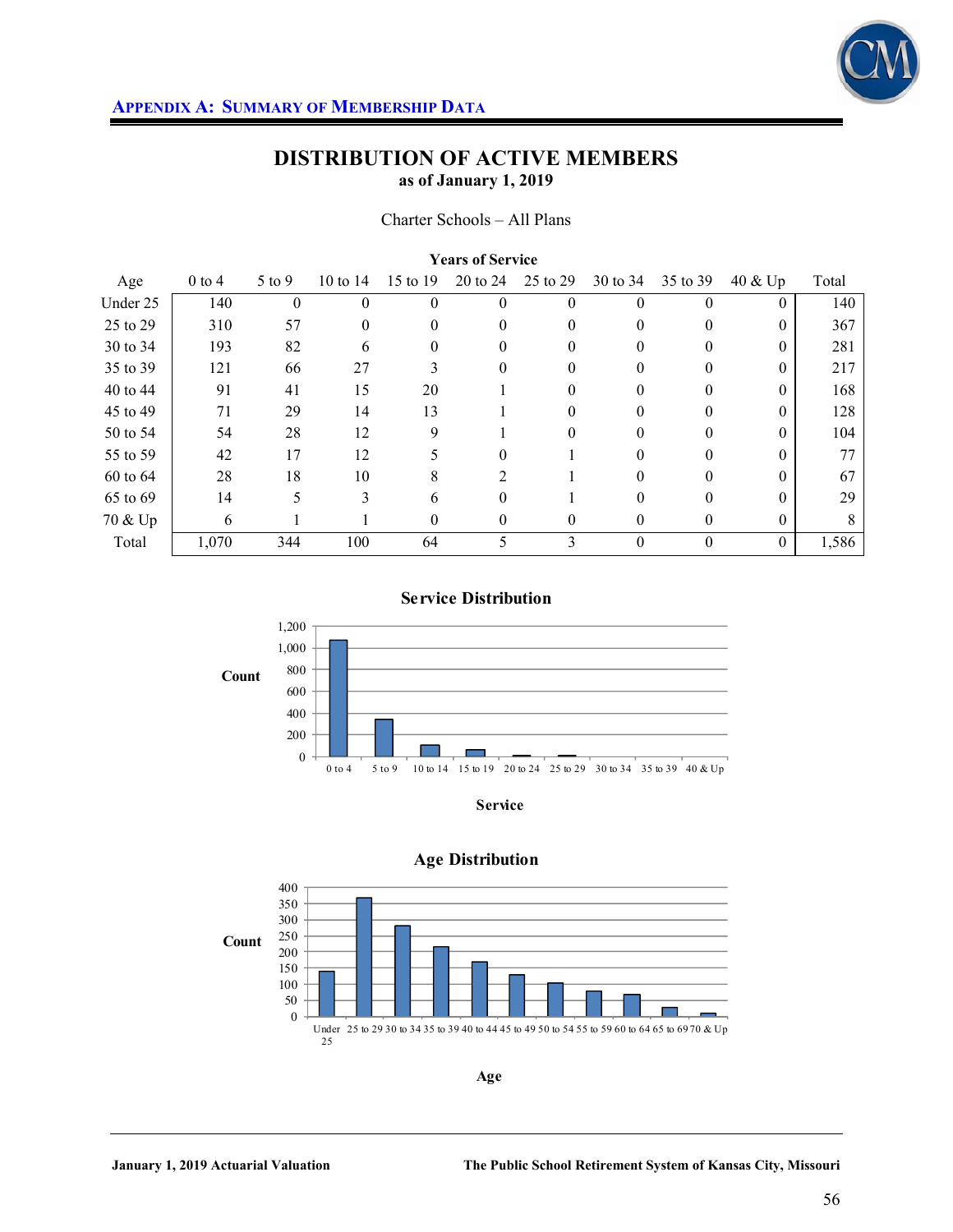

| <b>Years of Service</b> |          |                |            |          |          |          |          |          |          |       |  |
|-------------------------|----------|----------------|------------|----------|----------|----------|----------|----------|----------|-------|--|
| Age                     | $0$ to 4 | $5$ to $9$     | 10 to $14$ | 15 to 19 | 20 to 24 | 25 to 29 | 30 to 34 | 35 to 39 | 40 & Up  | Total |  |
| Under 25                | $\theta$ | 0              | 0          | $\Omega$ | $\Omega$ | 0        |          | 0        | $\Omega$ |       |  |
| 25 to 29                | 0        | 51             | 0          | $\theta$ | $\Omega$ |          |          | $\theta$ | 0        | 51    |  |
| 30 to 34                |          | 73             | 6          | $\theta$ | 0        |          |          | $\theta$ |          | 80    |  |
| 35 to 39                | $\Omega$ | 62             | 27         |          | $\Omega$ |          |          |          |          | 92    |  |
| 40 to 44                | $\theta$ | 40             | 15         | 20       |          | $^{(1)}$ |          | 0        | 0        | 76    |  |
| 45 to 49                | 0        | 28             | 14         | 13       |          |          |          |          |          | 56    |  |
| 50 to 54                | $\Omega$ | 28             | 12         | 9        |          |          |          | 0        |          | 50    |  |
| 55 to 59                | $\Omega$ | 17             | 12         | 5        | $\Omega$ |          |          | 0        |          | 35    |  |
| 60 to 64                |          | 17             | 10         |          |          |          |          |          |          | 39    |  |
| 65 to 69                |          | $\mathfrak{D}$ | 3          | 6        | 0        |          |          |          |          | 14    |  |
| 70 & Up                 |          |                |            | 0        | $\Omega$ | 0        | $\theta$ | 0        | 0        |       |  |
| Total                   | 5        | 319            | 100        | 64       |          |          |          | $\theta$ | $\theta$ | 496   |  |

#### **Service Distribution**



**Service**



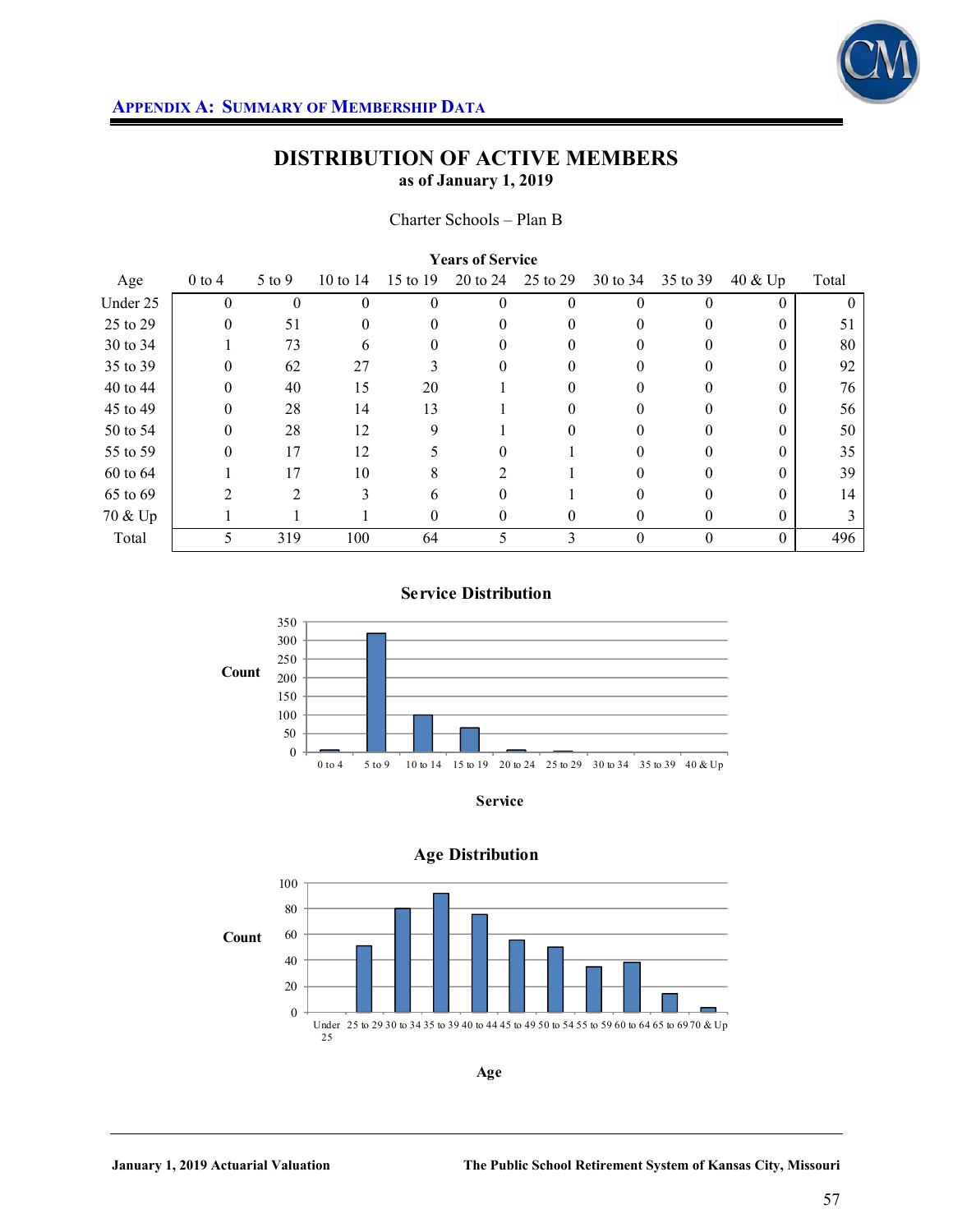

Charter Schools – Plan C

| <b>Years of Service</b> |          |          |            |              |          |          |          |          |            |       |
|-------------------------|----------|----------|------------|--------------|----------|----------|----------|----------|------------|-------|
| Age                     | $0$ to 4 | $5$ to 9 | 10 to $14$ | 15 to 19     | 20 to 24 | 25 to 29 | 30 to 34 | 35 to 39 | $40 \& Up$ | Total |
| Under 25                | 140      | $\theta$ | 0          | $\theta$     |          | 0        |          | 0        | $\theta$   | 140   |
| 25 to 29                | 310      | 6        |            |              | 0        |          |          | 0        | 0          | 316   |
| 30 to 34                | 192      | 9        | 0          | $\theta$     | $\theta$ | 0        | 0        | 0        | 0          | 201   |
| 35 to 39                | 121      |          |            |              |          |          |          |          | $\theta$   | 125   |
| 40 to 44                | 91       |          | 0          |              | 0        |          | 0        | 0        | 0          | 92    |
| 45 to 49                | 71       |          | 0          |              | 0        |          |          | 0        |            | 72    |
| 50 to 54                | 54       |          |            |              | 0        |          |          |          |            | 54    |
| 55 to 59                | 42       | 0        | 0          | $\mathbf{0}$ | 0        | 0        | 0        | 0        | $\theta$   | 42    |
| 60 to 64                | 27       |          |            |              |          |          |          |          |            | 28    |
| 65 to 69                | 12       |          |            |              | 0        |          |          |          |            | 15    |
| 70 & Up                 | 5        | 0        | 0          | 0            | $\Omega$ | 0        | $\theta$ | 0        | 0          |       |
| Total                   | 1,065    | 25       | 0          | $\theta$     | 0        | 0        | $\Omega$ | $\theta$ | $\theta$   | 1,090 |

#### **Service Distribution**



**Service**



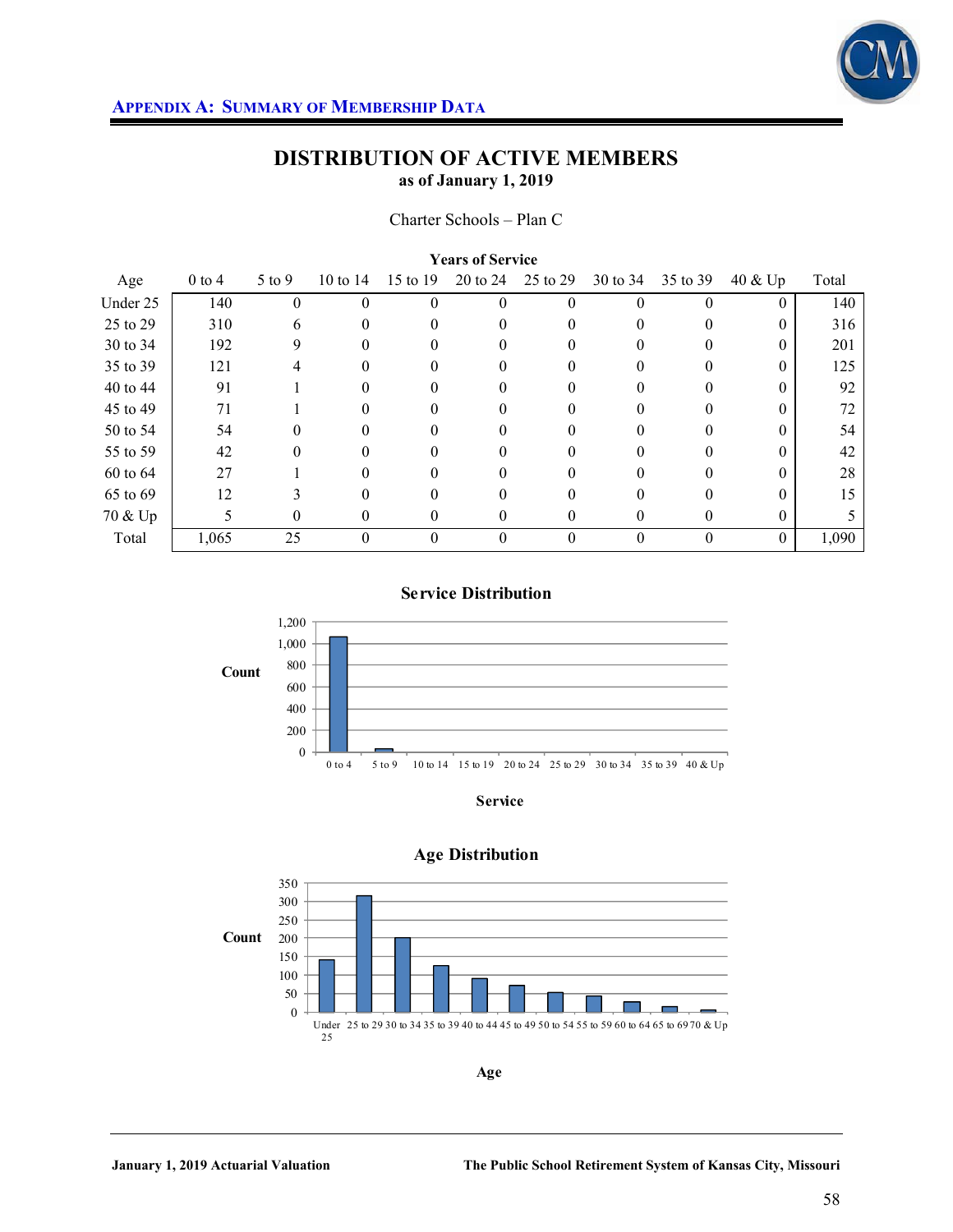

School District & Retirement System – All Plans

| <b>Years of Service</b> |            |            |            |          |          |          |          |          |          |       |
|-------------------------|------------|------------|------------|----------|----------|----------|----------|----------|----------|-------|
| Age                     | $0$ to $4$ | $5$ to $9$ | 10 to $14$ | 15 to 19 | 20 to 24 | 25 to 29 | 30 to 34 | 35 to 39 | 40 & Up  | Total |
| Under 25                | 88         | $\theta$   | $\Omega$   | $\theta$ | $\Omega$ | $\theta$ | $\Omega$ | $\Omega$ | $\Omega$ | 88    |
| 25 to 29                | 221        | 30         | 0          | $\theta$ | $\theta$ | 0        | $\theta$ | $\theta$ | $\theta$ | 251   |
| 30 to 34                | 147        | 46         |            | $\theta$ | $\Omega$ | 0        |          | $\Omega$ | 0        | 200   |
| 35 to 39                | 148        | 56         | 31         | 11       | $\theta$ | $\theta$ | $\Omega$ | $\Omega$ | $\Omega$ | 246   |
| 40 to 44                | 126        | 41         | 21         | 36       | 3        | 0        | $\theta$ | $\theta$ | $\theta$ | 227   |
| 45 to 49                | 108        | 35         | 23         | 24       | 32       | 7        | $\Omega$ | $\Omega$ | 0        | 229   |
| 50 to 54                | 104        | 44         | 20         | 40       | 30       | 26       | 10       | $\Omega$ | $\Omega$ | 274   |
| 55 to 59                | 86         | 49         | 31         | 51       | 33       | 38       | 25       | 5        | $\theta$ | 318   |
| 60 to 64                | 61         | 43         | 33         | 41       | 24       | 10       | 22       | 6        | 4        | 244   |
| 65 to 69                | 14         | 13         | 10         | 15       | 6        | 11       | 6        |          | 5        | 81    |
| 70 & Up                 | 3          |            |            | 5        | 2        |          | $\theta$ | $\theta$ |          | 14    |
| Total                   | 1,106      | 358        | 177        | 223      | 130      | 93       | 63       | 12       | 10       | 2,172 |

#### **Service Distribution**



**Service**



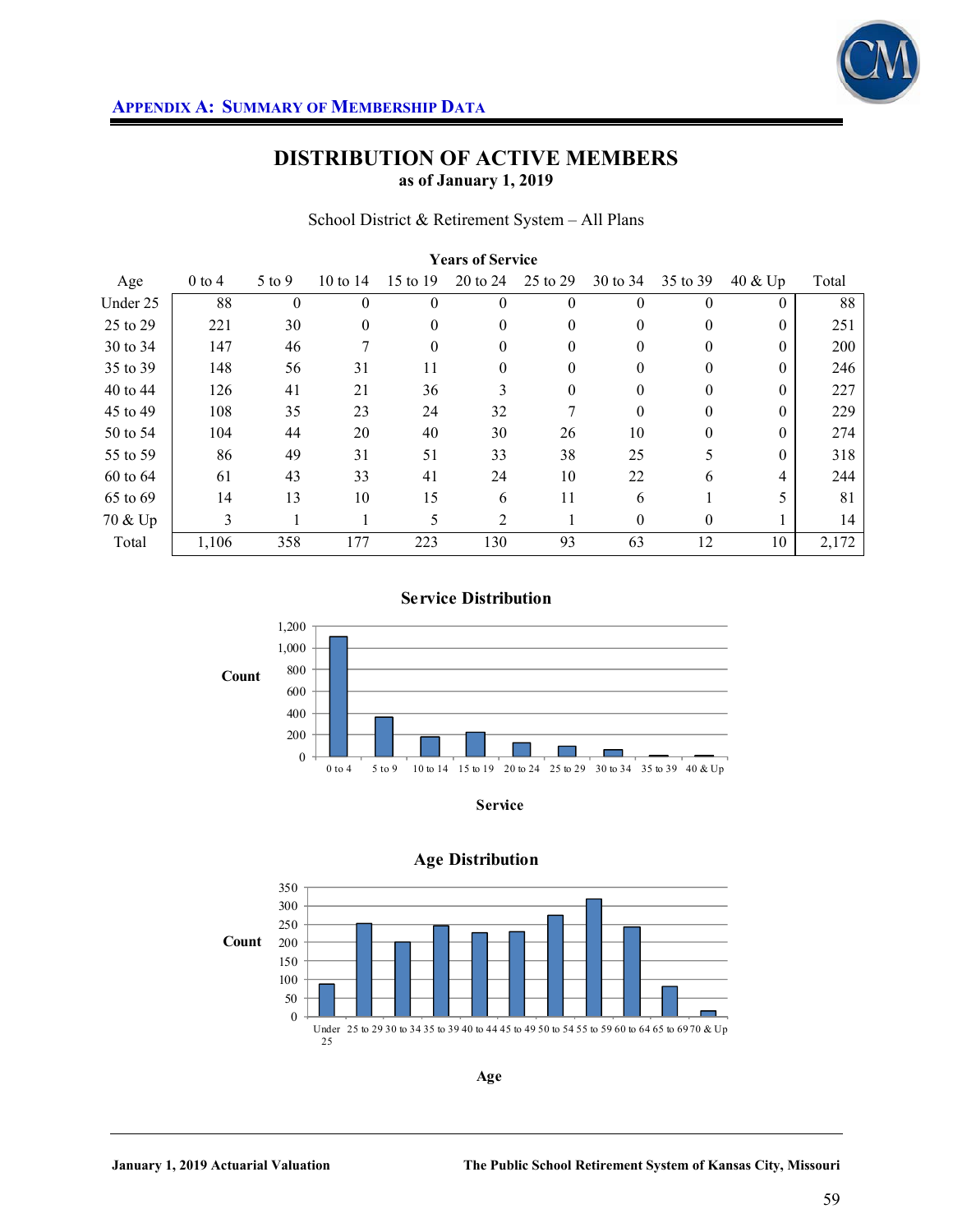

#### School District & Retirement System – Plan B

| <b>Years of Service</b> |                |          |            |          |                |              |          |          |            |       |
|-------------------------|----------------|----------|------------|----------|----------------|--------------|----------|----------|------------|-------|
| Age                     | $0$ to 4       | 5 to 9   | 10 to $14$ | 15 to 19 | 20 to 24       | 25 to 29     | 30 to 34 | 35 to 39 | $40 \& Up$ | Total |
| Under 25                | $\theta$       | $\theta$ | $\theta$   | $\theta$ | $\theta$       | $\mathbf{0}$ | $\theta$ | $\theta$ | $\theta$   |       |
| 25 to 29                | $\theta$       | 30       | 0          | $\Omega$ | $\Omega$       | $\Omega$     |          | $\Omega$ | $\Omega$   | 30    |
| 30 to 34                | $\theta$       | 44       |            | $\theta$ | $\theta$       | 0            | $\Omega$ | $\theta$ | $\Omega$   | 51    |
| 35 to 39                | $\theta$       | 56       | 31         | 11       | $\theta$       | 0            |          | $\Omega$ | $\theta$   | 98    |
| 40 to 44                | $\theta$       | 38       | 21         | 36       | 3              | $\theta$     | $\Omega$ | $\Omega$ | $\Omega$   | 98    |
| 45 to 49                | $\theta$       | 32       | 23         | 24       | 32             |              | $\Omega$ | $\theta$ | $\theta$   | 118   |
| 50 to 54                | $\theta$       | 41       | 20         | 40       | 30             | 26           | 10       | $\theta$ | $\Omega$   | 167   |
| 55 to 59                | $\overline{2}$ | 47       | 31         | 51       | 33             | 38           | 25       | 5        | $\Omega$   | 232   |
| 60 to 64                | 3              | 41       | 33         | 41       | 24             | 10           | 22       | 6        | 4          | 184   |
| 65 to 69                | $\overline{2}$ | 13       | 10         | 15       | 6              | 11           | 6        |          |            | 69    |
| 70 & Up                 |                |          |            | 5        | $\overline{2}$ |              | $\Omega$ | $\theta$ |            | 12    |
| Total                   | 8              | 343      | 177        | 223      | 130            | 93           | 63       | 12       | 10         | 1,059 |

### **Service Distribution**



**Service**



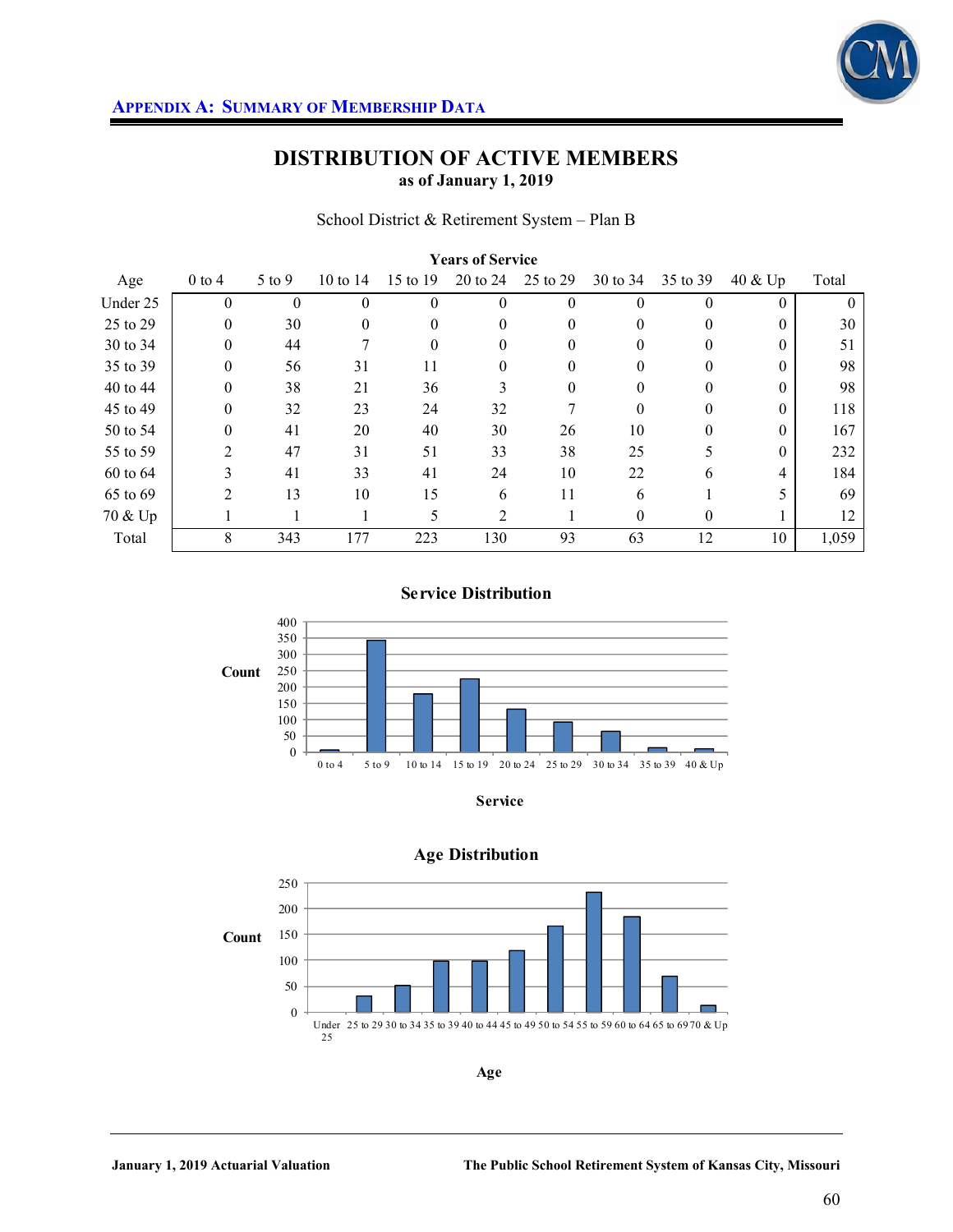

School District & Retirement System – Plan C

| <b>Years of Service</b> |          |            |            |          |          |          |          |          |          |       |
|-------------------------|----------|------------|------------|----------|----------|----------|----------|----------|----------|-------|
| Age                     | $0$ to 4 | $5$ to $9$ | 10 to $14$ | 15 to 19 | 20 to 24 | 25 to 29 | 30 to 34 | 35 to 39 | 40 & Up  | Total |
| Under 25                | 88       | $\theta$   | $\theta$   | $\theta$ | $\Omega$ | 0        | $\Omega$ | $\Omega$ | $\theta$ | 88    |
| 25 to 29                | 221      | 0          |            |          | 0        | 0        |          | 0        | 0        | 221   |
| 30 to 34                | 147      | 2          | 0          | 0        | 0        | 0        | $\theta$ | 0        | 0        | 149   |
| 35 to 39                | 148      | 0          |            |          | 0        |          |          | 0        | 0        | 148   |
| 40 to 44                | 126      |            |            |          | 0        |          |          | 0        |          | 129   |
| 45 to 49                | 108      |            | 0          | 0        | 0        | 0        | $\theta$ | 0        | 0        | 111   |
| 50 to 54                | 104      |            |            |          | 0        |          |          | 0        |          | 107   |
| 55 to 59                | 84       | 2          | 0          | 0        | 0        | 0        | 0        | $\Omega$ | 0        | 86    |
| 60 to 64                | 58       | 2          | 0          |          |          |          |          |          | 0        | 60    |
| 65 to 69                | 12       | 0          |            |          | 0        |          |          | 0        |          | 12    |
| 70 & Up                 | 2        | $\theta$   | 0          | 0        | $\Omega$ | 0        | 0        | 0        | $\Omega$ |       |
| Total                   | 1,098    | 15         | 0          | $\theta$ | 0        | 0        | $\Omega$ | $\theta$ | $\theta$ | 1,113 |

**Service Distribution**



**Service**



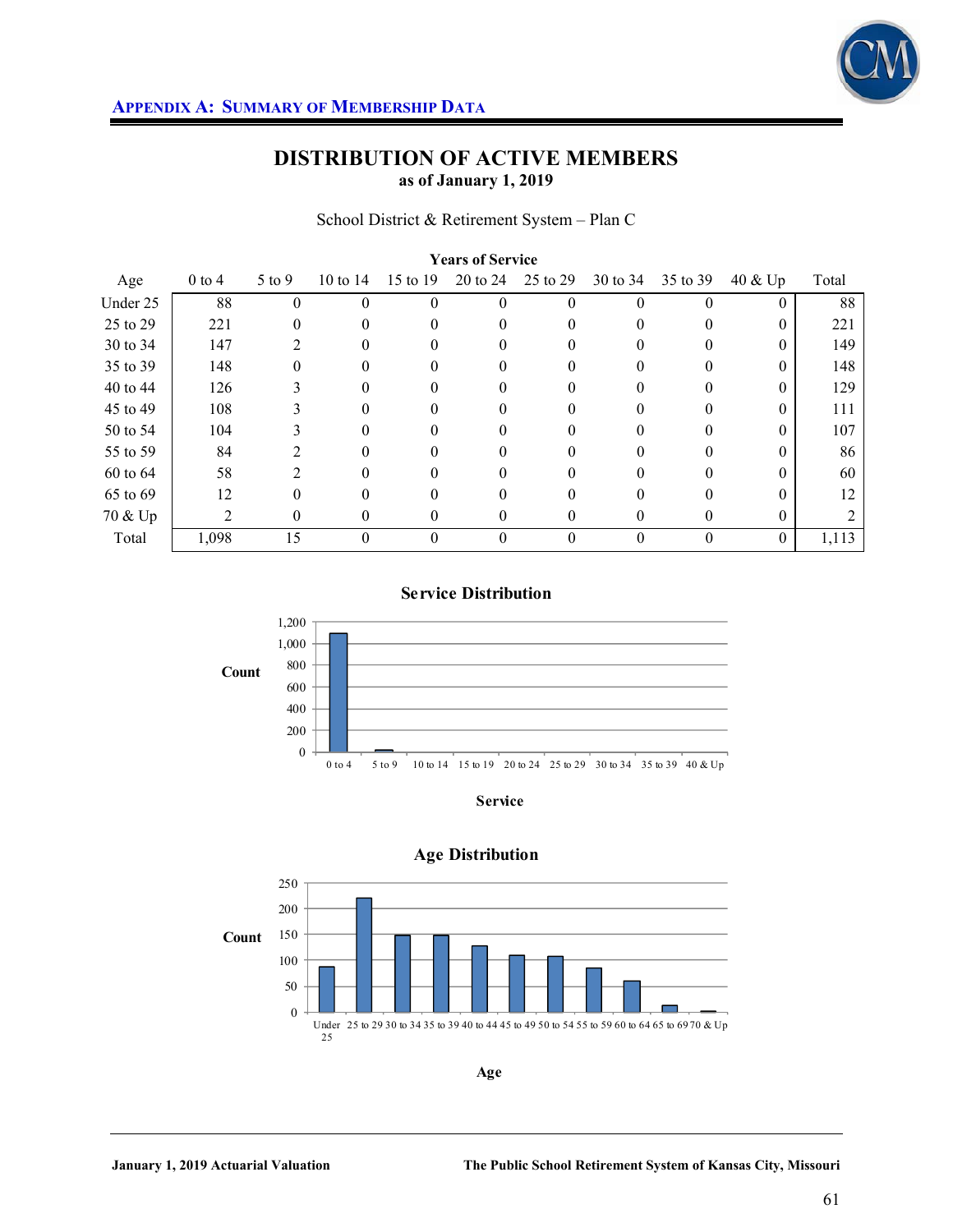

#### Library – All Plans

| <b>Years of Service</b> |            |                |          |          |          |          |          |          |                |       |
|-------------------------|------------|----------------|----------|----------|----------|----------|----------|----------|----------------|-------|
| Age                     | $0$ to $4$ | $5$ to $9$     | 10 to 14 | 15 to 19 | 20 to 24 | 25 to 29 | 30 to 34 | 35 to 39 | 40 & Up        | Total |
| Under 25                | 4          | 0              | 0        | $\theta$ | $\theta$ | $\theta$ |          | 0        | $\theta$       |       |
| 25 to 29                | 9          | 0              |          |          | $\Omega$ |          |          | 0        | 0              |       |
| 30 to 34                | 15         | $\rightarrow$  |          | $\theta$ | $\theta$ |          |          | $\theta$ | 0              | 18    |
| 35 to 39                | 13         |                |          |          | 0        |          |          |          |                | 20    |
| 40 to 44                | 8          | $\overline{2}$ | 3        |          | $\Omega$ | 0        |          | 0        | 0              | 15    |
| 45 to 49                | 6          | h.             |          |          |          |          |          |          |                | 20    |
| 50 to 54                | っ          |                |          |          |          |          |          | 0        |                | 10    |
| 55 to 59                |            | 4              | 8        |          |          | 0        |          | 4        | 0              | 22    |
| 60 to 64                |            |                | n        |          |          |          |          |          |                | 15    |
| 65 to 69                | $\Omega$   |                |          | 2        | $\Omega$ | 0        |          | 0        | 0              |       |
| 70 & Up                 | 0          | 0              | 0        | $\theta$ | $\theta$ |          | $\theta$ | 0        | 2              |       |
| Total                   | 61         | 22             | 27       | 13       | 7        | 4        | $\theta$ | 4        | $\overline{2}$ | 140   |

### **Service Distribution**





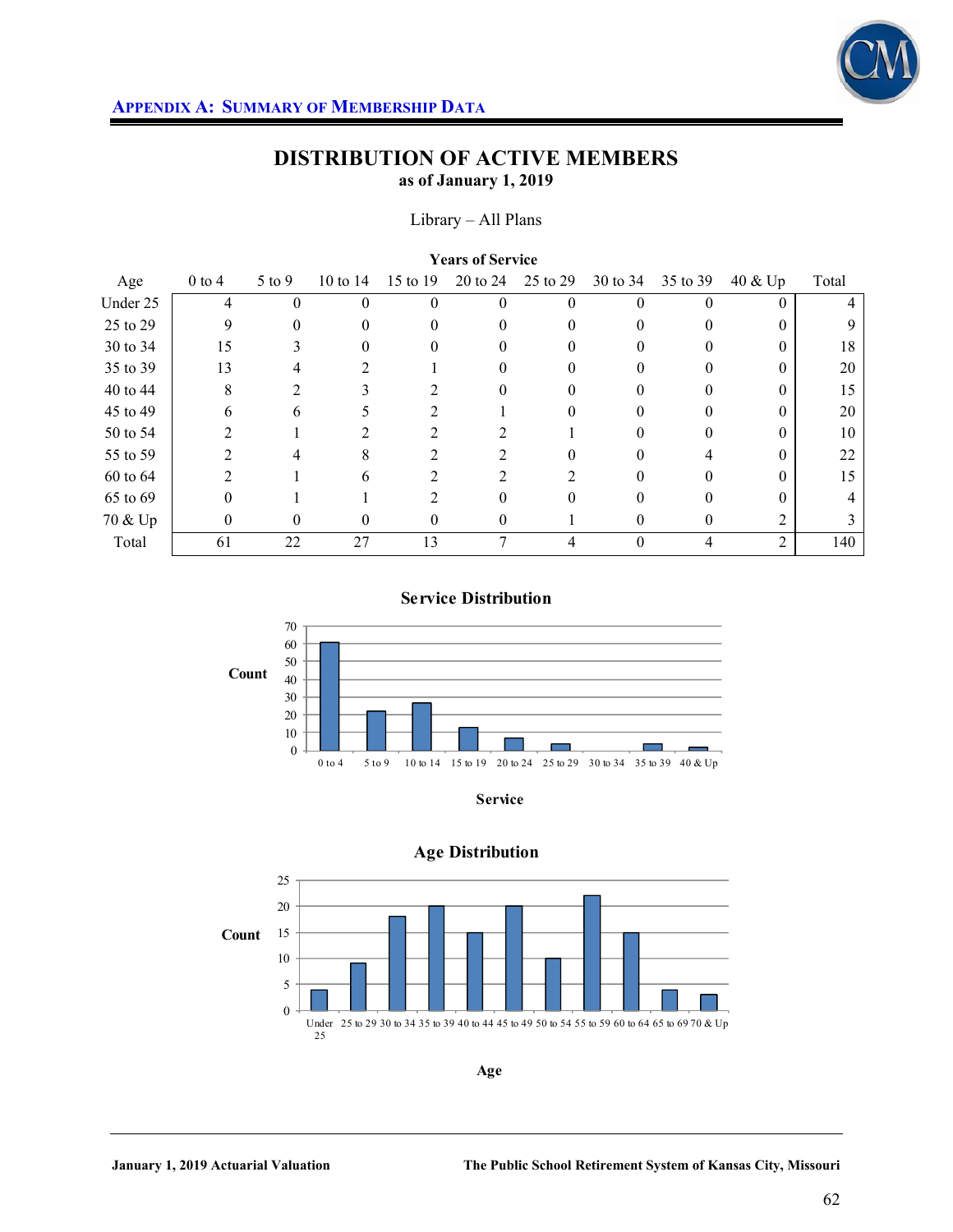

### Library – Plan B

| <b>Years of Service</b> |              |              |          |               |              |          |          |          |                |       |
|-------------------------|--------------|--------------|----------|---------------|--------------|----------|----------|----------|----------------|-------|
| Age                     | $0$ to 4     | $5$ to $9$   | 10 to 14 | 15 to 19      | 20 to 24     | 25 to 29 | 30 to 34 | 35 to 39 | 40 & Up        | Total |
| Under 25                | $\theta$     | $\theta$     | 0        | $\theta$      | 0            | $\theta$ |          | 0        | $\theta$       |       |
| 25 to 29                |              |              |          |               | 0            |          |          |          |                |       |
| 30 to 34                | $\mathbf{0}$ | 2            | 0        | 0             | $\mathbf{0}$ | 0        |          | $\theta$ | $\theta$       |       |
| 35 to 39                |              |              |          |               |              |          |          |          | $\Omega$       | 8     |
| 40 to 44                |              |              |          |               | 0            |          |          | $\Omega$ | 0              |       |
| 45 to 49                |              | <sub>b</sub> |          |               |              |          |          |          |                | 14    |
| 50 to 54                | 0            |              |          |               |              |          |          |          |                | 8     |
| 55 to 59                | 0            |              | 8        |               |              |          |          |          | 0              | 20    |
| 60 to 64                |              |              | 6        |               |              |          |          |          |                | 13    |
| 65 to 69                |              |              |          | $\mathcal{D}$ | 0            |          |          |          | 0              |       |
| 70 & Up                 | 0            | 0            | 0        | $\theta$      | 0            |          |          | $\theta$ |                | 3     |
| Total                   |              | 21           | 27       | 13            | $\mathbf{r}$ | 4        |          |          | $\overline{2}$ | 79    |

**Service Distribution**



**Service**

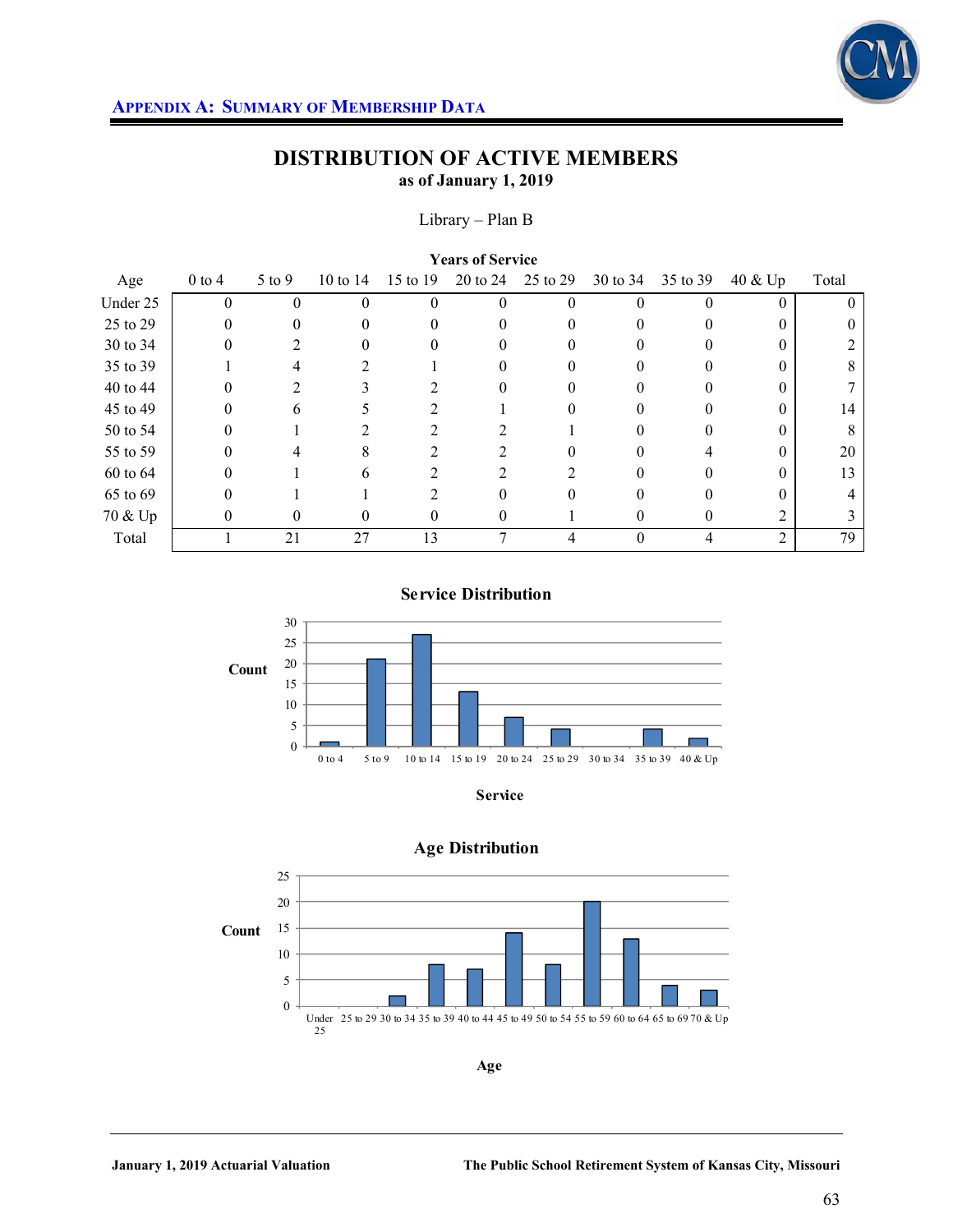

### Library – Plan C

| <b>Years of Service</b> |            |          |          |          |          |              |          |          |              |          |
|-------------------------|------------|----------|----------|----------|----------|--------------|----------|----------|--------------|----------|
| Age                     | $0$ to $4$ | $5$ to 9 | 10 to 14 | 15 to 19 | 20 to 24 | 25 to 29     | 30 to 34 | 35 to 39 | 40 & Up      | Total    |
| Under 25                | 4          |          | 0        | $\theta$ | $\Omega$ | $\mathbf{0}$ | 0        | 0        |              | 4        |
| 25 to 29                | 9          |          |          |          | 0        |              |          |          | 0            | 9        |
| 30 to 34                | 15         |          |          | $\theta$ | $\Omega$ | $_{0}$       | 0        | 0        | $\mathbf{0}$ | 16       |
| 35 to 39                | 12         |          |          |          |          |              |          |          |              | 12       |
| 40 to 44                | 8          |          |          |          | 0        |              |          |          | $\Omega$     | 8        |
| 45 to 49                | 6          | 0        |          |          | $^{(1)}$ | 0            |          |          | 0            | 6        |
| 50 to 54                | າ          |          |          |          |          |              |          |          |              |          |
| 55 to 59                |            | 0        |          |          | 0        | $\mathbf{0}$ |          |          | $\Omega$     | 2        |
| 60 to 64                |            |          |          |          |          | $_{0}$       |          |          | 0            | 2        |
| 65 to 69                |            |          |          |          |          |              |          |          | 0            | $\theta$ |
| 70 & Up                 | 0          | $\Omega$ | 0        | $\theta$ | 0        | 0            | $^{(1)}$ | $\theta$ | $\theta$     | $\Omega$ |
| Total                   | 60         |          | 0        | $\theta$ | $\Omega$ | $\theta$     |          | $\Omega$ | $\Omega$     | 61       |

### **Service Distribution**



**Service**



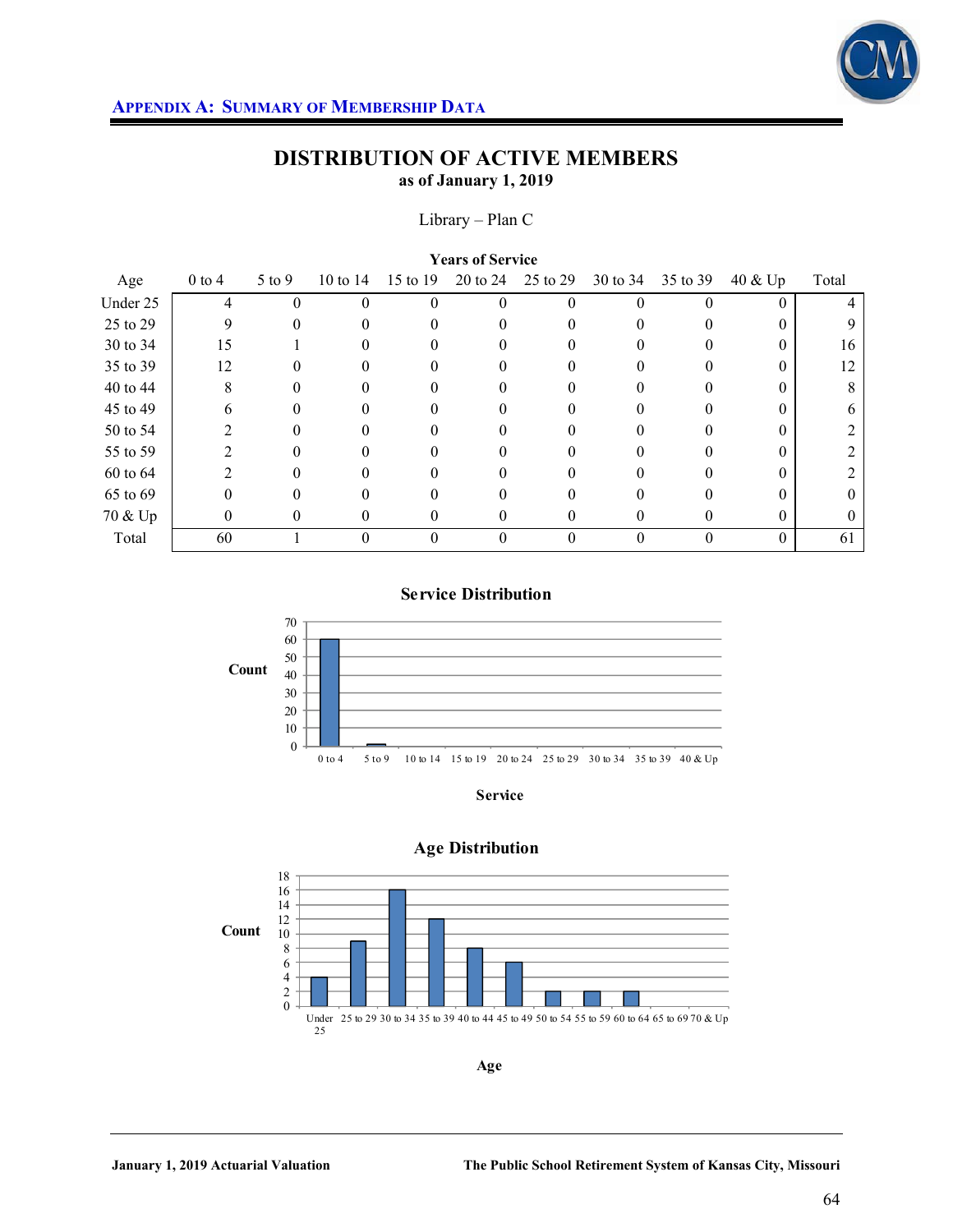

|          |                  | Number           |                  | <b>Estimated Monthly Benefit</b> |                      |                          |  |  |  |  |
|----------|------------------|------------------|------------------|----------------------------------|----------------------|--------------------------|--|--|--|--|
| Age      | Male             | Female           | Total            | Male                             | Female               | Total                    |  |  |  |  |
| Under 25 | $\boldsymbol{0}$ | $\boldsymbol{0}$ | $\boldsymbol{0}$ | \$<br>$\theta$                   | \$<br>$\overline{0}$ | $\mathbb{S}$<br>$\theta$ |  |  |  |  |
| 25 to 29 | 3                | 11               | 14               | 848                              | 3,726                | 4,574                    |  |  |  |  |
| 30 to 34 | 10               | 43               | 53               | 4,228                            | 18,274               | 22,502                   |  |  |  |  |
| 35 to 39 | 19               | 44               | 63               | 10,622                           | 21,213               | 31,835                   |  |  |  |  |
| 40 to 44 | 19               | 51               | 70               | 12,027                           | 30,440               | 42,467                   |  |  |  |  |
| 45 to 49 | 24               | 57               | 81               | 13,622                           | 40,899               | 54,521                   |  |  |  |  |
| 50 to 54 | 23               | 62               | 85               | 20,636                           | 55,979               | 76,615                   |  |  |  |  |
| 55 to 59 | 35               | 64               | 99               | 30,956                           | 41,928               | 72,884                   |  |  |  |  |
| 60 to 64 | 10               | 30               | 40               | 4,203                            | 21,086               | 25,289                   |  |  |  |  |
| 65 to 69 | 5                | 13               | 18               | 2,051                            | 5,556                | 7,607                    |  |  |  |  |
| 70 & Up  | $\overline{4}$   | $\overline{4}$   | 8                | 4,036                            | 1,457                | 5,493                    |  |  |  |  |
| Total    | 152              | 379              | 531              | \$103,229                        | \$240,558            | \$343,787                |  |  |  |  |

## **SUMMARY OF TERMINATED VESTED MEMBERS as of January 1, 2019**







**Age Distribution**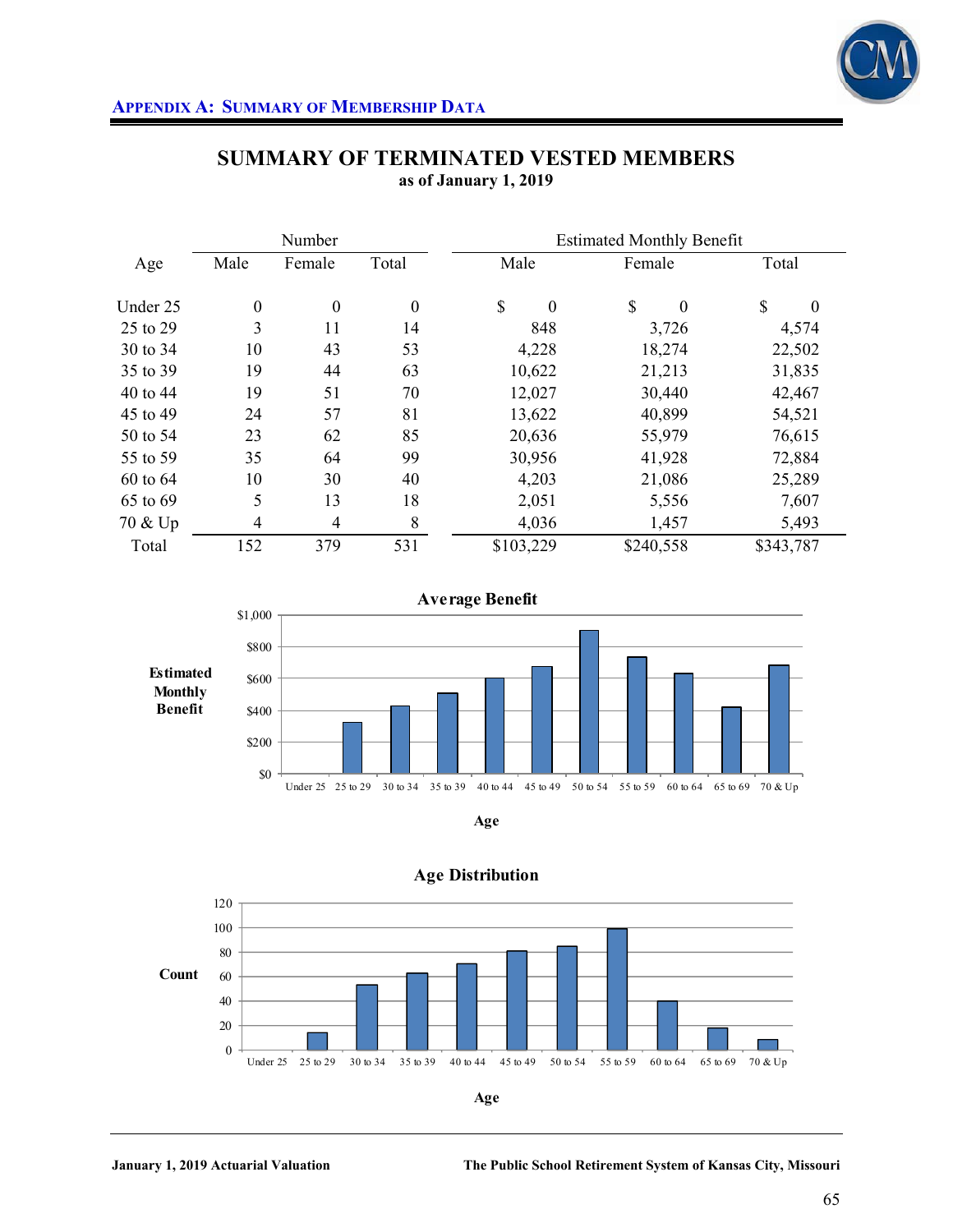

|          |      | Number |       | Monthly Benefit |              |                 |  |  |  |  |
|----------|------|--------|-------|-----------------|--------------|-----------------|--|--|--|--|
| Age      | Male | Female | Total | Male            | Female       | Total           |  |  |  |  |
| Under 55 | 17   | 16     | 33    | \$<br>40,156    | \$<br>40,017 | \$<br>80,173    |  |  |  |  |
| 55 to 59 | 54   | 136    | 190   | 109,246         | 308,668      | 417,914         |  |  |  |  |
| 60 to 64 | 144  | 372    | 516   | 227,792         | 633,587      | 861,379         |  |  |  |  |
| 65 to 69 | 202  | 660    | 862   | 305,297         | 1,147,528    | 1,452,825       |  |  |  |  |
| 70 to 74 | 234  | 646    | 880   | 367,656         | 1,184,072    | 1,551,728       |  |  |  |  |
| 75 to 79 | 138  | 448    | 586   | 214,192         | 740,915      | 955,107         |  |  |  |  |
| 80 to 84 | 95   | 253    | 348   | 148,800         | 344,403      | 493,203         |  |  |  |  |
| 85 to 89 | 56   | 180    | 236   | 93,390          | 244,117      | 337,507         |  |  |  |  |
| 90 & Up  | 35   | 131    | 166   | 55,234          | 152,135      | 207,369         |  |  |  |  |
| Total    | 975  | 2,842  | 3,817 | 1,561,763<br>S  | \$4,795,442  | 6,357,205<br>\$ |  |  |  |  |







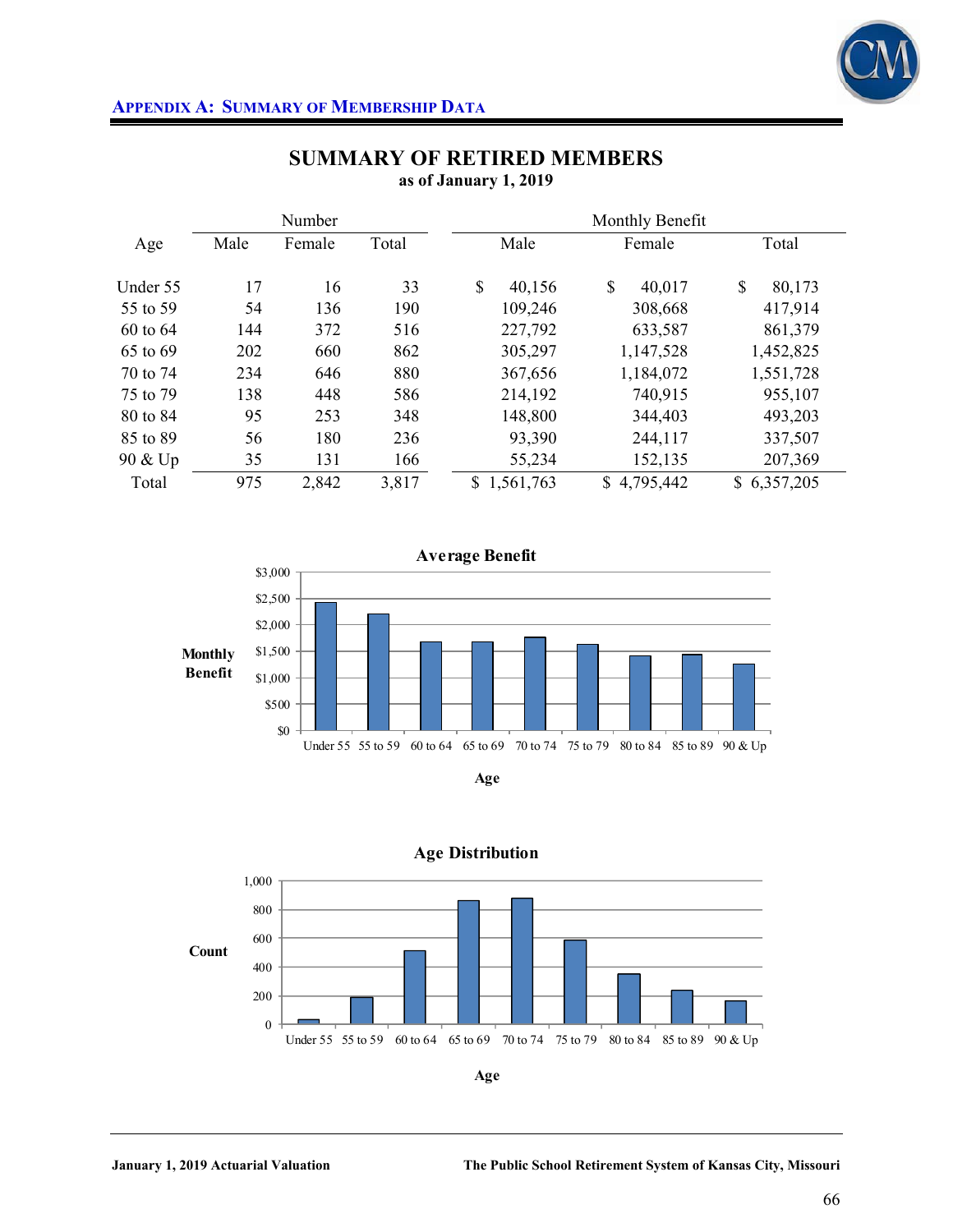

|          |                | Number         |       |              | Monthly Benefit |               |
|----------|----------------|----------------|-------|--------------|-----------------|---------------|
| Age      | Male           | Female         | Total | Male         | Female          | Total         |
| Under 55 | 9              | 7              | 16    | \$<br>11,191 | \$<br>5,396     | \$<br>16,587  |
| 55 to 59 | 5              | $\overline{4}$ | 9     | 1,946        | 8,044           | 9,990         |
| 60 to 64 | $\overline{4}$ | 15             | 19    | 3,582        | 15,755          | 19,337        |
| 65 to 69 | $\overline{4}$ | 30             | 34    | 3,959        | 23,668          | 27,627        |
| 70 to 74 | 12             | 20             | 32    | 11,369       | 24,106          | 35,475        |
| 75 to 79 | 6              | 19             | 25    | 7,612        | 24,014          | 31,626        |
| 80 to 84 | 7              | 29             | 36    | 7,858        | 35,978          | 43,836        |
| 85 to 89 | 7              | 14             | 21    | 9,055        | 19,821          | 28,876        |
| 90 & Up  | 3              | 22             | 25    | 1,397        | 26,726          | 28,123        |
| Total    | 57             | 160            | 217   | \$<br>57,969 | \$<br>183,508   | 241,477<br>\$ |

# **SUMMARY OF BENEFICIARIES\* as of January 1, 2019**

\* Includes 3 beneficiaries who were owed a single lump sum payment and were not paid prior to the valuation date.







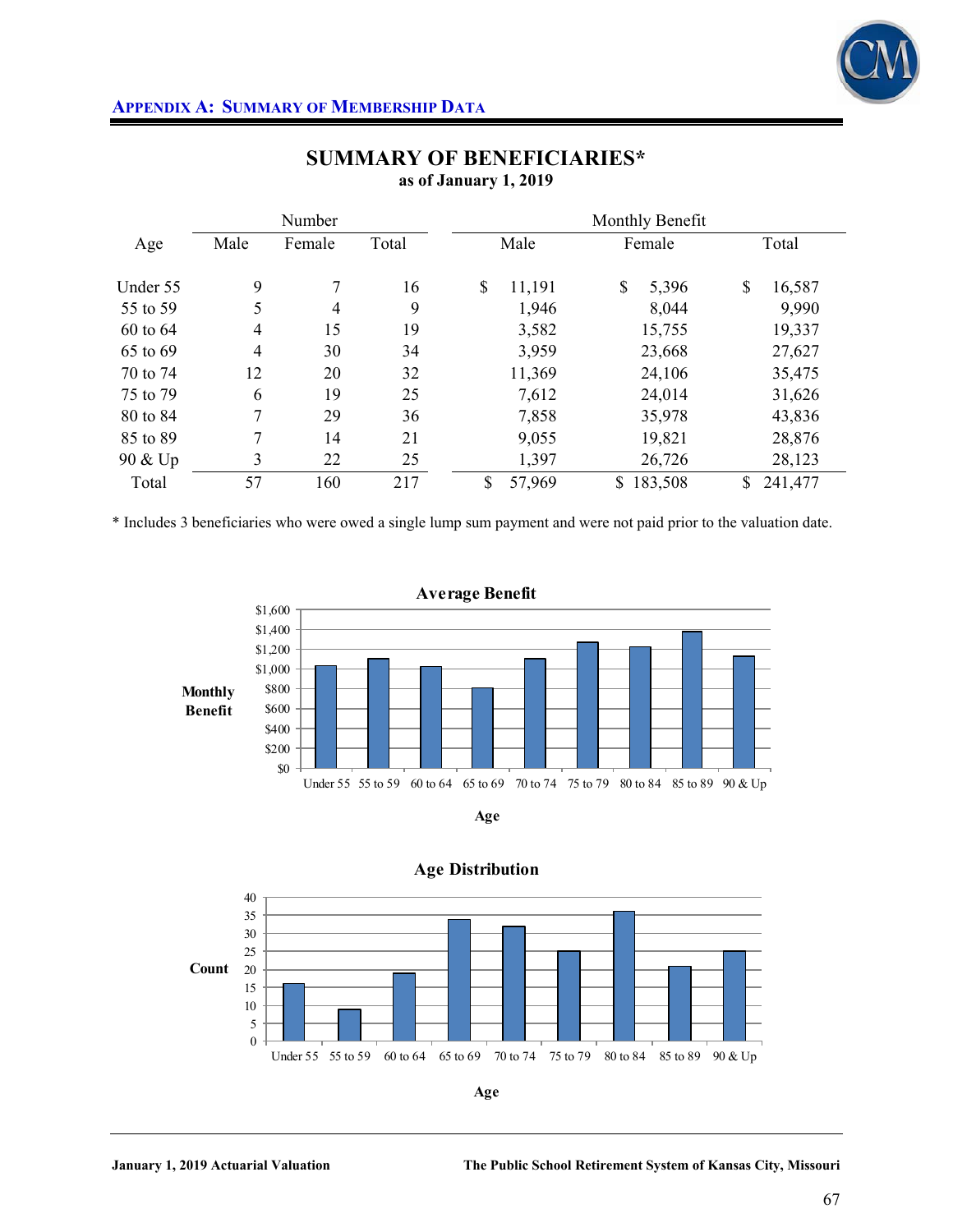

## **APPENDIX A: SUMMARY OF MEMBERSHIP DATA**

|          |          | Number           |       | Monthly Benefit  |             |             |
|----------|----------|------------------|-------|------------------|-------------|-------------|
| Age      | Male     | Female           | Total | Male             | Female      | Total       |
| Under 55 |          | $\overline{4}$   | 5     | \$<br>826        | \$<br>3,677 | \$<br>4,503 |
| 55 to 59 | 2        | 3                | 5     | 2,023            | 2,057       | 4,080       |
| 60 to 64 | 5        | 11               | 16    | 3,781            | 11,261      | 15,042      |
| 65 to 69 | 3        | 14               | 17    | 3,781            | 15,081      | 18,862      |
| 70 to 74 | 9        | 13               | 22    | 9,668            | 13,316      | 22,984      |
| 75 to 79 | $\theta$ | 8                | 8     | $\theta$         | 6,990       | 6,990       |
| 80 to 84 |          | $\overline{4}$   | 5     | 704              | 4,098       | 4,802       |
| 85 to 89 | $\theta$ |                  |       | $\boldsymbol{0}$ | 1,449       | 1,449       |
| 90 & Up  | 0        | $\boldsymbol{0}$ | 0     | 0                | $\Omega$    | $\theta$    |
| Total    | 21       | 58               | 79    | \$20,783         | \$57,929    | \$78,712    |

## **SUMMARY OF DISABLED MEMBERS as of January 1, 2019**







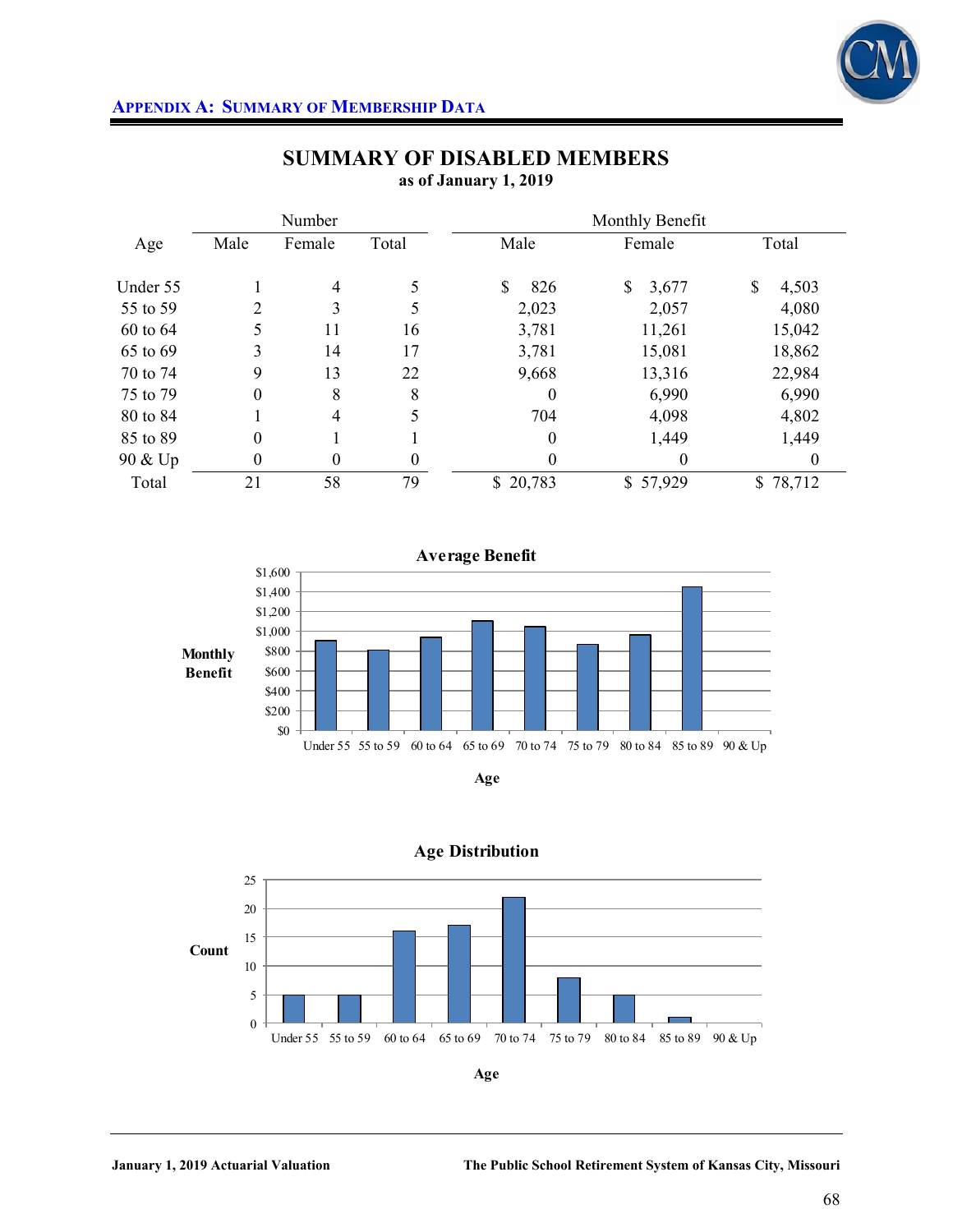

#### **Summary of Plan Provisions**

#### **Effective Date**

January 1, 1944, most recently amended in 2018.

### **Plan Type**

Plan B applies to anyone who retires on or after June 30, 1999 and was hired prior to January 1, 2014. Plan C applies to members hired on or after January 1, 2014. All members with Plan A benefits have terminated or retired.

#### **Eligibility for coverage**

All regular, full-time employees of the School District of Kansas City, Missouri, the Kansas City, Missouri Public Library District, the Retirement System, and the Charter Schools located within the boundaries of the Kansas City School District become members as a condition of employment. Regular employment means working at least five hours per day, five days per week, nine months per year. Temporary and part-time employees are excluded.

#### **Service**

Creditable service is member service, which is service for which required contributions have been made. There is no cap on creditable service. Prior to 1990, creditable service could not exceed 35 years. The Plan B maximum retirement benefit is 60% of Average final compensation, which will be reached upon attainment of 30 years of service. The Plan C maximum retirement benefit is 60% of Average final compensation, which will be reached upon attainment of 34.25 years of service.

#### **Annual compensation**

A member's annual compensation level will be the regular compensation shown on the employer's salary and wage schedules, excluding extra pay, overtime pay, or any pay not on the schedule.

#### **Average final compensation**

The average final compensation is the highest average annual compensation paid during any four consecutive years of service.

#### **Normal retirement**

#### **Eligibility**

- Plan B: Members may retire after (a) the completion of five years of creditable service and the attainment of age 60, or (b) having a total of at least 75 credits, with each year of creditable service and year of age, both prorated for fractional years, equal to one credit.
- Plan C: Members may retire after (a) the completion of five years of creditable service and the attainment of age 62, or (b) having a total of at least 80 credits, with each year of creditable service and year of age, both prorated for fractional years, equal to one credit.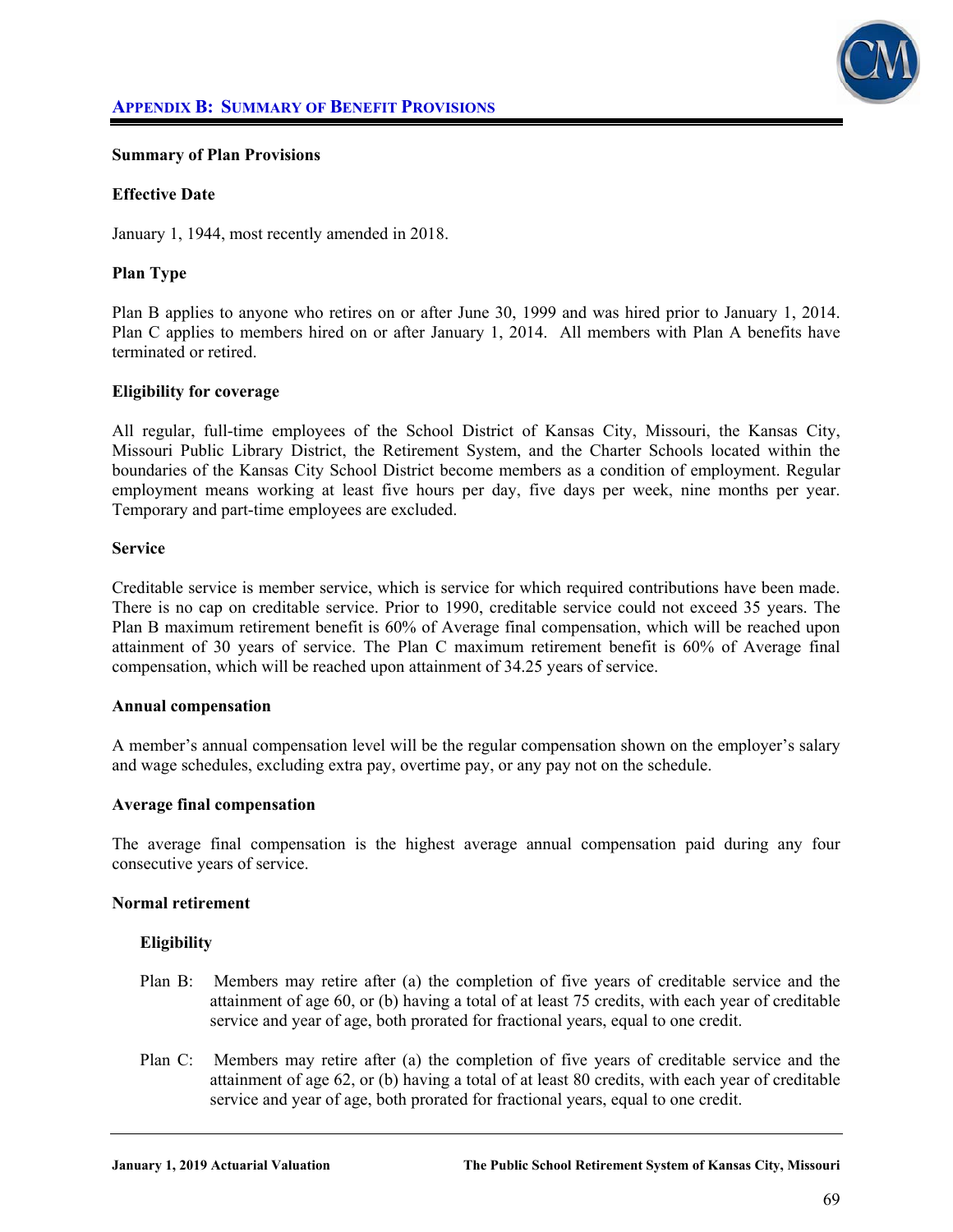

## **Benefit**

- Plan B: The normal retirement benefit payable monthly equals one twelfth of 2.00% (1.75% for members who retired prior to June 30, 1999) of the member's average final compensation multiplied by years of creditable service, subject to a maximum of 60% of average final compensation. Any member whose years of creditable service exceed 34.25 years on August 28, 1993 shall have a maximum greater than 60%, which shall be equal to 1.75% times the member's years of creditable service on August 28, 1993.
- Plan C: The normal retirement benefit payable monthly equals one twelfth of 1.75% of the member's average final compensation multiplied by years of creditable service, subject to a maximum of 60% of average final compensation.

## **Minimum benefit**

Effective January 1, 1996, any member with at least 10 years of creditable service, but less than 20 years, is entitled to a minimum benefit of \$150 per month, plus \$15 for each year of creditable service in excess of 10 years, or the actuarial equivalent if an option was elected. Any member with at least 20 years of creditable service at retirement is entitled to a minimum benefit of \$300 per month, or the actuarial equivalent of \$300 if an option was elected. Beneficiaries of deceased members who retired with at least 10 years of creditable service and elected one of the optional plans for payment of benefits may receive the actuarial equivalent of the minimum benefit available for the option chosen.

### **Early retirement**

#### **Eligibility**

Members may retire at any time after the completion of five years of creditable service and the attainment of age 55.

#### **Benefit**

Plan B: A member eligible for early retirement will receive a reduced benefit, with the reduction based on the number of months preceding eligibility for a normal retirement benefit. The reduction factors are as follows:

| Age | <b>Reduction Factor</b> |
|-----|-------------------------|
| 59  | 0.91042                 |
| 58  | 0.82985                 |
| 57  | 0.75727                 |
| 56  | 0.69175                 |
| 55  | 0.63251                 |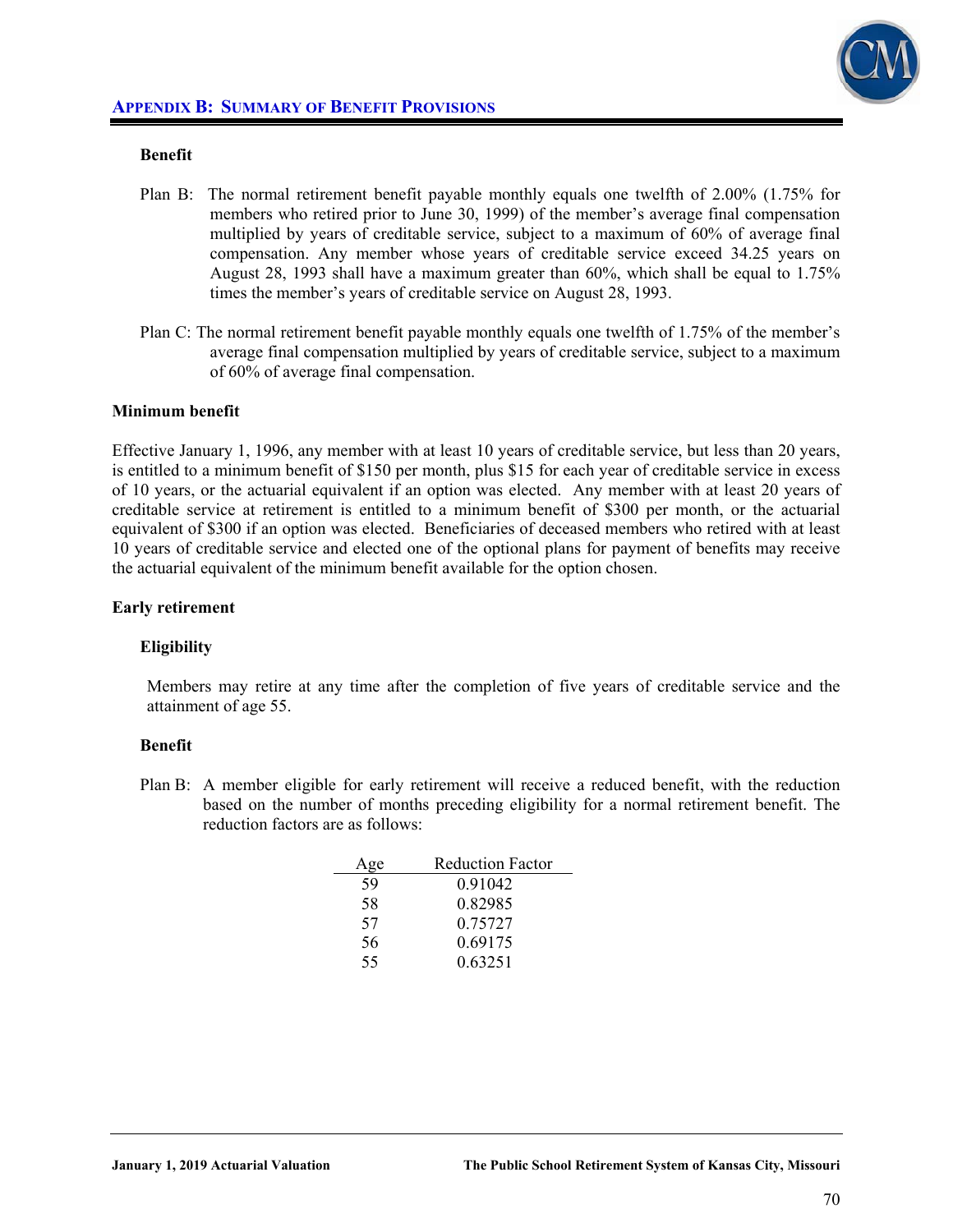

## **APPENDIX B: SUMMARY OF BENEFIT PROVISIONS**

Plan C: A member eligible for early retirement will receive a reduced benefit, with the reduction based on the number of months preceding eligibility for a normal retirement benefit. The reduction factors are as follows:

| ge | <b>Reduction Factor</b> |
|----|-------------------------|
| 61 | 0 90799                 |
| 60 | 0.82558                 |
| 59 | 0.75162                 |
| 58 | 0.68511                 |
| 57 | 0.62518                 |
| 56 | 0.57109                 |
| 55 | 0.52219                 |

#### **Disability retirement**

#### **Eligibility**

A member with at least five years of creditable service who is certified to be totally incapacitated for performance of duty by the Medical Board is eligible for a disability retirement.

#### **Benefit**

A disabled vested member will receive a benefit, calculated as for normal retirement, based on creditable service and average final compensation at actual disability retirement date, or the minimum disability benefit whichever is greater. The minimum disability retirement benefit will be the lesser of (a) 25% of the member's average final compensation, or (b) the member's service retirement benefit calculated on the member's average final compensation and the maximum number of years of creditable service the member would have earned had the member remained an employee until age 60. Disability benefits are payable immediately.

#### **Vested termination benefits**

#### **Eligibility**

A member who has at least five years of creditable service earns a vested interest in his or her accrued benefit, provided the member leaves his or her contributions in the System.

#### **Benefit**

The vested benefit is calculated as a normal retirement benefit based on service and average final compensation at date of termination and is payable at minimum normal retirement date.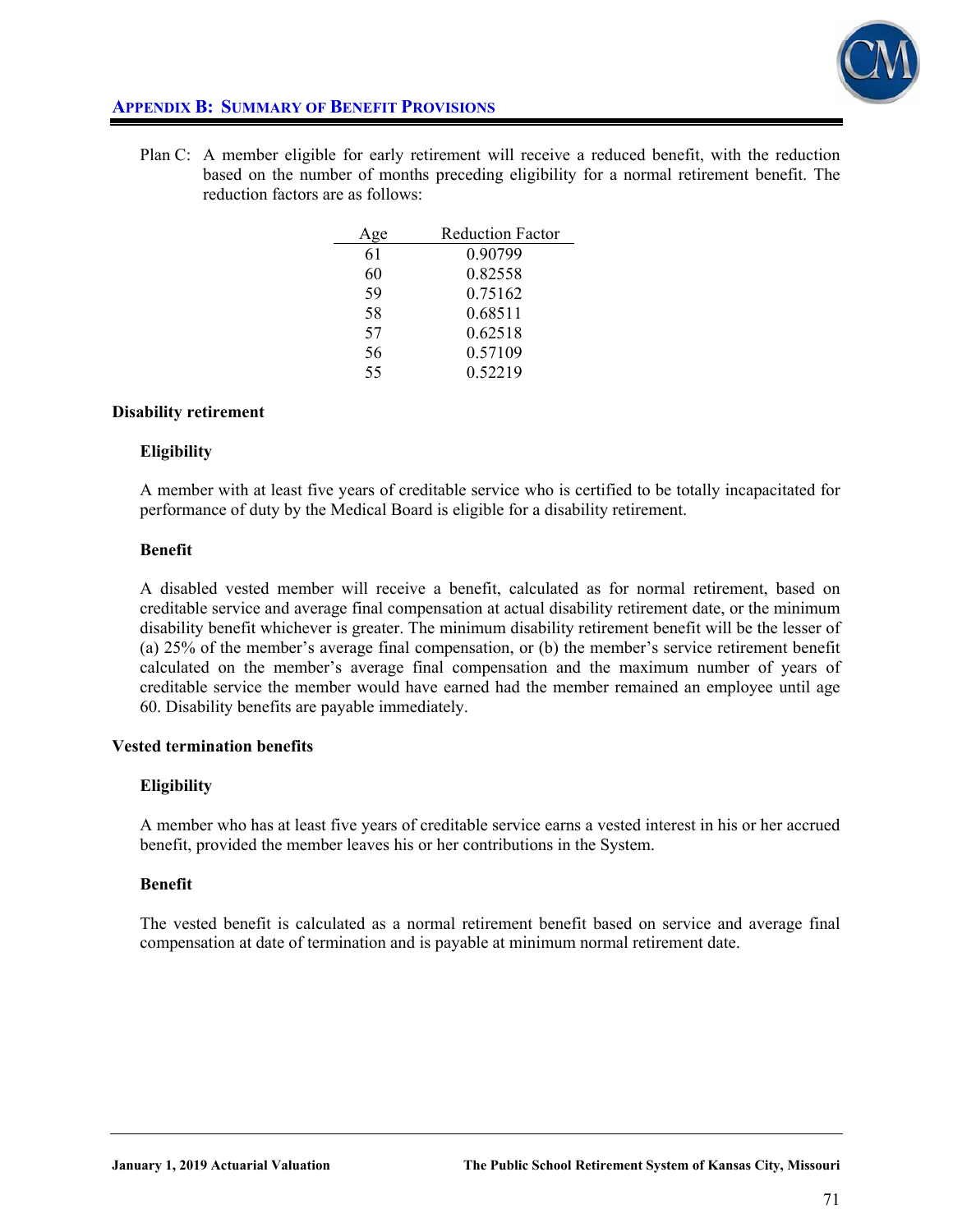

#### **Non-vested benefits**

#### **Benefit**

If the member's termination is for reasons other than death or retirement and if the member has not met the vesting or retirement requirements, the member's contributions with interest will be refunded.

#### **Death Benefit**

#### **Prior to retirement**

For a member who dies before retirement and was either an active employee or an inactive vested member who met the other requirements (age or points) for either normal or early retirement, the member's designated beneficiary is entitled to receive either (a) the member's accumulated contributions and interest, or if the designated beneficiary is the member's spouse, dependent child or dependent parent, (b) a monthly retirement benefit calculated under Option 1 as if the deceased member had at least ten years of creditable service at time of death. If the beneficiary is a child, the optional monthly benefit is payable until the beneficiary reaches age nineteen.

 For an inactive vested member who dies before retirement and has not met the other (age or points) requirements for retirement, the member's accumulated contributions and interest will be payable to the member's designated beneficiary.

 All members are guaranteed to have their designated beneficiaries receive at least their accumulated contributions and interest, upon the member's death.

#### **Postretirement**

The benefit payment option selected by the retiree will determine what, if any, benefits are payable upon death after retirement.

#### **Normal form of benefit payments**

The normal form of benefit payment is the normal retirement benefit amount paid monthly for the life of the member. If the member should die before receiving payments totaling the amount of their contributions to the plan, the designated beneficiary shall receive a lump sum payment of the remaining amount.

#### **Optional forms of benefit payments**

Members may elect from the following optional forms of benefit payment: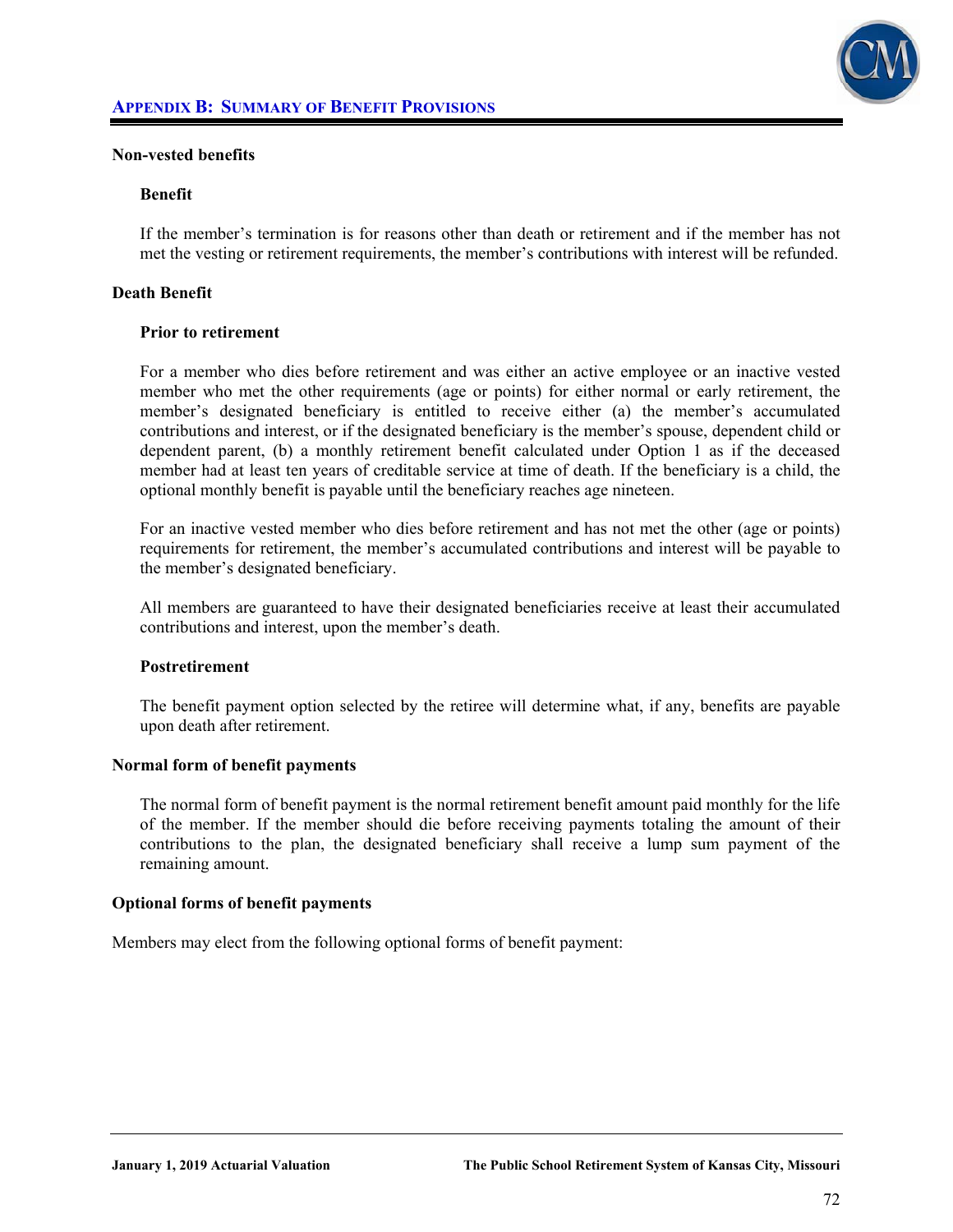

## **Option 1**

Option 1 provides a reduced retirement benefit that will continue on to a designated survivor. Upon a retiree's death, the retiree's designated survivor will receive for life, the same level of monthly retirement benefit. In the event the retiree's designated survivor predeceases the retiree, the retiree's monthly retirement benefit will be adjusted to the amount that would have been paid in the normal form of payment.

## **Option 2**

Option 2 provides a reduced retirement benefit that will continue on to a designated survivor. Upon a retiree's death, the retiree's designated survivor will receive for life, a monthly benefit equal to onehalf of the retiree's monthly retirement benefit. In the event the retiree's designated survivor predeceases the retiree, the retiree's monthly retirement benefit will be adjusted to the amount that would have been paid in the normal form of payment.

## **Option 3**

Option 3 provides that upon a retiree's death, no benefits are payable to the retiree's estate or any beneficiary. Retirement benefits payable under this option will be actuarially increased from the normal form.

 Each of the above options produces benefits which are actuarially equivalent to the normal form of benefit which is a monthly annuity payable for the lifetime of the retiree.

#### **Cost-of-living allowances**

The Board of Trustees shall determine annually whether or not the system can provide an increase in benefits for those retirees who, as of the January 1 preceding the date of such increase, have been retired at least one year. Any such increase also applies to optional retirement allowances paid to a retiree's survivor. The Board makes its determination as follows:

- 1. The actuary recommends to the Board what portion of the investment return is available for increases and the amount available to be paid on the first day of the  $14<sup>th</sup>$  month following the end of the valuation year. The actuary's recommendation is subject to the following safeguards:
	- a. The System's funded ratio as of the January  $1<sup>st</sup>$  of the preceding year of the proposed increase must be at least 100% after adjusting for the effect of proposed increase. The funded ratio is the ratio of assets to the pension benefit obligation.
	- b. The actuarially required contribution rate, after adjusting for the effect of the proposed increase, may not exceed the statutory contribution rate.
	- c. The actuary must certify that the proposed increase will not impair the actuarial soundness of the System.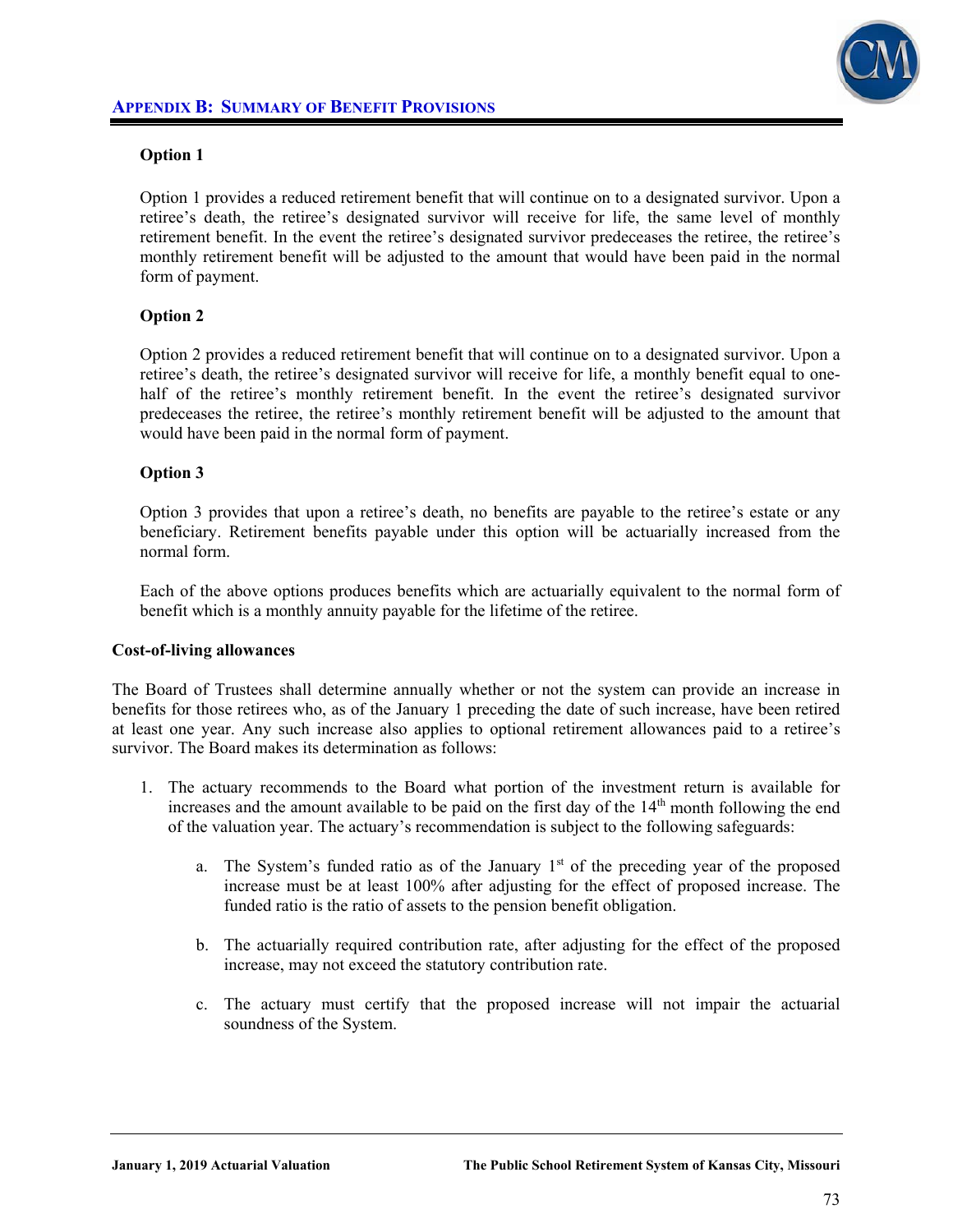

# **APPENDIX B: SUMMARY OF BENEFIT PROVISIONS**

- 2. The Board reviews the actuary's recommendation and shall, in their discretion, determine if an increase may be granted. In accordance with Board policy, if an increase is permissible, the amount of the increase will be equal to the lesser of 3% or the percentage increase in the CPI for the preceding year, subject to a cumulative increase of 100% subsequent to December 31, 2000.
- 3. This provision does not guarantee an annual increase to any retired member.

## **Administration of the retirement system**

The Board of Trustees is responsible for the general administration and proper operation of the retirement system. The Board consists of 12 members – four members appointed by the Board of Education, one member appointed by the Board of Trustees of the library district, four members elected by and from the active and terminated vested members of the retirement system, two members elected by and from the retirees of the retirement system, and the Superintendent of Schools of the School District of Kansas City, Missouri. Administrative expenses are paid out of the general reserve fund.

## **Employee contributions**

Contributions for Employees are as follows;

- Effective July 1, 2021, if the System is at least 100% funded, the members contribute the lesser of (a) 9.00% or (b) one-half of the actuarial required contribution rate. If the System is less than 100% funded, the members contribute 9.00%.
- Effective January 1, 2016, members contribute 9.00%.
- Effective January 1, 2015, members contributed 8.50%.
- Effective January 1, 2014, members contributed 8.00%.
- Effective January 1, 1999, members contributed 7.50%.
- Prior to January 1, 1999, members contributed 5.90%.
- Prior to 1990, members contributed 5.00% of earnable annual compensation plus 2.00% of earnable compensation in excess of \$6,500, the contribution earning base.

#### **Employer contributions**

Effective July 1, 2021 and for each subsequent twelve-month period beginning July 1 of each year, the employer contribution rate shall be the greater of (1) the actuarial required contribution rate, as determined in the valuation prepared for the prior calendar year, less the member contribution rate, or (2) 12.00% of pay, until the system is fully funded. Once the System is fully funded, the employer contribution rate may increase or decrease in subsequent years, depending on the actuarial contribution rate developed in the annual actuarial valuation and the applicable employee contribution rate. Effective July 1, 2021, the employer contribution rate shall not increase by more than 1.00% or decrease by more than 0.50% from the corresponding rate in effect immediately before such increase or decrease. An exception to the limitation on the magnitude of employer rate increases and decreases exists only when the system is fully funded and the total actuarial required contribution rate for employer and employee rate falls below 18%.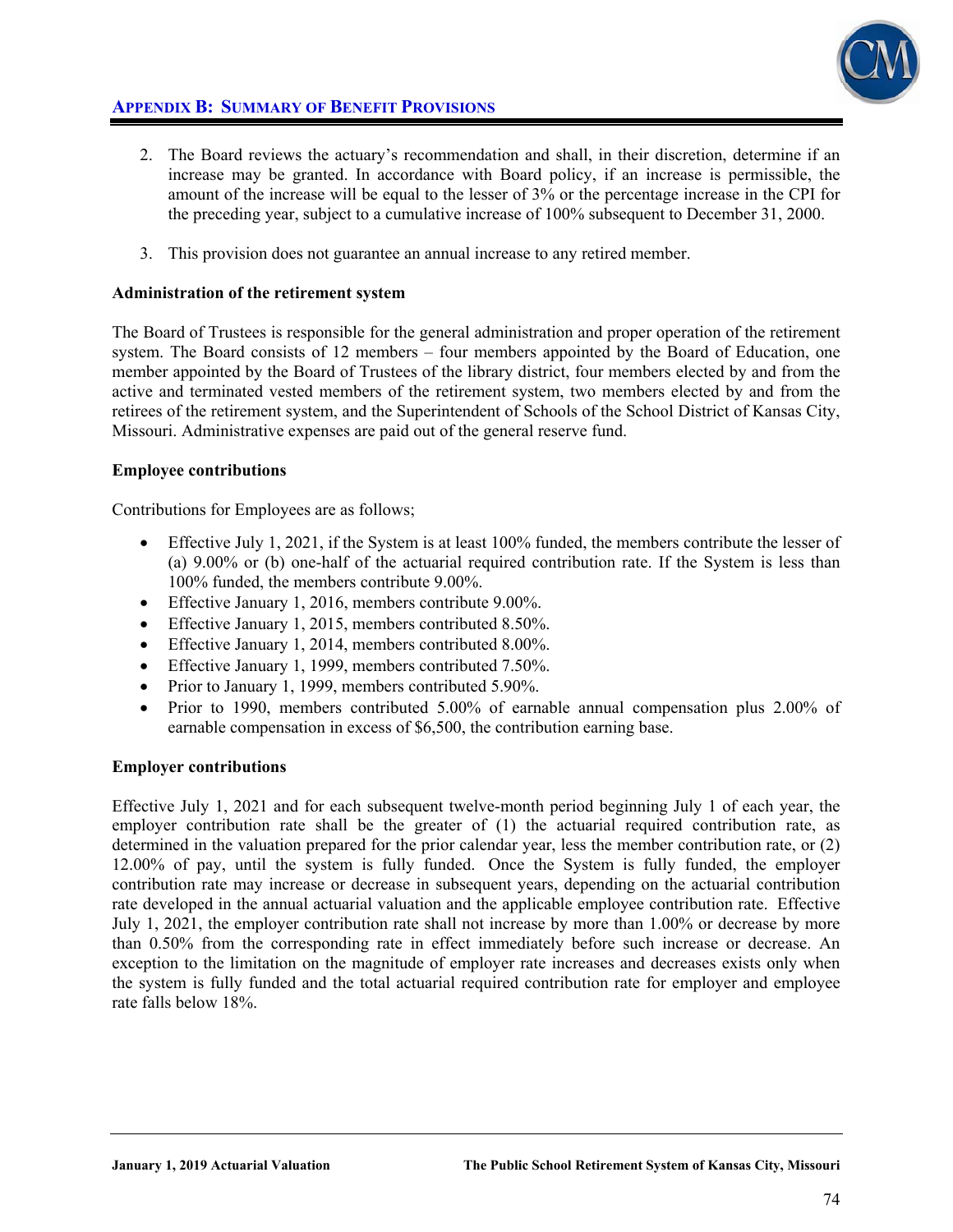

## **APPENDIX B: SUMMARY OF BENEFIT PROVISIONS**

Prior to July 1, 2021, the employers of members contribute at the fixed rate of covered compensation as follows;

- $\bullet$  Effective January 1, 2020, 12.00%.
- $\bullet$  Effective January 1, 2019, 10.50%.
- $\bullet$  Effective January 1, 2016, 9.00%.
- $\bullet$  Effective January 1, 2015, 8.50%.
- $\bullet$  Effective January 1, 2014, 8.00%.
- $\bullet$  Effective January 1, 1999, 7.50%.
- Effective July 1, 1996, 5.99%.
- **•** Effective July 1, 1995, 3.99%.
- **•** Effective July 1, 1993, 1.99%.
- Prior to July 1, 1993, employer contributions were actuarially determined.

#### **Changes from the Prior Valuation**

The 2018 Missouri General Assembly passed a bill that changed the contribution policy beginning January 1, 2019 with respect to employers covered by the System. In accordance with the new legislation, the employer contribution rate increased to 10.50% of pay effective January 1, 2019 and will increase to 12.00% of pay effective January 1, 2020. Beginning July 1, 2021, the employer contribution rate will be the greater of (1) the actuarial required contribution rate, as determined in the valuation prepared for the prior calendar year, less the member contribution rate, or (2) 12.00% of pay, until the System is fully funded. Once the System is fully funded, the employer contribution rate may increase or decrease in subsequent years, depending on the valuation results and the employee contribution rate may decrease from 9.00% depending on valuation results. However, such changes are subject to statutory limitations. These changes to employer contributions are expected to improve the funding status of the System in the future.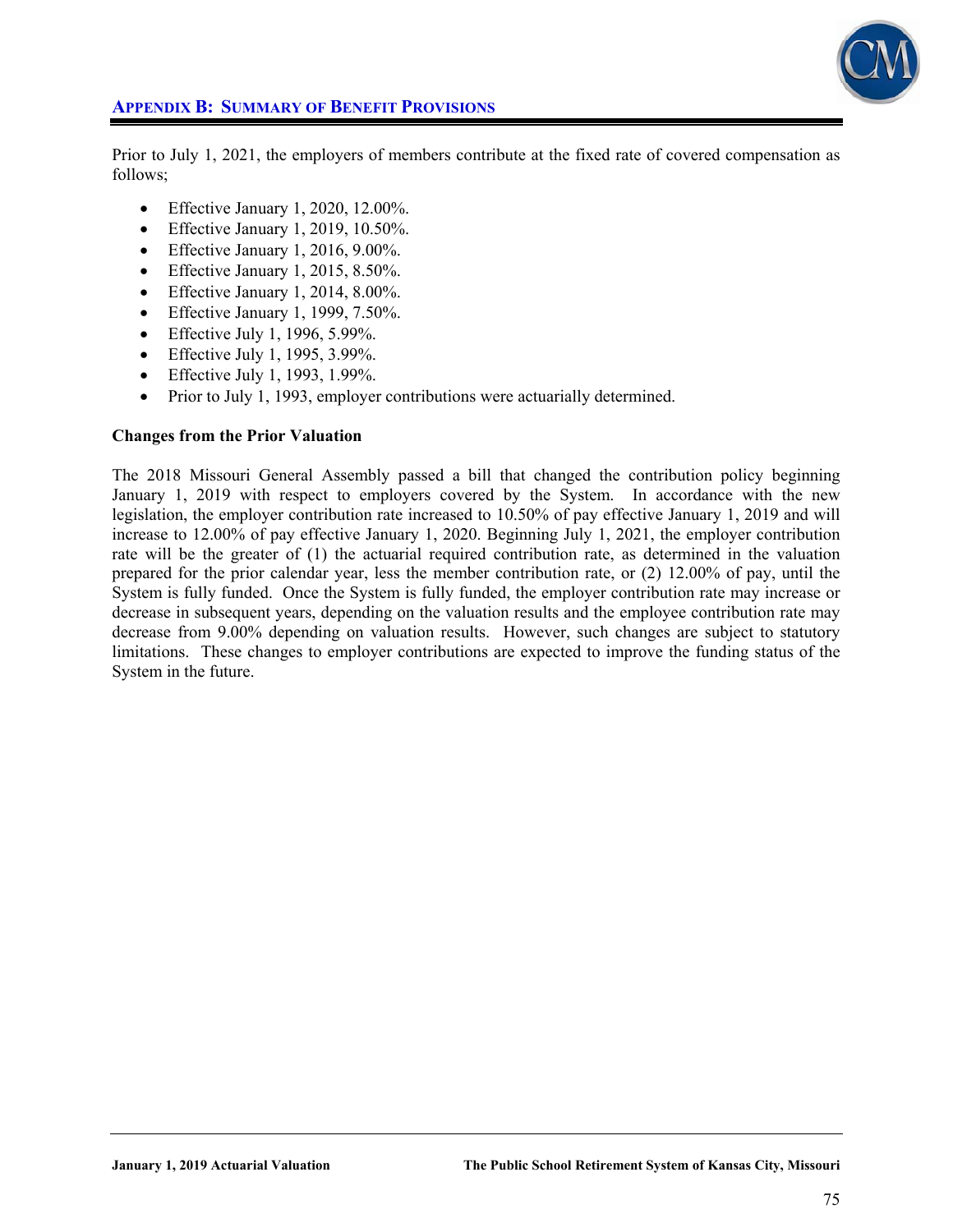

#### **ACTUARIAL COST METHOD**

The actuarial cost method is a procedure for allocating the actuarial present value of pension benefits and expenses to time periods. The method used for the valuation is known as the Entry Age Normal actuarial cost method, and have the following characteristics:

- (i) The annual normal costs for each individual active member are sufficient to accumulate the value of the member's pension at time of retirement.
- (ii) Each annual normal cost is a constant percentage of the member's year-by-year projected covered compensation.

The Entry Age Normal actuarial cost method allocates the actuarial present value of each member's projected benefits on a level basis over the member's assumed pensionable compensation rates between the entry age of the member and the assumed exit ages.

The portion of the actuarial present value allocated to the valuation year is called the normal cost. The portion of the actuarial present value not provided for by the actuarial present value of future normal costs is called actuarial accrued liability. Deducting actuarial assets from the actuarial accrued liability determines the unfunded actuarial accrued liability or (surplus). Effective with the January 1, 2017 valuation, the existing UAAL on that date is amortized over a closed 30-year period and subsequent pieces of UAAL, arising from actuarial gains and losses each year, will be amortized over a closed 20 year period. The amortization payments on each of the UAAL bases will be determined on a level percentage of payroll basis.

#### **CALCULATION OF THE ACTUARIAL VALUE OF ASSETS**

The actuarial value of assets is based on a five-year smoothing method and is determined by spreading the effect of each year's investment return in excess of or below the expected return. The Market Value of assets on the valuation date is reduced by the sum of the following:

- I. 80% of the return to be spread during the first year preceding the valuation date,
- II. 60% of the return to be spread during the second year preceding the valuation date,
- III. 40% of the return to be spread during the third year preceding the valuation date, and
- IV. 20% of the return to be spread during the fourth year preceding the valuation date.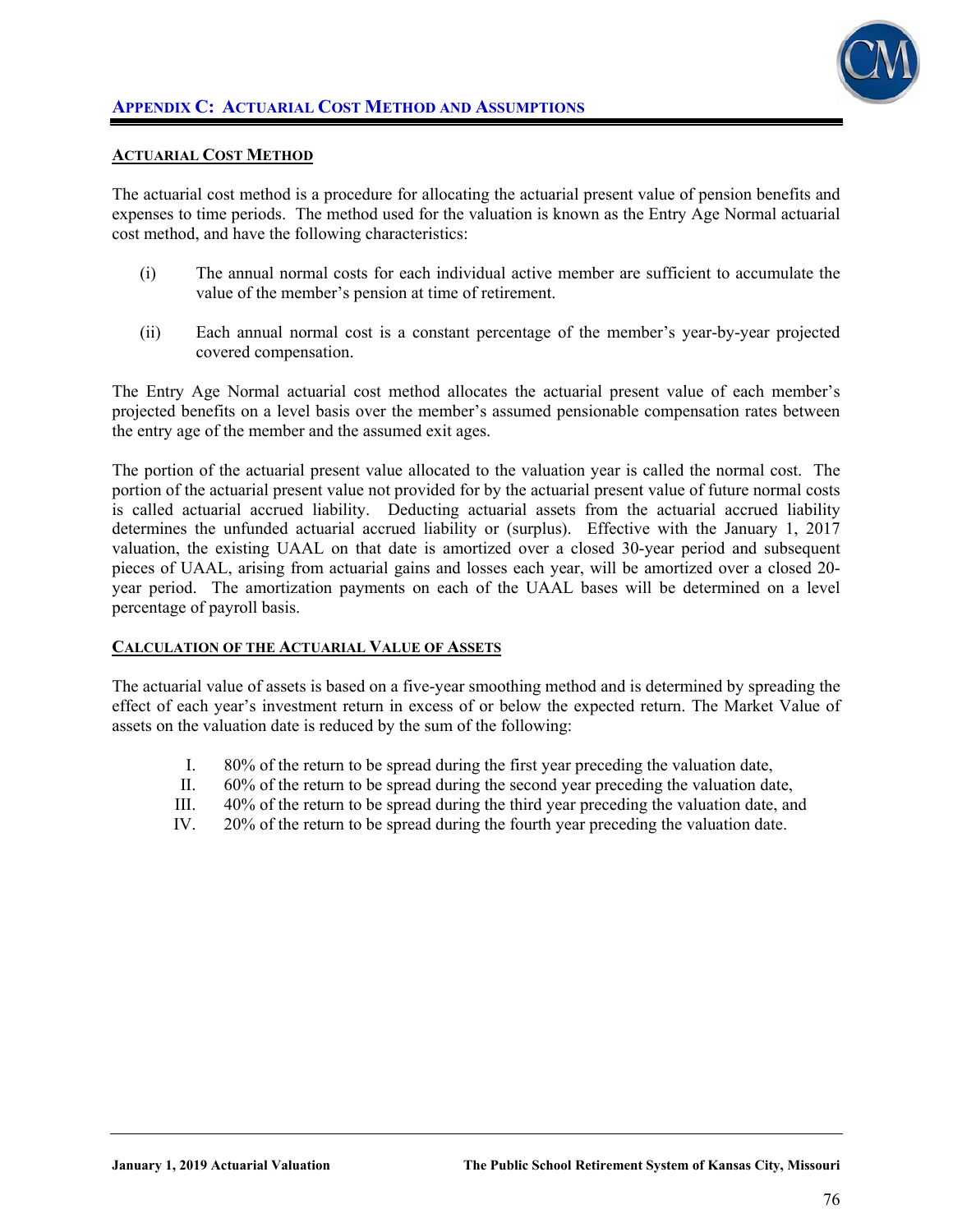

## **APPENDIX C: ACTUARIAL COST METHOD AND ASSUMPTIONS**

#### **ACTUARIAL ASSUMPTIONS**

System contribution requirements and actuarial present values are calculated by applying assumptions to the benefit provisions and membership information of the System, using the actuarial cost method.

The principal areas of risk which require assumptions about future activities of the System are:

- (i) Long-term rates of investment return to be generated by the assets of the System
- (ii) Patterns of pay increases to members
- (iii) Rates of mortality among members, retirees and beneficiaries
- (iv) Rates of withdrawal of active members
- (v) Rates of disability among active members
- (vi) The age patterns of actual retirements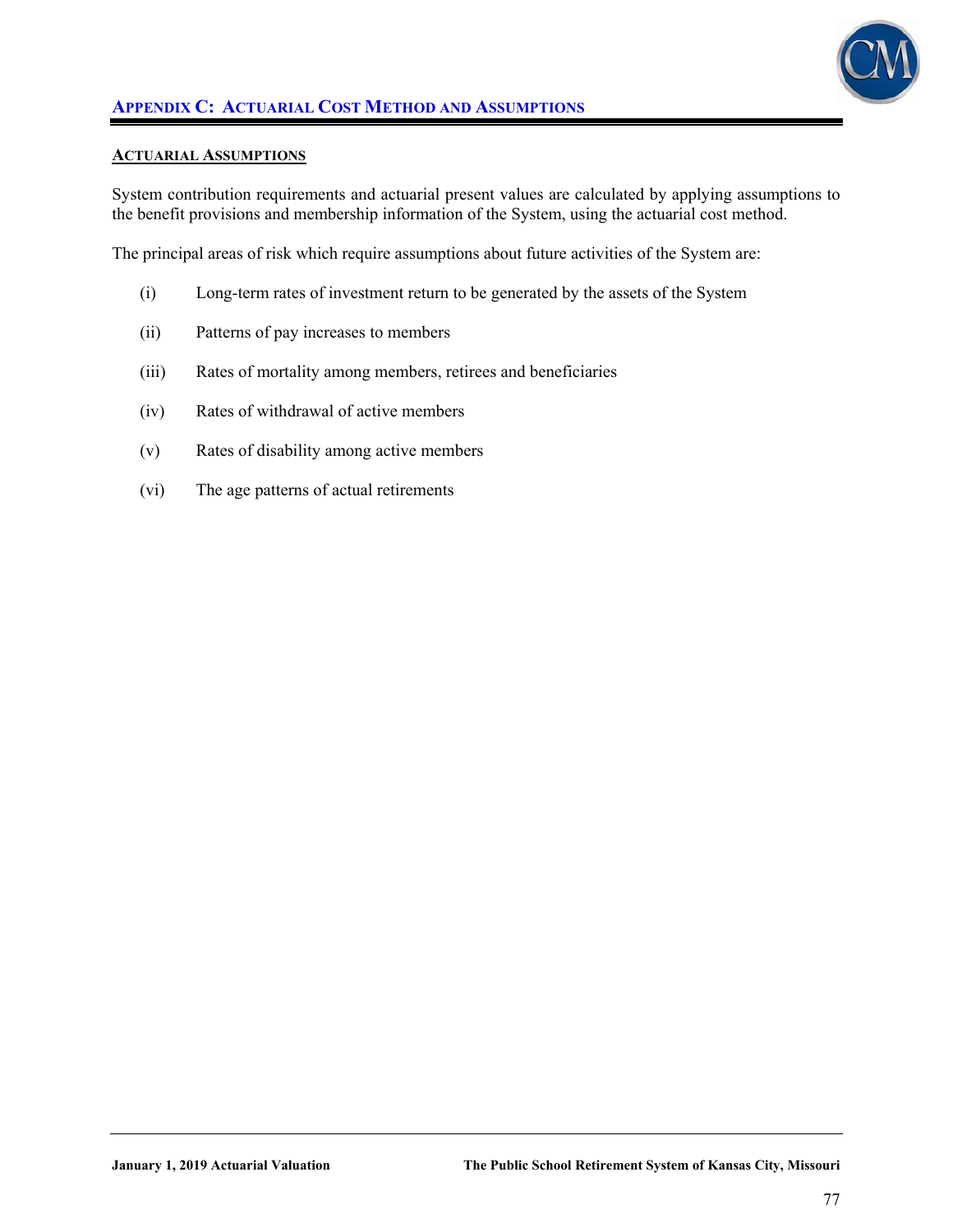

## **APPENDIX C: ACTUARIAL COST METHOD AND ASSUMPTIONS**

In making a valuation, the monetary effect of each assumption is calculated for as long as a presently covered person survives – a period of time which can be as long as a century.

Actual experience of the System will not coincide exactly with assumed experience. Each valuation provides a complete recalculation of assumed future experience and takes into account all past differences between assumed and actual experiences. The result is a continual series of adjustments (usually small) to the computed contribution rate.

From time to time, one or more of the assumptions are modified to reflect experience trends (but not random or temporary year-to-year fluctuations).

**Long-term Rate of Return:** (net of administrative expenses): 7.75% per year, compounded annually (2.75% long-term price inflation and a 5.00% real rate of return).

**Price Inflation:** 2.75%

**General Wage Growth (Wage Inflation):** 3.50%

**Payroll Growth Assumption:** 3.00% per year.

**Interest Crediting Rate on Member Accounts:** 3.25% per year.

**Salary Increase Rates:** 5.00% per year.

**Mortality Table:** This assumption is used to measure the probabilities of members dying and the probabilities of each pension payment being made after retirement.

| <b>Healthy Retirees</b><br>And Beneficiaries: | RP-2014 Healthy Annuitant Blue Collar Table with a one-year setback for females,<br>projected 7 years from valuation date using Scale MP-2016      |
|-----------------------------------------------|----------------------------------------------------------------------------------------------------------------------------------------------------|
| Disabled Retirees:                            | RP-2014 Disabled Table for Males and Females                                                                                                       |
| Active Members:                               | RP-2014 Healthy Non-Annuitant Blue Collar Table with a one-year setback for<br>females, projected 15 years from valuation date using Scale MP-2016 |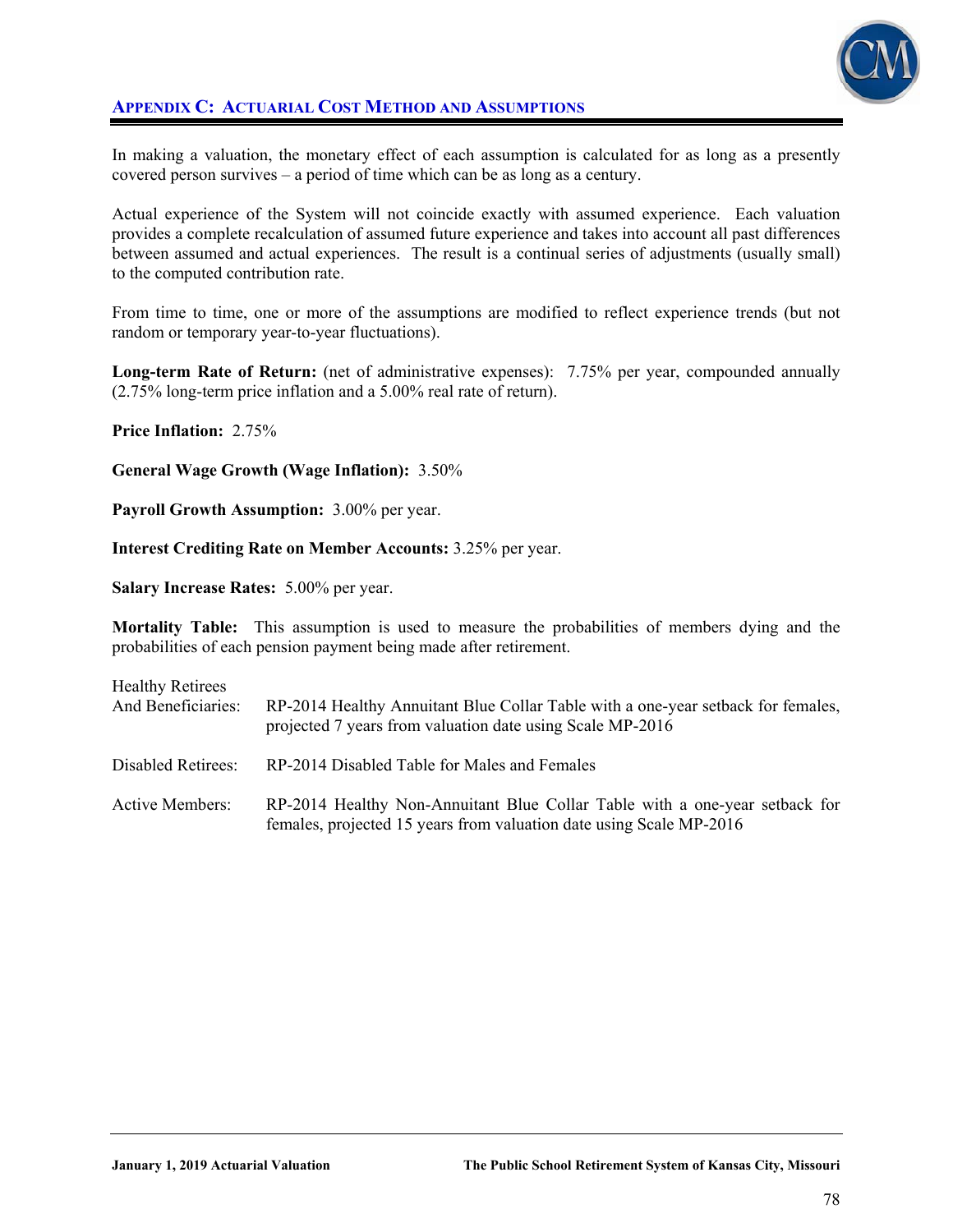

**Rates of Retirement:** These rates are used to measure the probability of eligible members retiring under the regular retirement provisions.

Retirements occur at rates based on the actual experience of the retirement system. The age-related rates used are shown in the tables below. The first year of normal retirement eligibility is the earlier of age 60 and 5 years of creditable service or 75 credits for Plan B members, and the earlier of age 62 and 5 years of creditable service or 80 credits for Plan C members.

| <b>Retirement Rates When Eligible</b><br>for Unreduced Benefits |                               |                  |
|-----------------------------------------------------------------|-------------------------------|------------------|
| Age                                                             | <b>First Eligible</b><br>Rate | Ultimate<br>Rate |
| $45 - 54$                                                       | 10%                           | 12%              |
| $55 - 61$                                                       | 20                            | 12               |
| 62                                                              | 30                            | 25               |
| 63                                                              | 20                            | 15               |
| 64                                                              | 30                            | 15               |
| $65 - 69$                                                       | 30                            | 25               |
| $70 - 74$                                                       | 50                            | 40               |
| 75                                                              | 100                           | 100              |

| <b>Retirement Rates When Eligible</b><br>for Reduced Benefits |       |
|---------------------------------------------------------------|-------|
| Age                                                           | Rate  |
| $55 - 59$                                                     | $8\%$ |

Terminated vested members are assumed to begin receiving their benefits upon reaching age 60 if they participated in Plan B, and age 62 if they participated in Plan C.

**Rates of Separation from Active Membership:** This assumption measures the probabilities of a member terminating employment. The rates do not apply to members who are eligible to retire. Rates vary by service. Sample rates are as follows:

| <b>Years</b> | Rate |
|--------------|------|
| $<$ 1        | 27%  |
|              | 25   |
| 5            | 17   |
| 10           | 8    |
| $1.5+$       |      |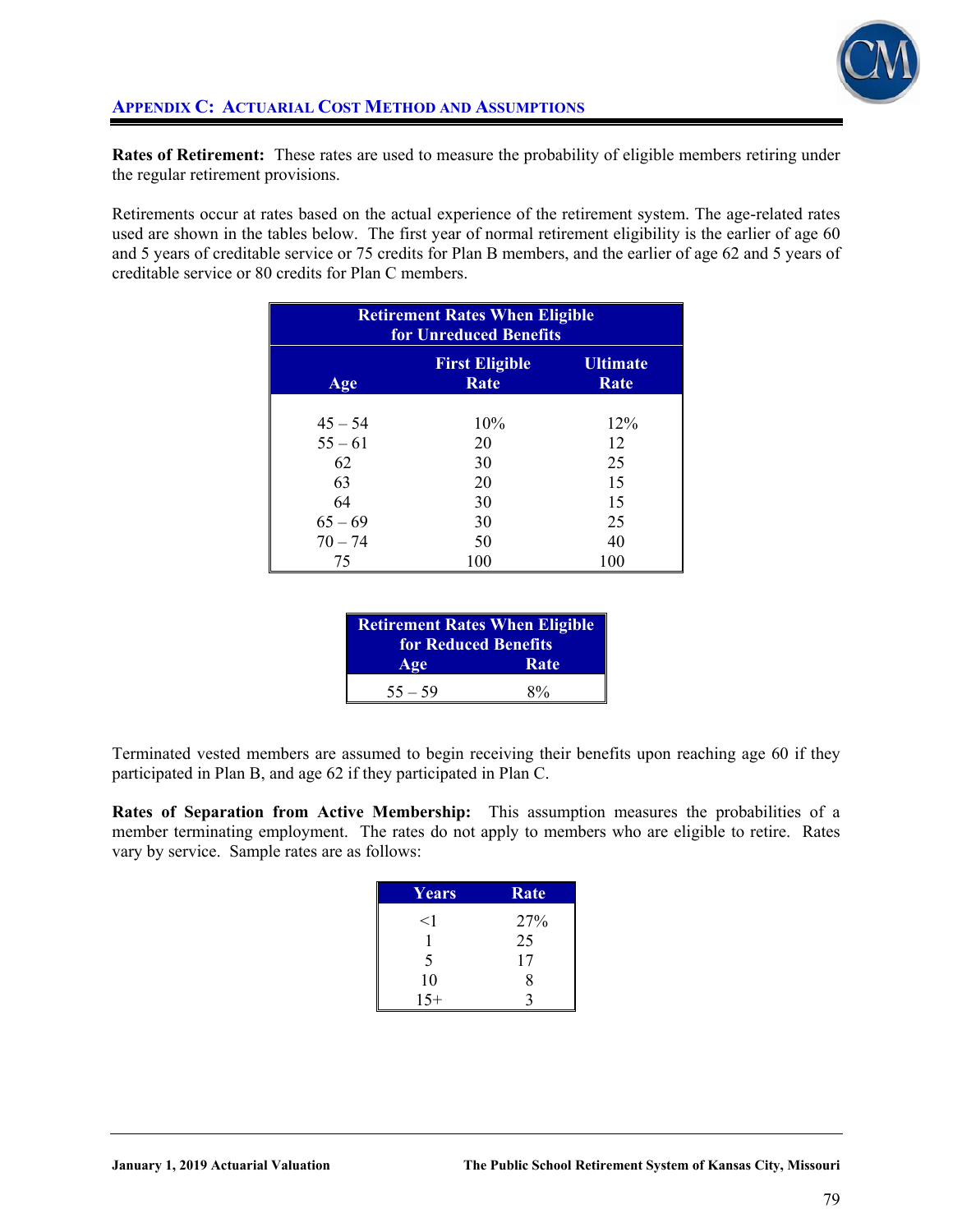

# **APPENDIX C: ACTUARIAL COST METHOD AND ASSUMPTIONS**

**Forfeiture of Vested Benefits:** Members terminating in vested status are given the option of taking a refund of their accumulated member contributions (and thereby forfeiting the employer-provided benefit) or deferring their vested benefit. Active members who terminate in the future with a vested benefit are assumed to take a deferred vested annuity, unless a refund of contributions and interest is greater than the actuarial present value of their vested deferred benefit.

**Rates of Disability:** This assumption measures the probabilities of a member becoming disabled.

| <b>Sample</b><br><b>Ages</b> | % of Active Members Becoming<br><b>Disabled During Next Year</b> |
|------------------------------|------------------------------------------------------------------|
| 25                           | 0.025%                                                           |
| 30                           | 0.050                                                            |
| 35                           | 0.050                                                            |
| 40                           | 0.050                                                            |
| 45                           | 0.075                                                            |
| 50                           | 0.125                                                            |
| 55                           | 0.200                                                            |
| 60                           | 0.250                                                            |

Disability probabilities vary by age, however, not all ages are shown above.

**Active Member Group Size:** Assumed to remain constant.

**Future Benefit Increases or Additional Benefits:** When funding is adequate, the Board may authorize cost of living adjustments (COLAs), as noted in the summary of plan provisions. In the past, the Board has also sometimes granted an additional monthly payment to retirees (13th check.) This valuation assumes that no future COLAs and no future 13th checks will be awarded.

## **MISCELLANEOUS AND TECHNICAL ASSUMPTIONS**

**Marriage Assumption:** All members are assumed to be married for purposes of death benefits. In each case, the male was assumed to be 4 years older than the female.

**Decrement Timing:** Decrements of all types are assumed to occur mid-year.

**Other:** The turnover decrement does not operate during retirement eligibility.

**Missing Gender:** Records that are missing a gender are assumed to be female if the record belongs to a member, and male if the record belongs to a beneficiary.

## **CHANGES FROM THE PRIOR VALUATION**

There have been no changes to the actuarial assumptions or methods since the prior valuation.